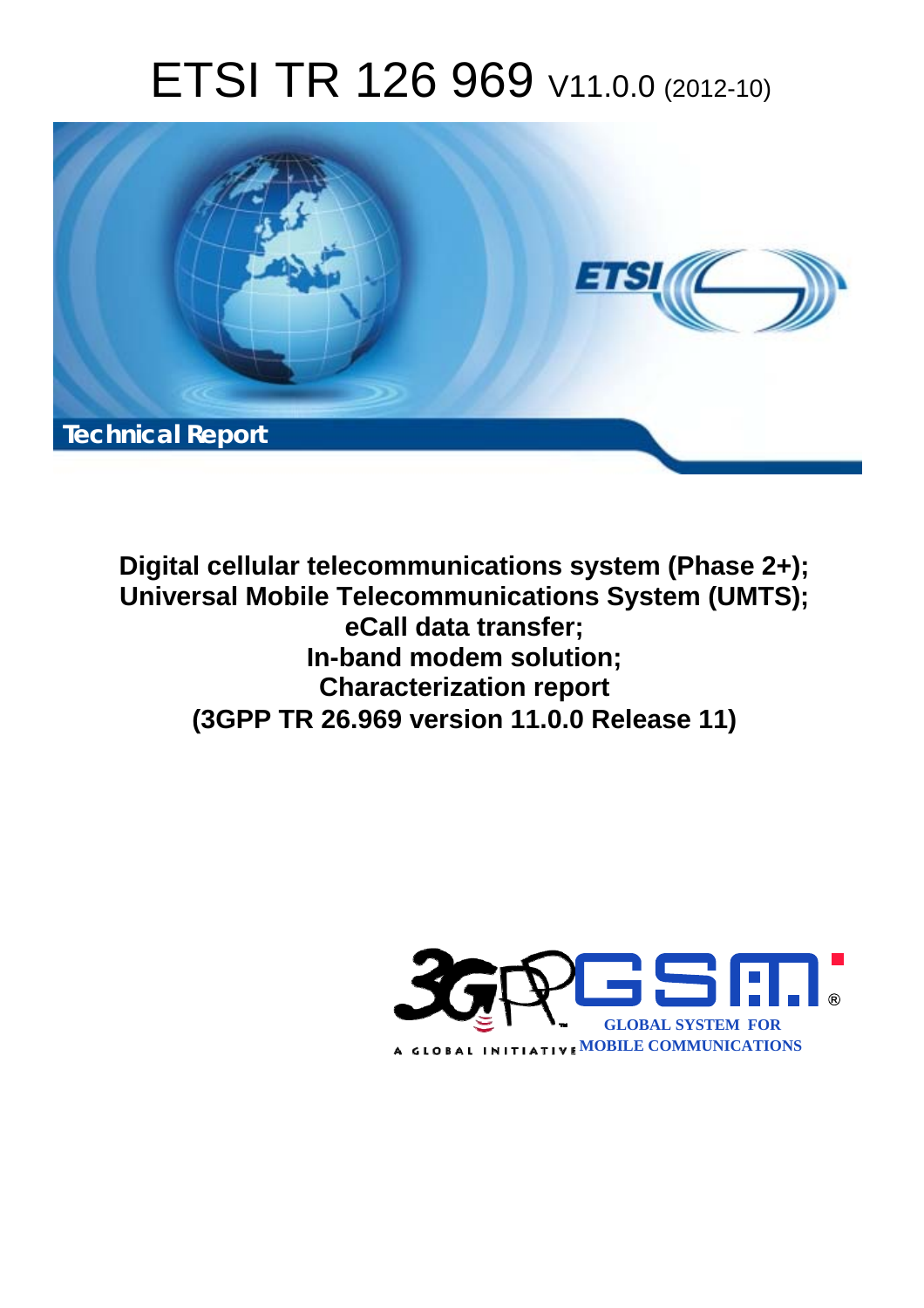Reference RTR/TSGS-0426969vb00

> Keywords GSM,UMTS

### *ETSI*

#### 650 Route des Lucioles F-06921 Sophia Antipolis Cedex - FRANCE

Tel.: +33 4 92 94 42 00 Fax: +33 4 93 65 47 16

Siret N° 348 623 562 00017 - NAF 742 C Association à but non lucratif enregistrée à la Sous-Préfecture de Grasse (06) N° 7803/88

#### *Important notice*

Individual copies of the present document can be downloaded from: [http://www.etsi.org](http://www.etsi.org/)

The present document may be made available in more than one electronic version or in print. In any case of existing or perceived difference in contents between such versions, the reference version is the Portable Document Format (PDF). In case of dispute, the reference shall be the printing on ETSI printers of the PDF version kept on a specific network drive within ETSI Secretariat.

Users of the present document should be aware that the document may be subject to revision or change of status. Information on the current status of this and other ETSI documents is available at <http://portal.etsi.org/tb/status/status.asp>

If you find errors in the present document, please send your comment to one of the following services: [http://portal.etsi.org/chaircor/ETSI\\_support.asp](http://portal.etsi.org/chaircor/ETSI_support.asp)

#### *Copyright Notification*

No part may be reproduced except as authorized by written permission. The copyright and the foregoing restriction extend to reproduction in all media.

> © European Telecommunications Standards Institute 2012. All rights reserved.

DECT<sup>™</sup>, PLUGTESTS<sup>™</sup>, UMTS<sup>™</sup> and the ETSI logo are Trade Marks of ETSI registered for the benefit of its Members. **3GPP**TM and **LTE**™ are Trade Marks of ETSI registered for the benefit of its Members and of the 3GPP Organizational Partners.

**GSM**® and the GSM logo are Trade Marks registered and owned by the GSM Association.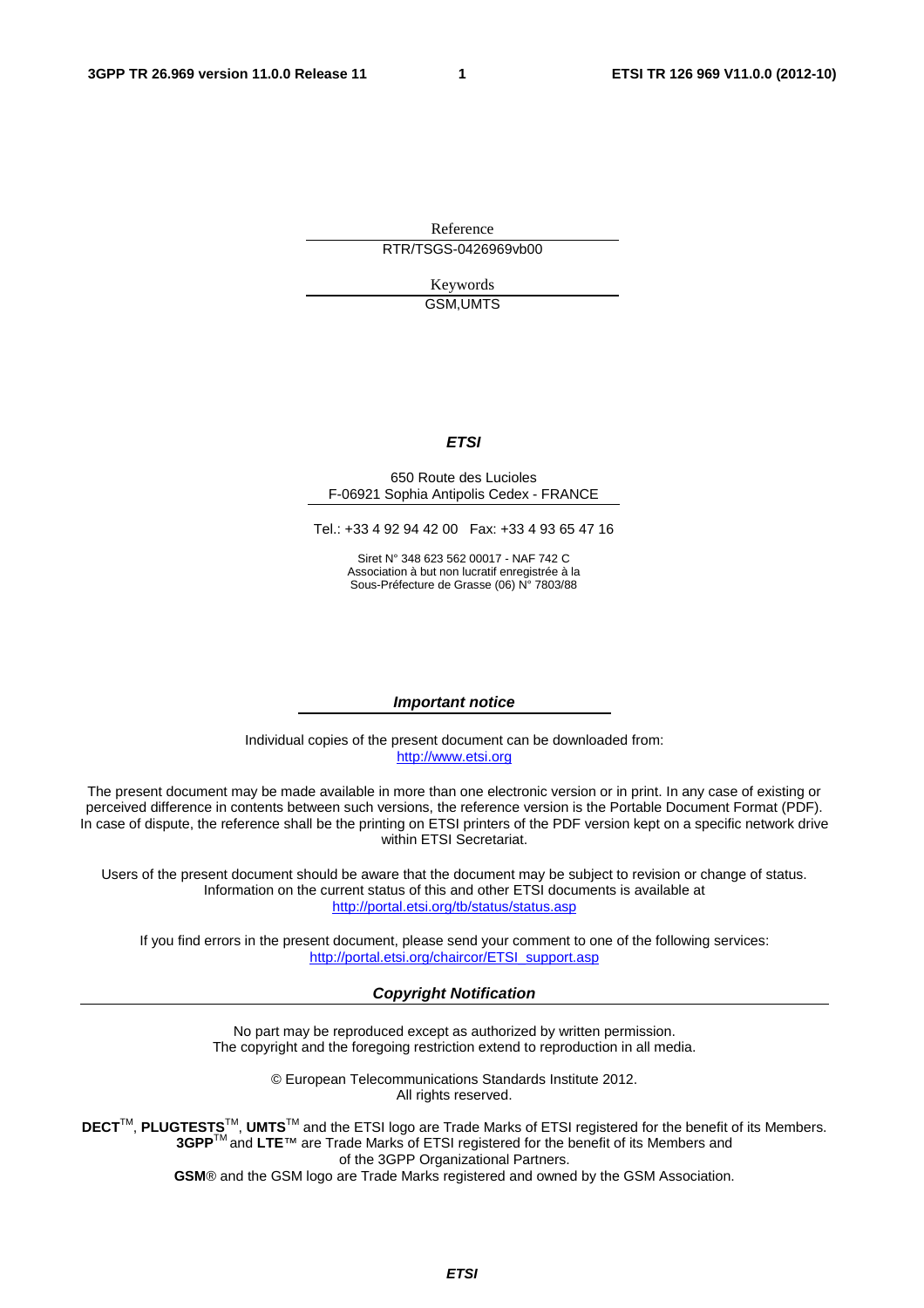## Intellectual Property Rights

IPRs essential or potentially essential to the present document may have been declared to ETSI. The information pertaining to these essential IPRs, if any, is publicly available for **ETSI members and non-members**, and can be found in ETSI SR 000 314: *"Intellectual Property Rights (IPRs); Essential, or potentially Essential, IPRs notified to ETSI in respect of ETSI standards"*, which is available from the ETSI Secretariat. Latest updates are available on the ETSI Web server [\(http://ipr.etsi.org](http://webapp.etsi.org/IPR/home.asp)).

Pursuant to the ETSI IPR Policy, no investigation, including IPR searches, has been carried out by ETSI. No guarantee can be given as to the existence of other IPRs not referenced in ETSI SR 000 314 (or the updates on the ETSI Web server) which are, or may be, or may become, essential to the present document.

## Foreword

This Technical Report (TR) has been produced by ETSI 3rd Generation Partnership Project (3GPP).

The present document may refer to technical specifications or reports using their 3GPP identities, UMTS identities or GSM identities. These should be interpreted as being references to the corresponding ETSI deliverables.

The cross reference between GSM, UMTS, 3GPP and ETSI identities can be found under [http://webapp.etsi.org/key/queryform.asp.](http://webapp.etsi.org/key/queryform.asp)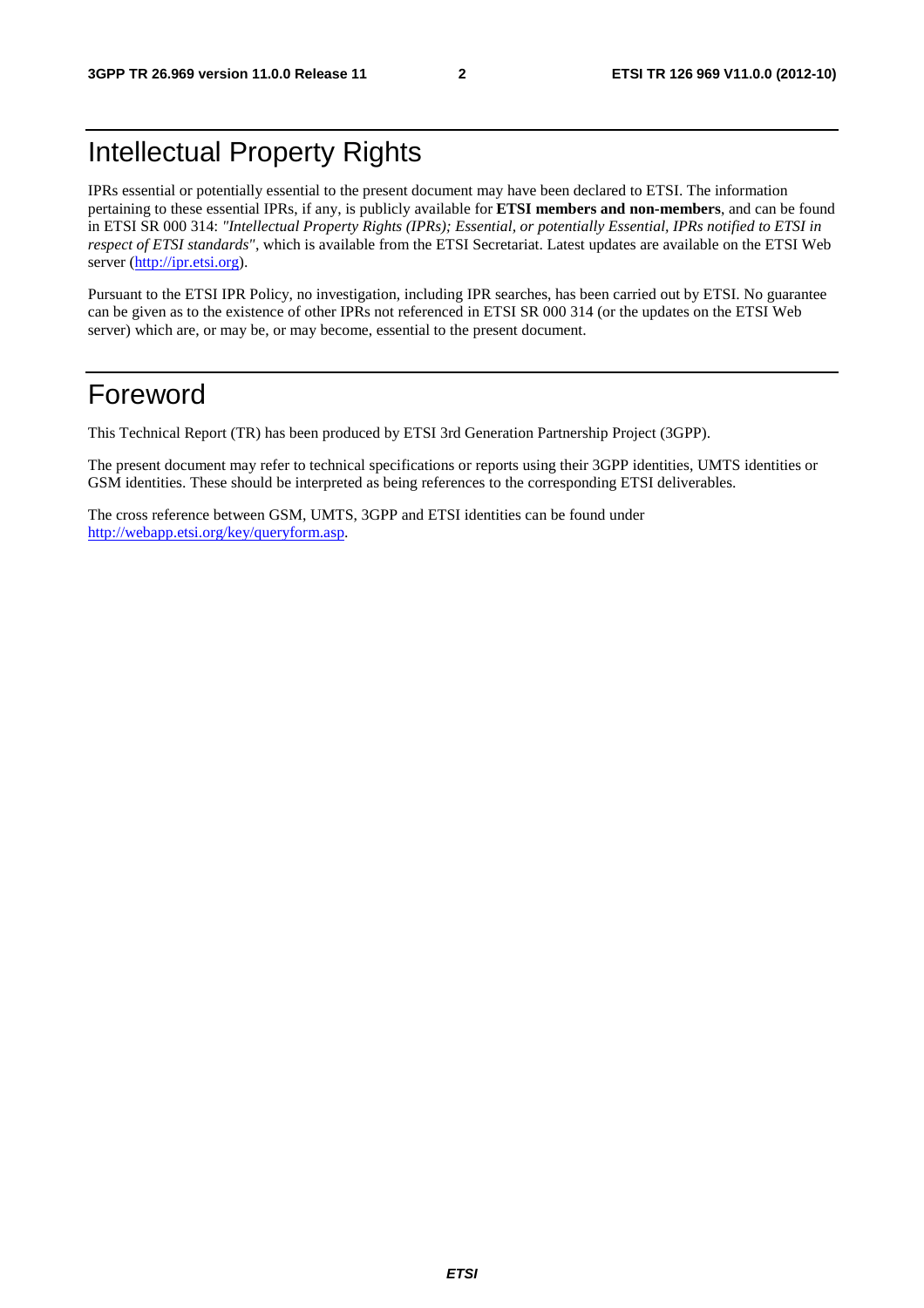$\mathbf{3}$ 

## Contents

| 1              |                                                                                          |  |  |  |  |  |  |
|----------------|------------------------------------------------------------------------------------------|--|--|--|--|--|--|
| 2              |                                                                                          |  |  |  |  |  |  |
| 3              |                                                                                          |  |  |  |  |  |  |
| 3.1            |                                                                                          |  |  |  |  |  |  |
| 3.2            |                                                                                          |  |  |  |  |  |  |
| $\overline{4}$ |                                                                                          |  |  |  |  |  |  |
| 4.1            |                                                                                          |  |  |  |  |  |  |
| 4.1.1          |                                                                                          |  |  |  |  |  |  |
| 4.1.2          |                                                                                          |  |  |  |  |  |  |
| 4.2            |                                                                                          |  |  |  |  |  |  |
| 4.2.1          |                                                                                          |  |  |  |  |  |  |
| 4.2.2          |                                                                                          |  |  |  |  |  |  |
| 5              |                                                                                          |  |  |  |  |  |  |
|                |                                                                                          |  |  |  |  |  |  |
| 5.1            |                                                                                          |  |  |  |  |  |  |
| 5.2            |                                                                                          |  |  |  |  |  |  |
| 5.3<br>5.3.1   |                                                                                          |  |  |  |  |  |  |
| 5.3.2          |                                                                                          |  |  |  |  |  |  |
| 5.4            |                                                                                          |  |  |  |  |  |  |
| 5.5            |                                                                                          |  |  |  |  |  |  |
| 5.5.1          |                                                                                          |  |  |  |  |  |  |
| 5.5.2          |                                                                                          |  |  |  |  |  |  |
| 5.5.3          |                                                                                          |  |  |  |  |  |  |
| 5.5.4          |                                                                                          |  |  |  |  |  |  |
| 5.6            |                                                                                          |  |  |  |  |  |  |
| 5.6.1          |                                                                                          |  |  |  |  |  |  |
| 5.6.2          |                                                                                          |  |  |  |  |  |  |
| 5.7            |                                                                                          |  |  |  |  |  |  |
| 5.7.1          |                                                                                          |  |  |  |  |  |  |
| 5.7.2          |                                                                                          |  |  |  |  |  |  |
| 5.8            |                                                                                          |  |  |  |  |  |  |
| 5.8.1          |                                                                                          |  |  |  |  |  |  |
| 5.8.2          |                                                                                          |  |  |  |  |  |  |
| 5.8.3          |                                                                                          |  |  |  |  |  |  |
| 5.9            |                                                                                          |  |  |  |  |  |  |
| 5.10           |                                                                                          |  |  |  |  |  |  |
| 5.11           |                                                                                          |  |  |  |  |  |  |
| 5.12           |                                                                                          |  |  |  |  |  |  |
| 5.12.1         |                                                                                          |  |  |  |  |  |  |
| 5.12.2         |                                                                                          |  |  |  |  |  |  |
| 5.13           |                                                                                          |  |  |  |  |  |  |
| 5.14           |                                                                                          |  |  |  |  |  |  |
| 5.14.1         | GSM HR and HR AMR with transcoding (G.729 / G.726) under different channel conditions 37 |  |  |  |  |  |  |
| 5.14.2         |                                                                                          |  |  |  |  |  |  |
| Annex A:       |                                                                                          |  |  |  |  |  |  |
| A.1.1          |                                                                                          |  |  |  |  |  |  |
|                |                                                                                          |  |  |  |  |  |  |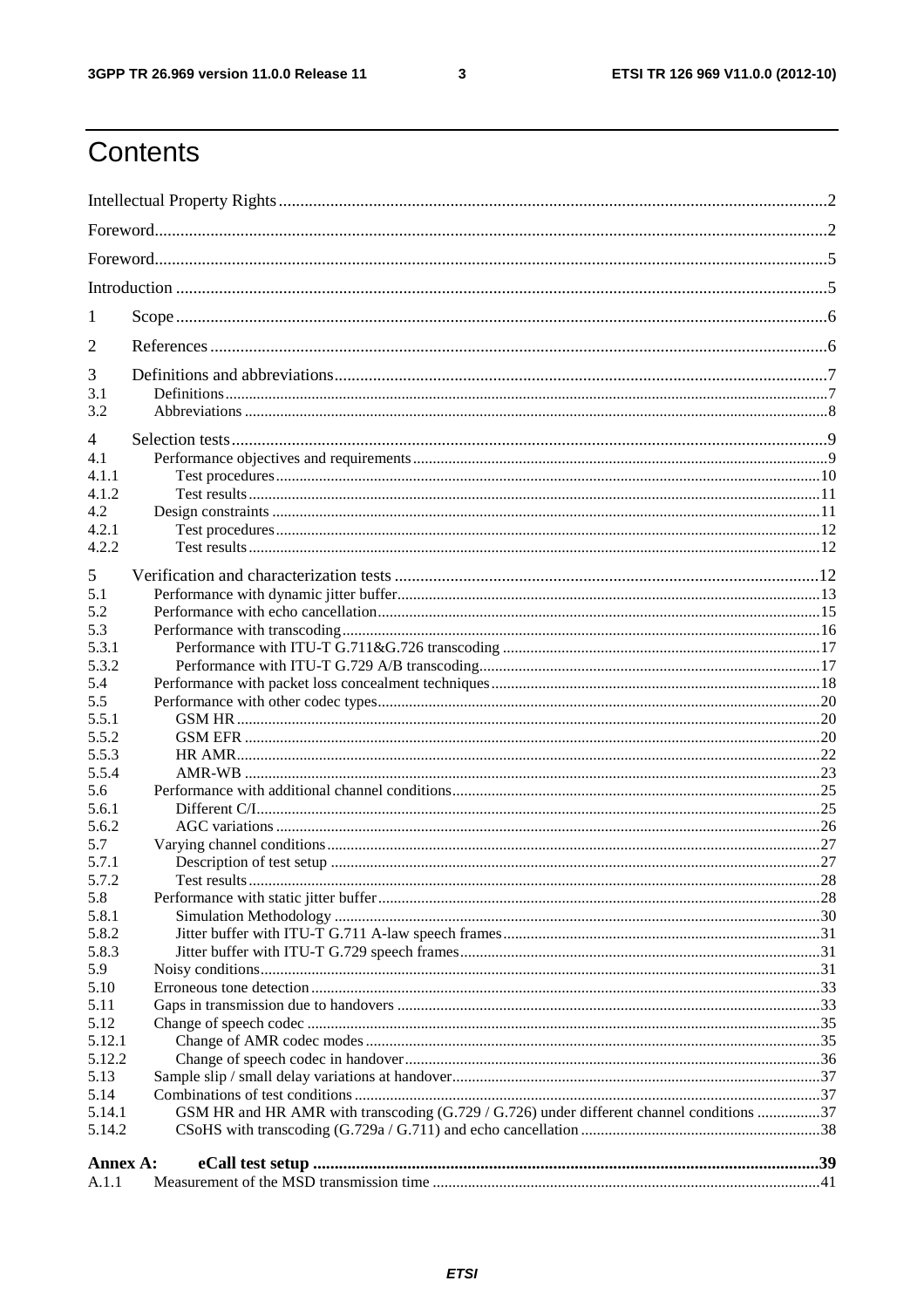$\overline{\mathbf{4}}$ 

|  | Annex B: Required transmission times for IVS initiated eCall signalling and HL-ACK 44 |  |
|--|---------------------------------------------------------------------------------------|--|
|  |                                                                                       |  |
|  |                                                                                       |  |
|  |                                                                                       |  |
|  |                                                                                       |  |
|  |                                                                                       |  |
|  |                                                                                       |  |
|  |                                                                                       |  |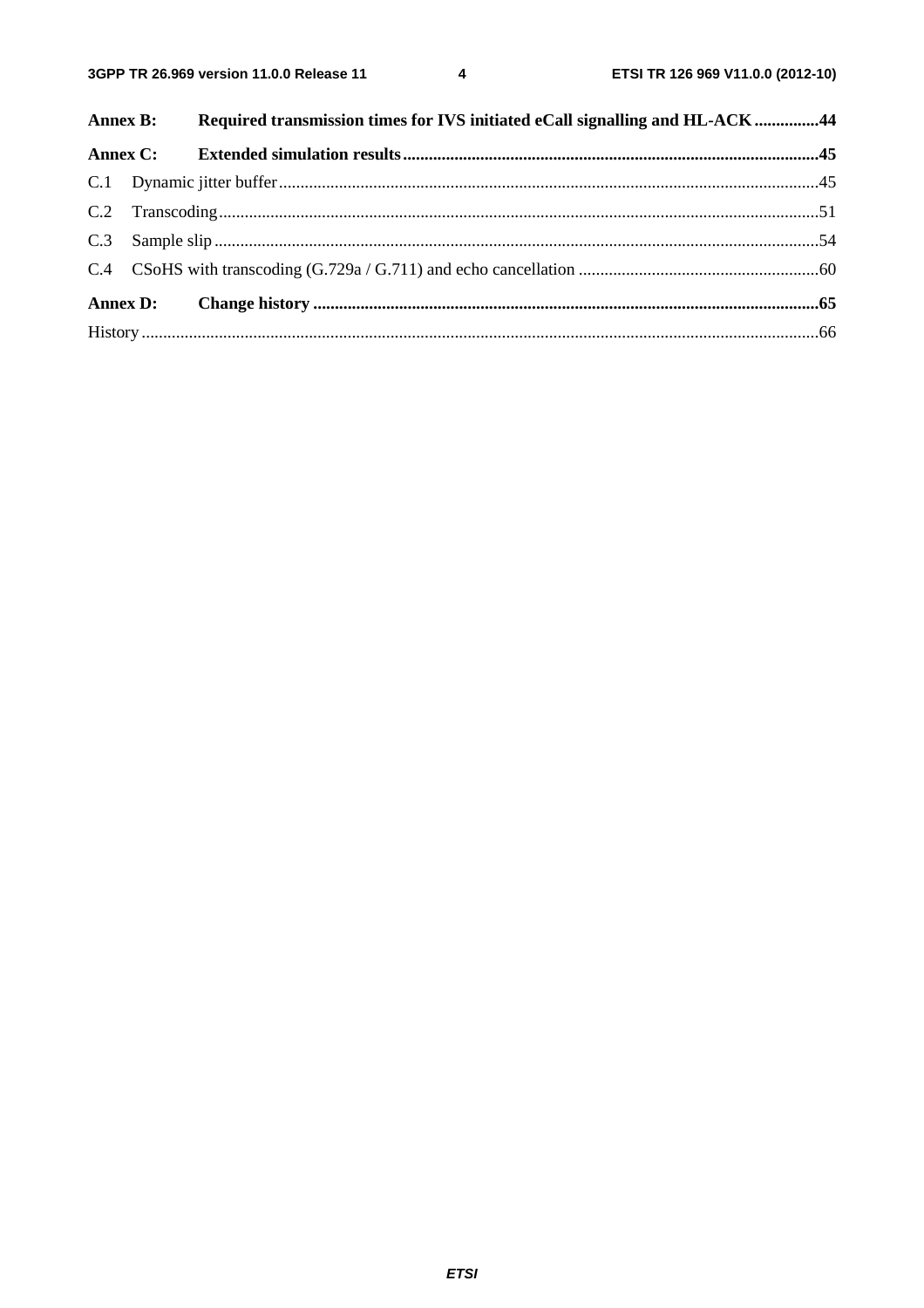## Foreword

This Technical Report has been produced by the  $3<sup>rd</sup>$  Generation Partnership Project (3GPP).

The contents of the present document are subject to continuing work within the TSG and may change following formal TSG approval. Should the TSG modify the contents of the present document, it will be re-released by the TSG with an identifying change of release date and an increase in version number as follows:

Version x.y.z

where:

- x the first digit:
	- 1 presented to TSG for information;
	- 2 presented to TSG for approval;
	- 3 or greater indicates TSG approved document under change control.
- y the second digit is incremented for all changes of substance, i.e. technical enhancements, corrections, updates, etc.
- z the third digit is incremented when editorial only changes have been incorporated in the document.

## Introduction

eCall refers to an interoperable in-vehicle emergency call service which is envisioned to be introduced and operated across Europe in 2014. According to reports from the European Commission, it is foreseen that eCall will be offered on all new vehicles in the EU by 2014.

The European Commission has brought together standardization bodies, the automotive industry, mobile telecommunication industry, public emergency authorities and others in the eSafety Forum initiative which has identified high-level requirements, recommendations and guidelines for this eCall service [2] and [3]. The eSafety Forum has assigned ETSI MSG to standardize those parts of the eCall service that affect the mobile communication system. The development of the eCall standard has been further delegated to the 3<sup>rd</sup> Generation Partnership Project (3GPP).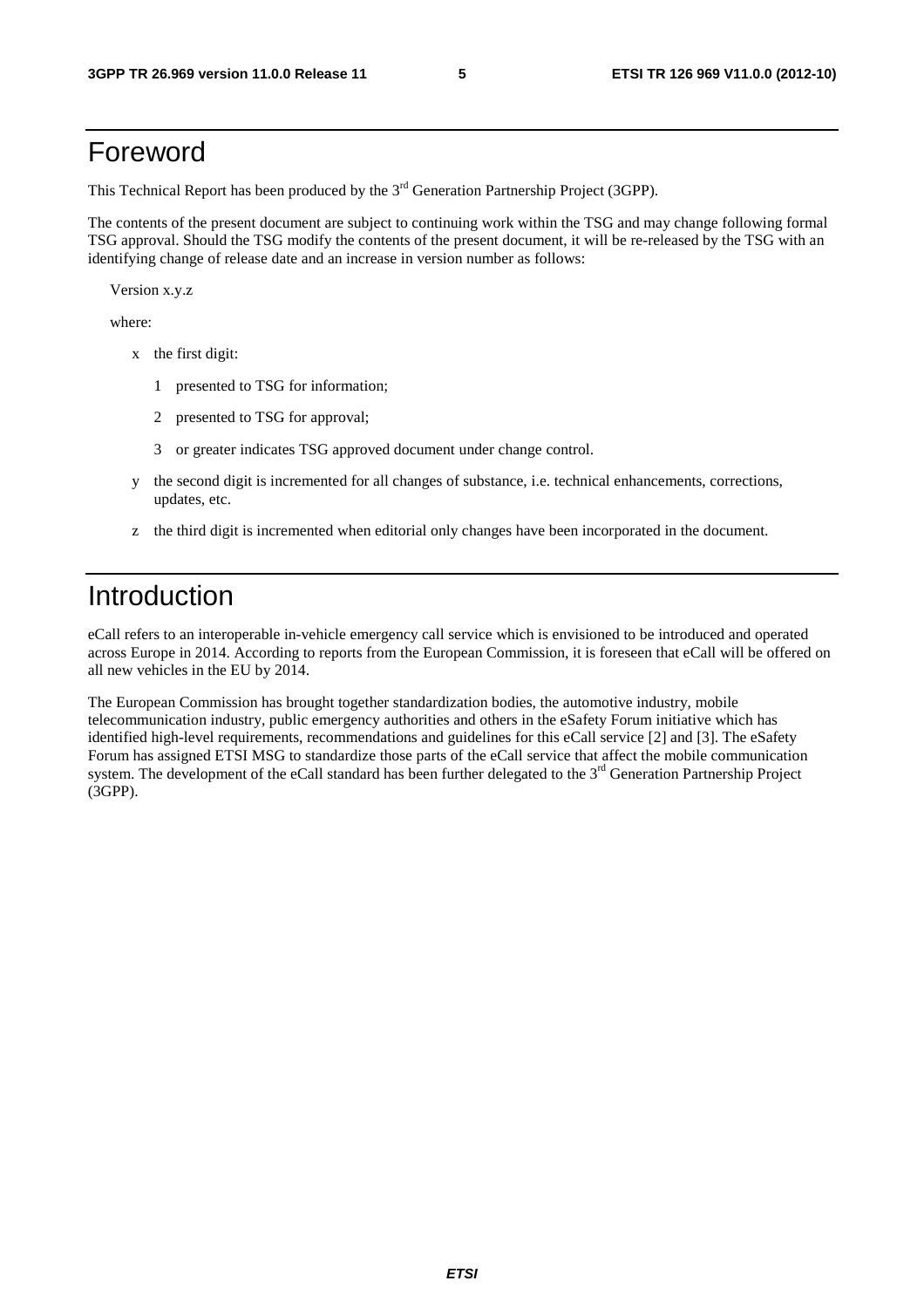## 1 Scope

The present document characterizes the performance of the eCall In-band Modem, which is used for reliable transmission of the eCall Minimum Set of Data (MSD) from an In-Vehicle System (IVS) to the Public Safety Answering Point (PSAP) via the voice channel of cellular and PSTN networks.

The European Union eCall requirements, recommendations and guidelines were developed by eSafety Forum [3] and [4], with important additional work produced by ETSI MSG, GSME, 3GPP, and CEN.

Previous work in 3GPP TR 22.967 [5] "Transfer of Emergency Call Data", examined the issues associated with the transmission of emergency call data from a vehicle to a PSAP. This analysis identified that the preferred option be based on an in-band modem solution.

eCall provides reliable full-duplex data communications between IVS and PSAP in addition to emergency voice call (E112) via the cellular network, and can be initiated either automatically or manually [6]. The eCall In-band Modem uses the same voice channel as used for the emergency voice call. eCall allows reliable transmission of MSD alternating with a speech conversation through the existing voice communication paths in cellular mobile phone systems. The expected benefit is that emergency services will be made aware of accidents much more rapidly, will get precise information on location, vehicle type etc. and therefore will be able to reach accident victims faster, with the potential to save many lives annually.

The eCall in-band modems (IVS and PSAP) are fully specified by the "General description " TS 26.267 [9] together with the C-code reference as provided in 3GPP TS 26.268 [7]. 3GPP TS 26.269 [8] deals with the conformance testing for eCall modem implementations.

The present document provides a detailed performance characterization of the eCall in-band modem solution. Results from the 3GPP selection tests as well as verification and characterization tests have been collected into this report. It is impossible to test the eCall modem for all conditions that might arise on the transmission path from the IVS to the PSAP. However, the selected set of test scenarios represents a wide range of conditions that are foreseen to potentially occur in the in-band transmission of eCall data over the radio access and core networks as well as the PSTN.

## 2 References

The following documents contain provisions which, through reference in this text, constitute provisions of the present document.

- References are either specific (identified by date of publication, edition number, version number, etc.) or non-specific.
- For a specific reference, subsequent revisions do not apply.
- For a non-specific reference, the latest version applies. In the case of a reference to a 3GPP document (including a GSM document), a non-specific reference implicitly refers to the latest version of that document *in the same Release as the present document*.
- [1] 3GPP TR 21.905: "Vocabulary for 3GPP Specifications".
- [2] eSafety Forum eCall Driving Group: "European Memorandum of Understanding for Realisation of Interoperable In-Vehicle eCall", May 2004.
- [3] eSafety Forum: "Clarification Paper EG.2 , High level requirements for a eCall in-vehicle system, Supplier perspective", March 2006, Version 1.0.
- [4] eSafety Forum: "Recommendations of the DG eCall for the introduction of the pan-European eCall", April 2006, Version 2.0.
- [5] 3GPP TR 22.967: "Transferring of Emergency Call Data".
- [6] 3GPP TS 22.101: "Service aspects; Service principles".
- [7] 3GPP TS 26.268: "eCall Data transfer; In-band modem solution; ANSI-C reference code".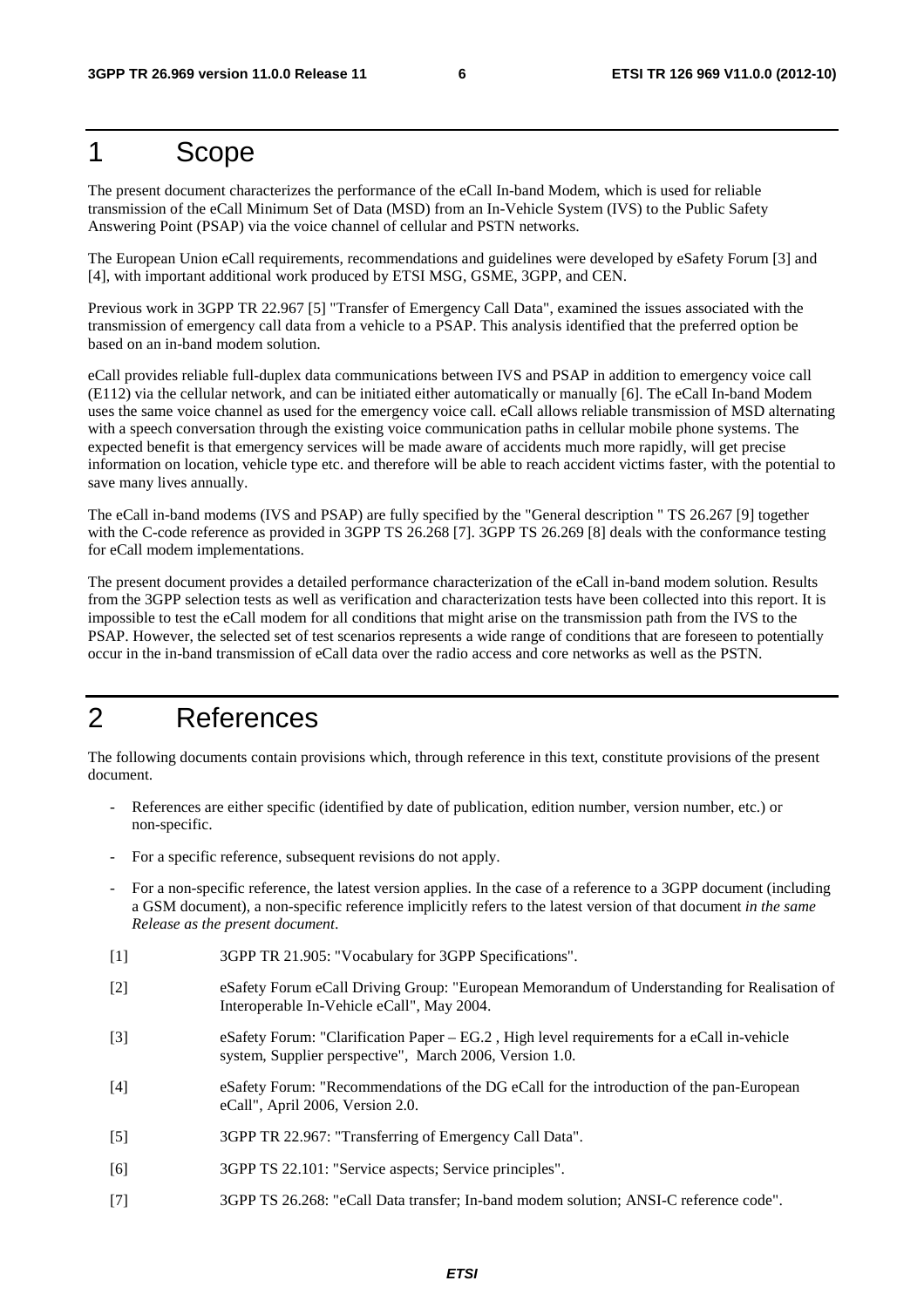- [8] 3GPP TS 26.269: "eCall Data Transfer; In-band modem solution; Conformance testing".
- [9] 3GPP TS 26.267: "eCall Data Transfer; In-band modem solution; General description".
- [10] 3GPP TS 26.226: "Cellular text telephone modem; General description".
- [11] 3GPP TS 26.230: "Cellular text telephone modem; Transmitter bit exact C-code".
- [12] ITU-T Recommendation G.726: "40, 32, 24, 16 kbit/s Adaptive Differential Pulse Code Modulation (ADPCM) of Audio Frequencies", 12/90.
- [13] ITU-T Recommendation G.729: "Coding of speech at 8 kbit/s using conjugate-structure algebraiccode-excited linear prediction (CS-ACELP)", 01/07.
- [14] [http://portal.etsi.org/docbox/zArchive/SMG/SMG11/smg11\\_sq/HR/](http://portal.etsi.org/docbox/zArchive/SMG/SMG11/smg11_sq/HR/)
- [15] 3GPP TS 46.006: "Half-rate speech: ANSI-C code for GSM half-rate speech codec ".
- [16] [http://portal.etsi.org/docbox/zArchive/SMG/SMG11/smg11\\_sq/EPx/](http://portal.etsi.org/docbox/zArchive/SMG/SMG11/smg11_sq/EPx/)
- [17] 3GPP TS 46.053: "ANSI-C code for the GSM Enhanced Full Rate (EFR) speech codec".
- [18] [http://portal.etsi.org/docbox/zArchive/SMG/SMG11/smg11\\_amr\\_nb/ERROR\\_PATTERNS/](http://portal.etsi.org/docbox/zArchive/SMG/SMG11/smg11_amr_nb/ERROR_PATTERNS/)
- [19] http://portal.etsi.org/docbox/zArchive/SMG/SMG11/SW\_tool\_library/EFR/
- [20] 3GPP TS 26.114: "IP Multimedia Subsystem (IMS); Multimedia Telephony; Media handling and inter-action"
- [21] 3GPP TS 46.010: "Full-rate speech; Transcoding"
- [22] 3GPP TS 46.060: "Enhanced Full Rate (EFR) speech transcoding".
- [23] 3GPP TS 26.071: "Mandatory speech CODEC speech processing functions; AMR speech Codec; General description".
- [24] 3GPP TS 26.171: "Speech codec speech processing functions; Adaptive Multi-Rate Wideband (AMR-WB) speech codec; General description".
- [25] ITU-T Recommendation G.711: "Pulse Code Modulation (PCM) of Voice Frequencies", 11/88.
- [26] 3GPP TS 26.101: "Mandatory speech codec speech processing functions; Adaptive Multi-Rate (AMR) speech codec frame structure".
- [27] 3GPP TS 26.268: "eCall Data transfer; In-band modem solution; ANSI-C reference code", Version 8.0.0.
- [28] 3GPP TS 26.267: "eCall Data Transfer; In-band modem solution; General description", Version 8.0.0.
- [29] 3GPP TS 26.268: "eCall Data transfer; In-band modem solution; ANSI-C reference code", Version 8.6.0.
- [30] 3GPP TS 26.267: "eCall Data Transfer; In-band modem solution; General description", Version 8.6.0.

## 3 Definitions and abbreviations

### 3.1 Definitions

For the purposes of the present document, the terms and definitions given in TR 21.905 [1] and the following apply. A term defined in the present document takes precedence over the definition of the same term, if any, in TR 21.905 [1].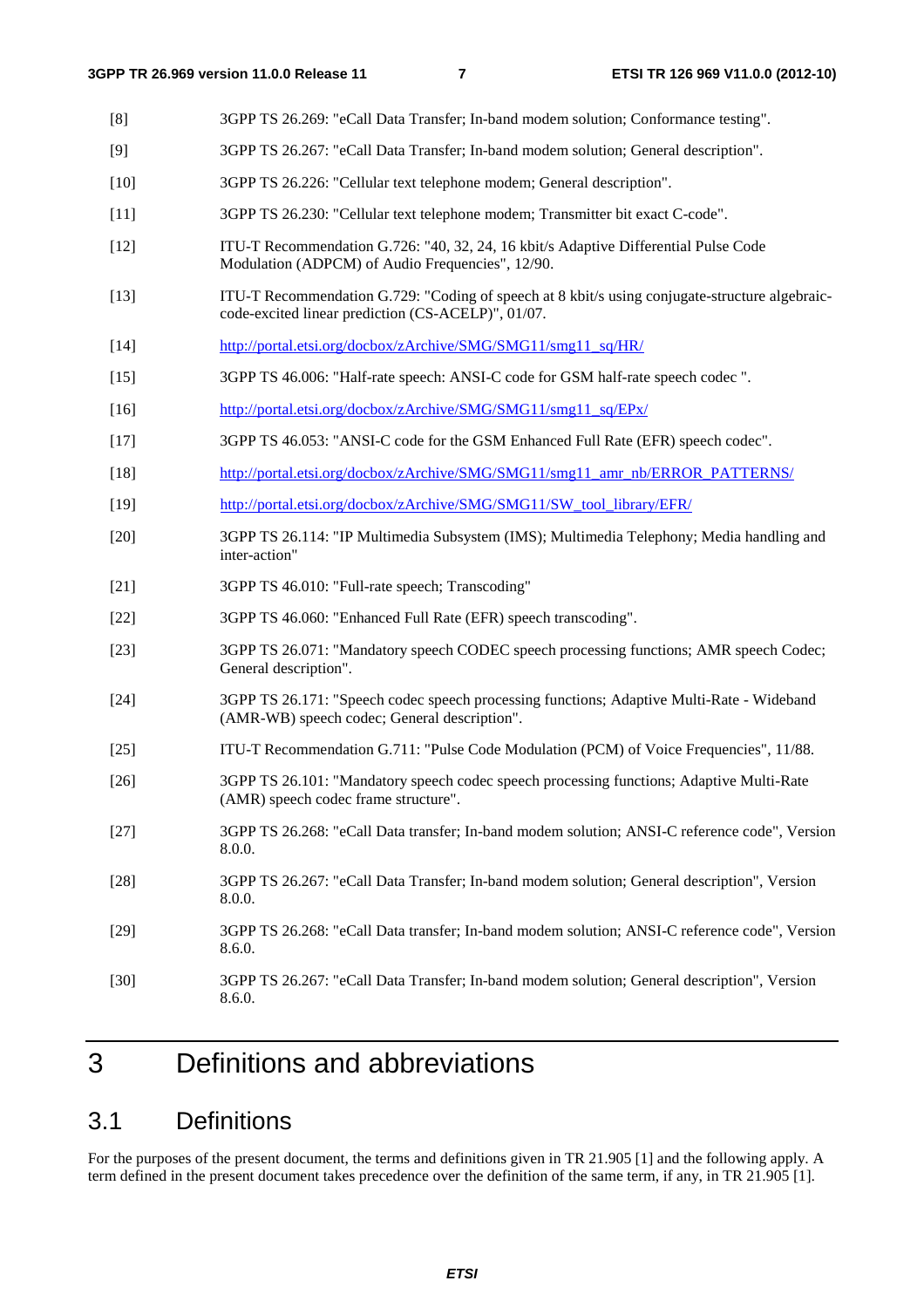**eCall:** manually or automatically initiated emergency call (TS12) from a vehicle, supplemented with a minimum set of emergency related data (MSD), as defined under the EU Commission"s eSafety initiative

**eCall In-band Modem:** modem pair (consisting of transmitters and receivers at IVS and PSAP) that operates fullduplex and allows reliable transmission of eCall Minimum Set of Data from IVS to PSAP via the voice channel of the emergency voice call through cellular and PSTN networks

**eSafety:** European Commission sponsored forum to improve safety aspects of European citizens

**Figure of Merit (FoM):** average MSD transmission time for the test campaign used in the eCall selection test, consisting of 26 different test conditions (see Table 1) and 100 tests for each condition. In the wider sense, the Figure of Merit can also include other channel impairments (e.g., noise or transcoding) apart from the speech codec and channel errors, but the average is always taken over the 2600 tests mentioned above

**frame (or: speech frame):** time interval equal to 20 ms (corresponding to one AMR or FR speech frame, represented by 160 samples at an 8 kHz sampling rate)

**Minimum Set of Data (MSD):** forming the data component of an eCall sent from a vehicle to a Public Safety Answering Point or other designated emergency call centre. The MSD has a maximum size of 140 bytes and includes, for example, vehicle identity, location information and time-stamp

**MSD data frame:** uplink signal transmission interval containing the data of one MSD (after synchronization has been established) - corresponds to a time interval of 1 080 ms or 8 640 samples (fast modulator) and 2 080 ms or 16 640 samples (robust modulator) assuming an 8 kHz sampling rate

**modulation frame:** symbol transmission time interval equal to 2 ms corresponding to 16 samples at 8 kHz sampling rate (fast modulator), or 4 ms corresponding to 32 samples at 8 kHz sampling rate (robust modulator).

**synchronization frame:** signal transmission interval containing synchronization information - corresponds to a time interval of 260 ms or 2 080 samples at an 8 kHz sampling rate

### 3.2 Abbreviations

For the purposes of the present document, the abbreviations given in TR 21.905 [1] and the following apply. An abbreviation defined in the present document takes precedence over the definition of the same abbreviation, if any, in TR 21.905 [1].

| <b>ACK</b>     | Acknowledgement                             |
|----------------|---------------------------------------------|
| <b>ADPCM</b>   | Adaptive Differential Pulse Code Modulation |
| AGC            | Automatic Gain Control                      |
| AoIP           | A-Interface User Plane over IP              |
| AMR            | Adaptive Multi-Rate (speech codec)          |
| AMR-WB         | AMR Wide-Band (speech codec)                |
| <b>AWGN</b>    | Additive White Gaussian Noise               |
| <b>CEN</b>     | Comité Européen de Normalisation            |
| <b>CRC</b>     | <b>Cyclic Redundancy Check</b>              |
| <b>CSoHS</b>   | Circuit-Switched over HSPA                  |
| <b>CTM</b>     | Cellular Text telephone Modem               |
| <b>EID</b>     | <b>Error Insertion Device</b>               |
| EU             | European Union                              |
| FoM            | Figure of Merit                             |
| FR.            | Full Rate (channel)                         |
| <b>HR</b>      | Half Rate (channel)                         |
| <b>GSM</b>     | Global System for Mobile communications     |
| <b>GSM EFR</b> | GSM Enhanced Full Rate (speech codec)       |
| <b>GSM FR</b>  | GSM Full Rate (speech codec)                |
| <b>GSM HR</b>  | GSM Half Rate (speech codec)                |
| <b>GSME</b>    | <b>GSM</b> Europe                           |
| <b>IVS</b>     | In-Vehicle System                           |
| <b>MSD</b>     | Minimum Set of Data                         |
| MSG            | Mobile Standards Group                      |
| <b>NACK</b>    | Negative Acknowledgement                    |
| PCM            | <b>Pulse Code Modulation</b>                |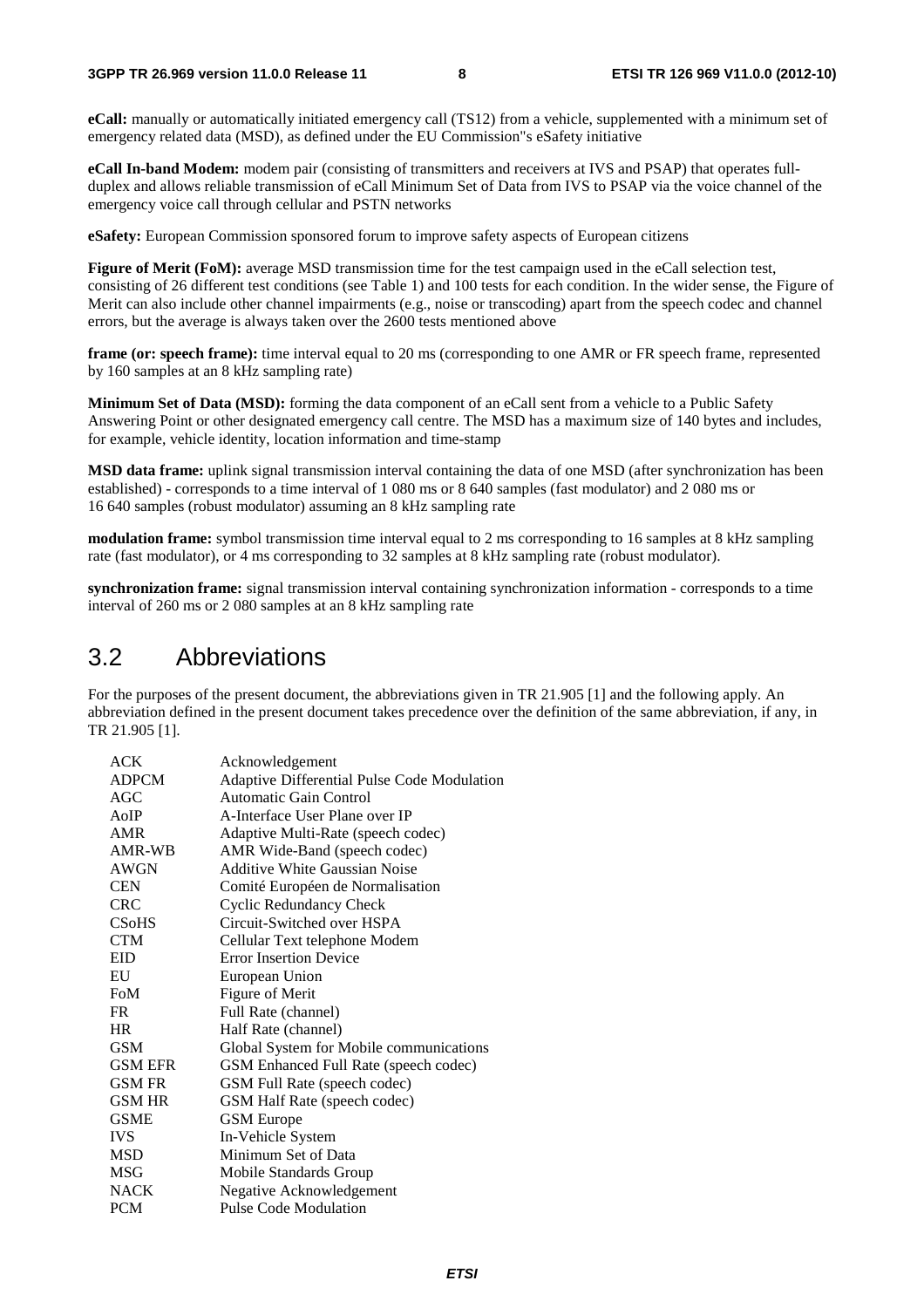| <b>PSAP</b> | Public Safety Answering Point                                |
|-------------|--------------------------------------------------------------|
| <b>PSTN</b> | Public Switched Telephone Network                            |
| <b>ROM</b>  | Read Only Memory                                             |
| <b>RSSI</b> | Received Signal Strength Indicator                           |
| SIP-I       | Session Initiation Protocol with encapsulated ISDN User Part |
| <b>VAD</b>  | Voice Activity Detection                                     |
|             |                                                              |

## 4 Selection tests

This clause describes test results according to the eCall selection tests. The selection tests were conducted by 3GPP to identify the performance of eCall in-band modem under typical conditions. The eCall in-band modem has been tested for certain performance objectives and design constraints.

Note that the original selection tests were carried out with a prototype version of the eCall modem software. The reference C-code implementation as specified in [27] contains some improvements of the modem that were agreed by the responsible 3GPP working group. The test results given in this report represent the performance of the reference modem implementation [27], i.e. the selection test items have been repeated with the improved version of the modem.

## 4.1 Performance objectives and requirements

The foremost performance objective in the selection test was that the overall average transmission time should be as small as possible. The average MSD transmission time over a typical set of channel conditions was determined and used as a Figure of Merit (FoM) for the eCall modem. The MSD transmission times are measured from the time when the transmission from the IVS to the PSAP begins (after a trigger from the PSAP has been detected).

Figure 1 illustrates the measured MSD transmission time in relation to the time required for setting up the transmission (push and/or pull messages) as well as acknowledging the successful MSD reception (lower layer ACK and higherlayer ACK).



**Figure 1: Timeline of eCall with IVS initiated signalling and HL-ACK in normal operation (IVS-initiated signalling in processing block 1 can be omitted in an alternate modem configuration)**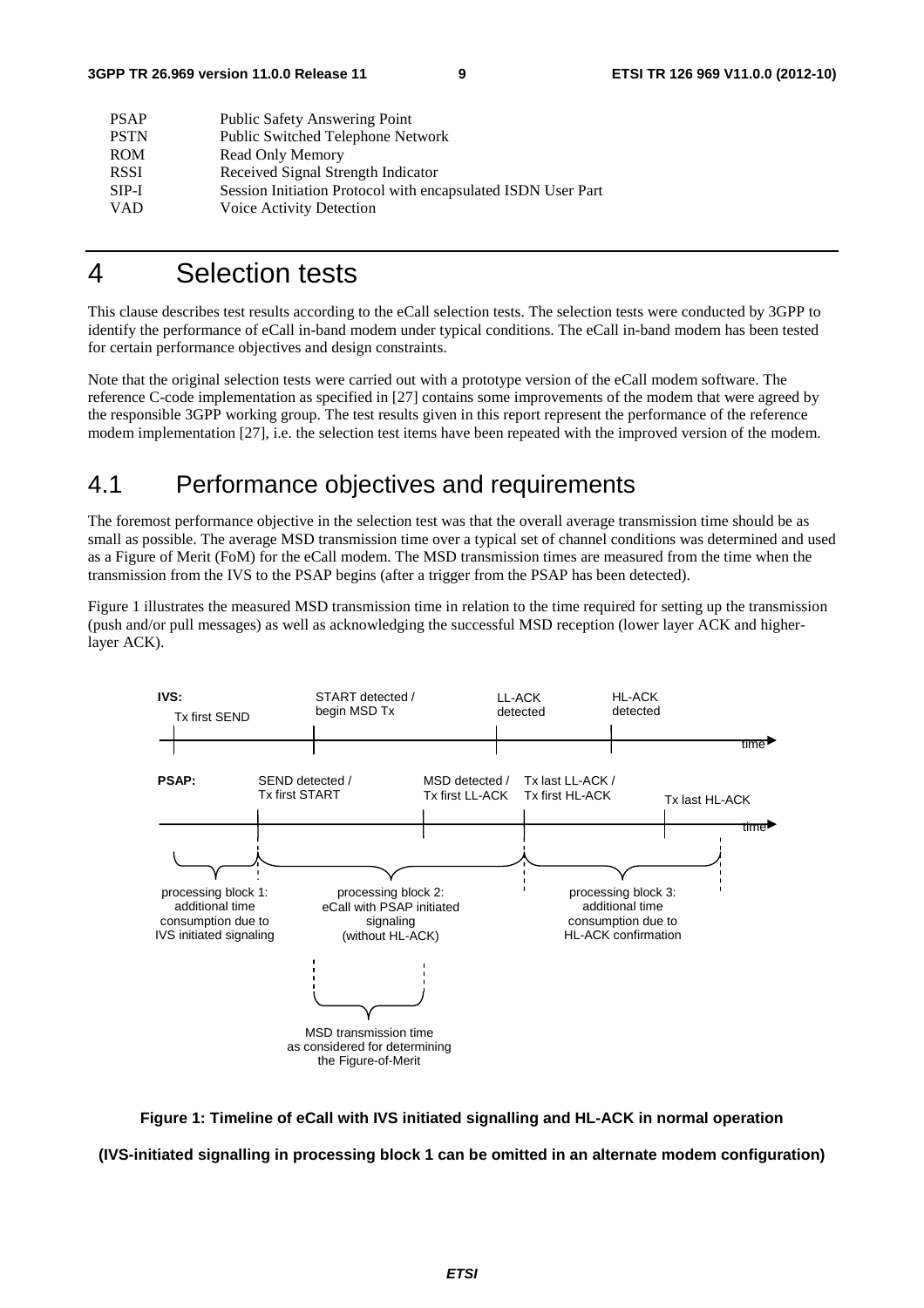In Annex B, an estimate of the required times for processing blocks 1 and 3, as well as the parts of block 2 outside the Figure-of-Merit, is given.

As an eCall service requirement, in optimal conditions (error-free radio channel, GSM FR codec [21] and FR AMR [23] 12.2 kbit/s mode) the eCall procedure should be able to transmit the whole 140 bytes of the MSD reliably within 4 seconds.

The IVS modem should not false detect the tones in a 30 minute test PSTN tone file as PSAP triggers.

The procedures to test the performance objectives/requirements are explained in more detail below, followed by the corresponding performance figures of the eCall modem.

The test setup that was used in the selection tests for eCall is described in more detail in Annex A.

### 4.1.1 Test procedures

For any particular test condition (specified by speech codec plus radio channel error condition), the observed transmission time of the 140 bytes of the MSD may vary depending on the parameters of the channel simulation and the specific contents of the MSD. Therefore each MSD transmission may be regarded as one trial *k* in a random experiment, where the observed transmission time,  $T_k$ , is the random variable of interest. For each particular test condition  $C$ , the MSD transmission was repeated with different, randomly generated MSD data for at least 100 times  $(k = 1, 2, ..., n$ , where  $n > 100$  to get enough statistical significance.

To ensure a practical limit on the time required for testing, the observed value of  $T_k$  must have a reasonable upper bound. This upper bound,  $t_{UB}$ , was fixed at a value of 200 seconds for one trial for all test conditions. Any value of  $T_k$ that was observed to be greater than  $t_{UB}$  was classified as a transmission failure and was assigned the value of  $t_{UB}$ .

Each particular test condition *C* gave an observed sample distribution  $T_1, T_2, ..., T_n$ . The statistic of interest is the average value,  $\mu_C = (T_1 + T_2 + ... + T_n) / n$ .

The Figure of Merit (FoM) over all test conditions was calculated by unweighted averaging of  $\mu_c$  over all particular test conditions  $C_1$ ,  $C_2$ , ...,  $C_m$ . A low Figure of Merit is – obviously - better than a higher Figure of Merit. In the original selection test, the eCall modem candidates were ranked by their Figures of Merit.

The following assumptions were made for the measurement of  $T_k$ .

- 1) The starting time of the transmission with respect to speech codec audio frames was uniformly distributed.
- 2) The channel error conditions were modelled by error patterns obtained from offline simulations (see Annex A for details). The error patterns represent residual errors after channel decoding. They are available together with the modem and test setup source code [7]. The following radio conditions were tested:
	- GMSK Full Rate radio channel at C/I values of 1, 4, 7, 10, 13, 16 dB, and error free; with ideal frequency hopping, with the Typical Urban profile and with slow vehicle speed. These channel conditions were applied in both directions (uplink and downlink) symmetrically.
	- GMSK Full Rate radio channel at RSSI value -100 dBm with no other interferer. This channel condition was applied in both directions (uplink and downlink) symmetrically. The RSSI = -100 dBm condition was included in the tests in order to model a rural scenario where little interference is present but the received signal power is low.

 The following speech Codecs were tested: GSM FR [21] and FR AMR [23] (12.2, 10.2, 7.95, 7.4, 6.7, 5.9, 5.15, 4.75 kbps). DTX was enabled in both directions.

 Table 1 in the next clause gives an allocation of studied codec and radio conditions in order to reduce the test effort to the reasonable minimum.

- 3) It was assumed that the transmission in the wireline part of the eCall uses PCM (G.711, A-law) without any further transcoding and with a fixed, pre-selected level setting.
- 4) It was assumed that no acoustical echo is produced by the IVS and that therefore no Acoustic Echo Suppressor is applied in the network.
- 5) It was assumed that no Hybrid Echo (i.e., echo caused by signal reflection at interfaces in a PSTN) is produced by the PSAP connection and that therefore no Hybrid Echo canceller is applied in the network.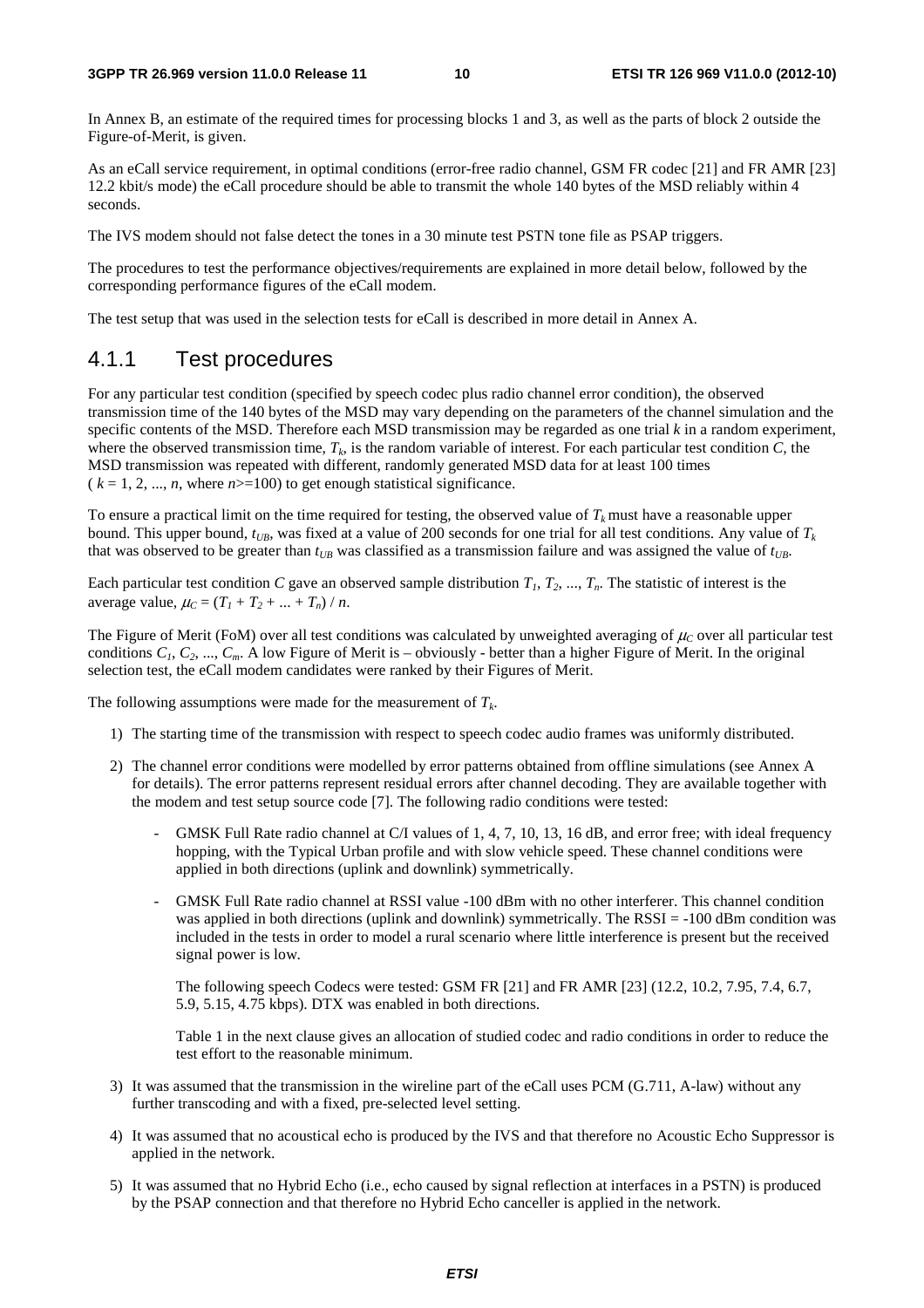- 6) The MSD contained randomly generated data. (Each possible byte sequence was considered to be equally probable.)
- 7) The round-trip delay between the IVS and PSAP was a randomly generated value in the range (200 ms, 220 ms).

To perform the false trigger test, a PSAP modem was implemented that transmits a tone file on the downlink to the IVS. The IVS was monitored for any output signal.

### 4.1.2 Test results

The MSD transmission times for the eCall modem [27], obtained in a test according to the above procedures and assumptions, are given in Table 1. The according 95<sup>th</sup> percentile values (i.e., the limits which at least 95% of transmission times fall below) are given in Table 2. Note that in the characterization phase, more codec and C/I combinations were tested, and the results tables were updated (see Table 20).

|                   | Average MSD transmission time (in s) per condition |            |            |            |            |            |            |            |            |
|-------------------|----------------------------------------------------|------------|------------|------------|------------|------------|------------|------------|------------|
| <b>Condition</b>  | <b>GSM</b>                                         | <b>AMR</b> | <b>AMR</b> | <b>AMR</b> | <b>AMR</b> | <b>AMR</b> | <b>AMR</b> | <b>AMR</b> | <b>AMR</b> |
|                   | FR.                                                | 12.2       | 10.2       | 7.95       | 7.4        | 6.7        | 5.9        | 5.15       | 4.75       |
| $C/I = 1 dB$      |                                                    |            |            |            |            |            |            |            | 4.07       |
| $C/I = 4 dB$      |                                                    |            |            |            |            |            | 2.41       | 3.10       | 3.38       |
| $C/I = 7 dB$      | 2.29                                               | 1.91       | 1.80       | 1.69       | 1.68       | 2.01       | 2.10       | 2.57       | 3.12       |
| $C/I = 10 dB$     | 1.66                                               | 1.53       | 1.42       | 1.56       | 1.59       |            |            |            |            |
| $C/I = 13 dB$     | 1.45                                               | 1.36       | 1.36       |            |            |            |            |            |            |
| $C/I = 16 dB$     | 1.39                                               |            |            |            |            |            |            |            |            |
| error free        | 1.37                                               | 1.35       |            |            |            |            |            |            |            |
| $RSSI = -100$ dBm | 1.50                                               |            |            |            |            |            |            |            | 3.12       |

**Table 1: Average MSD transmission times** 

### **Table 2: 95th percentiles of MSD transmission times**

|                   | 95th percentiles of MSD transmission time (in s) per condition |            |            |            |            |            |            |            |            |
|-------------------|----------------------------------------------------------------|------------|------------|------------|------------|------------|------------|------------|------------|
| <b>Condition</b>  | <b>GSM</b>                                                     | <b>AMR</b> | <b>AMR</b> | <b>AMR</b> | <b>AMR</b> | <b>AMR</b> | <b>AMR</b> | <b>AMR</b> | <b>AMR</b> |
|                   | FR                                                             | 12.2       | 10.2       | 7.95       | 7.4        | 6.7        | 5.9        | 5.15       | 4.75       |
| $C/I = 1 dB$      |                                                                |            |            |            |            |            |            |            | 4.60       |
| $C/I = 4 dB$      |                                                                |            |            |            |            |            | 2.80       | 3.54       | 3.90       |
| $C/I = 7 dB$      | 3.68                                                           | 2.08       | 2.08       | 1.76       | 1.74       | 2.10       | 2.42       | 3.14       | 3.88       |
| $C/I = 10 dB$     | 2.06                                                           | 1.74       | 1.74       | 1.74       | 1.74       |            |            |            |            |
| $C/I = 13 dB$     | 1.74                                                           | 1.36       | 1.36       |            |            |            |            |            |            |
| $C/I = 16 dB$     | 1.72                                                           |            |            |            |            |            |            |            |            |
| error free        | 1.36                                                           | 1.36       |            |            |            |            |            |            |            |
| $RSSI = -100$ dBm | 1.74                                                           |            |            |            |            |            |            |            | 3.52       |

The overall average of all measured transmission times (the Figure of Merit) is 2.03 s., with a 95<sup>th</sup> percentile of 3.54 s.

With the updated in-band modem version, the Figure of Merit increases to 2.28 s (95th percentile of 4.16 s). This increase is mainly caused by additional uplink signal components that were required to enable uplink synchronization tracking. For detailed test results per codec and C/I condition of the updated modem, refer to Table 20b.

No false IVS triggers due to the tone test file were observed.

## 4.2 Design constraints

Apart from the primary objective of a fast MSD transmissions, design constraints were considered in the development of the eCall in-band modem. Several of the design constraints were checked in the eCall selection tests:

- 1) The MSD shall be transmitted reliably to the PSAP. An MSD transmission is considered reliably terminated, if a cyclic redundancy check (CRC) of at least 28 bits, applied to the entire MSD, detects no errors.
- 2) The algorithm as implemented in the IVS should not have more than 10 times the complexity of CTM [10]. The algorithm as implemented in the PSAP should not have more than 20 times the complexity of CTM [10].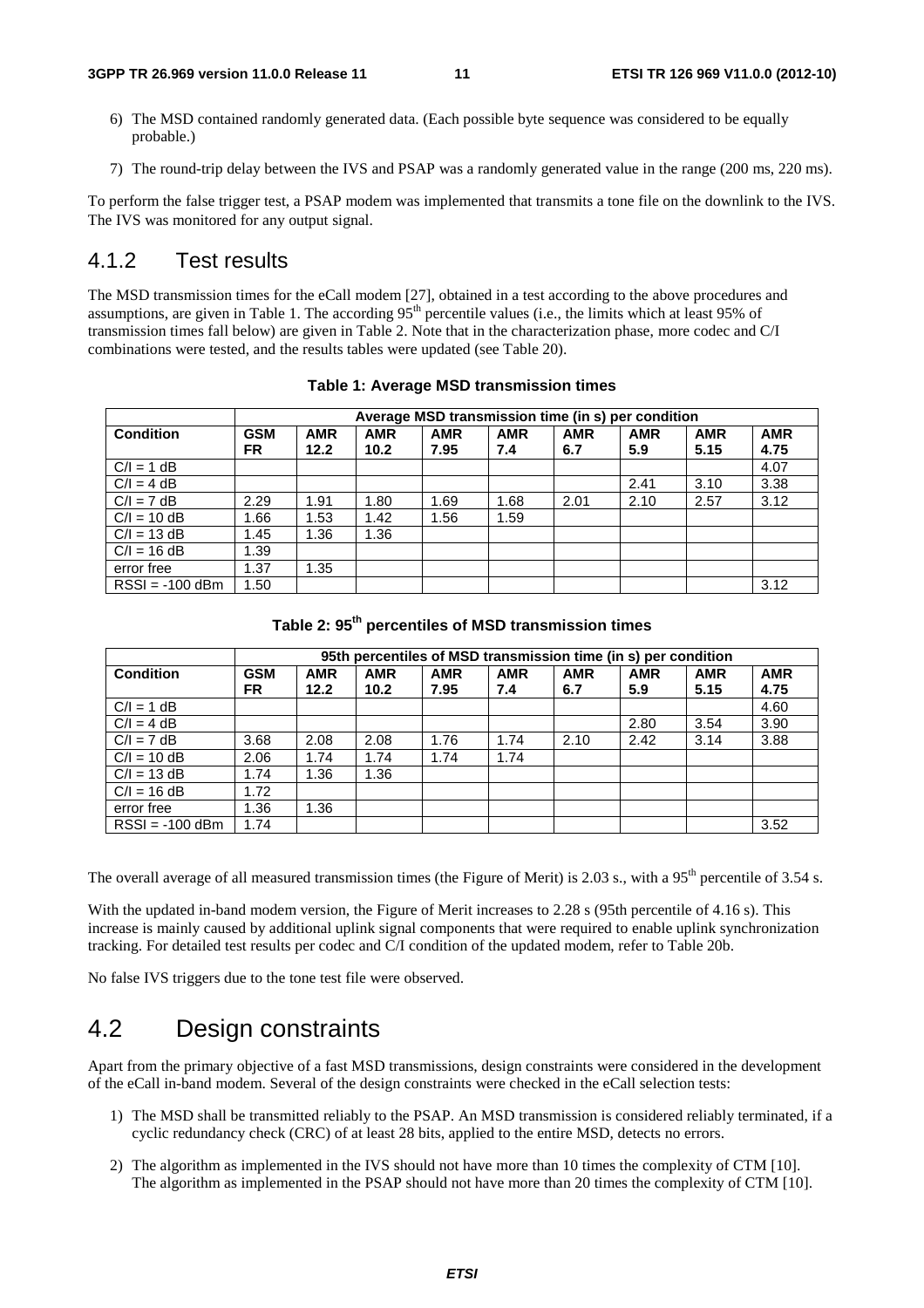3) The algorithm as implemented in the IVS should not require more than 20KB of data memory. The algorithm as implemented in the PSAP should not require more than 40KB of data memory.

### 4.2.1 Test procedures

Design constraints 1) and 3) were tested by inspection of the eCall modem reference C-code [27]. Regarding constraint 3), memory for data only was considered, including static and global variables, constants, and maximum amount of dynamically allocated memory. Code memory and ROM tables were not counted.

With respect to design constraint 2), the complexity was estimated by compiling the eCall [27] and CTM [11] C-codes under similar compiler conditions and then measuring the processing times.

### 4.2.2 Test results

- 1) The eCall in-band modem makes use of a 28-bit CRC to guarantee a reliable MSD transmission. This CRC is realized in the reference C-code [7], and is described in more detail in [9].
- 2) The modem complexity was checked for three representative channel conditions. The results are summarized in Table 3 below.

|                     | Complexity with respect to CTM [10]    |             |                                          | Approximate processing time per frame |
|---------------------|----------------------------------------|-------------|------------------------------------------|---------------------------------------|
|                     | (# times more computationally complex) |             | in µs (on an Intel Core 2 Duo processor) |                                       |
| <b>Condition</b>    | IVS                                    | <b>PSAP</b> | IVS                                      | <b>PSAP</b>                           |
| AMR 12.2 Error Free | 0.39                                   | 117         | 41.7                                     | 125.2                                 |
| AMR 12.2 C/I=7dB    | 0.33                                   | 2.23        | 35.3                                     | 239.6                                 |
| AMR 4.75 C/I=4dB    | 0.23                                   | 4.04        | 24.6                                     | 432.3                                 |

#### **Table 3: eCall modem complexity**

3) For the IVS modem, the total memory required is 9.1 KB.

For the PSAP modem, the total memory required is 32.3 KB.

## 5 Verification and characterization tests

This clause reports on the results of the verification and characterization testing performed for the eCall in-band modem in its initial version ([27], [28]). Some of the tests have been repeated using a more recent version of the modem ([29], [30]), and the latest results are reported additionally in these cases. Table 4 provides an overview of all verification and characterization items tested, also indicating the modem version that has been used for testing.

### **Table 4: Verification and characterization test items, and tested modem versions; "***V***" indicates a verification item**

| Item           | <b>Description</b>                                                                          | <b>Versions</b> |  |  |  |
|----------------|---------------------------------------------------------------------------------------------|-----------------|--|--|--|
|                | Performance with dynamic jitter buffer (IMS and MTSI)<br>$[27]$ , $[29]$                    |                 |  |  |  |
| $\overline{2}$ | Performance with echo cancellation V                                                        | [27]            |  |  |  |
| $\mathbf{3}$   | Performance with transcoding (G.729A, G.729B, and G.726 at 32kbps) V                        | $[27]$ , $[29]$ |  |  |  |
| $\overline{4}$ | Performance with packet loss concealment techniques (G.711 with dropped 20msec frames – not | $[27]$          |  |  |  |
|                | more than 1% frame loss) V                                                                  |                 |  |  |  |
| 5              | Performance with other codec types:                                                         |                 |  |  |  |
|                | <b>GSM HRV</b><br>5a)                                                                       | $[27]$ , $[29]$ |  |  |  |
|                | EFR V<br>5 <sub>b</sub>                                                                     | $[27]$ , $[29]$ |  |  |  |
|                | HR AMR V<br>5c)                                                                             | $[27]$          |  |  |  |
|                | AMR-WB<br>5d)<br>[27]                                                                       |                 |  |  |  |
| 6              | Performance with additional channel conditions, for codecs used in the selection test:      |                 |  |  |  |
|                | 6a)<br>different C/I                                                                        | $[27]$          |  |  |  |
|                | 6b)<br>AGC variations V                                                                     | $[27]$ , $[29]$ |  |  |  |
| $\overline{7}$ | <b>Varying Channel Conditions</b><br>[27]                                                   |                 |  |  |  |
| 8              | Performance with static jitter buffer (CSoHS, AoIP, and SIP-I services) V<br>[27]           |                 |  |  |  |
| $9\,$          | <b>Noisy Conditions</b>                                                                     | [27]            |  |  |  |
| 10             | <b>Erroneous Tone Detection</b>                                                             | [27]            |  |  |  |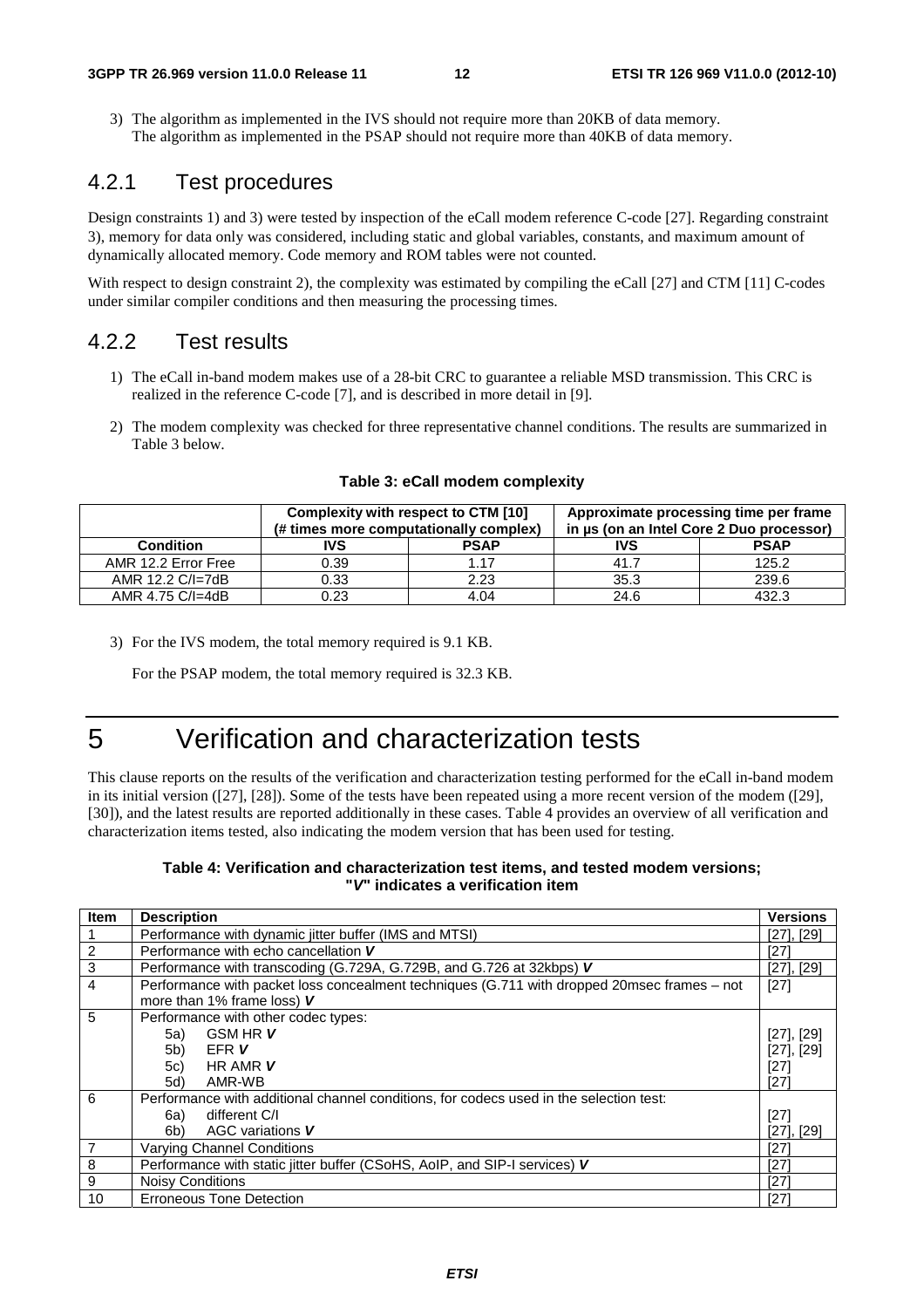| 11 | Gaps in transmission due to Handovers (both Inter-System and Intra-System)                       | [27]   |
|----|--------------------------------------------------------------------------------------------------|--------|
| 12 | Change of Speech Codec used due different channel conditions or to an Inter-System Handover      | [27]   |
| 13 | Sample Slip / Small Delay Variations at Handover                                                 | [27]   |
| 14 | <b>Combinations of Test Conditions:</b>                                                          | $[27]$ |
|    | GSM HR and HR AMR with transcoding (G.729 / G.726) under different channel<br>14a)<br>conditions |        |
|    |                                                                                                  |        |
|    | CSoHS with transcoding (G.729 / G.726) and echo cancellation<br>14b)                             |        |

## 5.1 Performance with dynamic jitter buffer

To compensate for packet delay variations in an IP-based transmission line, typically delay jitter buffers are employed. A static buffer has a fixed delay between input and output, whereas a dynamic jitter buffer can adapt its delay according to the statistics of the actual packet delays. The performance of the eCall modem in such a scenario was tested in the present test item. For the performance with a static jitter buffer, see clause 5.8.

The employed dynamic jitter buffer is speech frame based, i.e. if the delay is adapted, it will be extended/decreased always by one complete speech frame duration. It is bounded by minimum and maximum delays. On start, it has an initial default delay. The jitter buffer is driven by frame error rates (FER), i.e. delays will be adapted based on the resulting FER at the buffer output. This FER is determined over a number of e.g., 200 (relevant) speech frames. The actual procedure is detailed below.

The jitter buffer is parameterized by the following quantities, where the values used for the simulations are given in brackets:

- 1. Initial delay in speech frame durations (20 milliseconds): N\_BUFFER\_DELAY\_FRAMES (=2).
- 2. Maximum jitter buffer delay: JIT\_BUF\_DEL\_MAX\_FRAMES (=5).
- 3. Minimum jitter buffer delay: JIT\_BUF\_DEL\_MIN\_FRAMES (=2).
- 4. Lower threshold of frame error rate (FER) for decreasing the jitter buffer delay: FER\_LO (=0.005).
- 5. Upper threshold of frame error rate for increasing delay: FER  $HI(=0.1)$ .
- 6. Number of relevant cases (packets) the FER is averaged over: FER\_AVER\_LEN (=100).

Please note that all delays are measured relative to the minimal occurring delay in an actual system.

Packets which have not arrived after the maximum allowed buffer delay JIT\_BUF\_DEL\_MAX\_FRAMES are considered as unavoidable errors. They are not taken into account for calculating FER statistics. Therefore, the FER as considered here is the rate of avoidable errors rather than the total frame error rate.

The rules for jitter buffer adjustment can be briefly described as follows:

- When starting, the jitter buffer delay in speech frame durations is N\_BUFFER\_DELAY\_FRAMES.
- The jitter buffer delay may be changed, i.e. increased or decreased only by the duration of one speech frame at a time.
- FER is averaged over a sliding window of the last FER\_AVER\_LENGTH relevant frames, where only those frames are considered to be relevant, that are delayed not more than JIT\_BUF\_DEL\_MAX\_FRAMES (that means, only avoidable errors are accounted for).
- In normal operation, the buffer delay may only be changed if since the previous delay change at least FER\_AVER\_LENGTH relevant frames were counted.
- Additionally, there is an early-increase feature for the buffer delay: If, before the collection of at least FER\_AVER\_LENGTH relevant frames it is sure that the buffer delay has to be increased afterwards, this increase will be done directly. With the actual parameterization FER  $HI = 0.1$  and FER AVER LEN = 200, this would mean that the jitter buffer delay is increased when  $ErrorCount = 21$ .

From the rules above follows also:

- The minimal time elapsing after a delay change and a following delay reduction is FER\_AVER\_LEN.
- The minimal time elapsing after a delay change and a following delay increase is FER\_AVER\_LEN \* FER\_HI.

Figure 2 shows the temporal evolution of the delay of the deployed jitter buffer (red) in channel profile #4 from Table 5, cf. [20]. The delays of the packets are shown in blue.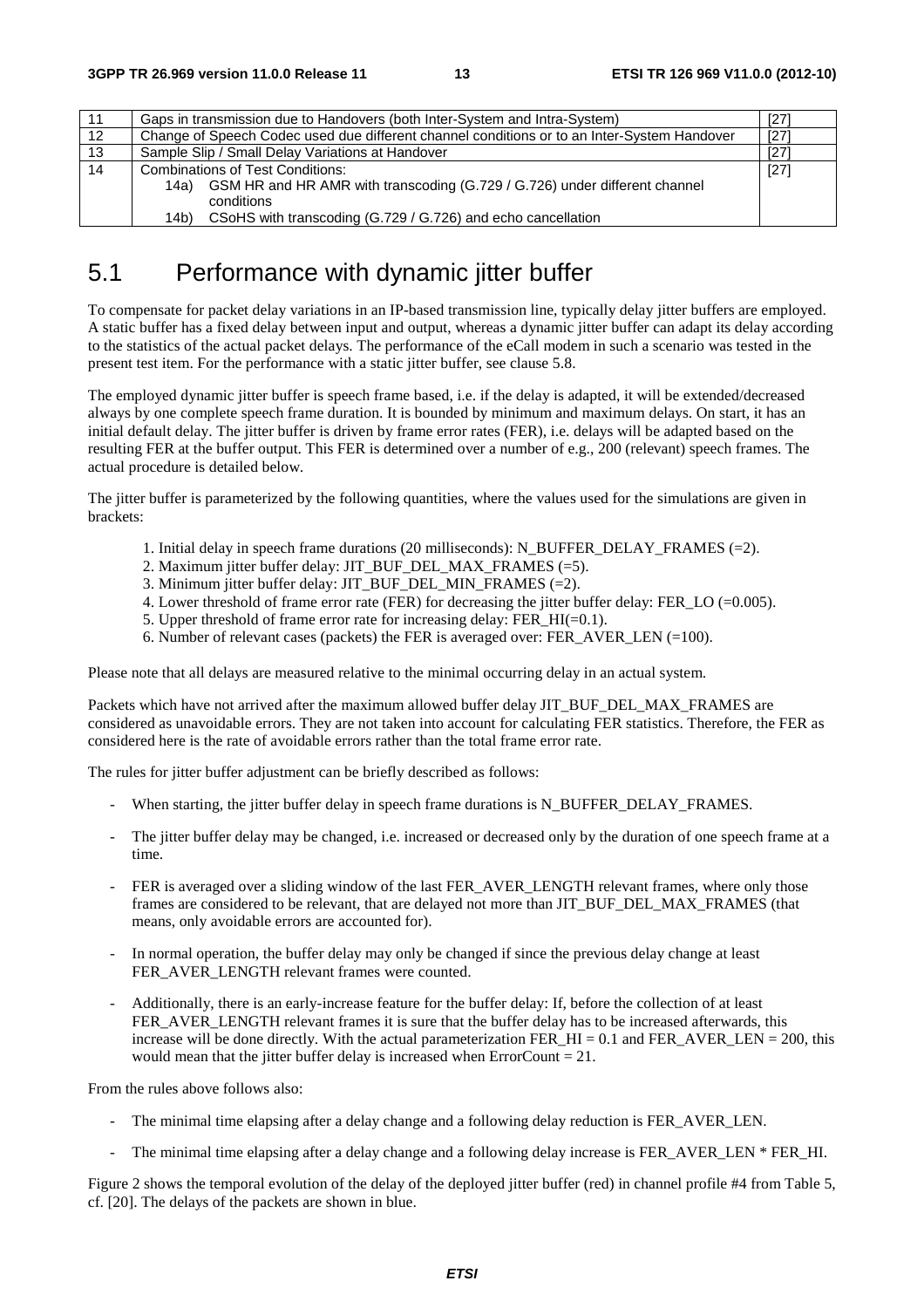

#### **Figure 2: Packet delays (blue) and time varying delay of the adaptive jitter buffer (red) with the jitter buffer as described in this clause.**

For the eCall characterization phase, adaptive jitter buffers (one on the uplink and one on the downlink) were integrated into the eCall simulation framework [7]. The jitter buffer delay may be expressed equivalently by the jitter buffer size (in speech frames), since incoming IP packets are stored for the duration of this additional delay. If a packet has not arrived at the end of this duration, it is considered to be lost. In this case, a loss concealment technique is applied, which synthesizes a signal replacing the missing packet. The packet loss concealment technique depends on the applied speech encoding scheme.

The eCall simulation framework was extended by a VoIP packetizer, a VoIP end-to-end channel simulator, and a VoIP de-packetizer including a static jitter buffer as described above. The VoIP packetizer converts the encoded speech frames to IP packets, where one compressed speech frame of 20 ms per IP packet is assumed, i.e. either one G.711 Alaw [25] encoded 20ms speech frame or two encoded G.729 [13] 10 ms speech frames per IP packet. The VoIP channel is modelled by packet losses and varying individual packet delays based on delay and error profiles [20].

The jitter buffer integration in the test setup is illustrated in Figure 8 (see clause 5.8) for the case of the static jitter buffer. The setup is equivalent for the dynamic jitter buffer discussed in this clause.

Table 5a lists the different delay and error profiles used for IP jitter simulation. These profiles combine a large range of delay jitter characteristics with an additional packet loss probability. All six delay and error profiles were used for simulation with the G.711 [25] codec. All delay and error profiles in Tables 5a and 5b represent VoIP over the air channel conditions, typically exhibiting larger delay variations and higher packet loss rates than pure network VoIP conditions. Note that in all jitter buffer simulations, the starting point in the delay error profiles was selected randomly for each single MSD transmission.

The Figure of Merit for the selection test conditions over the dynamic jitter buffer profiles is given in Tables 5a and 5b as well. Table 5a contains the results for the original modem version, while Table 5b represents the updated modem version. Detailed average transmission times, as well as 95th percentiles per codec and C/I condition, are given in Tables C.1 – C.12 in Annex C.1.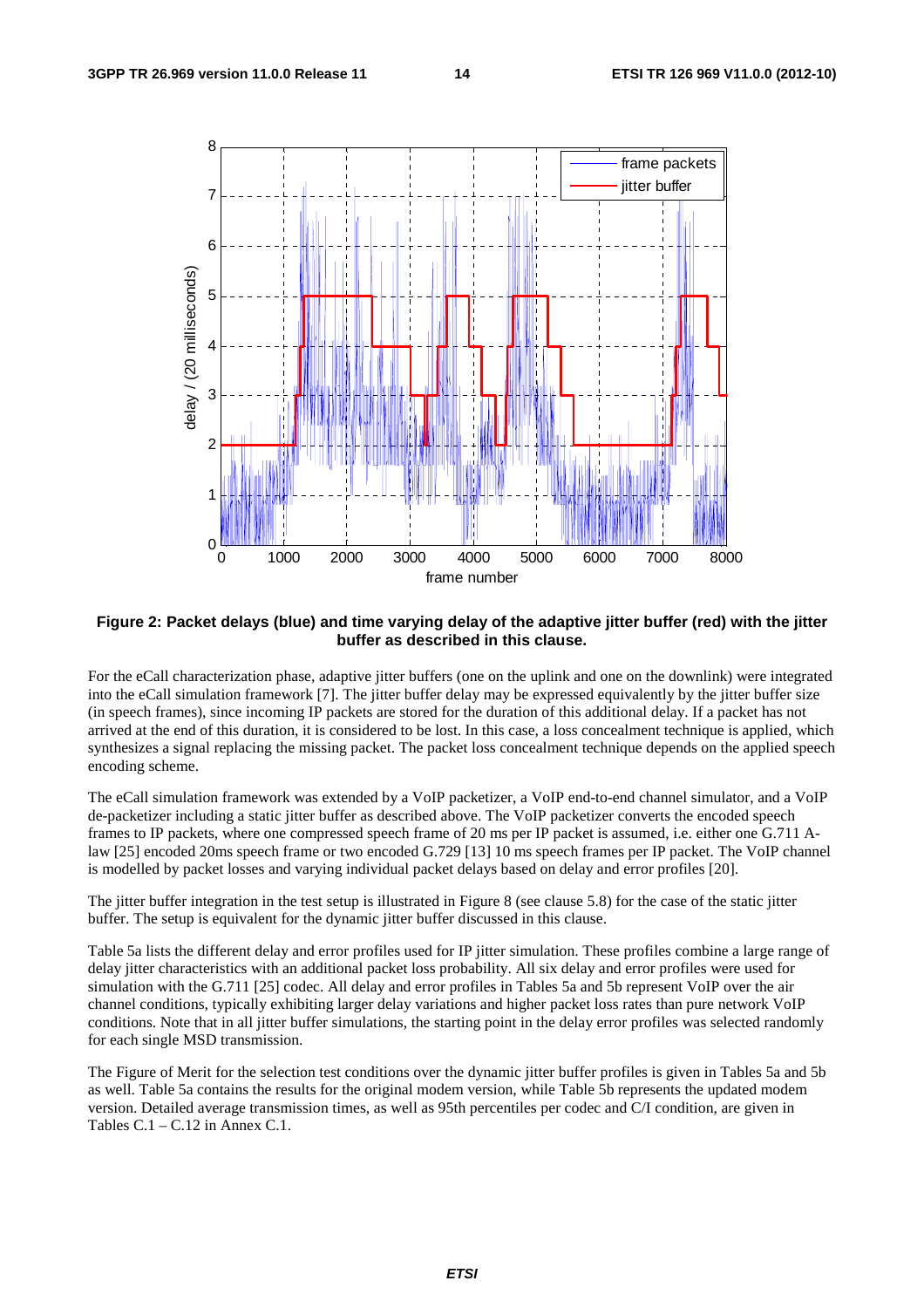| <b>Profile</b> | <b>Characteristics</b>                                           | Packet loss rate<br>(%)<br>(Total losses) | Figure of Merit (s) |
|----------------|------------------------------------------------------------------|-------------------------------------------|---------------------|
|                | Low-amplitude, static jitter characteristics,<br>1 frame/packet  |                                           | 4.58                |
|                | Hi-amplitude, semi-static jitter characteristics, 1 frame/packet | 0.24                                      | 7.31                |
| 3              | Low/high/low amplitude, changing jitter,<br>1 frame/packet       | 0.51                                      | 8.88                |
|                | Low/high/low/high, changing jitter,<br>1 frame/packet            | 2.4                                       | 11.83               |
| 5.             | Moderate jitter with occasional delay spikes, 2 frames/packet    | 5.9                                       | 12.44               |
| 6              | Moderate jitter with severe delay spikes,<br>1 frame/packet      | 0.1                                       | 2.74                |

#### **Table 5a: Delay and error profiles [20] used for simulation, and Figure of Merit (original modem version [27])**

### **Table 5b: Delay and error profiles [20] used for simulation, and Figure of Merit (updated modem version [29])**

| <b>Profile</b> | Figure of Merit (s) |
|----------------|---------------------|
|                | 5.54                |
| 2              | 5.56                |
| 3              | 6.00                |
|                | 9.96                |
| 5              | 10.02               |
|                | 4.68                |

## 5.2 Performance with echo cancellation

For eCall verification purposes, an echo canceller (EC) has been integrated into the IVS and PSAP modems. In this setup, the respective input and original modem output signals represent the two input signals for the echo canceller, whose output signal defines the modem output signal transmitted on uplink and downlink.

In the algorithm used for echo cancellation, a normalized Least-Mean-Square (NLMS) algorithm is employed for adaptive filtering in order to obtain the acoustic/network coupling and to generate an estimate of the echo. This estimated echo is subtracted from the echo corrupted signal and the echo cleaned signal is transmitted to the listener at the other end, thereby achieving echo-free full-duplex communication.

The main parameter of the echo canceller to tune is the length of the filter. At a sampling rate of 8 kHz, the filter length was originally set to 64 samples, relating to a filter window of 8 milliseconds. For additional tests, the filter length was further increased to 160 samples (20 ms).

The performance with echo cancellation was tested in the simulation framework used for selection testing, and for the unordered test campaign file which contains 2600 test cases in total. According to the eCall Selection Test Plan, the signal paths in both uplink and downlink of the simulation chain include two independent delays, each uniformly distributed between 10 and 30 milliseconds. In order to assess different relations of filter length to delay ranges, all uplink and downlink delays of the selection test campaign have further been divided by either a factor of 6 or 15.

Performance results are shown in Table 6.

| <b>Channel delay</b><br>factor | <b>EC</b> filter<br>length | MSD transmission time over 2600 test cases<br>(selection test campaign) |                                  |  |  |  |
|--------------------------------|----------------------------|-------------------------------------------------------------------------|----------------------------------|--|--|--|
|                                |                            | Average (FoM)                                                           | $95$ <sup>tn</sup><br>percentile |  |  |  |
|                                | 64 samples                 | 2.03 s                                                                  | 3.48 s                           |  |  |  |
| 1/15                           | 64 samples                 | 2.03 s                                                                  | 3.72 s                           |  |  |  |
| 1/6                            | 160 samples                | 2.00 s                                                                  | 3.44 s                           |  |  |  |

### **Table 6: Performance with echo cancellation**

As a conclusion, in all three cases no significant impact of the echo canceller on the modem performance is observed. The Figure of Merit (FoM) is slightly above 2 seconds and therefore preserves the statistical performance as without echo cancellation.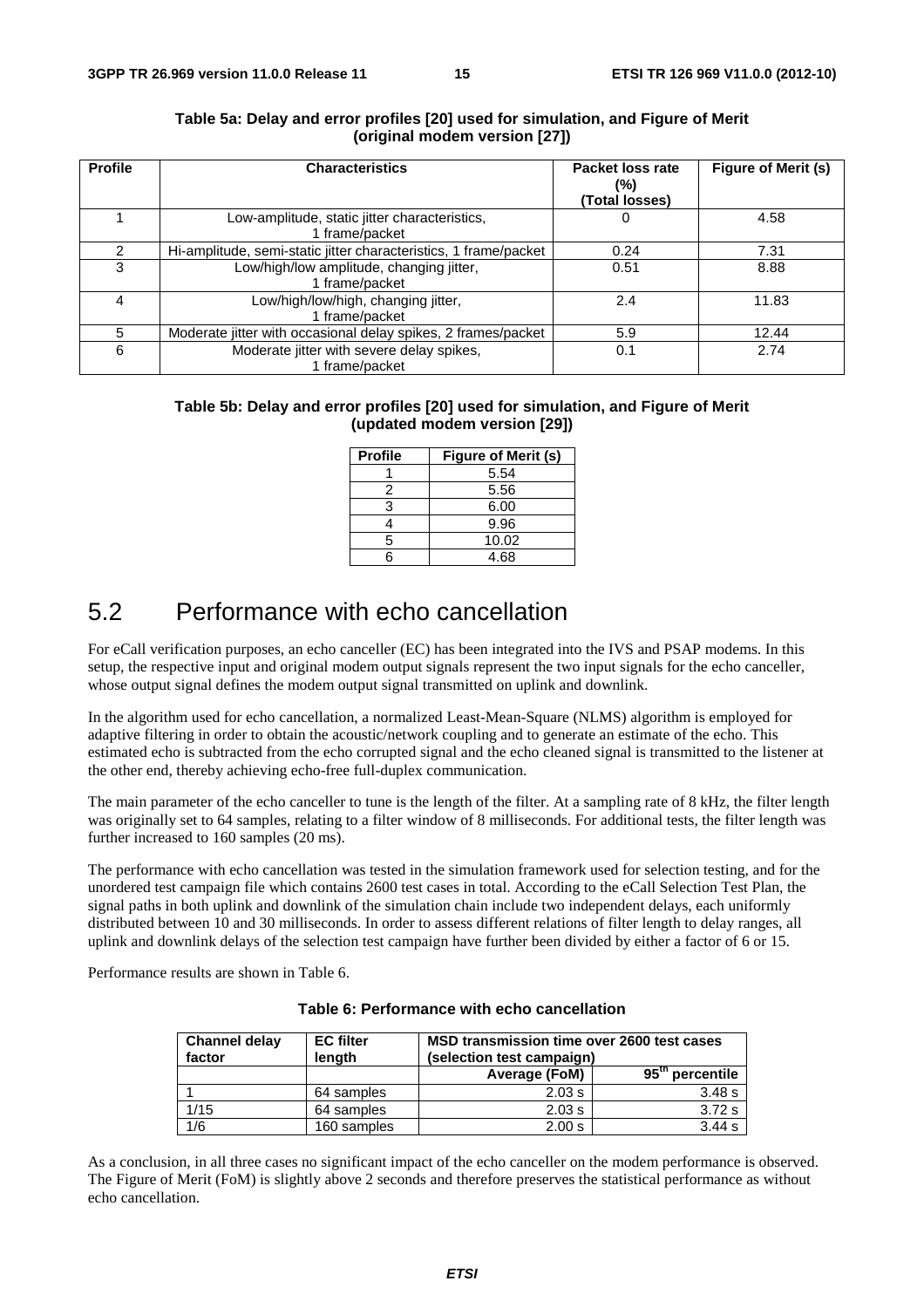The results in this clause were generated with a prototype version of the eCall modem used in the selection tests. The performance of the specified reference modem implementation [7] is expected to be very similar to the given figures.

## 5.3 Performance with transcoding

The simulation framework as used for selection testing already includes a form of audio impairment in uplink and downlink, prior to and after PSAP processing: ITU-T G.711 A-Law [25] compression and expansion.

To assess the performance of the eCall modem versions with other transcoding scenarios, two different configurations are considered:

- 1) The tandem operation of:
	- a) ITU-T G.726 Adaptive Differential Pulse Code Modulation (ADPCM) transcoding [12] at 32 kbit/s, operating on ITU-T G.711 A-law [25] compressed speech samples as specified;
	- b) one of the complete set of speech codecs used in the selection test (see e.g. Table 1);

or

- 2) the tandem operation of:
	- a) ITU-T G.729 A/B transcoding by conjugate-structure algebraic-code-excited linear prediction (CS-ACELP) [13] at 8 kbit/s, where "A/B" indicates one of the following G.729 variants:
		- i) ITU-T G.729 Annex A, i.e., the reduced-complexity version of the baseline G.729 codec;
		- ii) ITU-T G.729 Annex B, i.e., the baseline G.729 codec additionally employing a VAD module;
		- iii) ITU-T G.729 Annex B based on Annex A, i.e., the reduced-complexity version of the baseline G.729 codec, additionally employing a VAD module;
	- b) one of the complete set of speech codecs used in the selection test.

The two different transcoding configurations are illustrated in Figures 3 and 4, respectively.



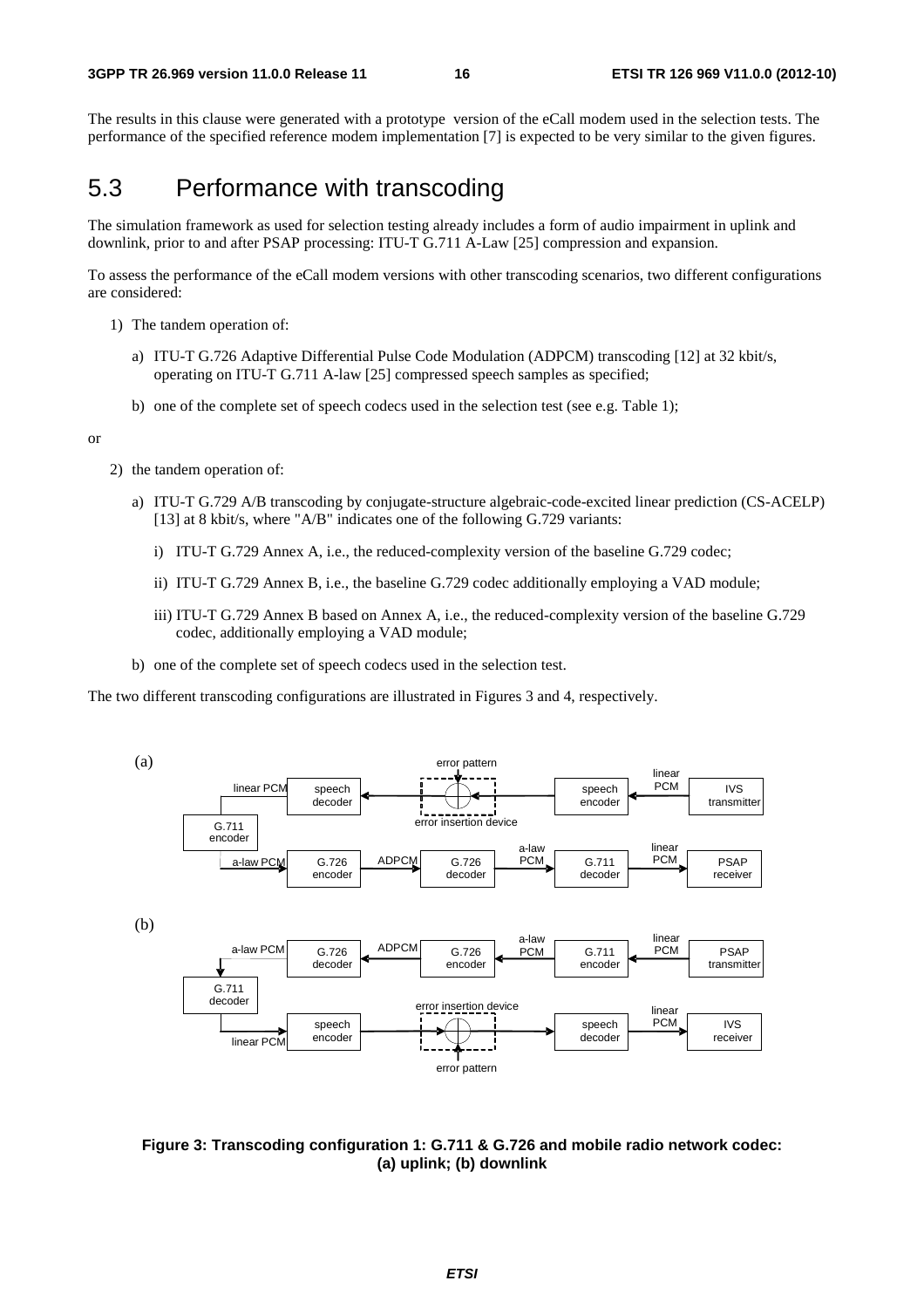

**Figure 4: Transcoding configuration 2: G.729 and mobile radio network codec: (a) uplink; (b) downlink** 

### 5.3.1 Performance with ITU-T G.711&G.726 transcoding

In the present clause, the eCall modem performance is tested for cases where the speech frames are transcoded according to ITU-T G.726 [12]. The G.726 speech codec standard is an adaptive differential pulse code modulation scheme (ADPCM) covering the transmission of voice at rates of 16, 24, 32, and 40 kbit/s. For the eCall verification purposes, the most commonly used mode with a data rate of 32 kbit/s is applied. G.726 operates on 64 kbit/s A-law or µ-law PCM data. Nevertheless, in the ADPCM encoder the first operation is the conversion of the A-law or µ-law PCM input signal to uniform PCM. G.711 A-law compresses each 320 byte speech frame to a size of 160 byte. The 160 byte A-law speech frame is compressed by G.726 to 80 byte of ADPCM encoded data.

To assess the performance with G.726 transcoding, the A-law compressed PCM data is G.726 encoded, and then again G.726 decoded and afterwards G.711 A-law decoded (see Figure 1). The implementation of the G.726 codec included to the eCall simulation framework is based on the ITU reference code. The figure of merit obtained with G.726 transcoding is included in Table 7a.

### 5.3.2 Performance with ITU-T G.729 A/B transcoding

To assess the performance with ITU-T G.729 A/B transcoding, G.711&G.726 processing was replaced by G.729 A/B coding [13] with 8.0 kbit/s as output data rate. The G.729 codec was used in both uplink and downlink (see Figure 2). All performance results are shown in Tables 7a and 7b.

| Codec            | <b>Figure of Merit</b> | 95 <sup>th</sup> percentile |
|------------------|------------------------|-----------------------------|
| no transcoding   | 2.03 s                 | 3.54 s                      |
| G.711&G.726      | 2.11 s                 | 3.88s                       |
| G.729 Annex A    | 3.22s                  | 6.40 s                      |
| G.729 Annex B    | 3.21 s                 | 6.40 s                      |
| G.729 Annex B    | 3.23 s                 | 6.40 s                      |
| based on Annex A |                        |                             |

| Table 7a: Figures of merit with G.711&G.726 or G.729 transcoding |
|------------------------------------------------------------------|
| (original modem version [27])                                    |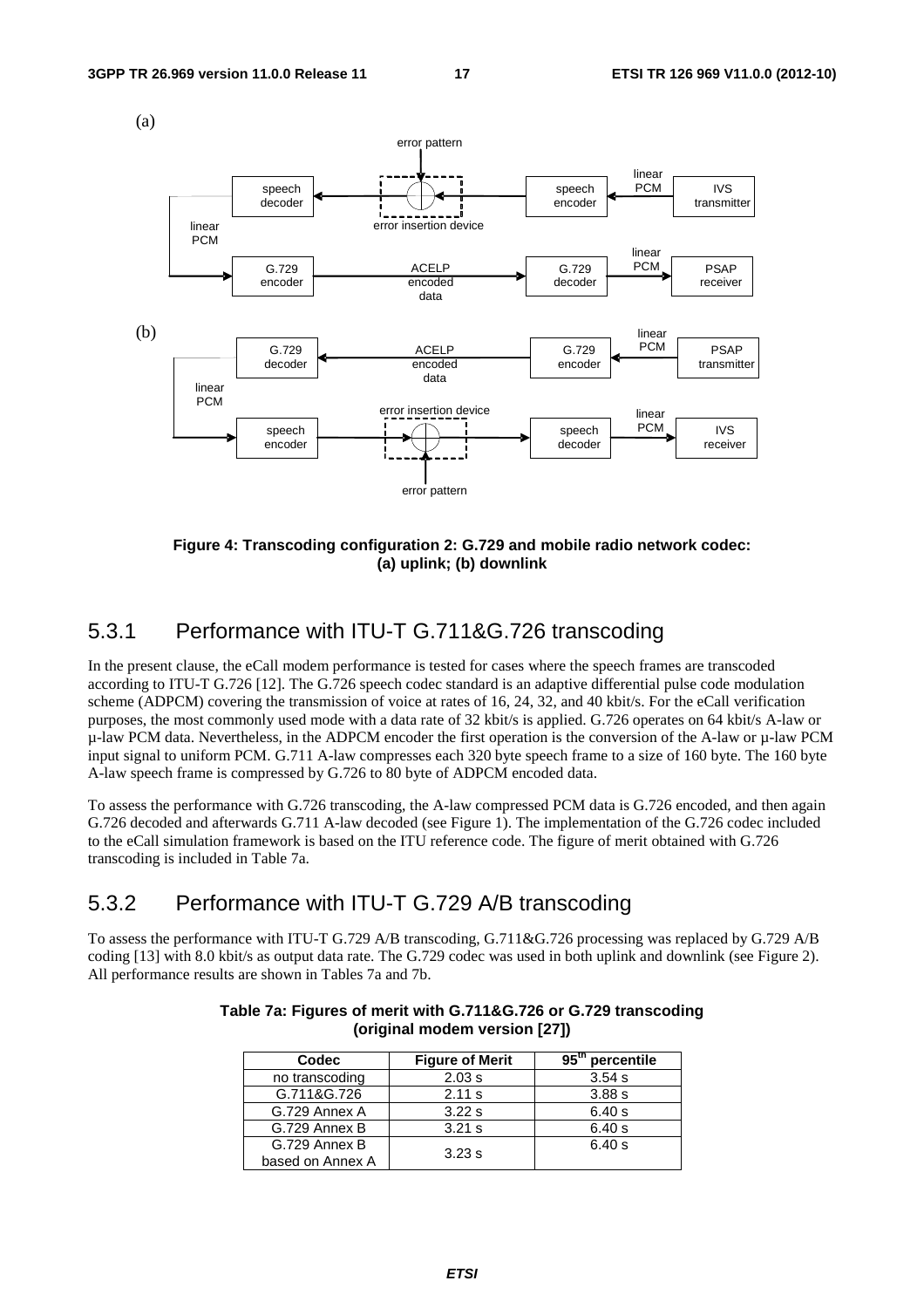| Codec                             | <b>Figure of Merit</b> | 95 <sup>th</sup> percentile |
|-----------------------------------|------------------------|-----------------------------|
| no transcoding                    | 2.28 s                 | 4.16 s                      |
| G.729 Annex B<br>based on Annex A | 3.72 s                 | 7.26 s                      |

#### **Table 7b: Figures of merit with G.729 transcoding (updated modem version [29])**

It can be concluded that the two studied transcoding scenarios do not lead to a significant impairment of the average MSD transmission times.

Detailed average MSD transmission times, as well as 95<sup>th</sup> percentiles per codec and C/I condition, are given in Tables C.13 – C.22 in Annex C.2.

## 5.4 Performance with packet loss concealment techniques

Transmission of speech packets over the packet-switched IP network is tested, where a certain percentage of the IP packets is lost randomly (but no jitter is introduced). Lost packets are replaced by concealment techniques specific for the respective compression scheme. The concealment mechanisms of ITU-T G.711 A-law [25] compression and G.729 [13] transcoding are tested. The two test configurations are illustrated in Figures 5 and 6, respectively.



**Figure 5: Packet loss concealment configuration for G.711: (a) uplink; (b) downlink; (c) configuration of IP channel emulator for this test case**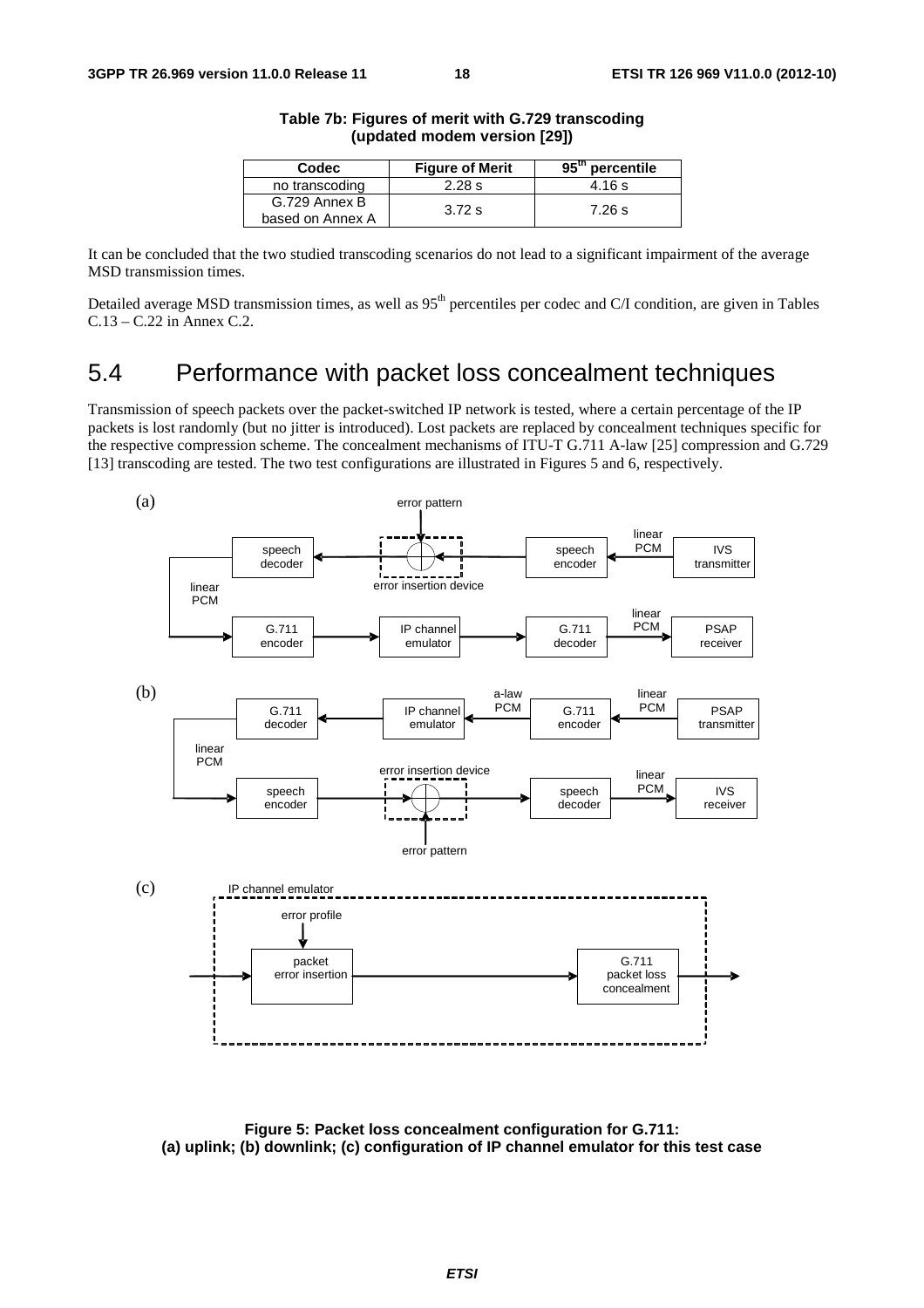

### **Figure 6: Packet loss concealment configuration for G.729: (a) uplink; (b) downlink; (c) configuration of IP channel emulator for this test case**

The performance testing of the modem versions when statistically independent frame losses occur is very similar to the performance testing with jitter buffers, which is treated in clause 5.8. Here, packets are erased randomly with a certain loss probability. Then, the same packet loss concealment techniques as described in clause 5.8 are applied. In the simulations loss probabilities of 1 % and 10 % are tested. Again, packet loss concealment techniques for both G.711 and G.729 A/B were tested, the respective results are shown in Table 8.

Please note that in all random packet loss simulations the seed of the random generator is derived from the system clock time prior to the transmission of every MSD.

| Transcoding;<br>Loss probability                    | <b>Figure of Merit</b> | 95 <sup>th</sup> percentile |
|-----------------------------------------------------|------------------------|-----------------------------|
| <b>ITU-T G.711;</b><br>1%                           | 2.11 s                 | 3.90 s                      |
| <b>ITU-T G.711:</b><br>$10 \%$                      | 2.73 s                 | 4.60 s                      |
| ITU-T G.729 Annex B<br>based on Annex A;<br>1%      | 3.35 s                 | 6.40 s                      |
| ITU-T G.729 Annex B<br>based on Annex A:<br>$10 \%$ | 4.88 s                 | 8.92 s                      |

| Table 8: Figure of merit for packet loss concealment with transcoding |
|-----------------------------------------------------------------------|
|-----------------------------------------------------------------------|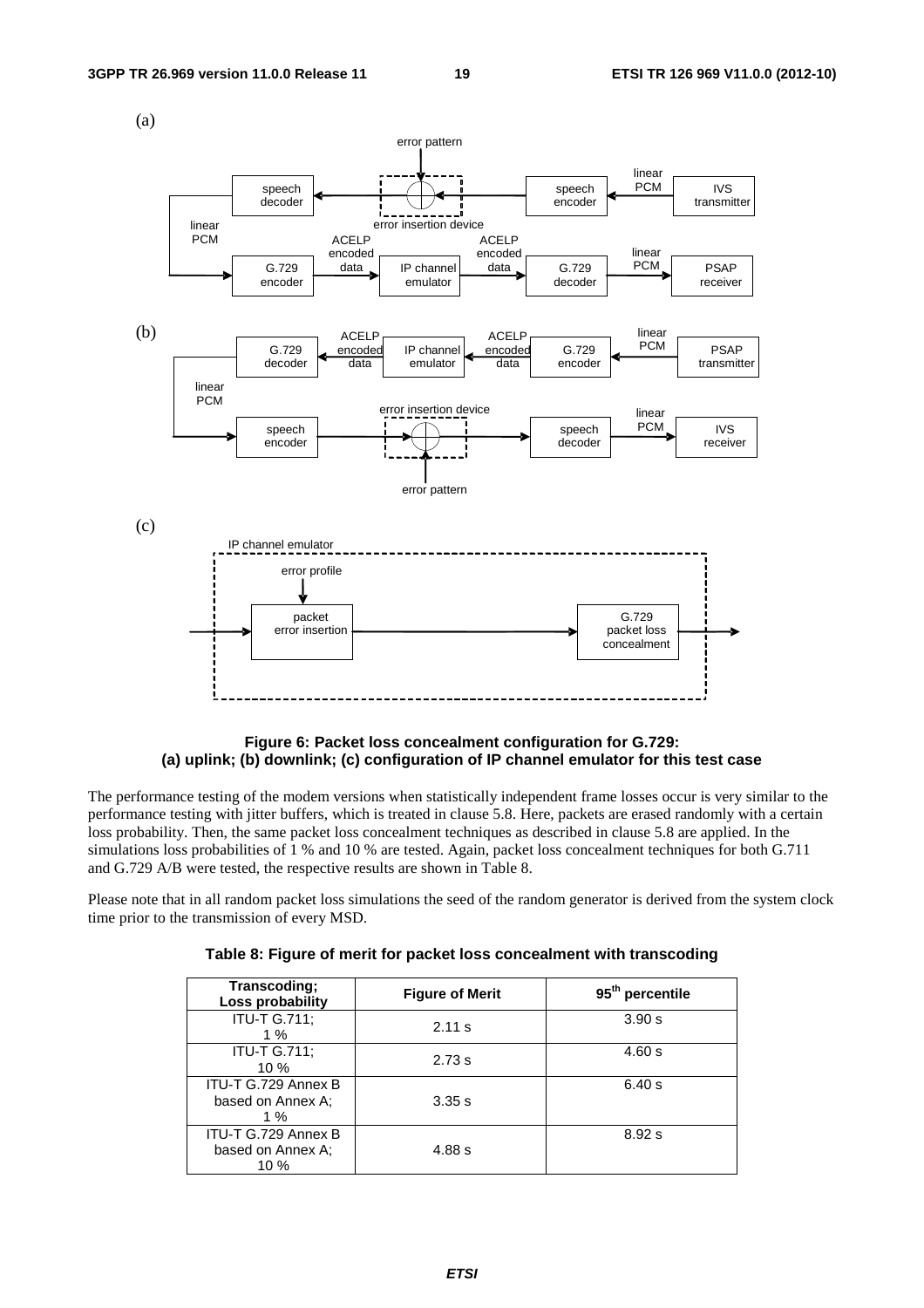## 5.5 Performance with other codec types

## 5.5.1 GSM HR

To test the modem"s performance over GSM HR speech channels, the ETSI GSM HR source code version including channel coding and decoding [14] was used. This special version of the code also includes an Error Insertion Device (EID) in source code form (MAPEID3.C). Both speech codec and EID were integrated into the eCall modem test setup. It was ensured (by checking the bit-exactness of the output of the encoder-decoder chain) that the special version of the GSM HR codec is identical in its speech coding and decoding function to the official GSM HR standard [15].

Suitable channel error patterns for this version of the GSM HR codec are also available from ETSI [16] for the channel conditions  $C/I = 4$ , 7, and 10 dB. The channel error patterns can then be directly used in the simulation framework.

Tables 9a and 9b show transmission time results for the GSM HR, obtained based on the ETSI error patterns of 8 seconds duration, and for the error-free case. For each channel condition all 160 possible delays were taken into account, i.e. 160 MSD messages were transmitted. The error patterns were used in a cyclic way. No transmission failures (according to the definition in clause 4.1.1) occurred.

### **Table 9a: MSD transmission times with GSM HR in different channel conditions (original modem version [27])**

| <b>Channel condition</b> | Average | $95^{\mathrm{m}}$<br>percentile |
|--------------------------|---------|---------------------------------|
| $C/I=4 dB$               | 21.26 s | 37.78 s                         |
| $C/I=7 dB$               | 10.68 s | 16.52 s                         |
| $C/I = 10 dB$            | 7.67 s  | 8.92 s                          |
| Error free               | 6.48s   | 8.22 s                          |

### **Table 9b: MSD transmission times with GSM HR in different channel conditions (updated modem version [29])**

| <b>Channel condition</b> | Average | $95^{\mathrm{m}}$<br>percentile |
|--------------------------|---------|---------------------------------|
| $C/I=4 dB$               | 24.02 s | 43.40 s                         |
| $C/I=7 dB$               | 13.10 s | 22.78 s                         |
| $C/I = 10 dB$            | 9.34 s  | 16.84 s                         |
| Error free               | 7.86 s  | 16.02 s                         |

The results show that with GSM-HR, significantly increased MSD transmission times can occur depending on the channel condition. Although the MSD is eventually successfully transmitted even in bad channels, the use of GSM-HR should be avoided for eCall emergency data transmission if possible.

## 5.5.2 GSM EFR

The GSM EFR [22] source code (V8.0.1) was taken from [17], and the original EFR bit mapper was modified to be compliant with the extended IF1 bitstream format. Static error patterns used during the EFR selection phase [18] were converted using the corresponding EID (error insertion device) [19] into residual bit errors and/or packet losses, to form extended IF1 error patterns for eCall. The EFR error patterns are different from those for AMR 12.2 since the channel coding is different for the EFR and AMR speech channels. Finally, the eCall test setup [7] was used to test the following EFR conditions, as shown in Table 10.

| Table 10: Tested channel conditions for EFR and AMR 12.2 |  |  |
|----------------------------------------------------------|--|--|
|----------------------------------------------------------|--|--|

| <b>Codec Type</b>                 | <b>EFR</b> | <b>AMR</b> |
|-----------------------------------|------------|------------|
| <b>Codec Mode Radio condition</b> | 12.2       | 12.2       |
| $C/I = 1 dB$                      |            |            |
| $C/I = 4 dB$                      |            |            |
| $C/I = 7 dB$                      |            |            |
| $C/I = 10 dB$                     |            |            |
| $C/I = 13 dB$                     |            | X          |
| $C/I = 16 dB$                     |            |            |
| error free                        |            |            |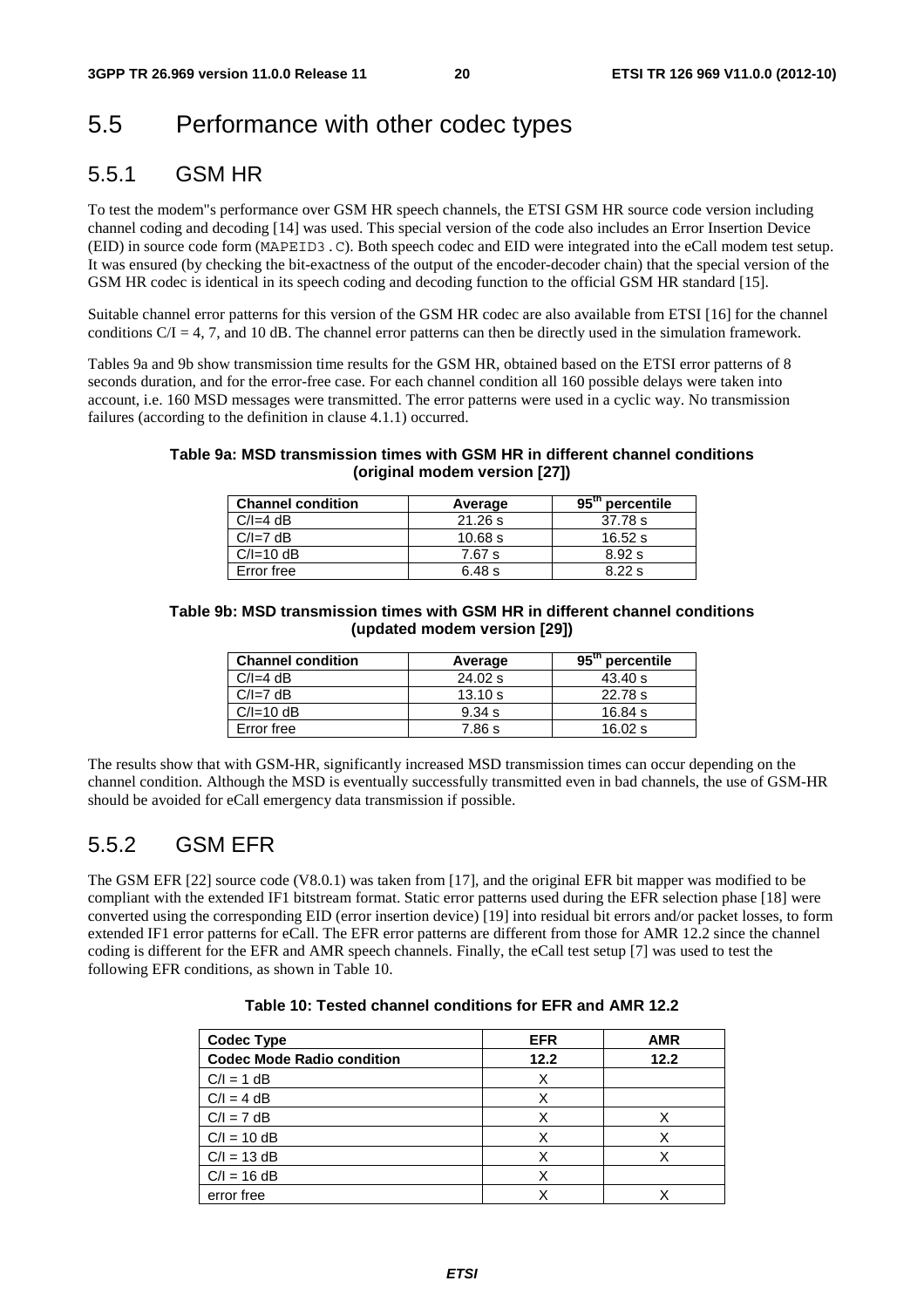For information the residual bit error rate (RBER) and frame error rate (FER) for the EFR error patterns are given below in Table 11. It should be noted that the error rates for AMR and EFR are not directly comparable since the underlying error patterns were generated in different link-level simulations.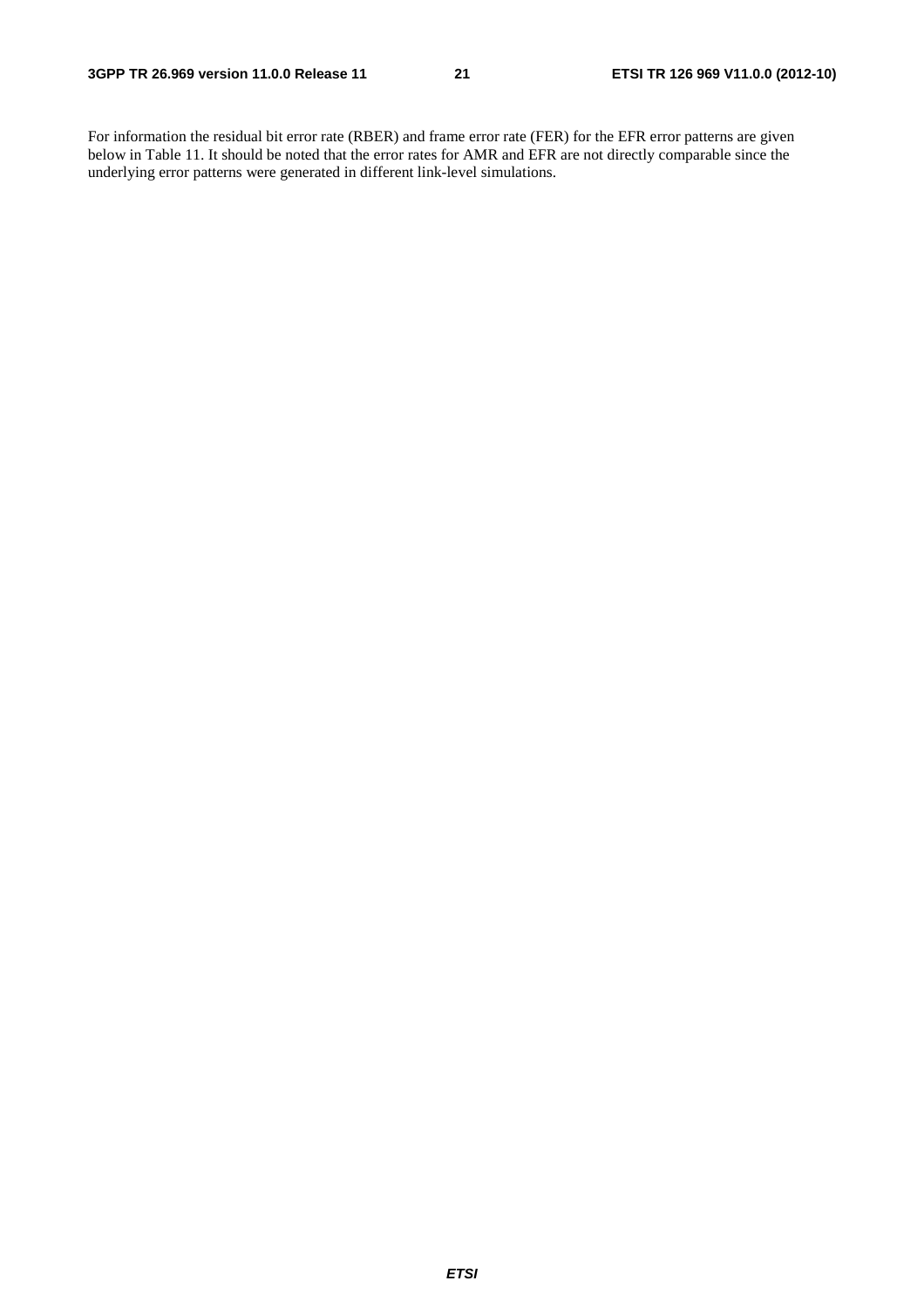| <b>Error Pattern</b> | <b>Statistics for EFR error pattern</b> |                |                 | <b>Statistics for AMR12.2 error pattern</b> |
|----------------------|-----------------------------------------|----------------|-----------------|---------------------------------------------|
|                      | <b>RBER (%)</b>                         | <b>FER (%)</b> | <b>RBER (%)</b> | <b>FER (%)</b>                              |
| $C/I = 1 dB$         | 16.7                                    | 65.5           |                 |                                             |
| $C/I = 4 dB$         | 5.98                                    | 21.8           |                 |                                             |
| $C/I = 7 dB$         | 2.31                                    | 4.02           | 2.78            | 7.68                                        |
| $C/I = 10 dB$        | 1.05                                    | 0.19           | 1.00            | 1.57                                        |
| $C/I = 13 dB$        | 0.47                                    |                | 0.18            | 0.10                                        |
| $C/I = 16 dB$        | 0.18                                    |                |                 |                                             |

#### **Table 11: RBER and FER statistics for the EFR and AMR error patterns**

EFR transmission time results for the eCall modem can be found in Tables 12a and 12b (for comparison, those AMR 12.2 results have been added to Table 12a that were tested in the selection phase). The performance is not affected in good or error-free channel conditions. 98% of MSD transmissions over EFR succeeded in the C/I=1dB condition; in all other conditions, the MSD transmissions were 100% successful.

### **Table 12a: Performance of eCall modem with EFR and AMR 12.2: average MSD transmission times and 95% confidence intervals (original modem version [27])**

| <b>Channel</b> | AMR12.2* |              |         | <b>EFR12.2</b> |
|----------------|----------|--------------|---------|----------------|
| condition      | Average  | $95th$ perc. | Average | $95th$ perc.   |
| $C/I=1$ dB     |          |              | 46.55   | 110.2          |
| $C/I=4 dB$     |          |              | 2.73    | 4.82           |
| $C/I=7 dB$     | 1.92     | 2.08         | 1.66    | 1.74           |
| $C/I = 10 dB$  | 1.49     | 1.74         | 1.36    | 1.36           |
| $C/I = 13 dB$  | 1.36     | 1.36         | 1.35    | 1.35           |
| $C/I = 16 dB$  |          |              | 1.35    | 1.36           |
| Error free     | 1.36     | 1.36         | 1.35    | 1.36           |

\*: Since a different simulation campaign file was used,

the results for AMR 12.2 are slightly different compared to Table 1.

#### **Table 12b: Performance of eCall modem with EFR and AMR 12.2: average MSD transmission times and 95% confidence intervals (updated modem version [29])**

| <b>Channel</b> | <b>EFR12.2</b> |              |  |
|----------------|----------------|--------------|--|
| condition      | Average        | $95th$ perc. |  |
| $C/I=4 dB$     | 3.41           | 5.32         |  |
| $C/I=7 dB$     | 2.04           | 2.40         |  |
| $C/I = 10$ dB  | 1.65           | 1.98         |  |
| Error free     | 1.51           | 1.52         |  |

Despites differences in channel coding, the performance of the eCall inband modem with AMR 12.2 and GSM EFR is quite similar for high C/I; some divergence can be observed at low C/I.

### 5.5.3 HR AMR

The HR AMR employs the same speech codecs than the FR AMR [23], but only the six lowest modes (4.75 up to 7.95 kbit/s). The channel coding is however much weaker so that the encoded data can be transmitted within a half-rate channel of 11.4 kbit/s.

In the eCall test setup framework, the HR AMR performance can be analyzed by only replacing the error patterns and leaving the originally implemented AMR speech codec unchanged. Residual error patterns in IF1 format were generated by link-level simulations of the HR AMR speech transmission. These patterns are of duration 600 s. The channel conditions were taken from the set  $C/I = 4, 7$ , and 10 dB. It should be noted that for error-free channels, the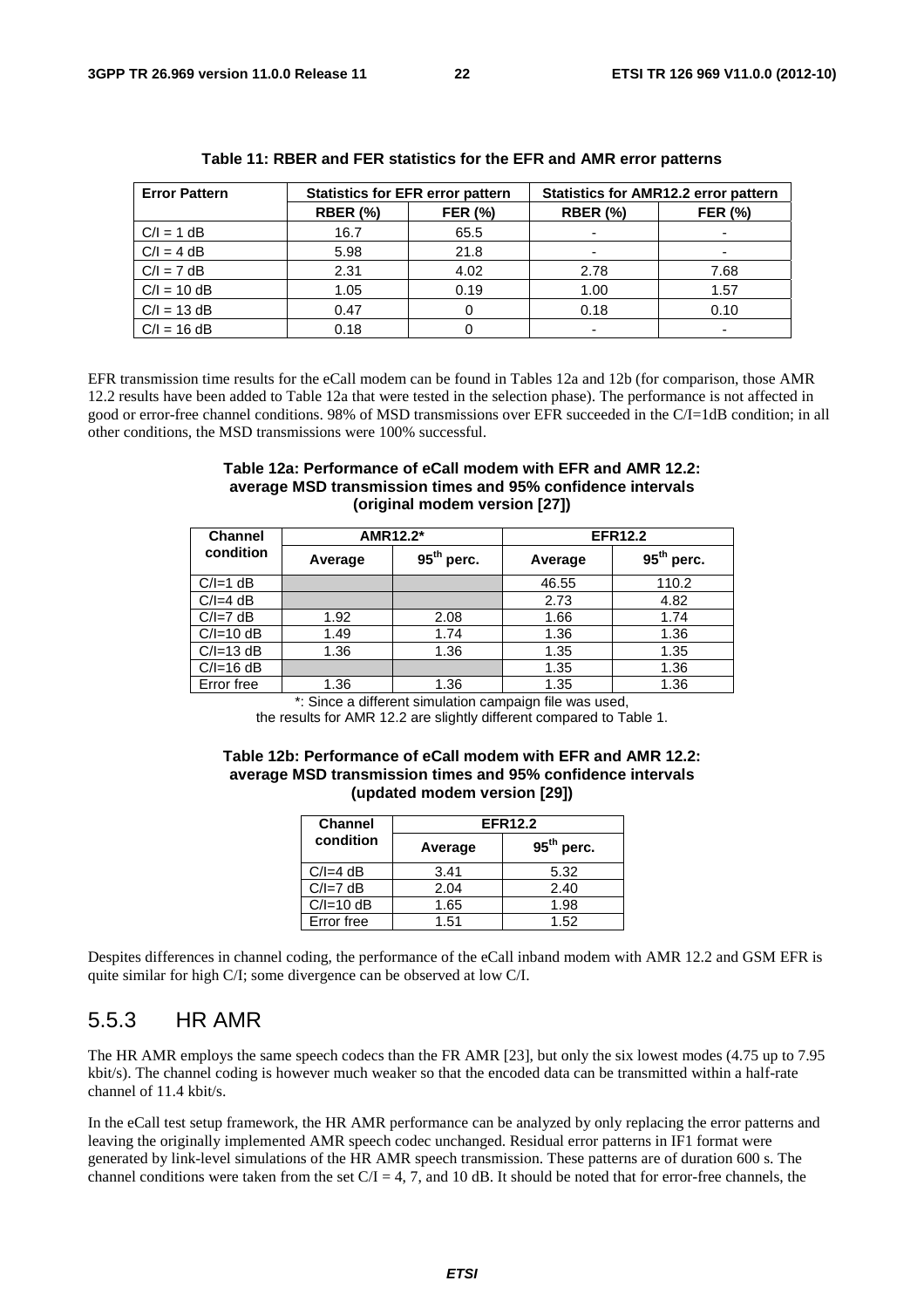results are identical to those presented for the AMR full rate channel (see Table 1), since the channel coding does not have any effect in this case.

For the HR AMR channels, a total of 1800 test cases were simulated, 100 for each combination of codec mode and C/I value. Table 13 comprises results obtained with the eCall modem. The overall figure of merit is 4.7049 seconds, no timeouts occurred.

|          | $C/I = 4 dB$ |                           | $C/I = 7 dB$ |              |         | $C/I = 10 dB$             | error-free |         |
|----------|--------------|---------------------------|--------------|--------------|---------|---------------------------|------------|---------|
|          | average      | 95 <sup>th</sup><br>perc. | average      | $95th$ perc. | average | 95 <sup>th</sup><br>perc. | average    | maximum |
| AHS 7.95 | 7.83         | 17.00                     | 4.23         | 10.82        | 2.45    | 4.08                      | 1.49       | 1.68    |
| AHS 7.40 | 5.94         | 12.70                     | 3.74         | 11.36        | 2.36    | 4.44                      | 1.50       | 1.68    |
| AHS 6.70 | 7.71         | 17.00                     | 4.43         | 9.10         | 2.80    | 4.06                      | 1.85       | 2.04    |
| AHS 5.90 | 7.31         | 15.00                     | 4.43         | 7.64         | 2.82    | 4.06                      | 2.04       | 2.40    |
| AHS 5.15 | 8.42         | 16.92                     | 5.13         | 8.72         | 3.95    | 5.66                      | 2.48       | 3.80    |
| AHS 4.75 | 8.67         | 16.42                     | 5.76         | 8.72         | 4.03    | 4.98                      | 3.10       | 3.80    |

**Table 13: MSD transmission times in s for HR AMR individually per codec mode and C/I value** 

The results show that the employment of HR AMR channels can lead to slightly increased MSD transmission times, but these increases are not severe.

### 5.5.4 AMR-WB

The eCall test setup described in [8] was run on a single computer. Since AMR-WB [24] operates at a sampling frequency of 16 kHz, it was necessary to adapt the eCall emitted and received signals (with sampling frequency of 8 kHz). The input/output of the AMR-WB codecs were therefore modified to include a resampling operation. A 58-order symmetric FIR filter with 59 coefficients was designed with cut off frequency near half-band. The frequency response of this filter is illustrated in Figure 7.



**Figure 7: Frequency response of half-band filter** 

The upsampling and downsampling operations were implemented in the standard way (zero insertion-filtering and filtering-interleaved sample selection, respectively). Note that there are four possible polyphase combinations for the entire resampling operations (even/even, even/odd, odd/even, odd/odd samples). It was verified that the results are equivalent in all four cases, so only one combination will be used for the entire tests with AMR-WB.

The employed error patterns for AMR-WB at 6.6, 8.85 and 12.65 kbit/s on GSM channels for C/I=4, 7, 10, 13, 16 and in the error-free case include 29,999 frames with the AMR-WB bitstream frame (hard bits) followed by a bad frame indicator. They were converted to the extended IF1 format used in [8]. No error patterns were available to test higher AMR-WB modes in channel error conditions. Therefore all modes above 12.65 kbit/s were tested in the error-free case. The FER and residual BER for the different AMR-WB rates and C/I values are shown in Table 14.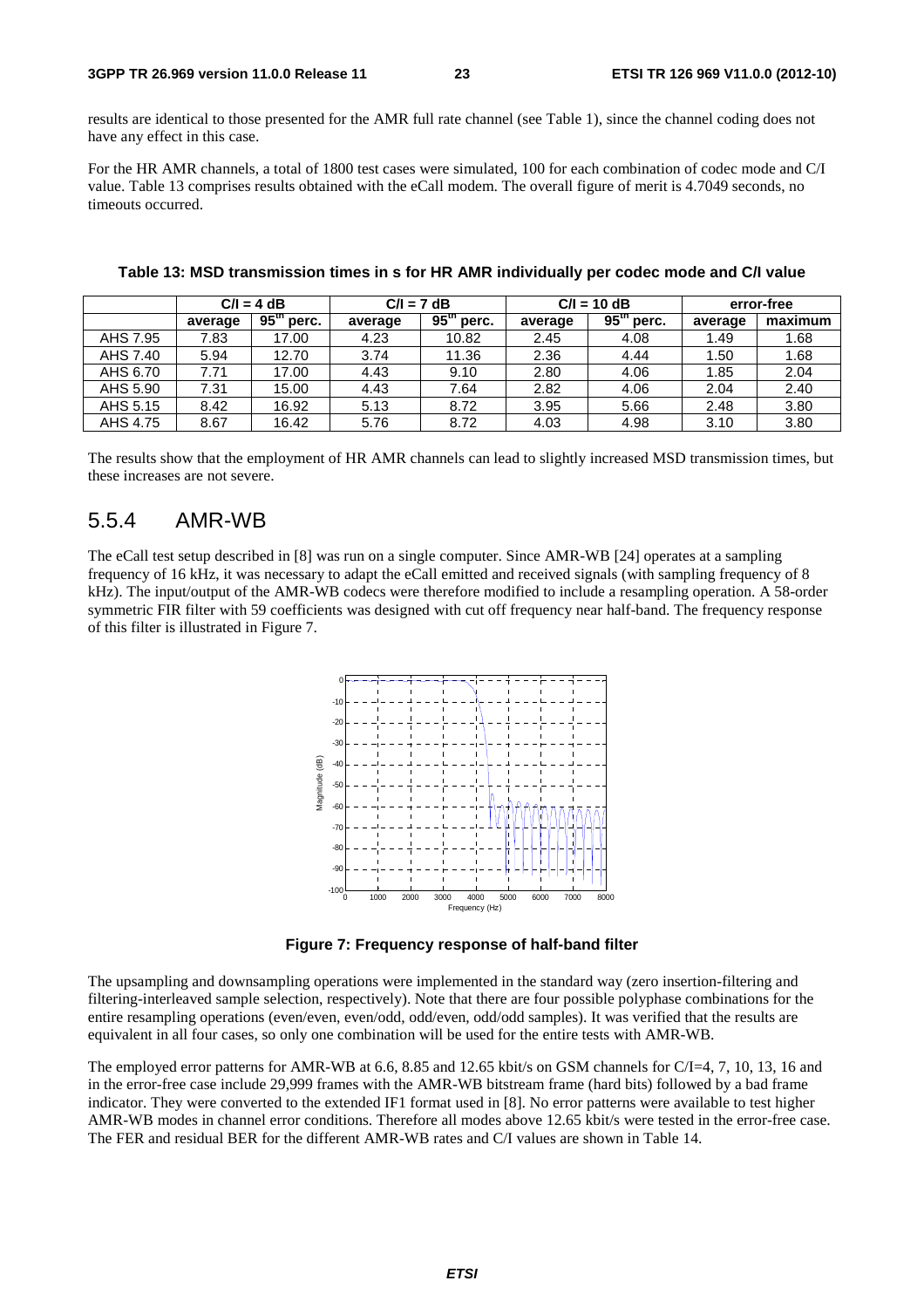| <b>AMR-WB mode</b> | $C/I$ (dB) | <b>FER (%)</b> | <b>BER (%)</b> |
|--------------------|------------|----------------|----------------|
|                    | 19         | 0.17           | 0.04           |
|                    | 16         | 0.69           | 0.16           |
| 6.60               | 13         | 2.40           | 0.61           |
|                    | 10         | 6.51           | 1.85           |
|                    | 7          | 14.26          | 4.39           |
|                    | 4          | 27.05          | 8.84           |
|                    | 19         | 0.25           | 0.07           |
|                    | 16         | 1.01           | 0.27           |
| 8.85               | 13         | 3.22           | 0.91           |
|                    | 10         | 7.93           | 2.38           |
|                    | 7          | 16.60          | 5.31           |
|                    | 4          | 30.17          | 10.23          |
|                    | 19         | 0.63           | 0.14           |
|                    | 16         | 1.95           | 0.46           |
| 12.65              | 13         | 5.37           | 1.34           |
|                    | 10         | 11.87          | 3.17           |
|                    | 7          | 22.69          | 6.55           |
|                    | 4          | 38.23          | 11.77          |

#### **Table 14: FER/BER for AMR-WB error patterns**

The AMR-WB codec was modified in order to use Windows pipes instead of input/output files. It was also necessary to adapt the bitstream format to the extended IF1 format used in the eCall test setup [26]. The unused "13" frame type was used for the eCall test setup to recognize AMR-WB bitstreams. The AMR-WB mode was passed into the 5 spare bits in the mode indication.

Performance results with AMR-WB are shown in Tables 15 and 16. Note that the MSD transmission was successful in 100% of the tests.

| <b>MSD transmission</b> | AMR-WB mode (kb/s) |       |       |       |       |       |       |      |      |  |
|-------------------------|--------------------|-------|-------|-------|-------|-------|-------|------|------|--|
| time                    | 23.85              | 23.05 | 19.85 | 18.25 | 15.85 | 14.25 | 12.65 | 8.85 | 6.60 |  |
| Average                 | 1.36               | 1.36  | 1.36  | 1.36  | 1.36  | 1.36  | 1.36  | 1.36 | 1.73 |  |
| 95th perc.              | 1.38               | 1.38  | 1.38  | 1.38  | 1.38  | 1.38  | 1.36  | 1.38 | 1.76 |  |
| <b>Maximum</b>          | 1.38               | 1.38  | 1.38  | 1.38  | 1.38  | 1.38  | 1.38  | 1.38 | 1.76 |  |

**Table 15: MSD transmission times (in s) for AMR-WB in the error-free case** 

| Table 16: MSD transmission times (in s) for AMR-WB |  |
|----------------------------------------------------|--|
|----------------------------------------------------|--|

| <b>Channel condition,</b>   | <b>MSD transmission</b> |       | AMR-WB mode (kb/s) |       |
|-----------------------------|-------------------------|-------|--------------------|-------|
| radio modulation            | time                    | 12.65 | 8.85               | 6.60  |
| $C/I = 19dB$                | Average                 | 1.36  | 1.38               | 1.74  |
| <b>GMSK</b>                 | 95th perc.              | 1.38  | 1.38               | 1.76  |
|                             | <b>Maximum</b>          | 1.72  | 2.98               | 2.08  |
|                             | Average                 | 1.44  | 1.50               | 1.75  |
| $C/I = 16dB$<br><b>GMSK</b> | 95th perc.              | 1.74  | 1.76               | 1.76  |
|                             | <b>Maximum</b>          | 2.96  | 2.98               | 2.08  |
|                             | Average                 | 1.55  | 1.55               | 1.83  |
| $C/I = 13dB$<br><b>GMSK</b> | 95th perc.              | 2.08  | 2.1                | 2.08  |
|                             | <b>Maximum</b>          | 3.76  | 3.36               | 3.34  |
| $C/I = 10dB$                | Average                 | 2.04  | 1.85               | 2.10  |
| <b>GMSK</b>                 | 95th perc.              | 3.36  | 2.98               | 3.36  |
|                             | <b>Maximum</b>          | 13.56 | 4.54               | 4.84  |
|                             | Average                 | 2.64  | 2.44               | 2.54  |
| $C/I = 7dB$<br><b>GMSK</b>  | 95th perc.              | 4.56  | 4.44               | 4.04  |
|                             | <b>Maximum</b>          | 13.44 | 6.56               | 15.72 |
| $C/I = 4dB$                 | Average                 | 5.31  | 4.60               | 4.60  |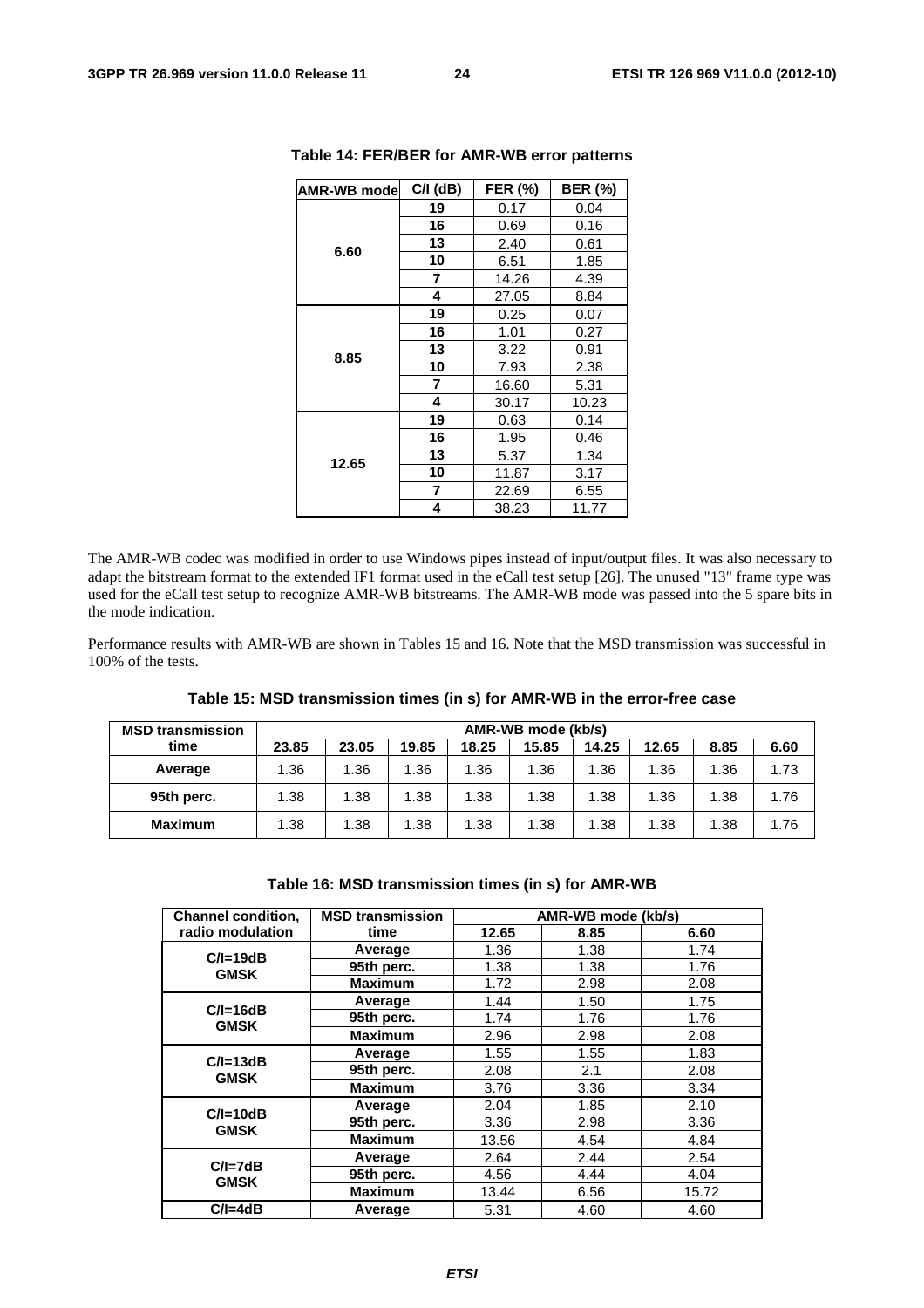| <b>GMSK</b> | 95th perc.     | 3.68  | 9.44<br>ч   | 9.4<br>. . |
|-------------|----------------|-------|-------------|------------|
|             | <b>Maximum</b> | 25.32 | 74<br>39.7، | 19.54      |

The 95<sup>th</sup> percentiles presented in Tables 15 and 16 is the time that is exceeded by only 5% of measured transmission times.

From Tables 15 and 16 it appears that the MSD transmission time is below 4s, except the C/I=4 dB case.

## 5.6 Performance with additional channel conditions

### 5.6.1 Different C/I

A number of additional conditions to be tested are reproduced in Table 17. "X" shows conditions included in the selection test plan. "#" and "(#)" shows additional operating conditions that should be evaluated, where the conditions indicated by "(#)" represent better channel conditions than those tested in the selection. All radio conditions except the error-free case are represented by error patterns in the test framework. Therefore, this verification item relies on the availability of suitable error patterns.

| Codec Type             | <b>GSM FR</b> |      | <b>FR AMR</b> |      |     |            |        |      |      |  |  |
|------------------------|---------------|------|---------------|------|-----|------------|--------|------|------|--|--|
| <b>Codec Mode</b>      | 13.0          | 12.2 | 10.2          | 7.95 | 7.4 | 6.7        | 5.9    | 5.15 | 4.75 |  |  |
| <b>Radio condition</b> |               |      |               |      |     |            |        |      |      |  |  |
| $C/I = 1 dB$           |               |      |               |      |     |            | #      | #    | X    |  |  |
| $C/I = 4 dB$           |               |      |               |      | #   | #          | X      | X    | X    |  |  |
| $C/I = 7 dB$           | X             | X    | X             | X    | Χ   | X          | X      | X    | X    |  |  |
| $C/I = 10 dB$          | X             | X    | X             | X    | Χ   | $(\#)$     | (#)    | (#)  | (#)  |  |  |
| $C/I = 13 dB$          | X             | X    | X             | (#)  | (#) | $^{( \#)}$ | $(\#)$ |      |      |  |  |
| $C/I = 16 dB$          | X             | (#)  | (#)           |      |     |            |        |      |      |  |  |
| error free             | X             | X    | (#)           | (#)  | (#) | (# )       | (#)    | (# ) | (#)  |  |  |
| $RSSI = -100$ dBm      | X             |      |               |      |     |            |        |      | X    |  |  |
| $RSSI = -95$ dBm       | (#)           | #    |               |      |     |            |        |      | (#)  |  |  |
| $RSSI = -90$ dBm       | (#)           | #    |               |      |     |            |        |      | (#)  |  |  |

**Table 17: Additional codec and channel conditions for eCall evaluation** 

For the error-free test conditions (indicated by bold face in Table 17), a verification has been carried out. The following results have been derived:

| Codec (error free) | <b>Average MSD</b><br>transmission time | <b>Maximum MSD</b><br>transmission time |
|--------------------|-----------------------------------------|-----------------------------------------|
| <b>FR</b>          | 1.33s                                   | 1.66 s                                  |
| AMR 12.2           | 1.33 s                                  | 1.34 s                                  |
| AMR 10.2           | 1.33 s                                  | 1.34 s                                  |
| AMR 7.95           | 1.49 s                                  | 1.68 s                                  |
| AMR 7.4            | 1.50 s                                  | 1.68 s                                  |
| AMR 6.7            | 1.85s                                   | 2.04 s                                  |
| AMR 5.9            | 2.04 s                                  | 2.40 s                                  |
| AMR 5.15           | 2.48 s                                  | 3.80 s                                  |
| AMR 4.75           | 3.10 s                                  | 3.80s                                   |

Table 19 contains the average MSD transmission times for the other additional test conditions from Table 17.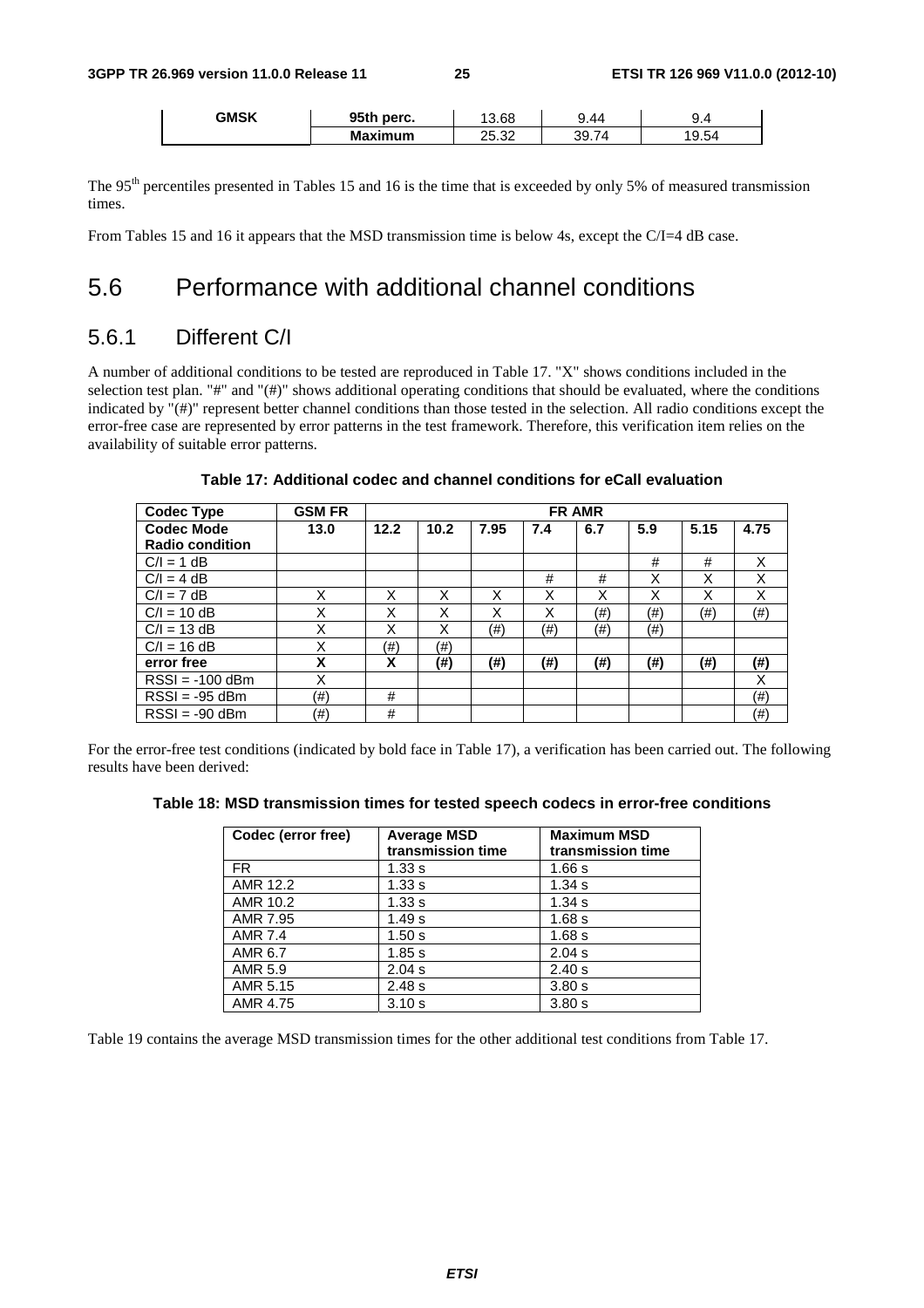|                 | <b>GSM FR</b>            |                          | <b>FR AMR</b>            |                          |      |        |                          |                          |      |  |  |
|-----------------|--------------------------|--------------------------|--------------------------|--------------------------|------|--------|--------------------------|--------------------------|------|--|--|
|                 | 13.0                     | 12.2                     | 10.2                     | 7.95                     | 7.4  | 6.7    | 5.9                      | 5.15                     | 4.75 |  |  |
| $C/I = 1dB$     |                          | $\overline{\phantom{0}}$ | $\overline{\phantom{0}}$ | -                        |      |        | 2.78                     | 3.45                     |      |  |  |
| $C/I = 4dB$     |                          | $\overline{\phantom{0}}$ | ٠                        | $\overline{\phantom{0}}$ | 1.99 | 2.11   | ۰                        | $\overline{\phantom{a}}$ |      |  |  |
| $C/I = 7dB$     |                          | $\overline{\phantom{0}}$ | $\overline{\phantom{0}}$ |                          |      |        | $\overline{\phantom{0}}$ |                          |      |  |  |
| $C/I = 10dB$    |                          | $\overline{\phantom{0}}$ | $\overline{\phantom{0}}$ | -                        |      | 1.91   | 2.10                     | 2.55                     | 3.09 |  |  |
| $C/I = 13dB$    |                          | $\overline{\phantom{0}}$ | ۰                        | 1.51                     | 1.48 | 1.81   | 2.10                     | $\overline{\phantom{0}}$ |      |  |  |
| $C/I = 16dB$    | $\overline{\phantom{0}}$ | 1.40                     | 1.39                     | $\overline{\phantom{0}}$ |      |        | ۰                        | $\overline{\phantom{0}}$ |      |  |  |
| $RSSI = -95dBm$ | 1.54                     | 1.43                     | ۰                        |                          |      | $\sim$ | $\overline{\phantom{0}}$ |                          | 3.16 |  |  |
| $RSSI = -90dBm$ | 1.53                     | 1.47                     | $\overline{\phantom{0}}$ |                          |      |        | $\overline{\phantom{0}}$ | $\overline{\phantom{0}}$ | 3.10 |  |  |

**Table 19: Average MSD transmission times (in s) for additional test conditions** 

For information, Table 20 summarizes the average transmission times for all the codec and C/I combinations that have been studied in the selection and verification/characterization tests.

#### **Table 20a: Average MSD transmission times (in s) for all studied test conditions (original modem version [27])**

|                  | <b>GSM FR</b>            |      | <b>FR AMR</b> |                          |      |      |                          |                          |                          |  |
|------------------|--------------------------|------|---------------|--------------------------|------|------|--------------------------|--------------------------|--------------------------|--|
|                  | 13.0                     | 12.2 | 10.2          | 7.95                     | 7.4  | 6.7  | 5.9                      | 5.15                     | 4.75                     |  |
| $C/I = 1dB$      |                          | -    |               | -                        | ۰    | -    | 2.78                     | 3.45                     | 4.07                     |  |
| $C/I = 4dB$      | $\overline{\phantom{0}}$ | ۰    |               | -                        | 1.99 | 2.11 | 2.41                     | 3.10                     | 3.38                     |  |
| $C/I = 7dB$      | 2.29                     | 1.91 | 1.80          | 1.69                     | 1.68 | 2.01 | 2.10                     | 2.57                     | 3.12                     |  |
| $C/I = 10dB$     | 1.66                     | 1.53 | 1.42          | 1.56                     | 1.59 | 1.91 | 2.10                     | 2.55                     | 3.09                     |  |
| $C/I = 13dB$     | 1.45                     | 1.36 | 1.36          | 1.51                     | 1.48 | 1.81 | 2.10                     | $\overline{\phantom{a}}$ | $\overline{\phantom{0}}$ |  |
| $C/I = 16dB$     | 1.39                     | 1.40 | 1.39          | $\overline{\phantom{0}}$ | ٠    | -    |                          | ۰                        | $\overline{\phantom{0}}$ |  |
| $RSSI = -100dBm$ | 1.50                     | ۰    |               | -                        | ۰    | -    | $\overline{\phantom{0}}$ | $\overline{\phantom{0}}$ | $\overline{\phantom{0}}$ |  |
| $RSSI = -95dBm$  | 1.54                     | 1.43 |               | $\overline{\phantom{0}}$ | ۰    |      | $\overline{\phantom{0}}$ | ٠                        | 3.16                     |  |
| $RSSI = -90dBm$  | 1.53                     | 1.47 |               | -                        | ۰    | -    | $\overline{\phantom{0}}$ | ٠                        | 3.10                     |  |
| error free       | 1.33                     | 1.33 | 1.33          | 1.49                     | 1.50 | 1.85 | 2.04                     | 2.48                     | 3.10                     |  |

**Table 20b: Average MSD transmission times (in s) for all studied test conditions (updated modem version [29])** 

|                  | <b>GSM FR</b> |      | <b>FR AMR</b> |      |      |      |      |      |      |
|------------------|---------------|------|---------------|------|------|------|------|------|------|
|                  | 13.0          | 12.2 | 10.2          | 7.95 | 7.4  | 6.7  | 5.9  | 5.15 | 4.75 |
| $C/I = 1dB$      |               |      |               |      |      |      |      |      | 4.56 |
| $C/I = 4dB$      |               |      |               |      |      |      | 3.54 | 3.54 | 3.65 |
| $C/I = 7dB$      | 2.51          | 2.34 | 2.40          | 1.95 | 1.94 | 2.40 | 2.41 | 2.91 | 3.39 |
| $C/I = 10dB$     | 1.90          | 1.73 | 1.98          | 1.74 | 1.77 |      |      |      |      |
| $C/I = 13dB$     | 1.60          | 1.53 | 1.52          |      |      |      |      |      |      |
| $C/I = 16dB$     | 1.59          |      |               |      |      |      |      |      |      |
| $RSSI = -100dBm$ | 1.68          |      |               |      |      |      |      |      |      |
| error free       | 1.52          | 1.51 |               |      |      |      |      |      | 3.41 |

## 5.6.2 AGC variations

To assess the impact of a possibly misadjusted automatic gain control (AGC) or other linear scaling due to transmission over analogue telephone lines, the input signals to the IVS and PSAP receivers are multiplied with constant gain factors and then mapped again on PCM values. Signal amplitudes exceeding the 16-bit PCM range are clipped. Simulations have been carried out with gain factors in the range from -27 dB to +30 dB. Tables 21a and 21b comprise the respective figures of merit and the numbers of timeouts.

### **Table 21a: Figure of merit and number of timeouts for different AGC scaling factors (original modem version [27])**

| Gain     | Amplitude<br>scaling factor | <b>Figure of merit</b><br>seconds | 95 <sup>th</sup><br>percentile | <b>Fraction of</b><br>timeouts |
|----------|-----------------------------|-----------------------------------|--------------------------------|--------------------------------|
| $-27$ dB | 0.0442                      | 14.8764                           | (timeout)                      | 143/2600                       |
| $-24$ dB | 0.0625                      | 3.3807                            | 4.60                           | 8/2600                         |
| $-18$ dB | 0.125                       | 2.0455                            | 3.52                           |                                |
| $-12$ dB | 0.25                        | 1.9872                            | 3.52                           |                                |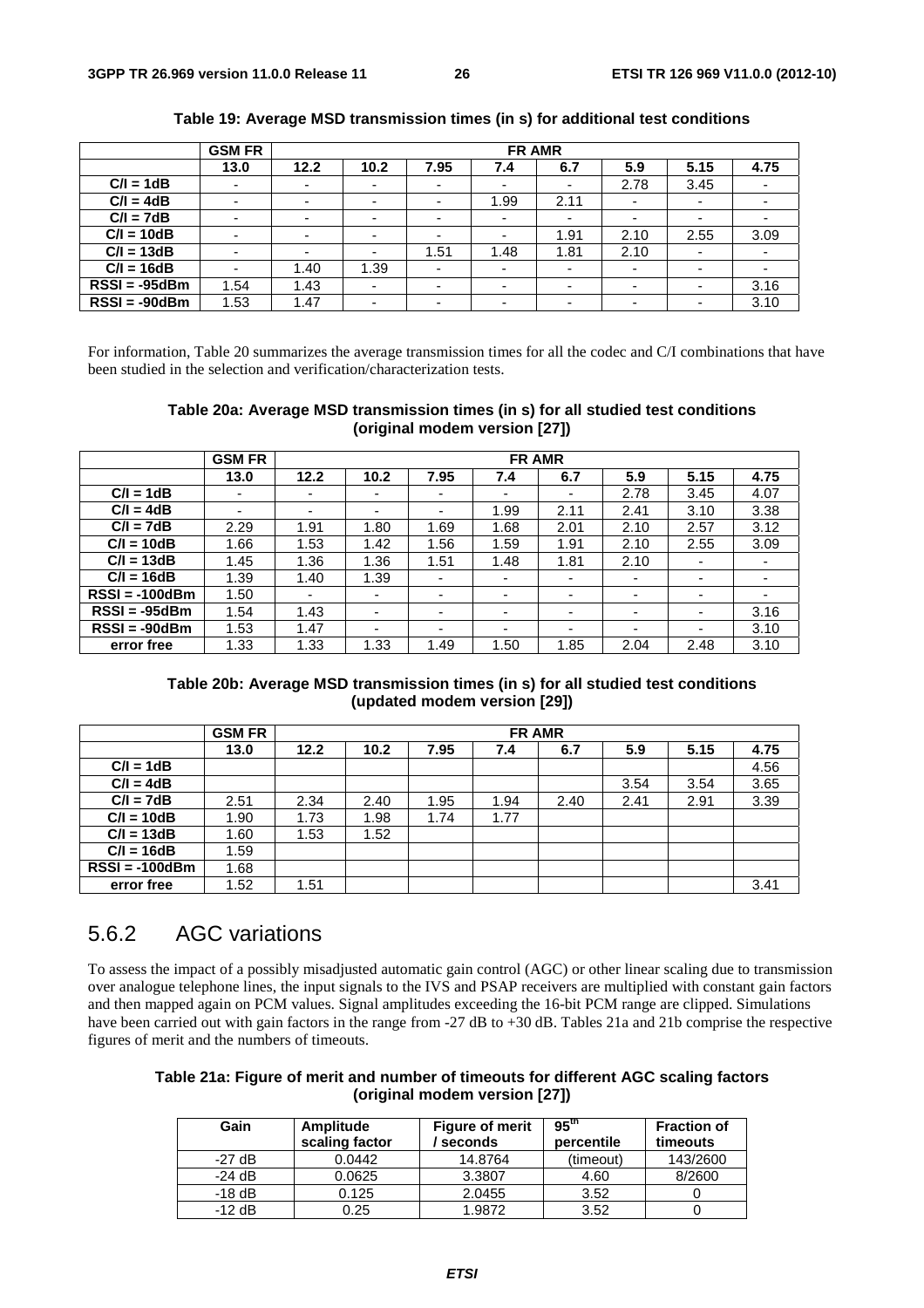| $-9 dB$  | 0.3534 | 2.0063 | 3.52  |  |
|----------|--------|--------|-------|--|
| $-6 dB$  | 0.5    | 2.0173 | 3.52  |  |
| $-3$ dB  | 0.7071 | 2.0271 | 3.54  |  |
| $+3$ dB  | 1.4142 | 2.0350 | 3.52  |  |
| $+6$ dB  | 2.0    | 2.0373 | 3.54  |  |
| $+12$ dB | 4.0    | 2.2603 | 4.60  |  |
| $+18$ dB | 8.0    | 3.7205 | 13.06 |  |
| $+24$ dB | 16     | 5.5379 | 14.46 |  |
| $+30$ dB | 32     | 7.0306 | 17.88 |  |

#### **Table 21b: Figure of merit and number of timeouts for different AGC scaling factors (updated modem version [29])**

| Gain     | Amplitude      | <b>Figure of merit</b> | 95 <sup>th</sup> | <b>Fraction of</b> |
|----------|----------------|------------------------|------------------|--------------------|
|          | scaling factor | seconds                | percentile       | timeouts           |
| $-27$ dB | 0.0442         | 21.0611                | (timeout)        | 219/2600           |
| $-24$ dB | 0.0625         | 3.9133                 | 5.48             | 10/2600            |
| $-18$ dB | 0.125          | 2.2943                 | 3.72             |                    |
| $-12$ dB | 0.25           | 2.2236                 | 4.14             | 0                  |
| $-9 dB$  | 0.3534         | 2.2508                 | 4.16             | 0                  |
| $-6 dB$  | 0.5            | 2.2671                 | 4.16             | 0                  |
| $-3$ dB  | 0.7071         | 2.2744                 | 4.16             | 0                  |
| $+3$ dB  | 1.4142         | 2.2804                 | 4.16             | 0                  |
| $+6$ dB  | 2.0            | 2.2800                 | 4.16             | 0                  |
| $+12$ dB | 4.0            | 2.5643                 | 5.04             | 0                  |
| $+18$ dB | 8.0            | 4.3168                 | 15.28            | $\Omega$           |
| $+24$ dB | 16             | 9.0589                 | 18.38            | 0                  |
| $+30$ dB | 32             | 13.1571                | 27.24            | 2/2600             |

The eCall modem is very robust against both up- and downscaling. For gains in the range from -18 dB to +24 dB, no transmission failures occurred.

## 5.7 Varying channel conditions

### 5.7.1 Description of test setup

The eCall test setup described in [2] was run on a single computer. The main change compared to [2] was the creation of new error patterns to represent typical varying channel conditions. The generated error patterns are listed in Table 22. There are 8 varying conditions for the AMR codec (one for each mode), one varying condition for the GSM FR codec, and one varying condition for the GSM EFR codec. A time period of 400ms was selected for channel adaptation. This figure of 400 ms describes reasonably well slow channel fading and allows changing channel conditions several times during one eCall data transfer (<4s). The C/I is decreased until the worst channel conditions are reached, then increased until the best channel conditions, and so on. The C/I values were those used during eCall verification tests; consequently the error patterns for varying channel conditions were created by extracting 400ms segments of fixedchannel error patterns. It is worth recalling that the test setup in [2] uses error patterns by starting at a random location, therefore the C/I starting point is selected randomly.

| Codec type   | Varying C/I pattern (change period: 400ms)                                                                                                                                                                 |
|--------------|------------------------------------------------------------------------------------------------------------------------------------------------------------------------------------------------------------|
| AMR@4.75kb/s | $C/I = \infty \rightarrow 7$ dB $\rightarrow$ 4dB $\rightarrow$ 1dB $\rightarrow$ 1dB $\rightarrow$ 4dB $\rightarrow$ 7dB $\rightarrow \infty \rightarrow \infty$ $\rightarrow$ 7dB $\rightarrow \infty$ . |
| AMR@5.15kb/s | $C/I = \infty \rightarrow 7$ dB $\rightarrow 4$ dB $\rightarrow 4$ dB $\rightarrow 7$ dB $\rightarrow \infty \rightarrow \infty \rightarrow 7$ dB $\rightarrow \dots$                                      |
| AMR@5.90kb/s | $C/I = \infty \rightarrow 7$ dB $\rightarrow$ 4dB $\rightarrow$ 4dB $\rightarrow$ 7dB $\rightarrow \infty \rightarrow \infty$ $\rightarrow$ 7dB $\rightarrow \dots$                                        |
| AMR@6.70kb/s | $C/I = \infty \rightarrow 7dB \rightarrow 7dB \rightarrow \infty \rightarrow 7dB \rightarrow \dots$                                                                                                        |
| AMR@7.40kb/s | $C/I = \infty \rightarrow 10dB \rightarrow 7dB \rightarrow 7dB \rightarrow 10dB \rightarrow \infty \rightarrow \infty \rightarrow 10dB \rightarrow \dots$                                                  |
| AMR@7.95kb/s | $C/I = \infty \rightarrow 10dB \rightarrow 7dB \rightarrow 7dB \rightarrow 10dB \rightarrow \infty \rightarrow \infty \rightarrow 10dB \rightarrow \dots$                                                  |
| AMR@10.2kb/s | $C/I = \infty \rightarrow 13dB \rightarrow 10dB \rightarrow 7dB \rightarrow 7dB \rightarrow 10dB \rightarrow 13dB \rightarrow \infty \rightarrow 13dB \rightarrow \dots$                                   |
| AMR@12.2kb/s | $C/I = \infty \rightarrow 13dB \rightarrow 10dB \rightarrow 7dB \rightarrow 7dB \rightarrow 10dB \rightarrow 13dB \rightarrow \infty \rightarrow 13dB \rightarrow \dots$                                   |
| FR.          | $\approx$ →16dB→13dB→10dB→7dB→7dB→10dB→13dB→16dB→ $\approx$ → $\approx$ →16dB→                                                                                                                             |
| <b>EFR</b>   | ∞→16dB→13dB→10dB→7dB→4dB→4dB→7dB→10dB→13dB→16dB→∝→∝→≈→13dB→…                                                                                                                                               |
|              |                                                                                                                                                                                                            |

| Table 22: C/I patterns used to create varying channel conditions. |  |  |  |  |  |  |
|-------------------------------------------------------------------|--|--|--|--|--|--|
|-------------------------------------------------------------------|--|--|--|--|--|--|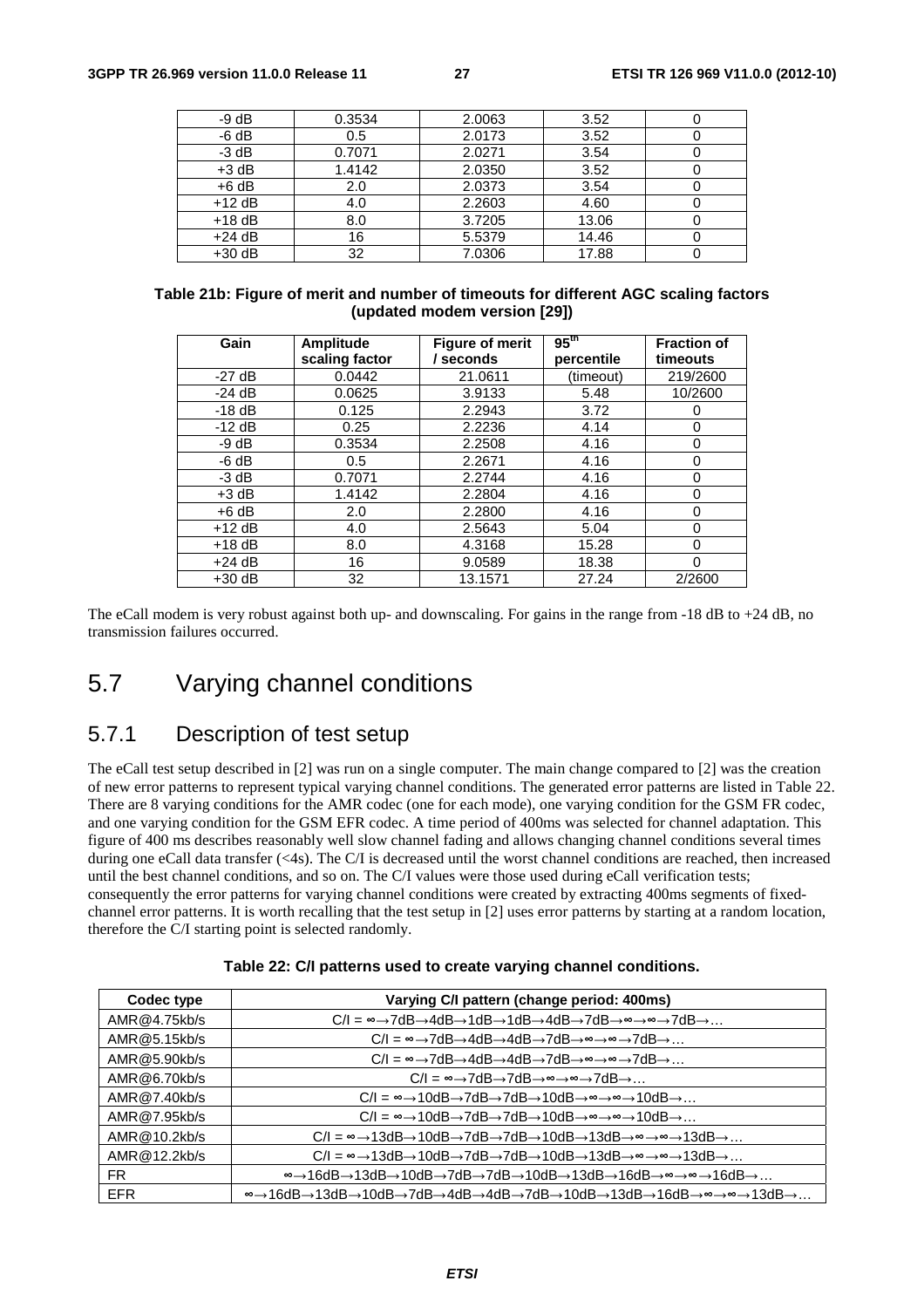### 5.7.2 Test results

For each test condition, 100 transmissions were simulated by using a random delay between 10 and 30 ms. The test results are showed in Table 23. All MSD transmissions were successful.

| Codec           | <b>MSD transmission time</b> |            |                |  |  |  |  |
|-----------------|------------------------------|------------|----------------|--|--|--|--|
|                 | Average                      | 95th perc. | <b>Maximum</b> |  |  |  |  |
| <b>GSM FR</b>   | 1.63                         | 2.08       | 2.96           |  |  |  |  |
| <b>EFR</b>      | 1.57                         | 2.08       | 2.08           |  |  |  |  |
| <b>AMR 12.2</b> | 1.53                         | 1.74       | 2.08           |  |  |  |  |
| <b>AMR 10.2</b> | 1.5                          | 1.74       | 2.96           |  |  |  |  |
| <b>AMR 7.95</b> | 1.62                         | 1.74       | 2.08           |  |  |  |  |
| <b>AMR 7.4</b>  | 1.63                         | 1.74       | 1.76           |  |  |  |  |
| <b>AMR 6.7</b>  | 1.95                         | 2.08       | 2.1            |  |  |  |  |
| <b>AMR 5.9</b>  | 2.18                         | 2.44       | 2.44           |  |  |  |  |
| <b>AMR 5.15</b> | 2.75                         | 3.18       | 3.52           |  |  |  |  |
| <b>AMR 4.75</b> | 3.42                         | 3.92       | 4.24           |  |  |  |  |

**Table 23: MSD transmission times (in s) for varying channel conditions.** 

This table shows that the average transmission times with varying channel conditions are below 4s. The changing error patterns do not have a significant impact transmission times. In comparison to results with fixed C/I (verification phase), it seems that a varying channel behaves like a fixed C/I channel, the value of this 'virtual' C/I is somewhere between the lowest C/I and the highest C/I used in error pattern creation.

During the test, there were 4 test cases (all in AMR@4.75kb/s mode) where 4s was exceeded. The maximum transmission time in these cases is 4.24s. This was already observed during verification phase, when testing AMR@4.75kb/s with  $C/I = 1dB$ .

## 5.8 Performance with static jitter buffer

In this clause, scenarios are considered where the 112 emergency call is routed from the RNC/BSC over the packetswitched IP network to the PSAP. In packet-switched systems the end-to-end delay of packets can vary depending upon both channel conditions and network load. This variance in end-to-end delay, commonly termed *jitter*, leads to an irregular arrival of data packets at the gateway. Even out-of-order arrival may occur. Since the speech decoder requires data packets at fixed intervals, de-jitter techniques are applied, which incorporate a jitter buffer as an essential element. The amount of jitter which can be compensated is limited by the size of the jitter buffer. Data packets with a delay exceeding the buffer size cannot be forwarded at the adequate time and have to be discarded.

Typically, the PCM data is compressed before it is packetized. Here, two different compression schemes are considered: Simple G.711 A-law companding and G.729 encoding. The respective test configurations are illustrated in Figures 8 and 9.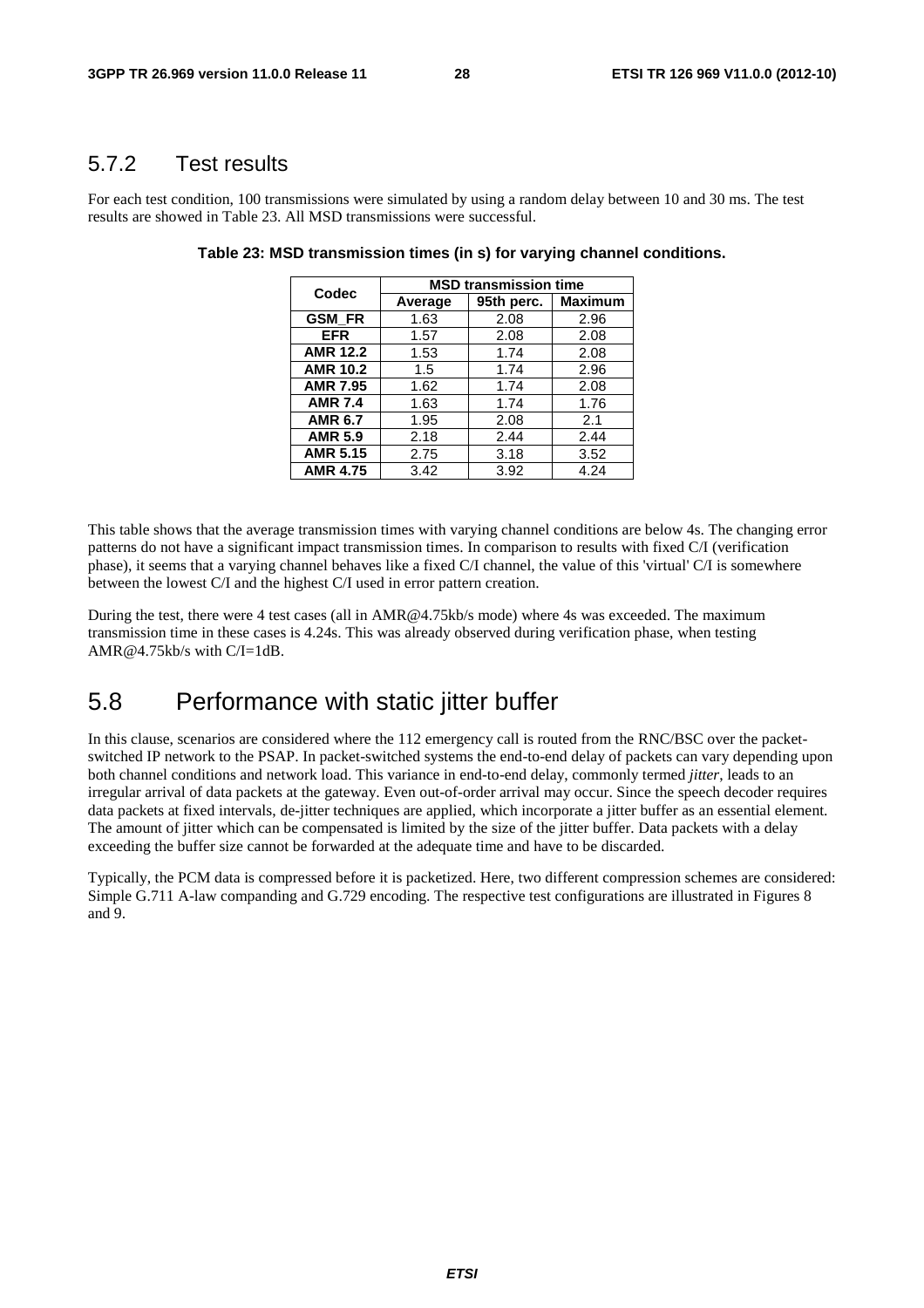

**Figure 8: Static jitter buffer configuration with G.711: (a) uplink; (b) downlink; (c) configuration of IP channel emulator for this test case**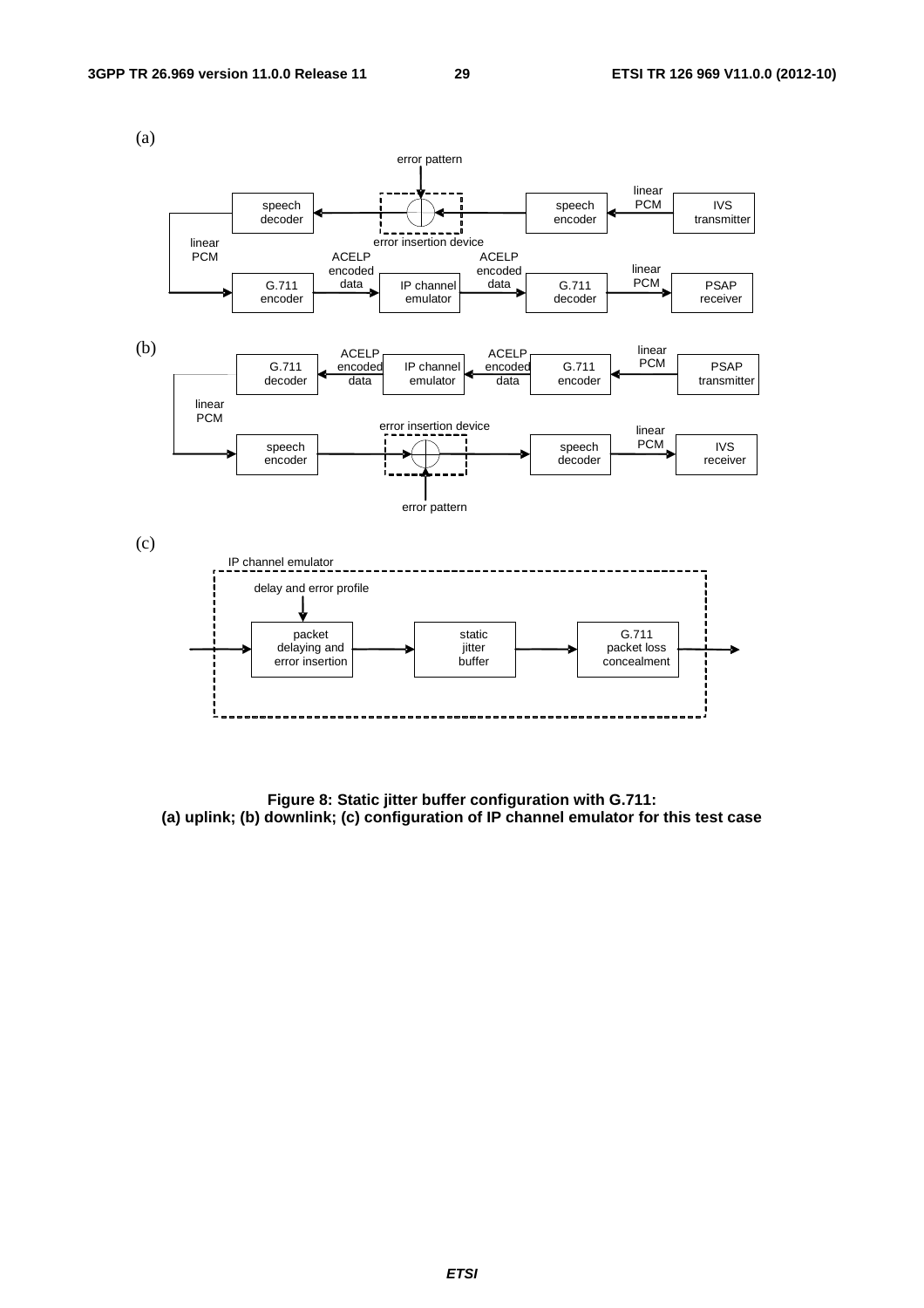

#### **Figure 9: Static jitter buffer configuration with G.729: (a) uplink; (b) downlink; (c) configuration of IP channel emulator for this test case**

### 5.8.1 Simulation Methodology

For eCall verification purposes, jitter buffers with fixed, i.e. adjustable but not adaptive delays were integrated into the simulation framework [7]. The jitter buffer delay may be expressed equivalently by the jitter buffer size (in speech frames), since incoming IP packets are stored for the duration of this additional delay. If a packet has not arrived at the end of this duration, it is considered to be lost. In this case, a loss concealment technique is applied, which synthesizes a signal replacing the missing packet. The packet loss concealment technique depends on the applied speech encoding scheme.

The eCall simulation framework was extended by a VoIP packetizer, a VoIP end-to-end channel simulator, and a VoIP de-packetizer including a static jitter buffer as described above. The VoIP packetizer converts the encoded speech frames to IP packets, where one compressed speech frame of 20 ms per IP packet is assumed, i.e. either one G.711 Alaw encoded 20ms speech frame or two encoded G.729 10 ms speech frames per IP packet. The VoIP channel is modelled by packet losses and varying individual packet delays based on delay and error profiles [13].

The different delay and error profiles [20] used for static IP jitter simulation are the same as those used for the dynamic jitter buffer simulations (see Table 5). These profiles combine a large range of delay jitter characteristics with an additional packet loss probability. All six delay and error profiles were used for simulation with the G.729 A/B codec. For G.711 and G.729 B, only the most challenging profiles 4 and 5 were tested. All delay and error profiles in Table 5 represent VoIP over the air channel conditions, typically exhibiting larger delay variations and higher packet loss rates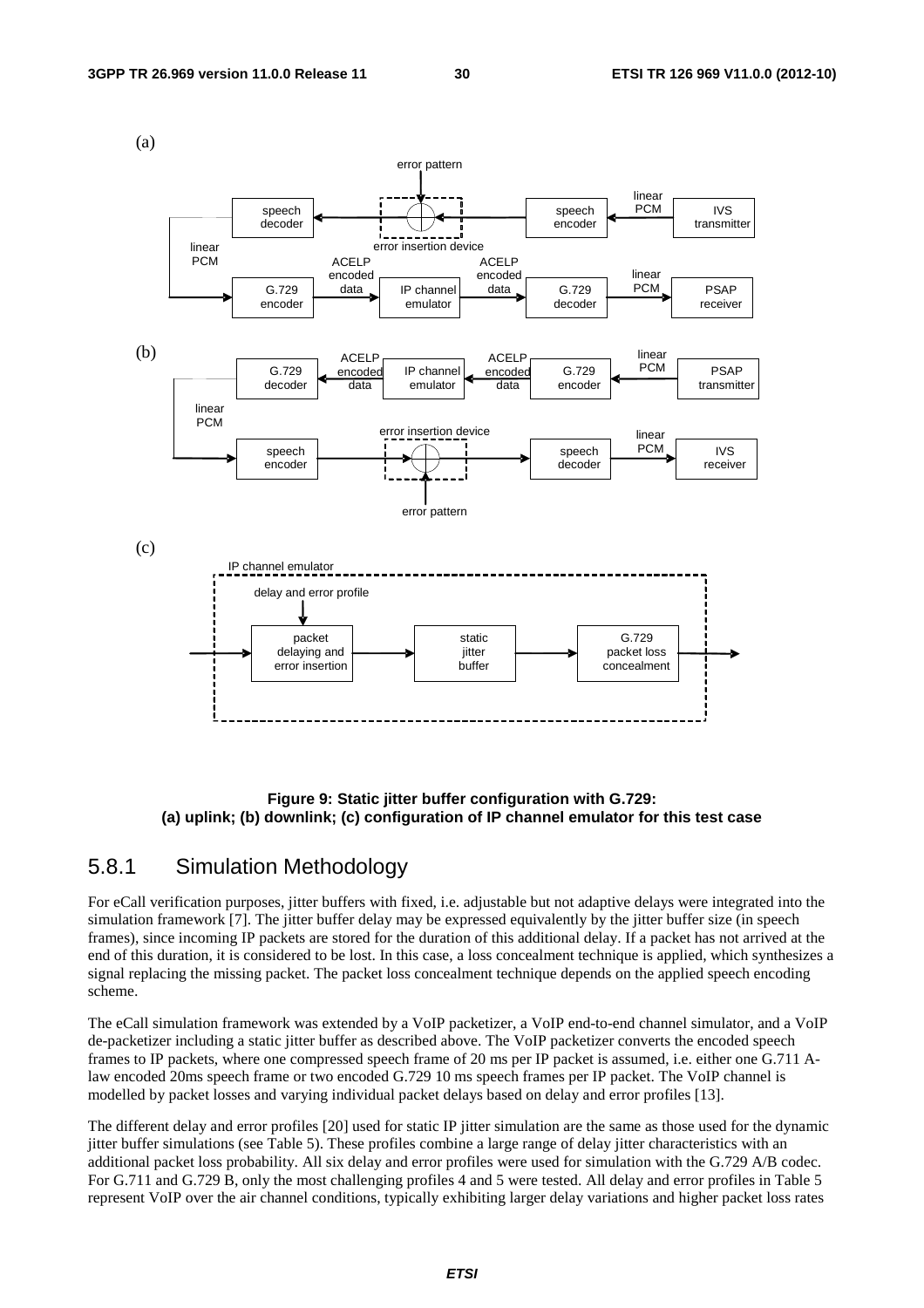than pure network VoIP conditions. Note that in all jitter buffer simulations, the starting point in the delay error profiles was selected randomly for each single MSD transmission.

## 5.8.2 Jitter buffer with ITU-T G.711 A-law speech frames

For VoIP transmission, each A-law compressed 20ms speech frame of 160 byte is encapsulated in an IP-packet. If an IP packet is dropped, the respective speech frame is replaced by the preceding speech frame scaled down by a factor of 0.8.

The simulation results reproduced in Table 24 show the performance of the eCall modems with packets of G.711 [25] encoded speech transmitted over the IP network, based on different delay and error conditions, where we assume jitter buffers of different delays in the range of 40 ms to 100 ms, corresponding to jitter buffer sizes of 2 to 5 speech frames.

| <b>Profile</b> | Jitter buffer size |                      |            |                          |      |                          |      |                  |  |  |  |
|----------------|--------------------|----------------------|------------|--------------------------|------|--------------------------|------|------------------|--|--|--|
|                | 40 ms              |                      |            | 60 ms                    |      | 80 ms                    |      | $100 \text{ ms}$ |  |  |  |
|                | FoM                | $95^{\rm m}$<br>prc. | <b>FoM</b> | 95 <sup>th</sup><br>prc. | FoM  | 95 <sup>th</sup><br>prc. | FoM  | $95th$ prc.      |  |  |  |
|                | 4.16               | 20.26                | 3.18       | 8.94                     | 2.44 | 4.84                     | 2.22 | 4.22             |  |  |  |
|                | 4.82               | 8.20                 | 4.28       | 7.12                     | 2.86 | 4.96                     | 2.52 | 4.24             |  |  |  |

**Table 24: Figure of merit (in seconds) with G.711 transcoding and delay jitter** 

### 5.8.3 Jitter buffer with ITU-T G.729 speech frames

In G.729 coding [13], packet loss concealment based on G.729 encoded speech frames is considered. An error concealment procedure is incorporated in the G.729 decoder. A bad/lost frame is indicated to the G.729 decoder by setting all bits of that frame to zero (apart from the sync word and the serial size word).

Table 25 shows the resulting figures of merit obtained in different channel scenarios and with different jitter buffer delays.

#### **Table 25: Average MSD transmission times (in seconds) over all codecs and C/I conditions used in the selection test with G.729 transcoding and delay jitter**

| <b>Transcoding</b>    | <b>Profile</b> |            | Jitter buffer size       |            |                           |            |                          |            |                           |  |
|-----------------------|----------------|------------|--------------------------|------------|---------------------------|------------|--------------------------|------------|---------------------------|--|
|                       |                | 40 ms      |                          |            | 60 ms                     |            | 80 ms                    | 100 ms     |                           |  |
|                       |                | <b>FoM</b> | 95 <sup>th</sup><br>prc. | <b>FoM</b> | $95^{\mathrm{m}}$<br>prc. | <b>FoM</b> | $95^{\text{th}}$<br>prc. | <b>FoM</b> | $95^{\mathrm{m}}$<br>prc. |  |
| G.729 Annex           |                | 3.23       | 6.40                     | 3.23       | 6.40                      | 3.23       | 6.40                     | 3.23       | 6.40                      |  |
| B based on<br>Annex A | 2              | 3.89       | 7.48                     | 3.31       | 6.40                      | 3.26       | 6.40                     | 3.24       | 6.40                      |  |
|                       | 3              | 4.25       | 7.12                     | 3.45       | 6.40                      | 3.25       | 6.40                     | 3.24       | 6.40                      |  |
|                       | 4              | 10.14      | 47.18                    | 6.81       | 23.76                     | 4.01       | 8.54                     | 3.66       | 7.14                      |  |
|                       | 5              | 13.35      | 36.00                    | 11.88      | 28.76                     | 5.02       | 8.92                     | 4.18       | 8.22                      |  |
|                       | 6              | 3.23       | 6.40                     | 3.23       | 6.40                      | 3.23       | 6.40                     | 3.23       | 6.40                      |  |
| G.729 Annex           | 4              | 9.70       | 46.24                    | 6.65       | 23.24                     | 3.93       | 8.22                     | 3.56       | 6.76                      |  |
| в                     | 5              | 11.06      | 27.36                    | 9.87       | 24.56                     | 4.56       | 8.56                     | 3.95       | 7.48                      |  |

While for the G.711 case, no significant increases of MSD transmission times could be observed, certain jitter buffer configurations in the G.729 case (worst-case profiles 4 and 5 together with short buffer lengths) led to notable transmission time increases (but not to transmission failures).

## 5.9 Noisy conditions

In this test condition, noise was added to the PCM data that is received and/or transmitted by the PSAP. This reflects noise that could occur on an analogue line in a PSTN. Two different types of noise, AWGN and babble noise, were tested. The noise power was set to yield 10 dB SNR.

At the PSAP receiver, the reference signal power was obtained by averaging over all incoming signal intervals while the PSAP receiver is in NACK state, which is the case when it receives the data part of the MSD message. A separate reference signal power was computed for each codec and channel condition as an average of the 100 test cases of the selection test campaign.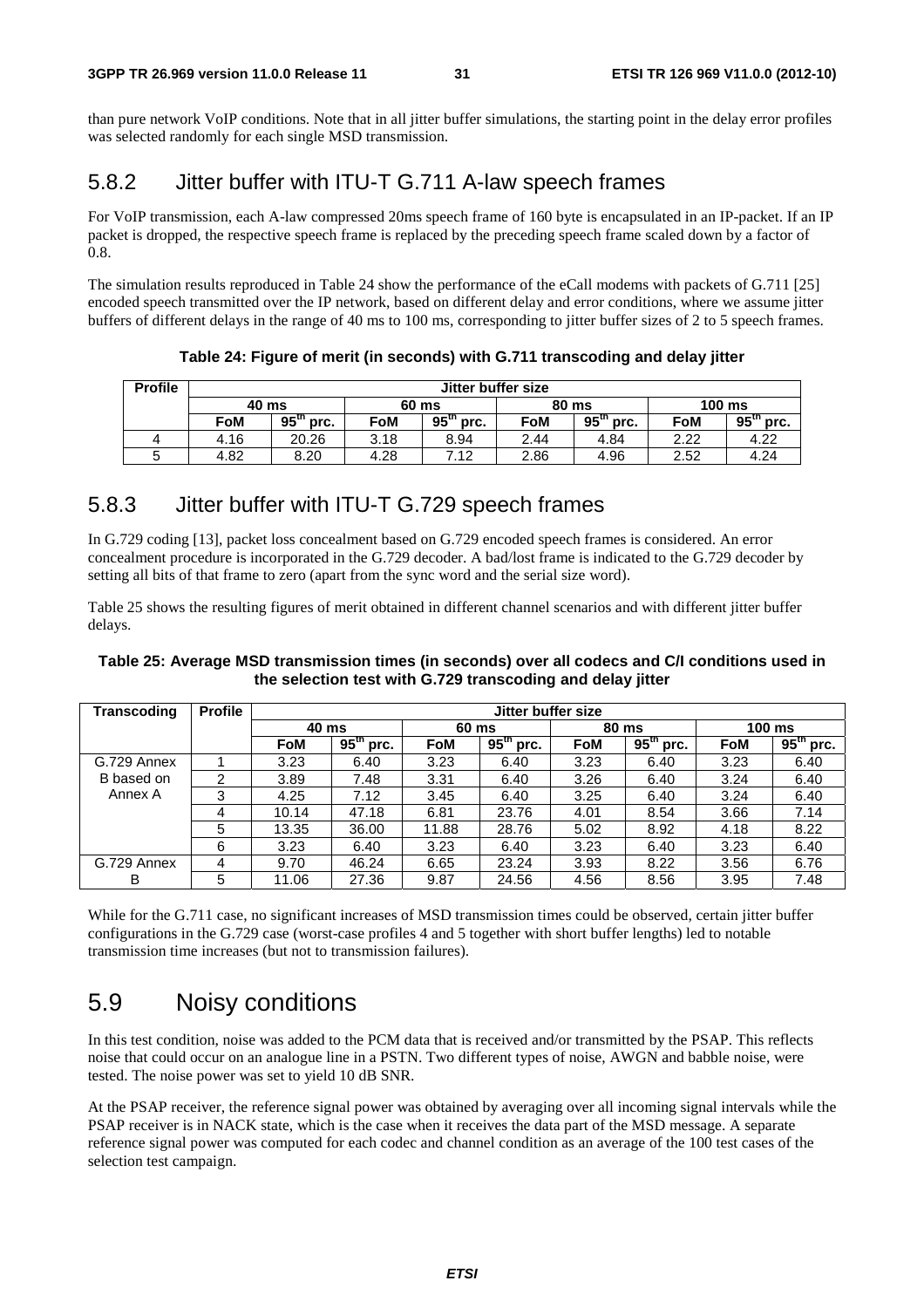At the PSAP transmitter, the reference signal power was obtained by averaging over an entire feedback message consisting of 20 speech frames. This reference signal power is independent of the (wireless) channel conditions and the speech codec applied.

Table 26 shows the results for various configurations. Gaussian noise and Babble noise exhibit approximately the same performance figures. The figure of merit (averaged transmission time over all 2600 test cases of the selection test campaign) of the eCall modem is not affected by noise at the PSAP transmitter. A slight degradation due to noise before the PSAP receiver is observed, but this is significantly less than 10 percent in terms of the figure of merit. The degradation is due to some messages requiring slightly more redundancy information than before. Also, the probability of erroneous synchronization events increases slightly. The latter fact is reflected by a few more instances where the maximum transmission time deviates from the average transmission time of the MSD, see the results in Table 27. Table 27 gives a more detailed representation of the results that were obtained for a simulation with noise at the transmitter and the receiver.

| Table 26: Performance of the eCall modem with AWGN and babble noise (Noise SNR = 10 dB) |  |
|-----------------------------------------------------------------------------------------|--|
|-----------------------------------------------------------------------------------------|--|

|                                  | Transmission time (s) for the full campaign [5] |                       |                     |         |                       |       |  |  |  |  |
|----------------------------------|-------------------------------------------------|-----------------------|---------------------|---------|-----------------------|-------|--|--|--|--|
|                                  |                                                 | <b>Gaussian noise</b> | <b>Babble noise</b> |         |                       |       |  |  |  |  |
| Noise location                   | average                                         | 95 <sup>th</sup>      |                     | average | $95^{\text{th}}$      |       |  |  |  |  |
|                                  | (FoM)                                           | percentile            | maximum             | (FoM)   | maximum<br>percentile |       |  |  |  |  |
| <b>After PSAP transmitter</b>    | 2.03                                            | 3.54                  | 5.86                | 2.03    | 3.54                  | 13.06 |  |  |  |  |
| <b>Before PSAP receiver</b>      | 2.19                                            | 3.90                  | 21.84               | 2.17    | 3.90                  | 13.04 |  |  |  |  |
| At PSAP transmitter and receiver | 2.19                                            | 3.90                  | 13.74               | 2.16    | 3.90                  | 13.74 |  |  |  |  |

### **Table 27: Individual test cases with noise at the PSAP transmitter and receiver (Noise SNR = 10 dB)**

|                          | <b>Transmission time (s)</b> |                             |         |         |                     |         |  |  |  |
|--------------------------|------------------------------|-----------------------------|---------|---------|---------------------|---------|--|--|--|
| <b>Codec and channel</b> |                              | Gaussian noise              |         |         | <b>Babble noise</b> |         |  |  |  |
| condition                | average                      | $95^{\overline{\text{th}}}$ |         | average | 95 <sup>th</sup>    |         |  |  |  |
|                          | (FoM)                        | percentile                  | maximum | (FoM)   | percentile          | maximum |  |  |  |
| Full Rate, 7 dB          | 2.37                         | 3.70                        | 13.74   | 2.28    | 3.70                | 4.92    |  |  |  |
| Full Rate, 10 dB         | 1.70                         | 2.06                        | 2.08    | 1.71    | 2.06                | 2.96    |  |  |  |
| Full Rate, 13 dB         | 1.54                         | 1.74                        | 2.08    | 1.68    | 1.74                | 12.36   |  |  |  |
| Full Rate, 16 dB         | 1.50                         | 1.74                        | 1.74    | 1.50    | 1.74                | 1.74    |  |  |  |
| <b>Full Rate, clean</b>  | 1.43                         | 1.74                        | 1.74    | 1.46    | 1.74                | 1.74    |  |  |  |
| Full Rate, RSSI=-100dBm  | 1.63                         | 1.74                        | 2.06    | 1.63    | 1.74                | 2.06    |  |  |  |
| AMR 12.20, 7 dB          | 2.16                         | 2.44                        | 12.66   | 1.95    | 2.08                | 3.68    |  |  |  |
| AMR 12.20, 10 dB         | 1.57                         | 1.74                        | 2.08    | 1.57    | 1.74                | 1.76    |  |  |  |
| AMR 12.20, 13 dB         | 1.47                         | 1.38                        | 12.38   | 1.36    | 1.38                | 1.74    |  |  |  |
| <b>AMR 12.20, clean</b>  | 1.35                         | 1.36                        | 1.38    | 1.35    | 1.36                | 1.38    |  |  |  |
| AMR 10.20, 7 dB          | 1.97                         | 2.08                        | 12.64   | 1.88    | 2.08                | 3.34    |  |  |  |
| AMR 10.20, 10 dB         | 1.46                         | 1.74                        | 1.76    | 1.57    | 1.74                | 12.36   |  |  |  |
| AMR 10.20, 13 dB         | 1.38                         | 1.74                        | 1.74    | 1.39    | 1.74                | 1.74    |  |  |  |
| AMR 7.95, 7 dB           | 1.76                         | 2.08                        | 2.08    | 1.76    | 2.08                | 2.08    |  |  |  |
| AMR 7.95, 10 dB          | 1.79                         | 1.74                        | 11.96   | 1.68    | 1.74                | 1.76    |  |  |  |
| AMR 7.40, 7 dB           | 1.83                         | 1.74                        | 12.36   | 1.74    | 1.74                | 2.08    |  |  |  |
| AMR 7.40, 10 dB          | 1.71                         | 1.74                        | 1.76    | 1.70    | 1.74                | 1.76    |  |  |  |
| AMR 6.70, 7 dB           | 2.31                         | 2.44                        | 13.04   | 2.10    | 2.44                | 3.68    |  |  |  |
| AMR 5.90, 4 dB           | 2.47                         | 2.82                        | 3.18    | 2.49    | 2.84                | 3.16    |  |  |  |
| AMR 5.90, 7 dB           | 2.26                         | 2.44                        | 11.98   | 2.20    | 2.44                | 2.44    |  |  |  |
| AMR 5.15, 4 dB           | 3.33                         | 3.90                        | 3.90    | 3.45    | 3.90                | 13.04   |  |  |  |
| AMR 5.15, 7 dB           | 2.87                         | 3.50                        | 13.06   | 2.81    | 3.50                | 3.90    |  |  |  |
| AMR 4.75, 1 dB           | 4.38                         | 5.50                        | 13.32   | 4.46    | 4.98                | 13.74   |  |  |  |
| AMR 4.75, 4 dB           | 3.69                         | 4.24                        | 4.60    | 3.68    | 4.24                | 4.60    |  |  |  |
| AMR 4.75, 7 dB           | 3.58                         | 3.90                        | 13.04   | 3.41    | 3.90                | 4.24    |  |  |  |
| AMR 4.75, RSSI=-100dBm   | 3.50                         | 3.90                        | 13.06   | 3.41    | 3.90                | 4.24    |  |  |  |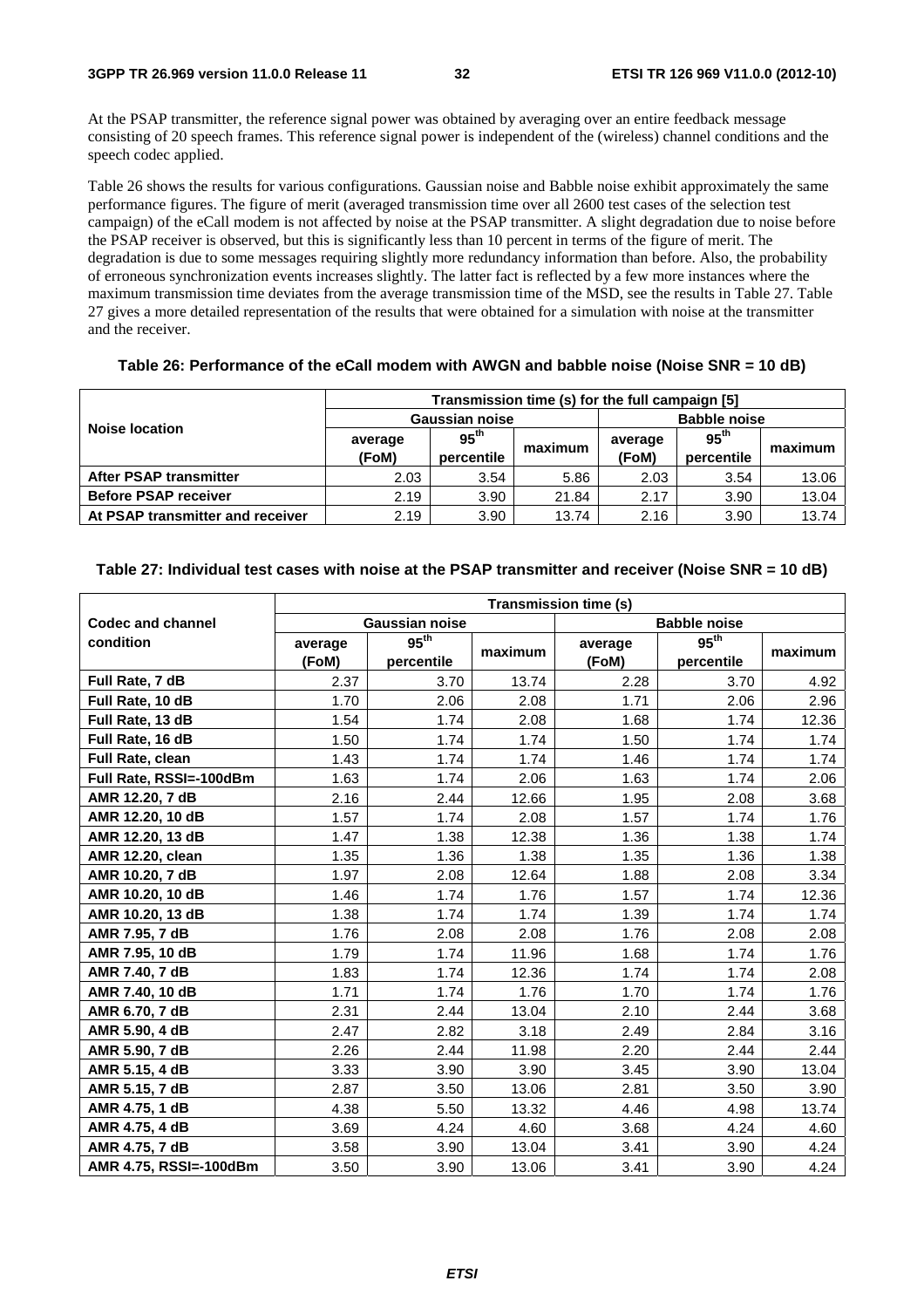Summarizing the above results, it can be stated that the MSD transmission is hardly affected by additive noise of moderate power.

### 5.10 Erroneous tone detection

As part of the eCall selection test, it was verified that the eCall IVS modem is not erroneously triggered by PSTN call tones. For this test, a dummy PSAP modem was developed which sends pre-recorded tones to the IVS. The test was conducted over an error-free AMR 12.2 kbit/s channel with DTX deactivated.

The pre-recorded tones were taken from a PCM file 'EU\_DTMF\_tones.rawpcm' which is available in an attachment to TS 26.269 [8]. The file is Composed of international call tones of various European Union countries, and of DTMF tones.

In the test, no false triggers occurred.

## 5.11 Gaps in transmission due to handovers

This test scenario reflects the situation in which a mobile phone loses temporarily the connection due to a frequency handover. This behaviour has been modelled in the test setup by means of setting to zero certain periods of PCM samples in both uplink and downlink (transmission gap), according to the following cases:

- 1) **Successful handover:** Single transmission gap of 0.1 to 1 seconds, where both the duration of the gap and the location of the gap are randomly distributed. The location of the gap is distributed between the start of the transmission and the shortest possible transmission time for the respective codec and channel combination.
- 2) **Handover failure:** Single transmission gap of 1 to 3 seconds, where both the duration of the gap and the location of the gap are randomly distributed as above.
- 3) **Concatenation of two successful handovers:** Two "successful handovers" as above, separated by a normal transmission period of 1 second.
- 4) **Concatenation of two handover failures:** Two " handover failures" as above, separated by a normal transmission period of 1 second.

These cases have been tested against the 26 conditions used for the selection test Results are given in Tables 28 to 35.

| <b>Channel</b><br>condition | <b>GSM</b><br>FR. | <b>AMR</b><br>12.2 | <b>AMR</b><br>10.2 | <b>AMR</b><br>7.95 | <b>AMR</b><br>7.4 | <b>AMR</b><br>6.7 | <b>AMR</b><br>5.9 | <b>AMR</b><br>5.15 | <b>AMR</b><br>4.75 |
|-----------------------------|-------------------|--------------------|--------------------|--------------------|-------------------|-------------------|-------------------|--------------------|--------------------|
| $C/I = 1 dB$                |                   |                    |                    |                    |                   |                   |                   |                    | 6.17               |
| $C/I = 4 dB$                |                   |                    |                    |                    |                   |                   | 5.36              | 6.23               | 5.19               |
| $C/I = 7 dB$                | 3.62              | 3.13               | 2.93               | 3.09               | 3.19              | 3.62              | 4.87              | 5.58               | 4.96               |
| $C/I = 10 dB$               | 2.95              | 4.08               | 3.61               | 3.31               | 3.42              |                   |                   |                    |                    |
| $C/I = 13 dB$               | 2.60              | 3.51               | 2.91               |                    |                   |                   |                   |                    |                    |
| $C/I = 16 dB$               | 2.57              |                    |                    |                    |                   |                   |                   |                    |                    |
| error free                  | 2.69              | 3.26               |                    |                    |                   |                   |                   |                    |                    |
| $RSSI = -100$ dBm           | 2.54              |                    |                    |                    |                   |                   |                   |                    | 4.93               |

#### **Table 28: Average MSD transmission times (in s) for test case "Successful handover" (Figure of Merit = 3.86 s)**

### Table 29: 95<sup>th</sup> percentiles of MSD transmission times (in s) for test case "Successful handover"

| <b>Channel</b>    | <b>GSM</b> | <b>AMR</b> | <b>AMR</b> | <b>AMR</b> | <b>AMR</b> | <b>AMR</b> | <b>AMR</b> | <b>AMR</b> | <b>AMR</b> |
|-------------------|------------|------------|------------|------------|------------|------------|------------|------------|------------|
| condition         | FR.        | 12.2       | 10.2       | 7.95       | 7.4        | 6.7        | 5.9        | 5.15       | 4.75       |
| $C/I = 1 dB$      |            |            |            |            |            |            |            |            | 7.87       |
| $C/I = 4 dB$      |            |            |            |            |            | 5.36       | 6.94       | 13.06      | 6.72       |
| $C/I = 7 dB$      | 5.24       | 4.18       | 4.18       | 4.56       | 3.62       | 4.87       | 6.57       | 13.04      | 6.34       |
| $C/I = 10 dB$     | 4.54       | 5.48       | 4.90       | 4.56       |            |            |            |            |            |
| $C/I = 13 dB$     | 4.16       | 4.56       | 4.18       |            |            |            |            |            |            |
| $C/I = 16 dB$     | 4.16       |            |            |            |            |            |            |            |            |
| error free        | 4.18       | 4.18       |            |            |            |            |            |            |            |
| $RSSI = -100$ dBm | 3.96       |            |            |            |            |            |            |            | 6.34       |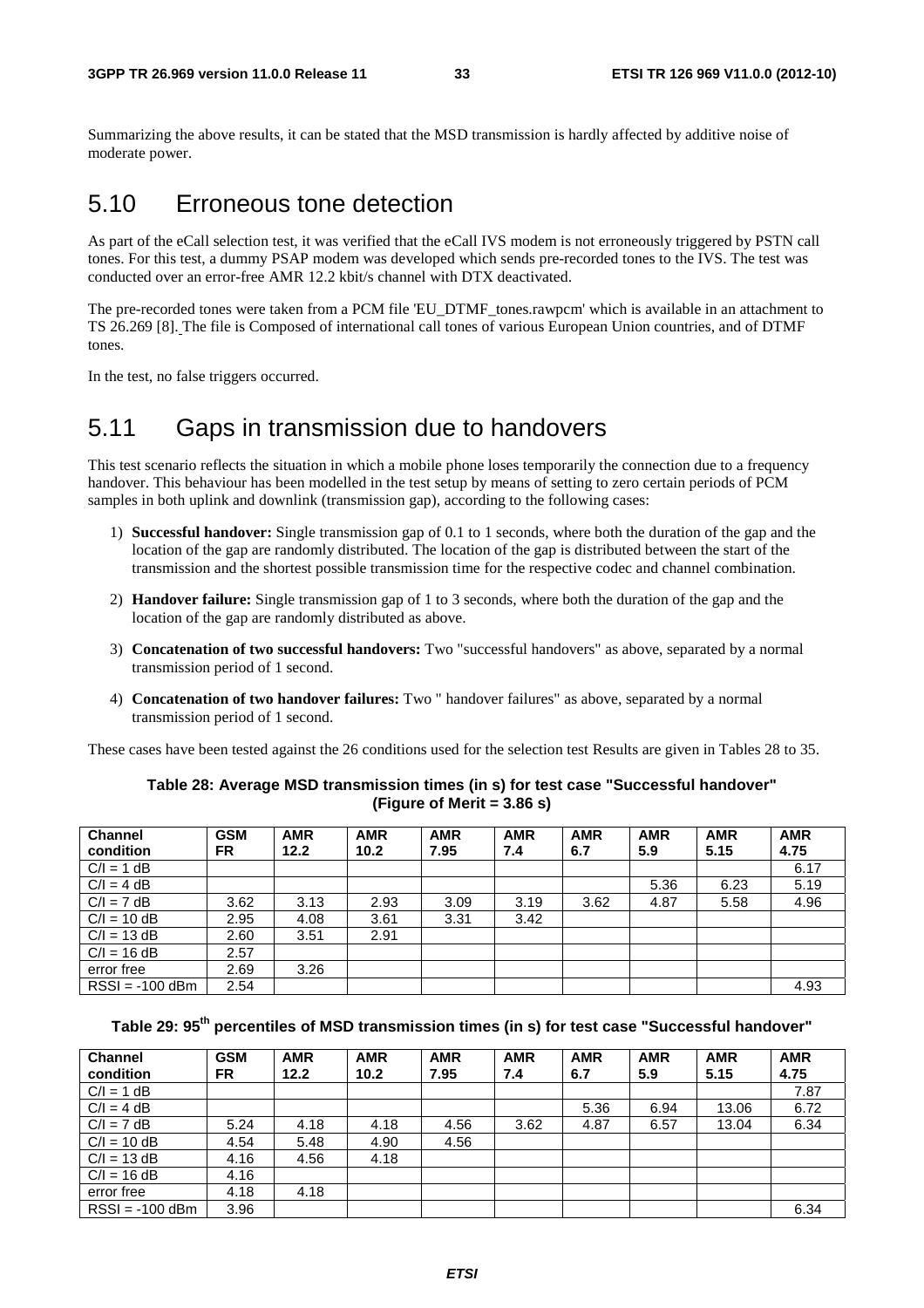| <b>Channel</b><br>condition | <b>GSM</b><br>FR. | <b>AMR</b><br>12.2 | <b>AMR</b><br>10.2 | <b>AMR</b><br>7.95 | <b>AMR</b><br>7.4 | <b>AMR</b><br>6.7 | <b>AMR</b><br>5.9 | <b>AMR</b><br>5.15 | <b>AMR</b><br>4.75 |
|-----------------------------|-------------------|--------------------|--------------------|--------------------|-------------------|-------------------|-------------------|--------------------|--------------------|
| $C/I = 1 dB$                |                   |                    |                    |                    |                   |                   |                   |                    | 7.28               |
| $C/I = 4 dB$                |                   |                    |                    |                    |                   |                   | 7.16              | 7.56               | 6.46               |
| $C/I = 7 dB$                | 4.59              | 4.31               | 4.05               | 4.16               | 4.30              | 4.75              | 6.78              | 6.78               | 6.17               |
| $C/I = 10 dB$               | 4.02              | 5.31               | 4.54               | 4.43               | 4.47              |                   |                   |                    |                    |
| $C/I = 13 dB$               | 3.67              | 4.64               | 4.03               |                    |                   |                   |                   |                    |                    |
| $C/I = 16 dB$               | 3.66              |                    |                    |                    |                   |                   |                   |                    |                    |
| error free                  | 3.76              | 4.33               |                    |                    |                   |                   |                   |                    |                    |
| $RSSI = -100$ dBm           | 3.63              |                    |                    |                    |                   |                   |                   |                    | 6.12               |

**Table 30: Average MSD transmission times (in s) for test case "Handover failure" (Figure of Merit = 5.07 s)** 

Table 31: 95<sup>th</sup> percentiles of MSD transmission times (in s) for test case "Handover failure"

| <b>Channel</b><br>condition | <b>GSM</b><br><b>FR</b> | <b>AMR</b><br>12.2 | <b>AMR</b><br>10.2 | <b>AMR</b><br>7.95 | <b>AMR</b><br>7.4 | <b>AMR</b><br>6.7 | <b>AMR</b><br>5.9 | <b>AMR</b><br>5.15 | <b>AMR</b><br>4.75 |
|-----------------------------|-------------------------|--------------------|--------------------|--------------------|-------------------|-------------------|-------------------|--------------------|--------------------|
| $C/I = 1 dB$                |                         |                    |                    |                    |                   |                   |                   |                    | 8.60               |
| $C/I = 4 dB$                |                         |                    |                    |                    |                   | 7.16              | 13.04             | 12.46              | 7.91               |
| $C/I = 7 dB$                | 6.27                    | 5.38               | 5.38               | 5.76               | 4.75              | 6.78              | 12.36             | 13.04              | 7.91               |
| $C/I = 10 dB$               | 5.74                    | 6.49               | 6.08               | 5.76               |                   |                   |                   |                    |                    |
| $C/I = 13 dB$               | 5.36                    | 5.76               | 5.38               |                    |                   |                   |                   |                    |                    |
| $C/I = 16 dB$               | 5.36                    |                    |                    |                    |                   |                   |                   |                    |                    |
| error free                  | 5.56                    | 5.38               |                    |                    |                   |                   |                   |                    |                    |
| $RSSI = -100$ dBm           | 5.16                    |                    |                    |                    |                   |                   |                   |                    | 7.54               |

#### **Table 32: Average MSD transmission times (in s) for test case "Concatenation of two successful handovers" (Figure of Merit = 5.23 s)**

| <b>Channel</b><br>condition | <b>GSM</b><br>FR. | <b>AMR</b><br>12.2 | <b>AMR</b><br>10.2 | <b>AMR</b><br>7.95 | <b>AMR</b><br>7.4 | <b>AMR</b><br>6.7 | <b>AMR</b><br>5.9 | <b>AMR</b><br>5.15 | <b>AMR</b><br>4.75 |
|-----------------------------|-------------------|--------------------|--------------------|--------------------|-------------------|-------------------|-------------------|--------------------|--------------------|
| $C/I = 1 dB$                |                   |                    |                    |                    |                   |                   |                   |                    | 7.55               |
| $C/I = 4 dB$                |                   |                    |                    |                    |                   |                   | 9.17              | 11.59              | 6.73               |
| $C/I = 7 dB$                | 4.12              | 4.02               | 3.62               | 3.85               | 4.15              | 4.49              | 8.61              | 10.47              | 6.46               |
| $C/I = 10 dB$               | 3.38              | 5.23               | 4.46               | 4.06               | 4.32              |                   |                   |                    |                    |
| $C/I = 13 dB$               | 2.76              | 4.63               | 3.56               |                    |                   |                   |                   |                    |                    |
| $C/I = 16 dB$               | 2.73              |                    |                    |                    |                   |                   |                   |                    |                    |
| error free                  | 2.69              | 4.14               |                    |                    |                   |                   |                   |                    |                    |
| $RSSI = -100$ dBm           | 2.93              |                    |                    |                    |                   |                   |                   |                    | 6.30               |

| Table 33: 95 $^{\rm th}$ percentiles of MSD transmission times (in s) for test case "Successful handover" |  |  |  |  |  |
|-----------------------------------------------------------------------------------------------------------|--|--|--|--|--|
|-----------------------------------------------------------------------------------------------------------|--|--|--|--|--|

| <b>Channel</b>    | <b>GSM</b> | <b>AMR</b> | <b>AMR</b> | <b>AMR</b> | <b>AMR</b> | <b>AMR</b> | <b>AMR</b> | <b>AMR</b> | <b>AMR</b> |
|-------------------|------------|------------|------------|------------|------------|------------|------------|------------|------------|
| condition         | FR.        | 12.2       | 10.2       | 7.95       | 7.4        | 6.7        | 5.9        | 5.15       | 4.75       |
| $C/I = 1 dB$      |            |            |            |            |            |            |            |            | 9.80       |
| $C/I = 4 dB$      |            |            |            |            |            | 9.17       | 13.64      | 15.72      | 9.10       |
| $C/I = 7 dB$      | 7.64       | 6.58       | 6.56       | 6.94       | 4.49       | 8.61       | 12.36      | 15.05      | 8.74       |
| $C/I = 10 dB$     | 6.94       | 7.34       | 7.28       | 6.94       |            |            |            |            |            |
| $C/I = 13 dB$     | 6.56       | 6.94       | 6.94       |            |            |            |            |            |            |
| $C/I = 16 dB$     | 6.56       |            |            |            |            |            |            |            |            |
| error free        | 6.56       | 6.58       |            |            |            |            |            |            |            |
| $RSSI = -100$ dBm | 5.70       |            |            |            |            |            |            |            | 8.72       |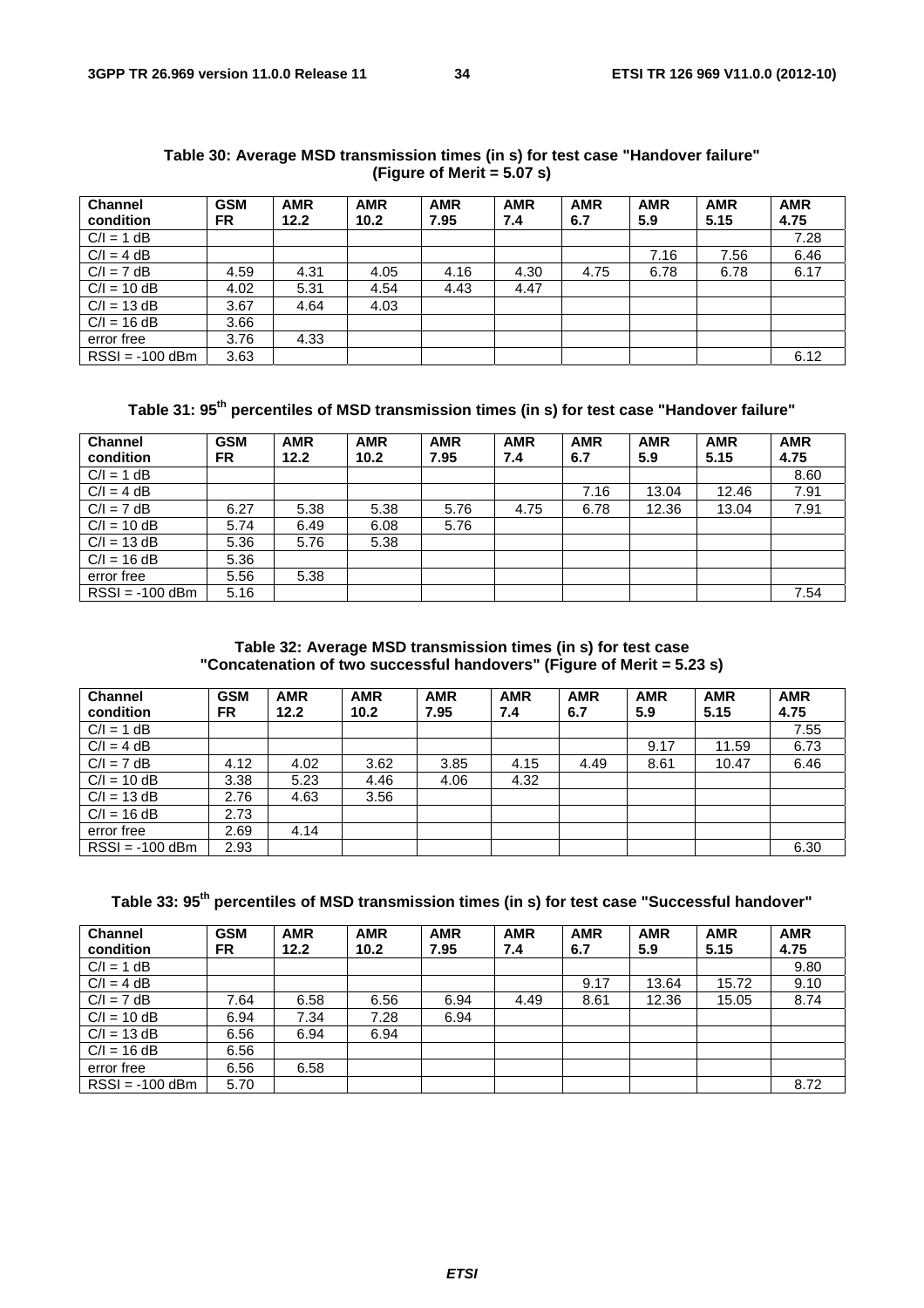| <b>Channel</b>    | <b>GSM</b> | <b>AMR</b> | <b>AMR</b> | <b>AMR</b> | <b>AMR</b> | <b>AMR</b> | <b>AMR</b> | <b>AMR</b> | <b>AMR</b> |
|-------------------|------------|------------|------------|------------|------------|------------|------------|------------|------------|
| condition         | <b>FR</b>  | 12.2       | 10.2       | 7.95       | 7.4        | 6.7        | 5.9        | 5.15       | 4.75       |
| $C/I = 1 dB$      |            |            |            |            |            |            |            |            | 9.26       |
| $C/I = 4 dB$      |            |            |            |            |            |            | 11.42      | 12.74      | 8.45       |
| $C/I = 7 dB$      | 6.16       | 5.33       | 4.64       | 4.83       | 5.11       | 6.40       | 10.33      | 11.58      | 8.14       |
| $C/I = 10 dB$     | 4.66       | 7.33       | 5.54       | 5.17       | 5.22       |            |            |            |            |
| $C/I = 13 dB$     | 3.91       | 6.02       | 4.58       |            |            |            |            |            |            |
| $C/I = 16 dB$     | 3.88       |            |            |            |            |            |            |            |            |
| error free        | 4.08       | 5.34       |            |            |            |            |            |            |            |
| $RSSI = -100$ dBm | 3.83       |            |            |            |            |            |            |            | 8.18       |

**Table 34: Average MSD transmission times (in s) for test case "Concatenation of two handover failures" (Figure of Merit = 6.62 s)** 

### Table 35: 95<sup>th</sup> percentiles of MSD transmission times (in s) for test case "Successful handover"

| <b>Channel</b>    | <b>GSM</b> | <b>AMR</b> | <b>AMR</b> | <b>AMR</b> | <b>AMR</b> | <b>AMR</b> | <b>AMR</b> | <b>AMR</b> | <b>AMR</b> |
|-------------------|------------|------------|------------|------------|------------|------------|------------|------------|------------|
| condition         | FR.        | 12.2       | 10.2       | 7.95       | 7.4        | 6.7        | 5.9        | 5.15       | 4.75       |
| $C/I = 1 dB$      |            |            |            |            |            |            |            |            | 11.04      |
| $C/I = 4 dB$      |            |            |            |            |            | 11.42      | 16.24      | 16.92      | 9.92       |
| $C/I = 7 dB$      | 9.26       | 8.16       | 7.38       | 7.76       | 6.40       | 10.33      | 15.56      | 16.64      | 9.92       |
| $C/I = 10 dB$     | 8.54       | 8.90       | 8.33       | 7.92       |            |            |            |            |            |
| $C/I = 13 dB$     | 8.16       | 8.54       | 7.74       |            |            |            |            |            |            |
| $C/I = 16 dB$     | 8.16       |            |            |            |            |            |            |            |            |
| error free        | 8.18       | 8.16       |            |            |            |            |            |            |            |
| $RSSI = -100$ dBm | 8.18       |            |            |            |            |            |            |            | 10.14      |

Naturally, gaps in the transmission impact the transmission performance in any communication system. It was shown that the eCall modem is able to finalize the MSD transmission successfully within a reasonable time after the transmission has been re-established.

## 5.12 Change of speech codec

Two scenarios were defined for testing the eCall inband modem with the change of speech codec: Change of AMR codec modes, and Change of speech codec in handover.

### 5.12.1 Change of AMR codec modes

This scenario considers basic sequential shifts of AMR modes  $(12.2 \rightarrow 7.4 \rightarrow 5.9 \rightarrow 4.75 \rightarrow 4.75 \rightarrow 7.4 \rightarrow 12.2 \rightarrow ...)$ . The same test setup as for the test item 'varying channel conditions' was used. The only change was in the AMR codec itself which was modified to change its mode periodically (so that the coder is not reset between mode changes). Two time periods were tested for the mode change: 400 ms and 800 ms.

The results can be found in Table 36. Note that for the varying C/I condition, the C/I pattern is given by  $10dB \rightarrow 10dB \rightarrow 7dB \rightarrow 7dB$ .... All MSD transmissions were successful.

| <b>Channel</b>    | <b>MSD transmission time</b> | Mode change period |              |  |  |  |
|-------------------|------------------------------|--------------------|--------------|--|--|--|
| condition         |                              | 400ms              | <b>800ms</b> |  |  |  |
|                   | Average                      | 1.82               | 2.14         |  |  |  |
| <b>Error</b> free | 95th perc.                   | 2.08               | 2.44         |  |  |  |
|                   | <b>Maximum</b>               | 2.08               | 2.44         |  |  |  |
|                   | Average                      | 2.08               | 2.23         |  |  |  |
| $C/I = 7dB$       | 95th perc.                   | 2.44               | 2.44         |  |  |  |
|                   | <b>Maximum</b>               | 3.34               | 2.46         |  |  |  |
|                   | Average                      | 1.94               | 2.21         |  |  |  |
| Varying C/I       | 95th perc.                   | 2.08               | 2.44         |  |  |  |
|                   | <b>Maximum</b>               | 2.10               | 2.46         |  |  |  |

**Table 36: MSD transmission times (in s) for change of AMR codec modes**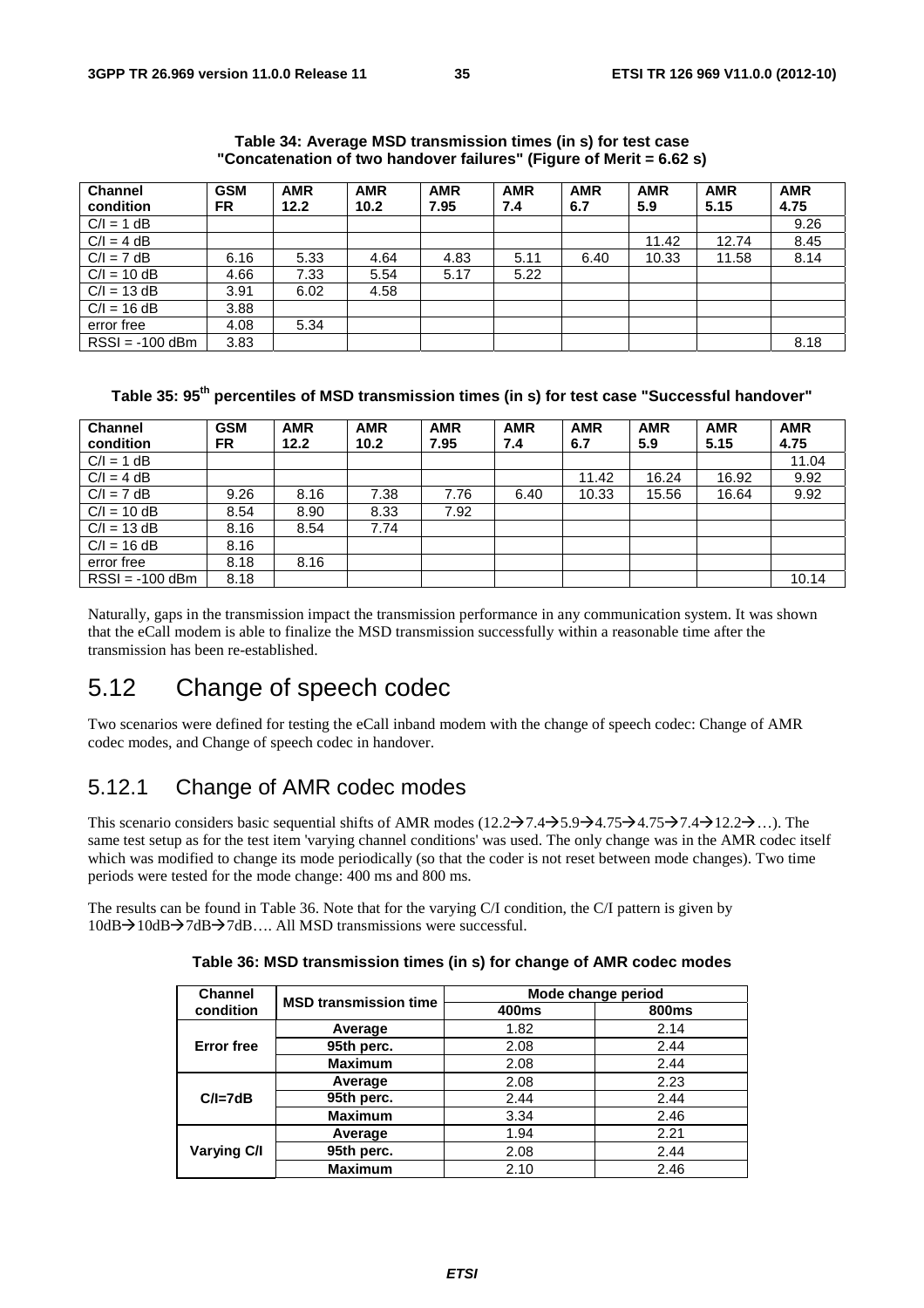### 5.12.2 Change of speech codec in handover

This scenario considers several handover cases, as listed in Table 37.

The eCall test setup was run on a single computer. Two coder/decoder instances (Codec 0 and Codec 1) were initialized. Until the change of codec, only coder 0 was used just like other eCall experiments. The change of codec was then performed from codec 0 to codec 1, and the time of change was set to 1s after the start of transmission (PSAP start). The codec switching itself was implemented by switching the associated coder/decoder outputs. Note that one zero frame (20 ms of silence) was fed to Codec 1 when Codec 0 was processing its last frame before codec change.

The results obtained are shown in Table 37, with 95<sup>th</sup> percentiles and the average MSD transmission times. All MSD transmissions were successful. The results for switching from AMR to AMR (with mode change) are consistent with Table 36. However, the results in Table 37 show that the simulated switching between different codecs (with different time alignment) results in significantly higher transmission times than (from 11 s to 22 s). This may be interpreted by a loss of synchronization of the eCall inband modem in case of codec change when the two codec synthesized signals have different time alignments.

| Codec $0$                     | Codec 1                          | <b>Channel condition</b>                |         | <b>MSD transmission time</b> |                 |
|-------------------------------|----------------------------------|-----------------------------------------|---------|------------------------------|-----------------|
|                               |                                  |                                         | Average | 95th perc.                   | <b>Maximum</b>  |
|                               | FR (GSM) -> AMR12.2 (GSM)        |                                         |         |                              |                 |
| <b>FR</b>                     | <b>AMR</b> 12.2                  | GSM C/I=7dB                             | 12.92   | 13.34                        | 31.44           |
| FR.                           | AMR 12.2                         | GSM C/I=10dB                            | 11.71   | 11.76                        | 30.38           |
| FR.                           | AMR 12.2                         | GSM C/I=13dB                            | 11.37   | 11.38                        | 11.76           |
| FR.                           | AMR 12.2                         | Error free                              | 11.36   | 11.38                        | 11.40           |
|                               | AMR 12.2 (GSM) -> FR (GSM)       |                                         |         |                              |                 |
| AMR 12.2 FR                   |                                  | GSM C/I=10dB                            | 11.86   | 12.1                         | 30.34           |
| <b>AMR 12.2</b>               | FR                               | GSM C/I=13dB                            | 11.45   | 11.74                        | 12.12           |
| AMR 12.2 FR                   |                                  | GSM C/I=7dB                             | 12.60   | 14.08                        | 31.04           |
| AMR 12.2 FR                   |                                  | Error free                              | 11.37   | 11.36                        | 11.74           |
|                               | EFR (GSM) -> AMR 12.2 (GSM)      |                                         |         |                              |                 |
| <b>EFR</b>                    | <b>AMR 12.2</b>                  | Error free                              | 11.36   | 11.38                        | 11.40           |
| <b>EFR</b>                    | AMR 12.2                         | GSM C/I=10dB                            | 11.94   | 11.76                        | 31.06           |
| <b>EFR</b>                    | AMR 12.2                         | GSM C/I=13 dB                           | 11.36   | 11.38                        | 11.74           |
| <b>EFR</b>                    | AMR 12.2                         | GSM C/I=7dB                             | 12.01   | 12.48                        | 13.70           |
|                               | AMR 12.2 (GSM) -> EFR (GSM)      |                                         |         |                              |                 |
| AMR 12.2 EFR                  |                                  | Error free                              | 12.67   | 30.36                        | 30.38           |
| AMR 12.2 EFR                  |                                  | GSM C/I=10dB                            | 12.87   | 30.36                        | 30.38           |
| AMR 12.2 EFR                  |                                  | GSM C/I=13dB                            | 12.11   | 11.36                        | 30.38           |
| AMR 12.2 EFR                  |                                  | GSM C/I=7dB                             | 13.49   | 30.36                        | 31.46           |
|                               |                                  | AMR (GSM) -> AMR (GSM) with mode change |         |                              |                 |
| AMR 12.2 AMR 7.4              |                                  | GSM C/I=10dB                            | 1.66    | 1.74                         | 1.74            |
| $\overline{\mathsf{AMR}}$ 7.4 | <b>AMR 12.2</b>                  | GSM C/I=10 dB                           | 1.68    | 1.74                         | 1.76            |
| AMR 7.4                       | <b>AMR 5.9</b>                   | GSM C/I=7dB                             | 1.87    | 2.08                         | 2.10            |
| AMR 5.9                       | <b>AMR 7.4</b>                   | GSM C/I=7dB                             | 1.94    | 2.08                         | 2.10            |
| <b>AMR 5.9</b>                | AMR 4.75                         | GSM C/I=4dB                             | 2.87    | 3.5                          | 3.52            |
| AMR 4.75 AMR 5.9              |                                  | GSM C/I=4dB                             | 2.61    | 2.82                         | 3.16            |
|                               | AMR 12.2 (GSM) -> AMR 12.2 (GSM) |                                         |         |                              |                 |
|                               | AMR 12.2 AMR 12.2                | GSM C/I=7dB                             | 2.31    | 2.44                         | 31.04           |
|                               | AMR 12.2   AMR 12.2              | GSM C/I=10dB                            | 1.61    | 1.74                         | 2.08            |
|                               | AMR 12.2   AMR 12.2              | GSM C/I=13dB                            | 1.37    | 1.36                         | 1.76            |
|                               | AMR 12.2 AMR 12.2                | Error free                              | 1.35    | 1.36                         | 1.38            |
|                               | AMR 12.2 (GSM) -> HR (GSM)       |                                         |         |                              |                 |
| AMR 12.2   HR                 |                                  | Error free                              | 16.28   | 16.76                        | 18.56           |
| AMR 12.2   HR                 |                                  | GSM C/I=10dB                            | 17.90   | 19.32                        | 31.72           |
| AMR 12.2 HR                   |                                  | GSM C/I=7dB                             | 22.14   | 28.52                        | $\overline{37}$ |
|                               | HR (GSM) -> AMR 12.2 (GSM)       |                                         |         |                              |                 |
| HR                            | AMR 12.2                         | Error free                              | 11.36   | 11.38                        | 11.38           |
| <b>HR</b>                     | AMR 12.2                         | $\overline{GSM}$ $C/I=10dB$             | 12.48   | 14.16                        | 31.34           |
| $\overline{HR}$               | AMR 12.2                         | GSM C/I=7dB                             | 18.19   | 49.84                        | 51.84           |

#### **Table 37: MSD transmission times (in s) for change of codecs**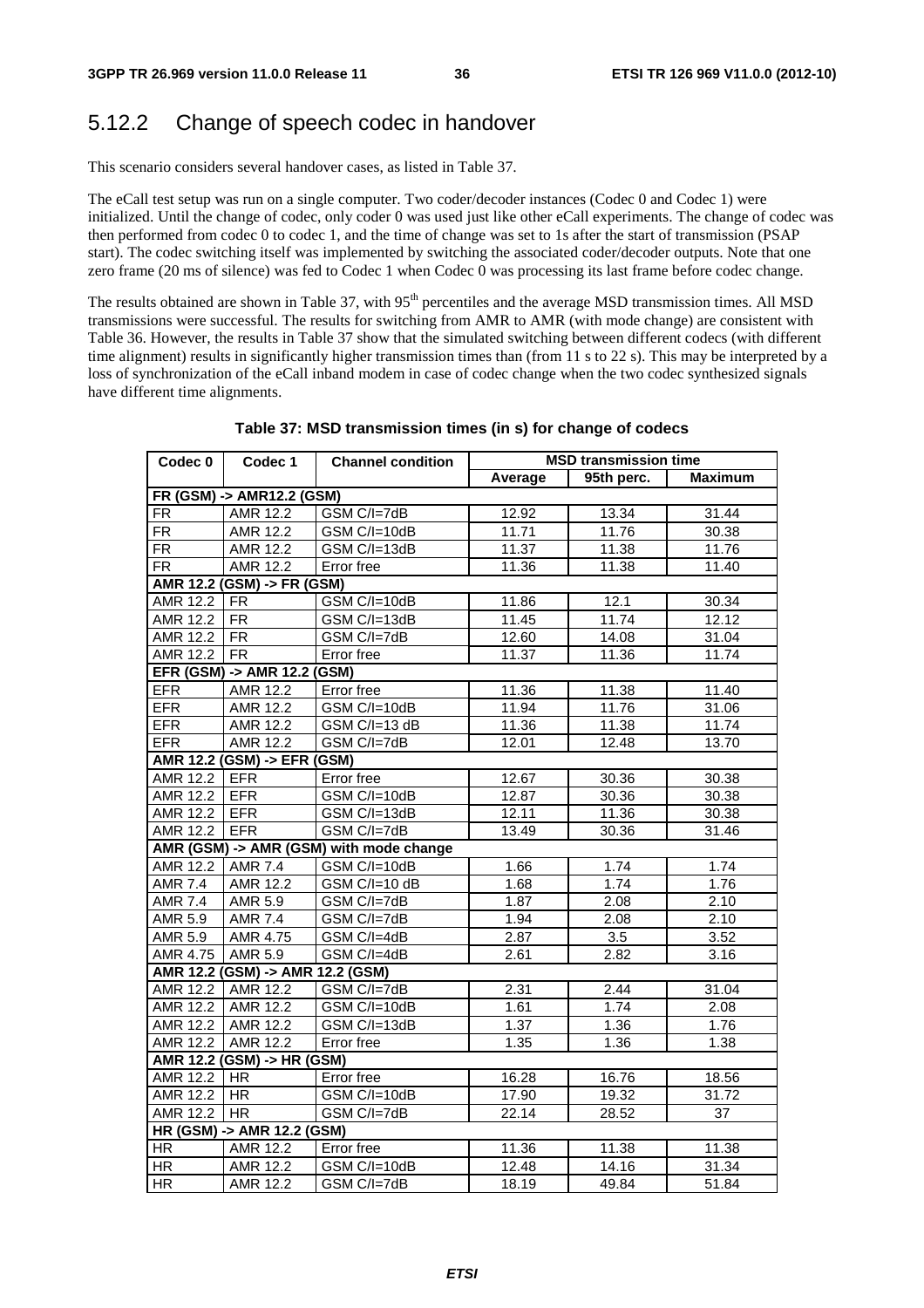## 5.13 Sample slip / small delay variations at handover

In this scenario, the eCall modem confronts a loss of synchronization in the stream of data due to a handover. The conditions tested for this scenario are:

Simple Shift, from Left to Right

Double Shift, from Left to Right

Simple Shift, from Right to Left

Double Shift, from Right to Left

Where a simple shift means a 1 sample shift and a double shift means a 2 sample shift. Apart from these 4 subgroups, the tests were carried out for handover periods (intervals between successive handovers) of 2, 5 and 10 seconds. Each handover, during which the sample slip exclusively occurs, has a duration of 1 second.

The average MSD transmission times (FoM) for the selection test campaign with the above sample slip scenarios are summarized in Table 38. More detailed data, including individual results per codec / channel condition as well as 95<sup>th</sup> percentiles, is collected in Annex C.3.

|  | Table 38: Average MSD transmission times (in s) for sample slip scenarios |
|--|---------------------------------------------------------------------------|
|  |                                                                           |

| <b>Scenario</b>                  | <b>Handover period</b> |      |                 |  |  |
|----------------------------------|------------------------|------|-----------------|--|--|
|                                  | 2 <sub>s</sub>         | 5 s  | 10 <sub>s</sub> |  |  |
| Simple Shift, from Left to Right | 4.97                   | 4.22 | 4.23            |  |  |
| Double Shift, from Left to Right | 7.23                   | 4.89 | 4.76            |  |  |
| Simple Shift, from Right to Left | 5.41                   | 4.26 | 4.17            |  |  |
| Double Shift, from Right to Left | 5.19                   | 4.13 | 4.08            |  |  |

### 5.14 Combinations of test conditions

### 5.14.1 GSM HR and HR AMR with transcoding (G.729 / G.726) under different channel conditions

In this test case, the eCall modem performance is tested under the use of the AMR-HR and GSM-HR speech codecs in conjunction with G726 and G729a transcoding for a set of different channel conditions.

The numerical results are presented in the Tables 39 to 42 below:

#### **Table 39: Average MSD transmission times (in s) for half rate transmission and G.726 transcoding**

| <b>Channel</b> | Average MSD transmission time (in seconds) |         |                                               |        |                      |                       |                       |  |  |  |
|----------------|--------------------------------------------|---------|-----------------------------------------------|--------|----------------------|-----------------------|-----------------------|--|--|--|
| condition      | <b>GSM HR</b>                              |         | <b>HR AMR</b><br><b>HR AMR</b><br>7.95<br>7.4 |        | <b>HR AMR</b><br>5.9 | <b>HR AMR</b><br>5.15 | <b>HR AMR</b><br>4.75 |  |  |  |
| $C/I = 4dB$    | 21.986                                     | 11.6108 | 6.5652                                        | 9.0782 | 8.5632               | 9.1428                | 8.6566                |  |  |  |
| $C/I = 7dB$    | 10.908                                     | 4.4642  | 5.1306                                        | 4.0282 | 5.0374               | 5.3208                | 5.5692                |  |  |  |
| $C/I = 10dB$   | 7.584                                      | 3.1616  | 2.3694                                        | 2.9216 | 3.3288               | 3.8966                | 4.3154                |  |  |  |

### Table 40: 95<sup>th</sup> percentile MSD transmission times (in s) for half rate transmission and G.726 **transcoding**

| <b>Channel</b> | Average MSD transmission time (in seconds) |                       |                      |                      |                      |                       |                       |  |  |  |
|----------------|--------------------------------------------|-----------------------|----------------------|----------------------|----------------------|-----------------------|-----------------------|--|--|--|
| condition      | <b>GSM HR</b>                              | <b>HR AMR</b><br>7.95 | <b>HR AMR</b><br>7.4 | <b>HR AMR</b><br>6.7 | <b>HR AMR</b><br>5.9 | <b>HR AMR</b><br>5.15 | <b>HR AMR</b><br>4.75 |  |  |  |
| $C/I = 4dB$    | 37.62                                      | 37.28                 | 24.02                | 34.6                 | 20.72                | 22.36                 | 21.36                 |  |  |  |
| $C/I = 7dB$    | 16.54                                      | 15.46                 | 16.32                | 9.54                 | 11.8                 | 14                    | 8.82                  |  |  |  |
| $C/I = 10dB$   | 8.94                                       | 6.88                  | 4.28                 | 4.64                 | 5.78                 | 5.79                  | 5.84                  |  |  |  |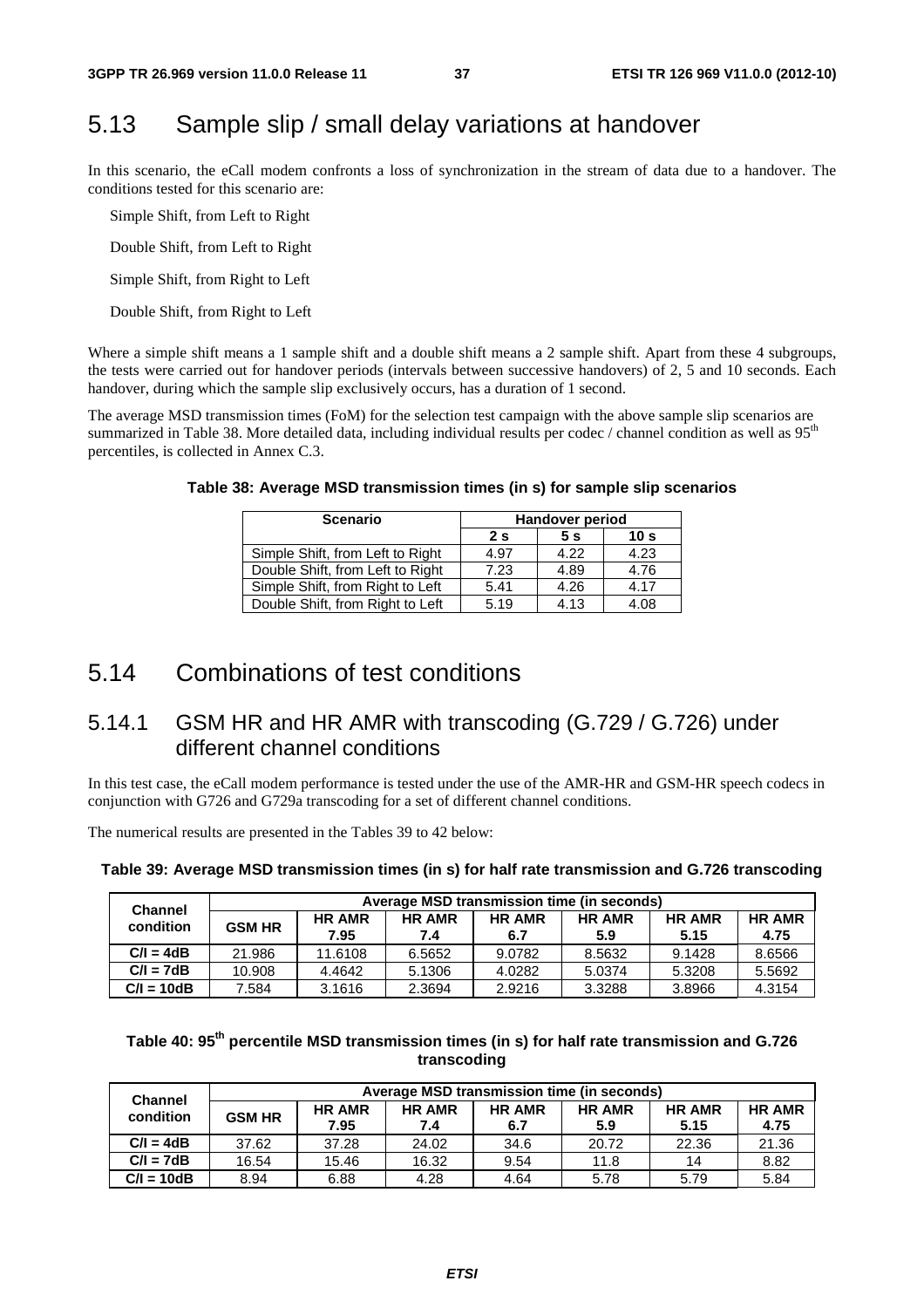| <b>Channel</b> | Average MSD transmission time (in seconds) |               |               |               |               |               |               |  |  |  |
|----------------|--------------------------------------------|---------------|---------------|---------------|---------------|---------------|---------------|--|--|--|
| condition      | <b>GSM HR</b>                              | <b>HR AMR</b> | <b>HR AMR</b> | <b>HR AMR</b> | <b>HR AMR</b> | <b>HR AMR</b> | <b>HR AMR</b> |  |  |  |
|                |                                            | 7.95          | 7.4           | 6.7           | 5.9           | 5.15          | 4.75          |  |  |  |
| $C/I = 4dB$    | 173.458                                    | 10.94         | 7.972         | 12.944        | 14.728        | 20.576        | 23.272        |  |  |  |
| $C/I = 7dB$    | 30.06                                      | 5.38          | 4.52          | 6.382         | 7.056         | 8.576         | 9.948         |  |  |  |
| $C/I = 10dB$   | 23.082                                     | 4.1           | 3.24          | 4.982         | 4.55          | 6.314         | 6.896         |  |  |  |

#### **Table 41: Average MSD transmission times (in s) for half rate transmission and G.729a transcoding**

Table 42: 95<sup>th</sup> percentile MSD transmission times (in s) for half rate transmission and G.729a **transcoding** 

| <b>Channel</b> | Average MSD transmission time (in seconds) |               |               |               |               |               |               |  |  |  |
|----------------|--------------------------------------------|---------------|---------------|---------------|---------------|---------------|---------------|--|--|--|
| condition      | <b>GSM HR</b>                              | <b>HR AMR</b> | <b>HR AMR</b> | <b>HR AMR</b> | <b>HR AMR</b> | <b>HR AMR</b> | <b>HR AMR</b> |  |  |  |
|                |                                            | 7.95          | 7.4           | 6.7           | 5.9           | 5.15          | 4.75          |  |  |  |
| $C/I = 4dB$    | 200                                        | 23.22         | 18.14         | 40.52         | 38.8          | 40.9          | 42.28         |  |  |  |
| $C/I = 7dB$    | 47.12                                      | 8.96          | 7.74          | 13.32         | 10.96         | 15.32         | 18.52         |  |  |  |
| $C/I = 10dB$   | 34.78                                      | 5.92          | 4.8           | 7.74          |               | 8.26          | 8.36          |  |  |  |

### 5.14.2 CSoHS with transcoding (G.729a / G.711) and echo cancellation

This scenario reflects the situation in which the MSD transmission performed by the eCall modem suffers from the effects of an Echo Canceller presence (see clause 5.2) and the variable delays of a CSoHS environment with static jitter buffer of length 40 ms (see clause 5.8). The eCall modem performance has been tested with regular transcoding (G711 case) or G729a (see clause 5.3) in conjunction with a couple of delay profiles, as defined in [20]. The numerical results (average MSD transmission times for the codec and C/I conditions used in the selection test) can be found in Table 43 below:

#### **Table 43: Figures of Merit (in s) over all codecs and C/I conditions used in the selection test with transcoding, CSoHS jitter buffer (length 40 ms), and echo canceller**

| Delay/Error  | <b>Transcoding</b> |        |  |  |  |  |  |
|--------------|--------------------|--------|--|--|--|--|--|
| Profile [20] | G.711              | G.729a |  |  |  |  |  |
|              | 2.3666             | 3.9841 |  |  |  |  |  |
|              | 2.3279             | 3.8767 |  |  |  |  |  |
|              | 2.3254             | 3.8551 |  |  |  |  |  |
|              | 2.3260             | 3.8440 |  |  |  |  |  |

More detailed results per codec and C/I condition, as well as 95<sup>th</sup> percentile transmission times, can be found in clause C.4.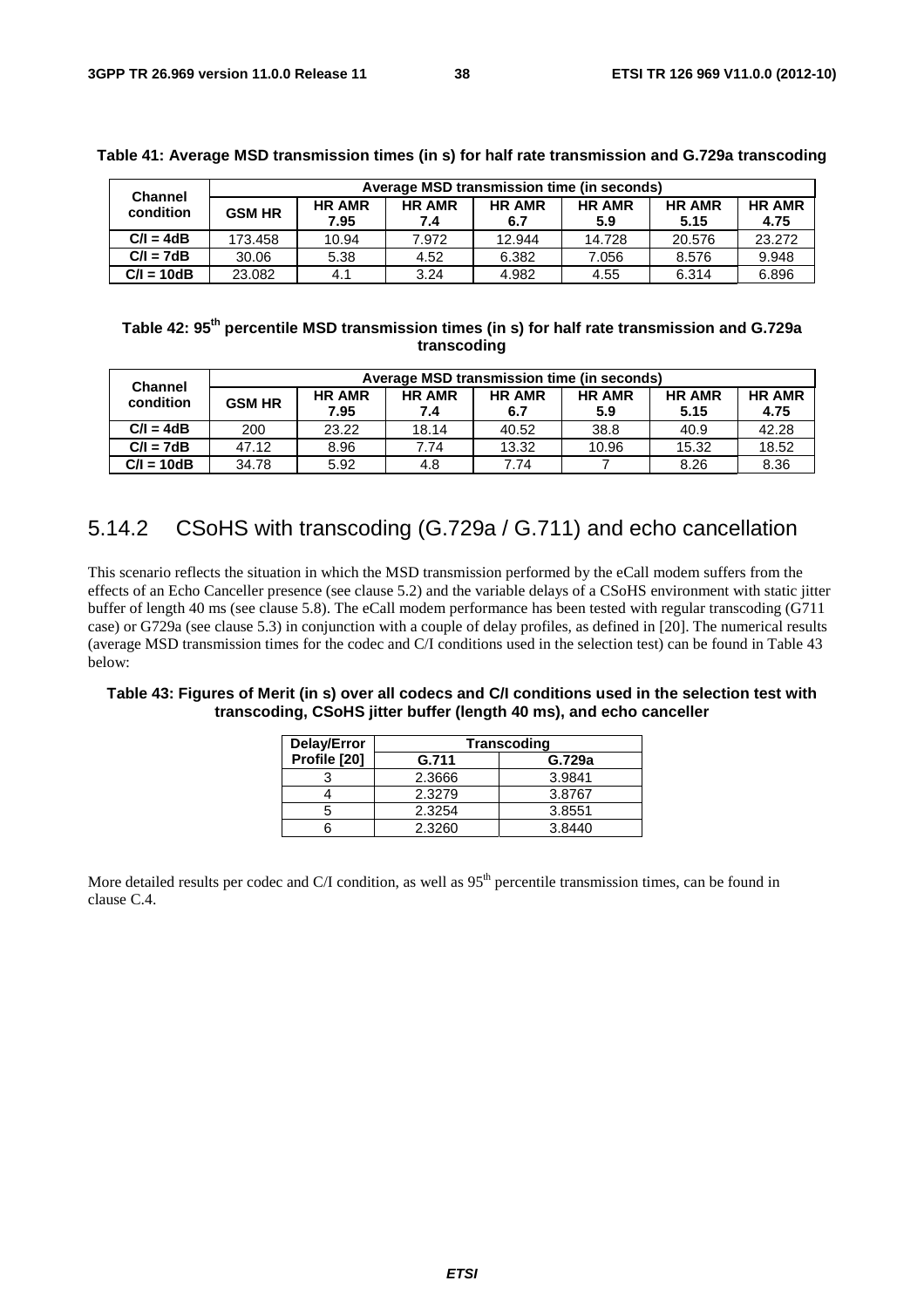## Annex A: eCall test setup

Figure A.1 shows the physical setup during the host lab selection test session. The design of the test setup software [7] is, however, such, that all EXE modules could also be hosted by one PC.



**Figure A.1: Physical test setup for eCall (arrows indicate direction of connection establishment)** 

The candidate IVS.EXE and the candidate PSAP.EXE are physically connected through the test control PC in order to allow monitoring and logging of the PCM data streams between them and to allow real time processing. Per default no logging will take place ad the processing will run as fast as possible, typically much faster than real time.

For this discussion, the test executables are CONTROL.EXE and CHANNEL.EXE (UPLINK and DOWNLINK have similar functionality and are simply different instances of the same executable), and the candidate modem executables are PSAP.EXE and IVS.EXE. Refer to Figure A.2 for the logical test setup.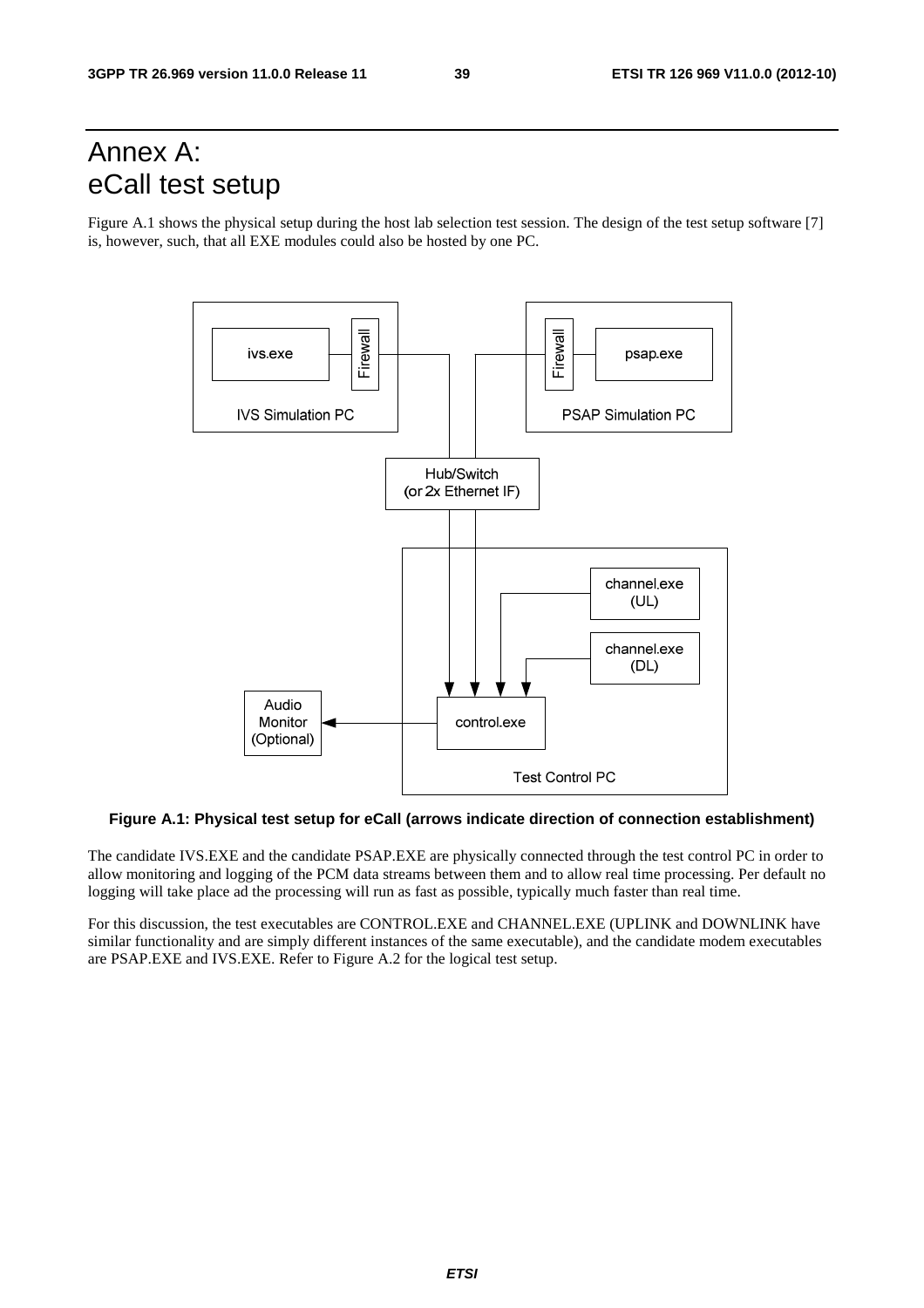

**Figure A.2: Logical Test Setup for eCall Candidate Selection** 

## A.1 Specification of the Test Control

The test shall be repeatable in a bit exact manner. Therefore the test control parameters are stored in one **Test Configuration** table, which is used identically for each candidate. Each candidate modem will be tested with the same ASCII Test Configuration table so that each tested modem uses the same set of data and same channel conditions.

The Speech Codec (Encoder/Decoder and Codec Mode) is identical for uplink & downlink.

The error patterns are in general different in uplink and downlink, at least the start indices are different. Each error pattern will last 10 minutes (repeat if necessary). The start index is a randomly generated offset for each test run to the beginning of the error pattern between 0-10 minutes, in 20 ms granularity. The offset will be uniformly distributed across the whole error pattern. If during testing, the end of the pattern is reached, the index will wrap around to the beginning of the error pattern.

The test control block fetches each line of data from the Test Configuration table, sets constants, and performs resets of all other blocks. A line of data in the Test Configuration table corresponds to the parameters for one trial. Entries in the Test Configuration table are listed in 13 columns:

Index MSD Codec\_Type Codec\_Mode VAD UL\_delay1 UL\_delay2 UL\_EP UL\_EP\_index DL\_delay1 DL\_delay2 DL\_EP DL\_EP\_index.

Index is a running number between [1 , 2600] identifying the individual test run.

All audio frames between IVS and PSAP flow through the test control block. There is no direct physical connection from PSAP or IVS to the uplink processing or downlink processing.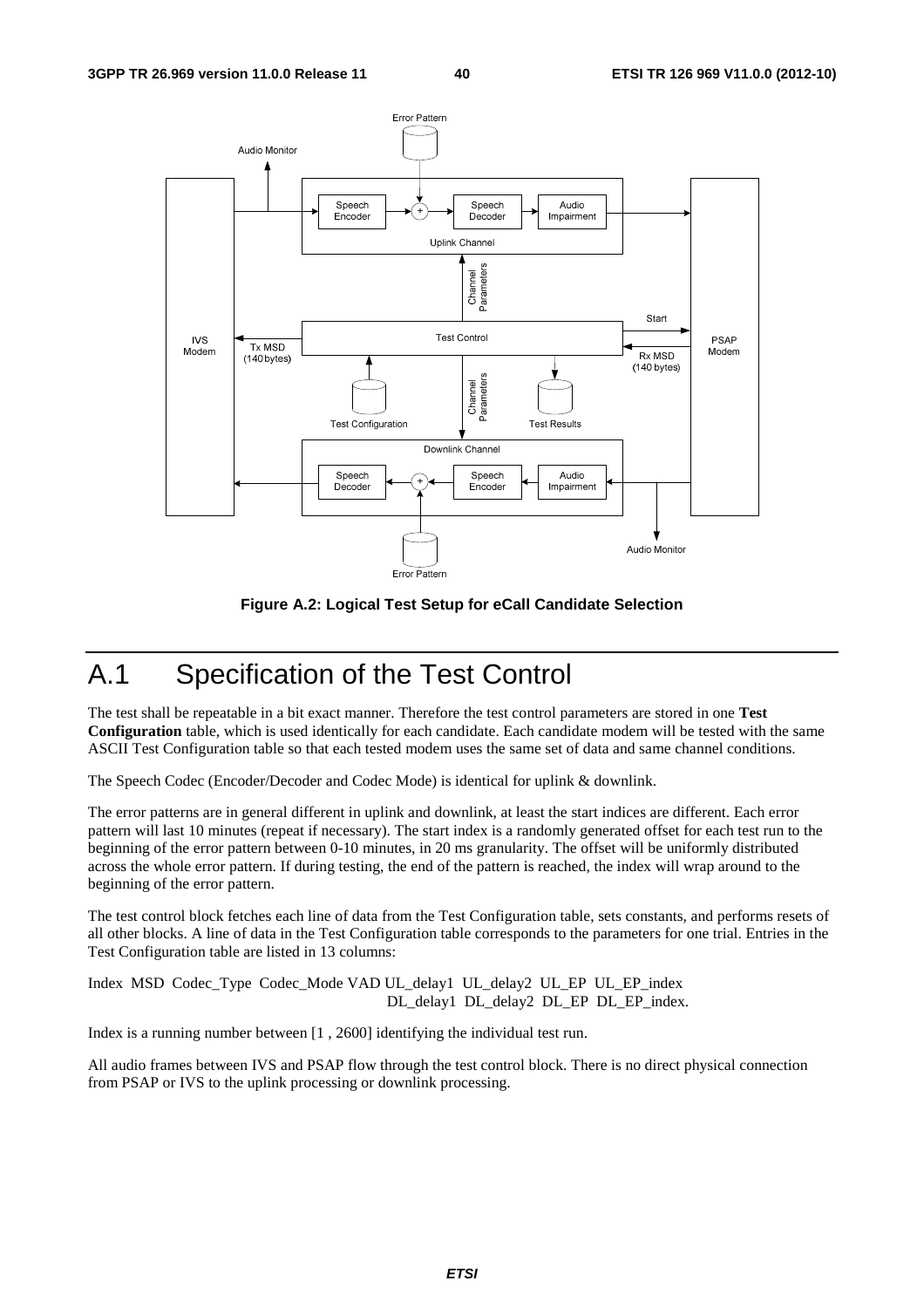## A.1.1 Measurement of the MSD transmission time

The test control block will monitor the PCM output frames of the IVS. The first non-zero PCM output frame after reinitialisation will start the timer for delivery of the MSD. The control block then counts the number of IVS output frames and for each adds 20 ms to the timer. The timer stops when the PSAP finishes delivering the completed MSD to the test control block or after 200 seconds (200 \* 50 IVS output frames), whichever comes first. The timer value is the desired MSD transmission time and is stored as Elapsed\_time.

The received MSD is checked bit by bit against the sent MSD from the control table. The result is stored as Success failure flag ('S' or 'F'). The Received MSD is stored for debugging purposes.

The result of the test trial shall be stored in the next sequential row of the output table. The output table shall take the following form, listed in 16 columns:

Index MSD Codec\_Type Codec\_Mode VAD UL\_delay1 UL\_delay2 UL\_EP UL\_EP\_index

DL\_delay1 DL\_delay2 DL\_EP DL\_EP\_index

Elapsed\_time Success\_failure\_flag Received\_MSD.

The above process is then repeated for the next trial until the data in the Test Configuration table is exhausted.

A second test is to test for false detection. Each candidate provides its own trigger. The IVS will be tested separately for false detection, 30-minutes of speech and 30-minutes of tone). The host lab reports the number of false detections.

## A.2 PCM Interface Specification

All PCM Interfaces between IVS, Uplink-processing, PSAP, Downlink\_processing and the Test\_Control use 16 bit linear PCM. The value representation is Q15, i.e. the most significant bit is the sign bit, the next 15 bits represent the sample value in the range of [0, 32767 / 32768], normalized to the overload point of the A/D converter: fixed point arithmetic.

In case an output variable of a processing block would be greater than or lower than Q15 can represent, the value of that variable is limited to the maximum respectively minimum of Q15.

## A.3 Specification of Uplink processing

**\* UL Reset function** defines UL\_delay1 for the 1st block and UL\_delay2 for the 6th block, Codec Type, Codec Mode, error pattern for uplink (UL\_EP), start index for error pattern (UL\_EP\_index).

The Reset for the uplink processing blocks simulates a new call setup for each test run. All filter variables and delay buffer memories are cleared to 0x0000. The Speech Encoder and Decoder are set into their Home States.

### **\* UL Processing function:**

Input interface: 16 bit linear PCM, 8 KHz sampling in blocks of 20 ms.

1st block: constant, definable delay of 10-30 ms (uniformly distributed between 80-239 (0-based indexing) samples). Figure A.3 shows the delay in context of the overall 2-way delay.

UL\_Delay1 is randomly chosen by the host lab, but constant for each test trial.

2nd block: speech encoder

3rd block: error insertion device

4th block: speech decoder

5th block: audio impairment: band pass filter, G.711 A-law encoder-decoder [25]

6th block: constant, definable delay of 10-30 ms (uniformly distributed between 80-239 (0-based indexing) samples). Figure A.3 shows the delay in context of the overall 2-way delay.

UL Delay2 is randomly chosen by the host lab, but constant for each test trial.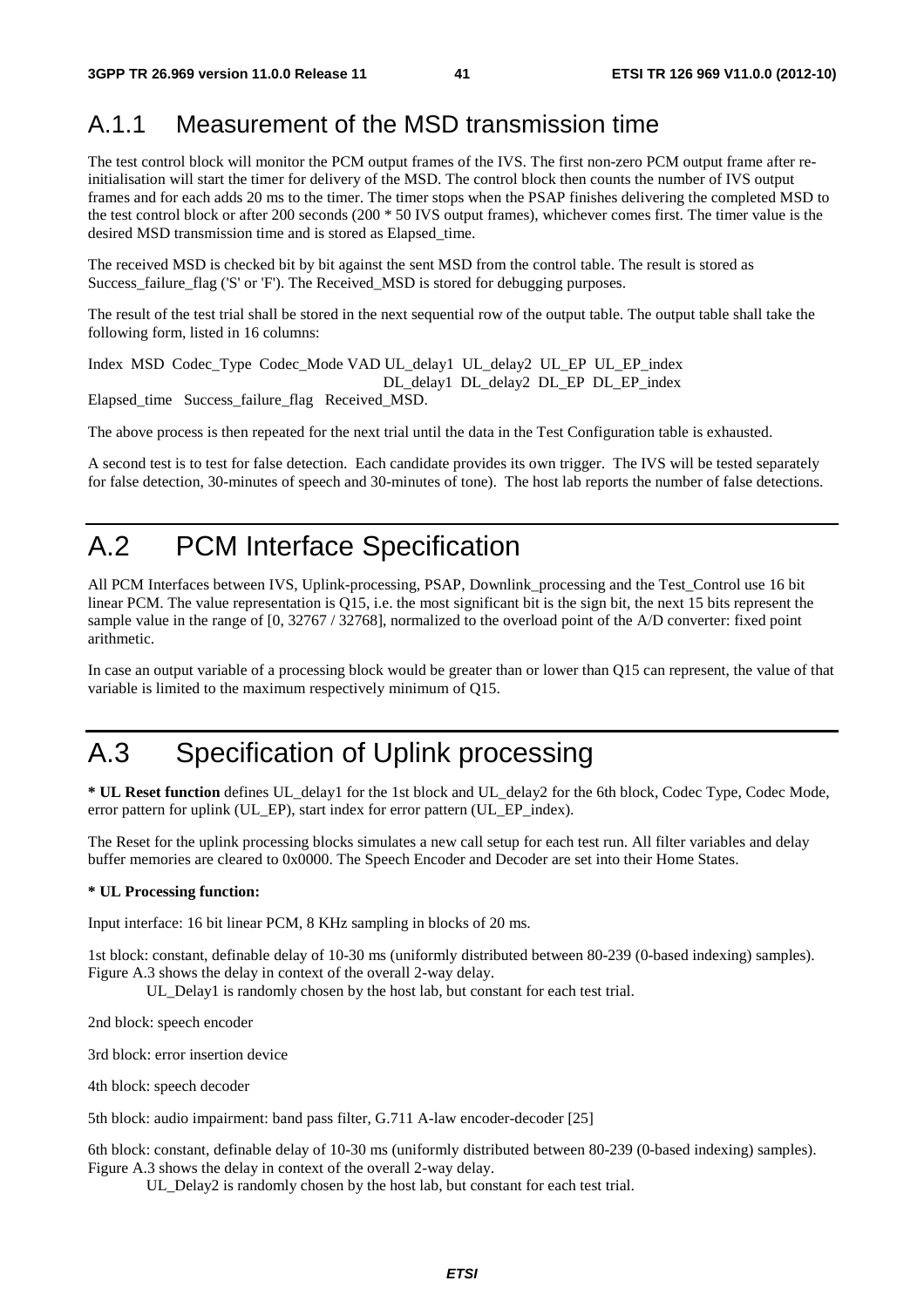

Output interface: 16 bit linear PCM, 8 KHz sampling in blocks of 20 ms.



## A.4 Specification of downlink processing blocks

**\* DL Reset function** defines DL\_delay1 for the 2nd block, DL\_delay2 for the 6th block, Codec Type, Codec Mode, error pattern for downlink (DL\_EP), start index for error pattern (DL\_EP\_index).

The Reset for the downlink processing blocks simulates a new call setup for each test run. All filter variables and delay buffer memories are cleared to 0x0000. The Speech Encoder and Decoder are set into their Home States.

#### **\* DL Processing function:**

Input interface: 16 bit linear PCM, 8 KHz sampling in blocks of 20 ms.

1st block: audio impairment: band pass filter, G.711 A-law encoder-decoder [25]

2nd block: constant, definable delay of 10-30 ms (uniformly distributed between 80-239 (0-based indexing) samples). Figure A.3 shows the delay in context of the overall 2-way delay.

DL Delay1 is randomly chosen by the host lab, but constant for each test trial.

3rd block: speech encoder

4th block: error insertion device

5th block: speech decoder

6th block: constant delay of 10-30 ms (uniformly distributed between 80-239 (0-based indexing) samples). Figure A.3 shows the delay in context of the overall 2-way delay.

DL Delay2 is randomly chosen by the host lab, but constant for each test trial.

Output interface: 16 bit linear PCM, 8 KHz sampling in blocks of 20 ms.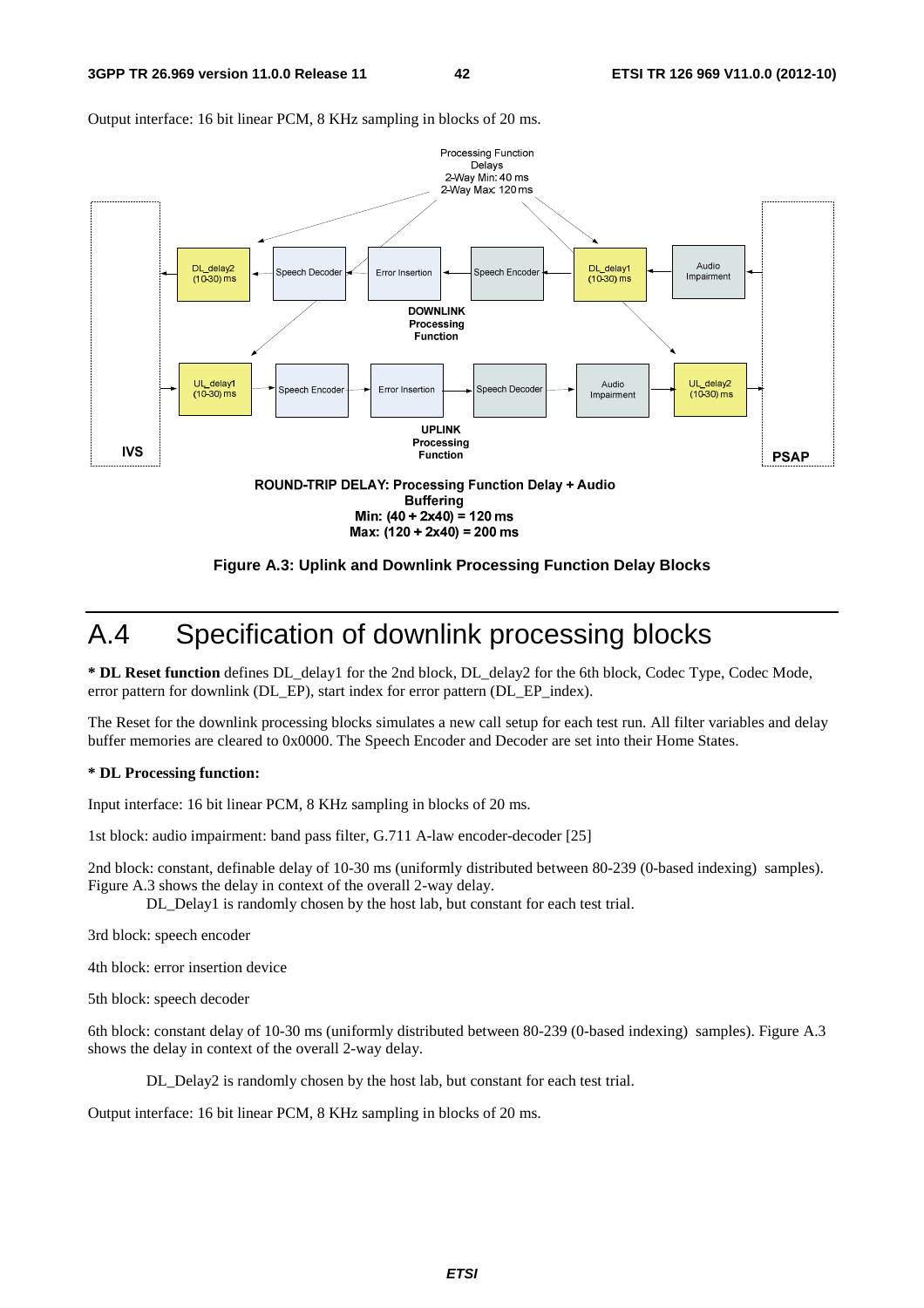## A.5 Specification of IVS

**\* IVS Reset function:** The Control block sends the MSD, taken from the test control table, to the IVS at every start of a test run. The IVS then performs its internal re-initialization.

#### **\* IVS Processing function:**

Input interface: 16 bit linear PCM, 8 KHz sampling in blocks of 20 ms.

The IVS gets its input data from the downlink processing (via the test control block).

After reception of the next 20ms block the IVS processes this block and delivers a next 20ms block to the uplink processing (via the test control block).

Output interface: 16 bit linear PCM, 8 KHz sampling in blocks of 20 ms.

After initialization the IVS shall send all-zero data blocks, until the trigger signal from the PSAP is detected. Once triggered by the PSAP, the IVS shall begin sending the MSD. The Test Control detects the first non-zero data block and starts time measurement.

Note: the trigger signal shall be designed to be robust against false trigger. It is to be defined how this is evaluated. Each candidate provides its own trigger. The IVS will be tested separately for false detection, 30-minutes of speech and 30-minutes of tone).

## A.6 Specification of PSAP

**\* PSAP Reset function:** The Control block sends a start signal to the PSAP at every start of a test run. The PSAP then performs its internal re-initialization.

#### **\* PSAP Processing function:**

Input interface: 16 bit linear PCM, 8 KHz sampling in blocks of 20 ms.

The PSAP gets its input data from the uplink processing (via the test control block).

After reception of the next 20ms block the PSAP processes this block and delivers a next 20ms block to the downlink processing (via the test control block).

Output interface: 16 bit linear PCM, 8 KHz sampling in blocks of 20 ms.

From initialization, the PSAP immediately shall send its trigger signal to the IVS.

The PSAP shall attempt to decode the MSD coming from the IVS. Once the PSAP believes the MSD to be complete, it immediately shall send it to the test control block. The Test Control stops time measurement when it receives the MSD.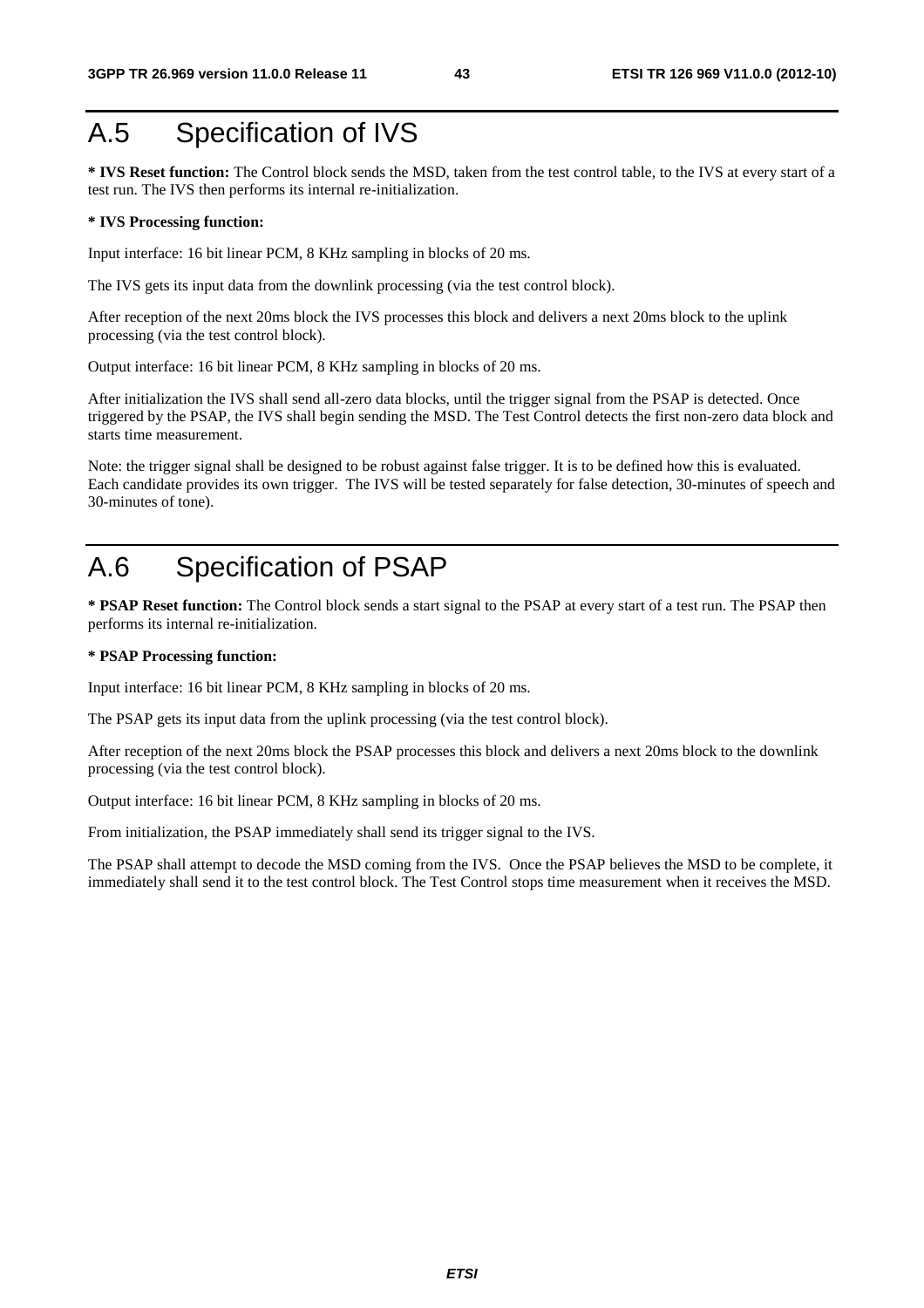## Annex B: Required transmission times for IVS initiated eCall signalling and HL-ACK

With the selection test campaign the following results were obtained:

#### **Processing block 1 (this block can be ommitted in an alternate modem configuration):**

The time from transmitting the first "SEND" message until its successful detection is on average approximately 1 second, the minimum time is approximately 0.8 seconds. In all test cases of the selection test campaign the "SEND" message was successfully detected. The limit of "SEND" transmission time was set to 2 seconds, corresponding to the duration of five "SEND" messages.

#### **Processing block 3:**

The transmission of five HL-ACK frames takes approximately 2 seconds. Simulating the selection test campaign, the HL-ACK was always successfully detected.

Identical test cases as above were simulated again with G.729 Annex BA, resulting in 100 % successful detections of both SEND and HL-ACK messages.

In **processing block 2**, there are two time intervals outside of the actual MSD transmission time (determining the Figure of Merit). The first interval, ranging from the first transmission to the detection of START messages, typically lasted 1.16 s in characterization test simulations. The duration of the second interval, consisting of the transmission of LL-ACK messages after the MSD has been received, depends on the number of LL-ACK messages. According to [9], at least four LL-ACK messages shall be transmitted, which results in a duration of approximately 1.6 s.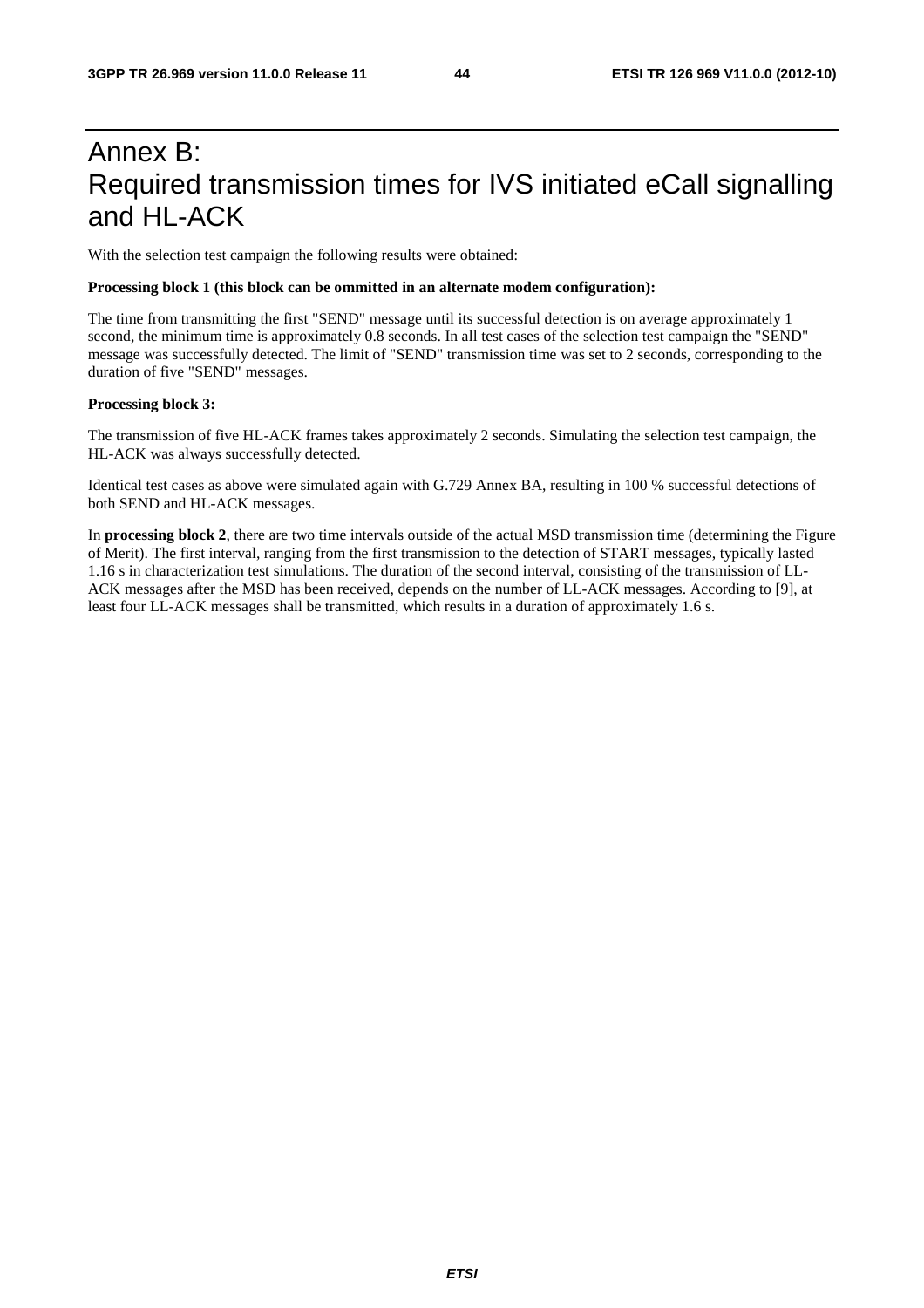## Annex C: Extended simulation results

## C.1 Dynamic jitter buffer

**Table C.1a: Average MSD transmission times for dynamic jitter buffer with delay and error profile 1 (original modem version [27])** 

|                  | <b>GSM</b> | <b>AMR</b> | <b>AMR</b> | <b>AMR</b> | <b>AMR</b> | <b>AMR</b> | <b>AMR</b> | <b>AMR</b> | <b>AMR</b> |
|------------------|------------|------------|------------|------------|------------|------------|------------|------------|------------|
| <b>Condition</b> | FR.        | 12.2       | 10.2       | 7.95       | 7.4        | 6.7        | 5.9        | 5.15       | 4.75       |
| $C/I = 1dB$      |            |            |            |            |            |            |            |            | 6.82       |
| $C/I = 4dB$      |            |            |            |            |            |            | 6.63       | 7.41       | 6.46       |
| $C/I = 7dB$      | 5.96       | 2.42       | 3.55       | 3.27       | 3.74       | 4.92       | 6.49       | 7.17       | 6.47       |
| $C/I = 10dB$     | 2.55       | 4.67       | 4.40       | 3.63       | 3.85       |            |            |            |            |
| $C/I = 13dB$     | 3.07       | 2.83       | 2.60       |            |            |            |            |            |            |
| $C/I = 16dB$     | 2.98       |            |            |            |            |            |            |            |            |
| Error-free       | 4.67       | 2.81       |            |            |            |            |            |            |            |
| $RSSI = -100dBm$ | 3.12       |            |            |            |            |            |            |            | 5.97       |

| Table C.1b: Average MSD transmission times for dynamic jitter buffer with delay and error profile 1 |
|-----------------------------------------------------------------------------------------------------|
| (updated modem version [29])                                                                        |

|                  | <b>GSM</b> | <b>AMR</b> | <b>AMR</b> | <b>AMR</b> | <b>AMR</b> | <b>AMR</b> | <b>AMR</b> | <b>AMR</b> | <b>AMR</b> |
|------------------|------------|------------|------------|------------|------------|------------|------------|------------|------------|
| <b>Condition</b> | <b>FR</b>  | 12.2       | 10.2       | 7.95       | 7.4        | 6.7        | 5.9        | 5.15       | 4.75       |
| $C/I = 1dB$      |            |            |            |            |            |            |            |            | 6.21       |
| $C/I = 4dB$      |            |            |            |            |            |            | 3.49       | 4.61       | 4.93       |
| $C/I = 7dB$      | 3.35       | 2.85       | 2.65       | 2.66       | 2.55       | 3.01       | 3.21       | 4.19       | 4.66       |
| $C/I = 10dB$     | 2.51       | 2.39       | 2.23       | 2.49       | 2.53       |            |            |            |            |
| $C/I = 13dB$     | 2.47       | 2.23       | 2.33       |            |            |            |            |            |            |
| $C/I = 16dB$     | 2.53       |            |            |            |            |            |            |            |            |
| error free       | 3.27       | 2.86       |            |            |            |            |            |            |            |
| $RSSI = -100dBm$ | 2.47       |            |            |            |            |            |            |            | 4.65       |

**Table C.2a: 95th percentiles of MSD transmission times for profile 1 (original modem version [27])** 

|                  | <b>GSM</b> | <b>AMR</b> | <b>AMR</b> | <b>AMR</b> | <b>AMR</b> | <b>AMR</b> | <b>AMR</b> | <b>AMR</b> | <b>AMR</b> |
|------------------|------------|------------|------------|------------|------------|------------|------------|------------|------------|
| <b>Condition</b> | <b>FR</b>  | 12.2       | 10.2       | 7.95       | 7.4        | 6.7        | 5.9        | 5.15       | 4.75       |
| $C/I = 1dB$      |            |            |            |            |            |            |            |            | 15.87      |
| $C/I = 4dB$      |            |            |            |            |            |            | 15.71      | 31.33      | 15.56      |
| $C/I = 7dB$      | 24.32      | 7.50       | 11.45      | 11.90      | 15.21      | 23.39      | 31.54      | 31.55      | 15.53      |
| $C/I = 10dB$     | 3.58       | 15.60      | 14.57      | 14.06      | 13.65      |            |            |            |            |
| $C/I = 13dB$     | 12.64      | 12.30      | 12.86      |            |            |            |            |            |            |
| $C/I = 16dB$     | 12.45      |            |            |            |            |            |            |            |            |
| error free       | 11.84      | 12.45      |            |            |            |            |            |            |            |
| $RSSI = -100dBm$ | 11.46      |            |            |            |            |            |            |            | 16.93      |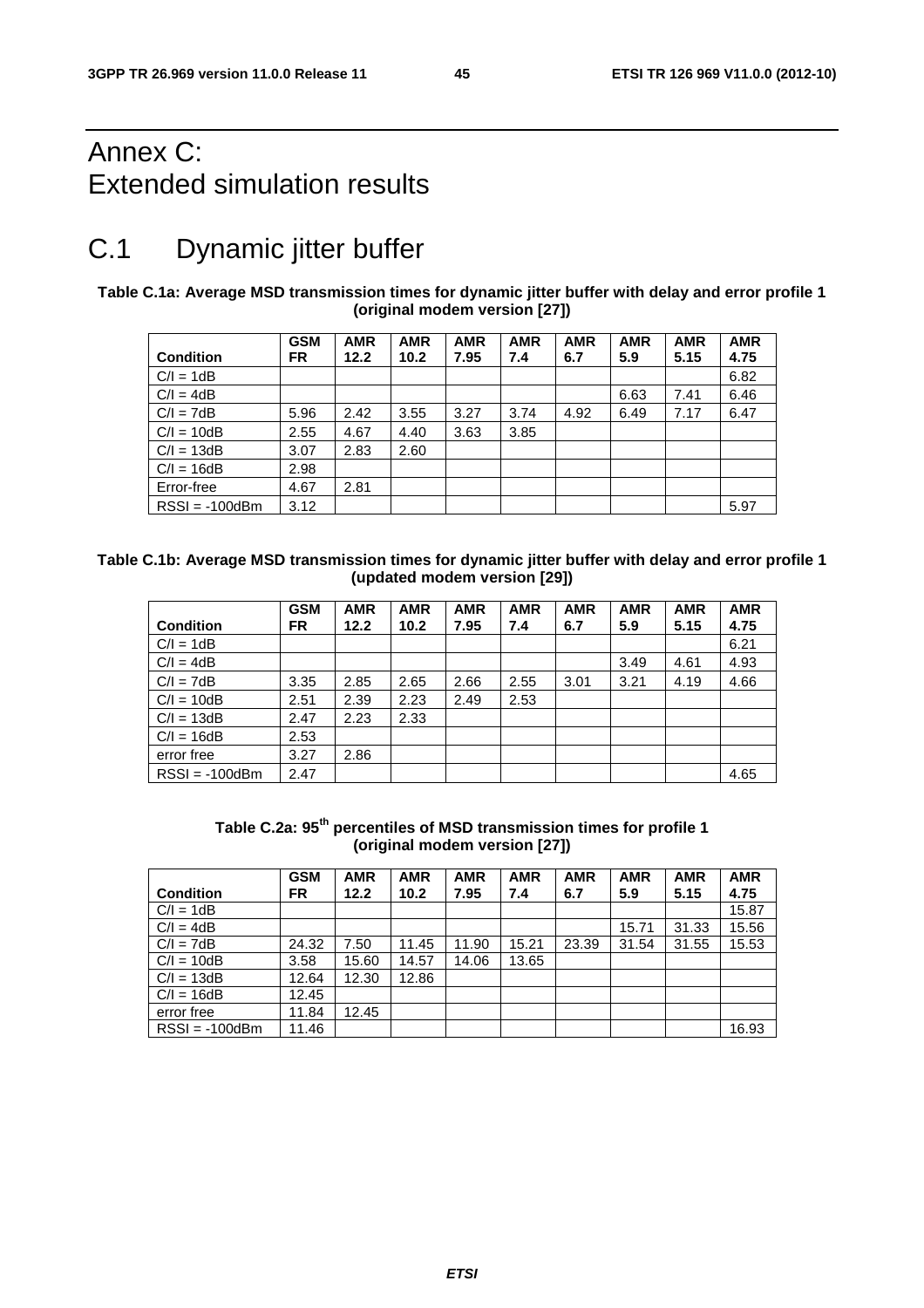|                  | <b>GSM</b> | <b>AMR</b> | <b>AMR</b> | <b>AMR</b> | <b>AMR</b> | <b>AMR</b> | <b>AMR</b> | <b>AMR</b> | <b>AMR</b> |
|------------------|------------|------------|------------|------------|------------|------------|------------|------------|------------|
| <b>Condition</b> | <b>FR</b>  | 12.2       | 10.2       | 7.95       | 7.4        | 6.7        | 5.9        | 5.15       | 4.75       |
| $C/I = 1dB$      |            |            |            |            |            |            |            |            | 8.04       |
| $C/I = 4dB$      |            |            |            |            |            |            | 5.12       | 6.88       | 6.88       |
| $C/I = 7dB$      | 5.56       | 4.68       | 4.24       | 4.70       | 4.68       | 4.70       | 5.12       | 5.56       | 6.02       |
| $C/I = 10dB$     | 4.06       | 4.22       | 3.38       | 3.80       | 4.24       |            |            |            |            |
| $C/I = 13dB$     | 4.22       | 4.22       | 3.80       |            |            |            |            |            |            |
| $C/I = 16dB$     | 4.24       |            |            |            |            |            |            |            |            |
| error free       | 3.38       | 3.38       |            |            |            |            |            |            |            |
| $RSSI = -100dBm$ | 3.80       |            |            |            |            |            |            |            | 6.44       |

### Table C.2b: 95<sup>th</sup> percentiles of MSD transmission times for profile 1 **(updated modem version [29])**

| Table C.3a: Average MSD transmission times for dynamic jitter buffer with delay and error profile 2 |
|-----------------------------------------------------------------------------------------------------|
| (original modem version [27])                                                                       |

| <b>Condition</b> | <b>GSM</b><br><b>FR</b> | <b>AMR</b><br>12.2 | <b>AMR</b><br>10.2 | <b>AMR</b><br>7.95 | <b>AMR</b><br>7.4 | <b>AMR</b><br>6.7 | <b>AMR</b><br>5.9 | <b>AMR</b><br>5.15 | <b>AMR</b><br>4.75 |
|------------------|-------------------------|--------------------|--------------------|--------------------|-------------------|-------------------|-------------------|--------------------|--------------------|
| $C/I = 1dB$      |                         |                    |                    |                    |                   |                   |                   |                    | 14.00              |
| $C/I = 4dB$      |                         |                    |                    |                    |                   |                   | 8.33              | 9.49               | 12.80              |
| $C/I = 7dB$      | 5.49                    | 6.55               | 5.62               | 6.71               | 7.07              | 7.12              | 6.00              | 10.61              | 11.40              |
| $C/I = 10dB$     | 5.77                    | 7.74               | 5.26               | 5.42               | 6.10              |                   |                   |                    |                    |
| $C/I = 13dB$     | 5.87                    | 6.56               | 8.51               |                    |                   |                   |                   |                    |                    |
| $C/I = 16dB$     | 4.74                    |                    |                    |                    |                   |                   |                   |                    |                    |
| error free       | 5.16                    | 8.83               |                    |                    |                   |                   |                   |                    |                    |
| $RSSI = -100dBm$ | 5.72                    |                    |                    |                    |                   |                   |                   |                    | 9.97               |

### **Table C.3b: Average MSD transmission times for dynamic jitter buffer with delay and error profile 2 (updated modem version [29])**

|                  | <b>GSM</b> | <b>AMR</b> | <b>AMR</b> | <b>AMR</b> | <b>AMR</b> | <b>AMR</b> | <b>AMR</b> | <b>AMR</b> | <b>AMR</b> |
|------------------|------------|------------|------------|------------|------------|------------|------------|------------|------------|
| <b>Condition</b> | FR.        | 12.2       | 10.2       | 7.95       | 7.4        | 6.7        | 5.9        | 5.15       | 4.75       |
| $C/I = 1dB$      |            |            |            |            |            |            |            |            | 5.65       |
| $C/I = 4dB$      |            |            |            |            |            |            | 3.37       | 4.50       | 4.83       |
| $C/I = 7dB$      | 3.27       | 2.82       | 2.68       | 2.64       | 2.49       | 2.89       | 3.01       | 4.11       | 4.61       |
| $C/I = 10dB$     | 2.49       | 2.25       | 2.26       | 2.35       | 2.46       |            |            |            |            |
| $C/I = 13dB$     | 2.38       | 2.17       | 2.16       |            |            |            |            |            |            |
| $C/I = 16dB$     | 2.40       |            |            |            |            |            |            |            |            |
| error free       | 4.59       | 4.25       |            |            |            |            |            |            |            |
| $RSSI = -100dBm$ | 2.36       |            |            |            |            |            |            |            | 4.35       |

### **Table C.4a: 95th percentiles of MSD transmission times for profile 2 (original modem version [27])**

| <b>Condition</b> | <b>GSM</b><br>FR. | <b>AMR</b><br>12.2 | <b>AMR</b><br>10.2 | <b>AMR</b><br>7.95 | <b>AMR</b><br>7.4 | <b>AMR</b><br>6.7 | <b>AMR</b><br>5.9 | <b>AMR</b><br>5.15 | <b>AMR</b><br>4.75 |
|------------------|-------------------|--------------------|--------------------|--------------------|-------------------|-------------------|-------------------|--------------------|--------------------|
| $C/I = 1dB$      |                   |                    |                    |                    |                   |                   |                   |                    | 50.40              |
| $C/I = 4dB$      |                   |                    |                    |                    |                   |                   | 34.40             | 40.42              | 51.08              |
| $C/I = 7dB$      | 27.38             | 33.14              | 31.74              | 34.58              | 34.76             | 32.54             | 32.18             | 41.30              | 42.62              |
| $C/I = 10dB$     | 32.70             | 32.96              | 31.86              | 31.88              | 32.18             |                   |                   |                    |                    |
| $C/I = 13dB$     | 32.18             | 36.52              | 49.40              |                    |                   |                   |                   |                    |                    |
| $C/I = 16dB$     | 27.40             |                    |                    |                    |                   |                   |                   |                    |                    |
| error free       | 32.10             | 51.64              |                    |                    |                   |                   |                   |                    |                    |
| $RSSI = -100dBm$ | 31.34             |                    |                    |                    |                   |                   |                   |                    | 45.86              |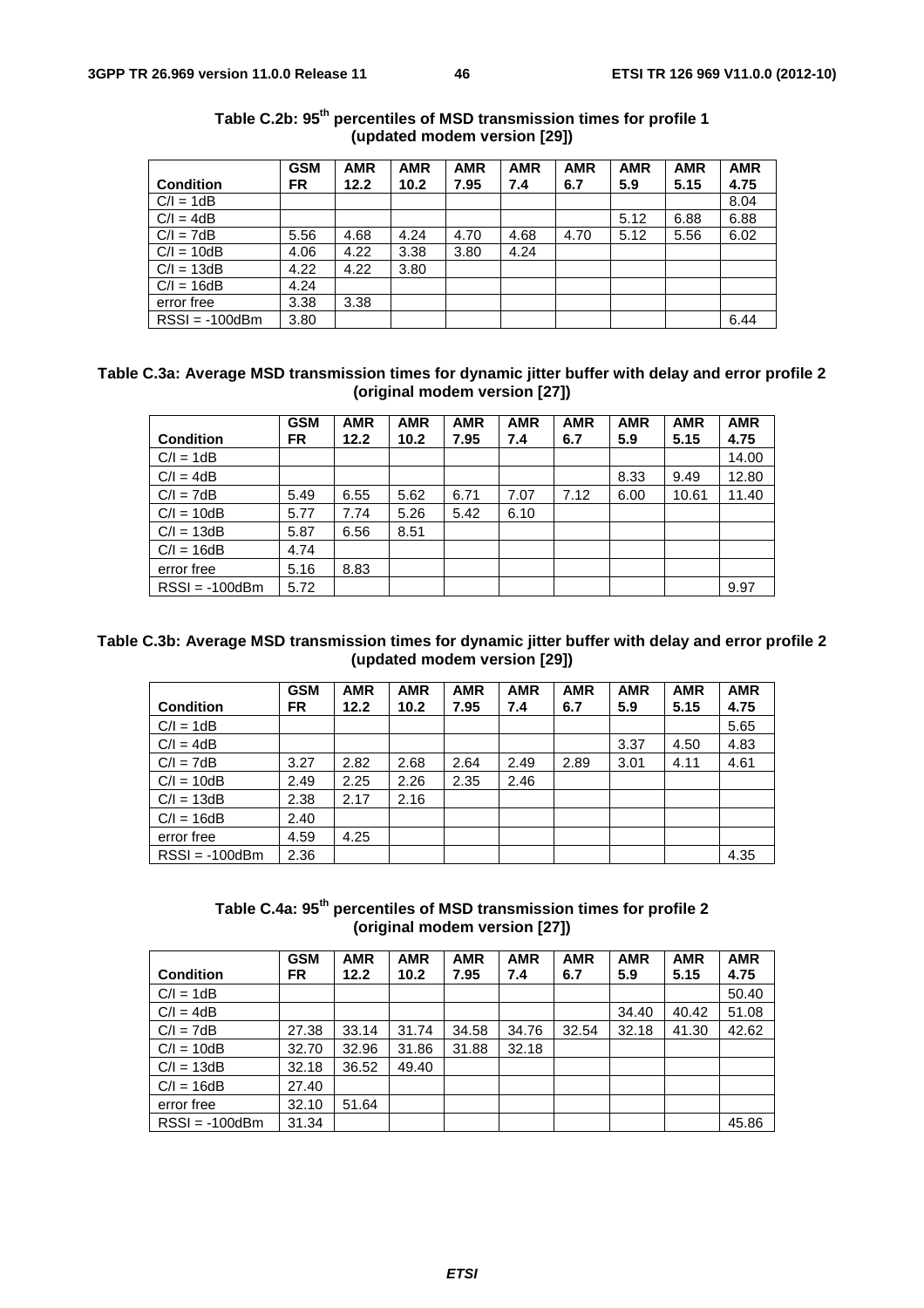|                  | <b>GSM</b> | <b>AMR</b> | <b>AMR</b> | <b>AMR</b> | <b>AMR</b> | <b>AMR</b> | <b>AMR</b> | <b>AMR</b> | <b>AMR</b> |
|------------------|------------|------------|------------|------------|------------|------------|------------|------------|------------|
| <b>Condition</b> | FR.        | 12.2       | 10.2       | 7.95       | 7.4        | 6.7        | 5.9        | 5.15       | 4.75       |
| $C/I = 1dB$      |            |            |            |            |            |            |            |            | 7.78       |
| $C/I = 4dB$      |            |            |            |            |            |            | 4.72       | 6.02       | 6.46       |
| $C/I = 7dB$      | 5.34       | 4.52       | 4.72       | 4.72       | 3.82       | 4.72       | 5.12       | 6.04       | 6.90       |
| $C/I = 10dB$     | 4.50       | 3.38       | 3.82       | 3.80       | 4.24       |            |            |            |            |
| $C/I = 13dB$     | 3.82       | 3.82       | 3.40       |            |            |            |            |            |            |
| $C/I = 16dB$     | 4.24       |            |            |            |            |            |            |            |            |
| error free       | 4.70       | 4.24       |            |            |            |            |            |            |            |
| $RSSI = -100dBm$ | 3.82       |            |            |            |            |            |            |            | 5.58       |

| Table C.4b: 95 <sup>th</sup> percentiles of MSD transmission times for profile 2 |  |                              |  |
|----------------------------------------------------------------------------------|--|------------------------------|--|
|                                                                                  |  | (updated modem version [29]) |  |

### **Table C.5a: Average MSD transmission times for dynamic jitter buffer with delay and error profile 3 (original modem version [27])**

|                  | <b>GSM</b> | <b>AMR</b> | <b>AMR</b> | <b>AMR</b> | <b>AMR</b> | <b>AMR</b> | <b>AMR</b> | <b>AMR</b> | <b>AMR</b> |
|------------------|------------|------------|------------|------------|------------|------------|------------|------------|------------|
| <b>Condition</b> | FR.        | 12.2       | 10.2       | 7.95       | 7.4        | 6.7        | 5.9        | 5.15       | 4.75       |
| $C/I = 1dB$      |            |            |            |            |            |            |            |            | 14.72      |
| $C/I = 4dB$      |            |            |            |            |            |            | 13.10      | 15.39      | 13.59      |
| $C/I = 7dB$      | 10.21      | 6.57       | 7.10       | 8.14       | 8.80       | 12.21      | 10.44      | 13.66      | 12.22      |
| $C/I = 10dB$     | 6.51       | 9.27       | 7.04       | 7.20       | 9.31       |            |            |            |            |
| $C/I = 13dB$     | 5.99       | 7.27       | 8.70       |            |            |            |            |            |            |
| $C/I = 16dB$     | 6.26       |            |            |            |            |            |            |            |            |
| error free       | 5.72       | 6.74       |            |            |            |            |            |            |            |
| $RSSI = -100dBm$ | 6.27       |            |            |            |            |            |            |            | 15.79      |

### **Table C.5b: Average MSD transmission times for dynamic jitter buffer with delay and error profile 3 (updated modem version [29])**

|                  | <b>GSM</b> | <b>AMR</b> | <b>AMR</b> | <b>AMR</b> | <b>AMR</b> | <b>AMR</b> | <b>AMR</b> | <b>AMR</b> | <b>AMR</b> |
|------------------|------------|------------|------------|------------|------------|------------|------------|------------|------------|
| <b>Condition</b> | FR.        | 12.2       | 10.2       | 7.95       | 7.4        | 6.7        | 5.9        | 5.15       | 4.75       |
| $C/I = 1dB$      |            |            |            |            |            |            |            |            | 5.99       |
| $C/I = 4dB$      |            |            |            |            |            |            | 3.73       | 4.99       | 5.15       |
| $C/I = 7dB$      | 3.69       | 3.12       | 3.02       | 3.03       | 2.87       | 3.25       | 3.50       | 4.39       | 5.14       |
| $C/I = 10dB$     | 2.83       | 2.72       | 2.46       | 2.76       | 2.79       |            |            |            |            |
| $C/I = 13dB$     | 2.58       | 2.51       | 2.68       |            |            |            |            |            |            |
| $C/I = 16dB$     | 2.73       |            |            |            |            |            |            |            |            |
| error free       | 2.09       | 2.03       |            |            |            |            |            |            |            |
| $RSSI = -100dBm$ | 2.73       |            |            |            |            |            |            |            | 4.75       |

**Table C.6a: 95th percentiles of MSD transmission times for profile 3 (original modem version [27])** 

|                  | <b>GSM</b> | <b>AMR</b> | <b>AMR</b> | <b>AMR</b> | <b>AMR</b> | <b>AMR</b> | <b>AMR</b> | <b>AMR</b> | <b>AMR</b> |
|------------------|------------|------------|------------|------------|------------|------------|------------|------------|------------|
| <b>Condition</b> | FR.        | 12.2       | 10.2       | 7.95       | 7.4        | 6.7        | 5.9        | 5.15       | 4.75       |
| $C/I = 1dB$      |            |            |            |            |            |            |            |            | 43.90      |
| $C/I = 4dB$      |            |            |            |            |            |            | 36.02      | 53.50      | 51.20      |
| $C/I = 7dB$      | 36.78      | 33.12      | 31.60      | 56.96      | 33.20      | 37.46      | 40.20      | 50.86      | 34.56      |
| $C/I = 10dB$     | 24.98      | 35.20      | 32.46      | 31.50      | 42.90      |            |            |            |            |
| $C/I = 13dB$     | 31.66      | 31.78      | 32.70      |            |            |            |            |            |            |
| $C/I = 16dB$     | 31.42      |            |            |            |            |            |            |            |            |
| error free       | 32.58      | 32.46      |            |            |            |            |            |            |            |
| $RSSI = -100dBm$ | 31.26      |            |            |            |            |            |            |            | 50.46      |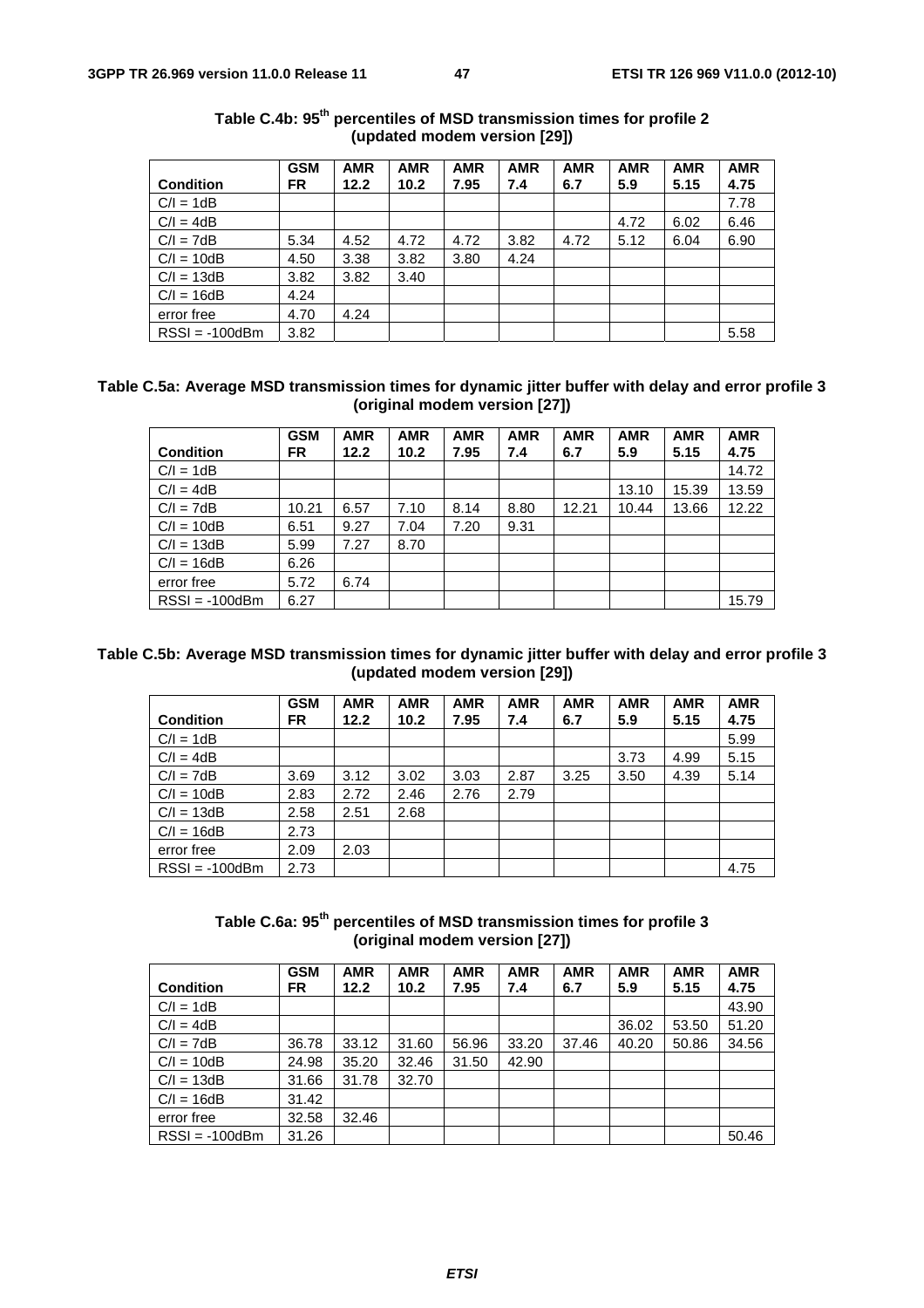|                  | <b>GSM</b> | <b>AMR</b> | <b>AMR</b> | <b>AMR</b> | <b>AMR</b> | <b>AMR</b> | <b>AMR</b> | <b>AMR</b> | <b>AMR</b> |
|------------------|------------|------------|------------|------------|------------|------------|------------|------------|------------|
| <b>Condition</b> | <b>FR</b>  | 12.2       | 10.2       | 7.95       | 7.4        | 6.7        | 5.9        | 5.15       | 4.75       |
| $C/I = 1dB$      |            |            |            |            |            |            |            |            | 8.20       |
| $C/I = 4dB$      |            |            |            |            |            |            | 6.02       | 7.32       | 6.88       |
| $C/I = 7dB$      | 5.70       | 5.12       | 4.70       | 4.72       | 4.68       | 4.70       | 5.12       | 6.44       | 7.34       |
| $C/I = 10dB$     | 4.68       | 4.24       | 4.24       | 4.68       | 4.68       |            |            |            |            |
| $C/I = 13dB$     | 4.22       | 4.24       | 4.24       |            |            |            |            |            |            |
| $C/I = 16dB$     | 4.22       |            |            |            |            |            |            |            |            |
| error free       | 2.46       | 2.04       |            |            |            |            |            |            |            |
| $RSSI = -100dBm$ | 4.24       |            |            |            |            |            |            |            | 6.86       |

| Table C.6b: 95 <sup>th</sup> percentiles of MSD transmission times for profile 3 |  |                              |  |
|----------------------------------------------------------------------------------|--|------------------------------|--|
|                                                                                  |  | (updated modem version [29]) |  |

### **Table C.7a: Average MSD transmission times for dynamic jitter buffer with delay and error profile 4 (original modem version [27])**

| <b>Condition</b> | <b>GSM</b><br><b>FR</b> | <b>AMR</b><br>12.2 | <b>AMR</b><br>10.2 | <b>AMR</b><br>7.95 | <b>AMR</b><br>7.4 | <b>AMR</b><br>6.7 | <b>AMR</b><br>5.9 | <b>AMR</b><br>5.15 | <b>AMR</b><br>4.75 |
|------------------|-------------------------|--------------------|--------------------|--------------------|-------------------|-------------------|-------------------|--------------------|--------------------|
| $C/I = 1dB$      |                         |                    |                    |                    |                   |                   |                   |                    | 18.49              |
| $C/I = 4dB$      |                         |                    |                    |                    |                   |                   | 13.85             | 14.02              | 16.86              |
| $C/I = 7dB$      | 15.36                   | 13.24              | 10.74              | 14.03              | 10.64             | 15.61             | 16.86             | 18.55              | 15.97              |
| $C/I = 10dB$     | 11.84                   | 12.92              |                    | 10.83              | 12.64             |                   |                   |                    |                    |
| $C/I = 13dB$     | 10.03                   | 9.17               | 11.60              |                    |                   |                   |                   |                    |                    |
| $C/I = 16dB$     | 11.59                   |                    |                    |                    |                   |                   |                   |                    |                    |
| error free       | 14.28                   | 9.14               |                    |                    |                   |                   |                   |                    |                    |
| $RSSI = -100dBm$ | 8.22                    |                    |                    |                    |                   |                   |                   |                    | 16.18              |

### **Table C.7b: Average MSD transmission times for dynamic jitter buffer with delay and error profile 4 (updated modem version [29])**

| <b>Condition</b> | <b>GSM</b> | <b>AMR</b> | <b>AMR</b>        | <b>AMR</b> | <b>AMR</b> | <b>AMR</b> | <b>AMR</b> | <b>AMR</b> | <b>AMR</b> |
|------------------|------------|------------|-------------------|------------|------------|------------|------------|------------|------------|
|                  | FR.        | 12.2       | 10.2 <sub>1</sub> | 7.95       | 7.4        | 6.7        | 5.9        | 5.15       | 4.75       |
| $C/I = 1dB$      |            |            |                   |            |            |            |            |            | 7.88       |
| $C/I = 4dB$      |            |            |                   |            |            |            | 4.80       | 6.23       | 6.50       |
| $C/I = 7dB$      | 4.74       | 3.85       | 4.18              | 3.28       | 3.92       | 4.67       | 4.46       | 5.49       | 6.48       |
| $C/I = 10dB$     | 4.21       | 3.58       | 3.39              | 3.60       | 3.37       |            |            |            |            |
| $C/I = 13dB$     | 3.65       | 2.74       | 3.27              |            |            |            |            |            |            |
| $C/I = 16dB$     | 2.89       |            |                   |            |            |            |            |            |            |
| error free       | 2.45       | 2.38       |                   |            |            |            |            |            |            |
| $RSSI = -100dBm$ | 3.57       |            |                   |            |            |            |            |            | 6.20       |

**Table C.8a: 95th percentiles of MSD transmission times for profile 4 (original modem version [27])** 

|                  | <b>GSM</b> | <b>AMR</b> | <b>AMR</b> | <b>AMR</b> | <b>AMR</b> | <b>AMR</b> | <b>AMR</b> | <b>AMR</b> | <b>AMR</b> |
|------------------|------------|------------|------------|------------|------------|------------|------------|------------|------------|
| <b>Condition</b> | FR.        | 12.2       | 10.2       | 7.95       | 7.4        | 6.7        | 5.9        | 5.15       | 4.75       |
| $C/I = 1dB$      |            |            |            |            |            |            |            |            | 42.42      |
| $C/I = 4dB$      |            |            |            |            |            |            | 51.36      | 70.10      | 34.56      |
| $C/I = 7dB$      | 5.74       | 62.84      | 32.72      | 49.80      | 31.76      | 49.48      | 33.86      | 33.54      | 39.04      |
| $C/I = 10dB$     | 32.12      | 33.98      | 32.80      | 31.98      | 52.46      |            |            |            |            |
| $C/I = 13dB$     | 31.26      | 31.48      | 41.22      |            |            |            |            |            |            |
| $C/I = 16dB$     | 32.12      |            |            |            |            |            |            |            |            |
| error free       | 51.20      | 32.22      |            |            |            |            |            |            |            |
| $RSSI = -100dBm$ | 25.56      |            |            |            |            |            |            |            | 34.54      |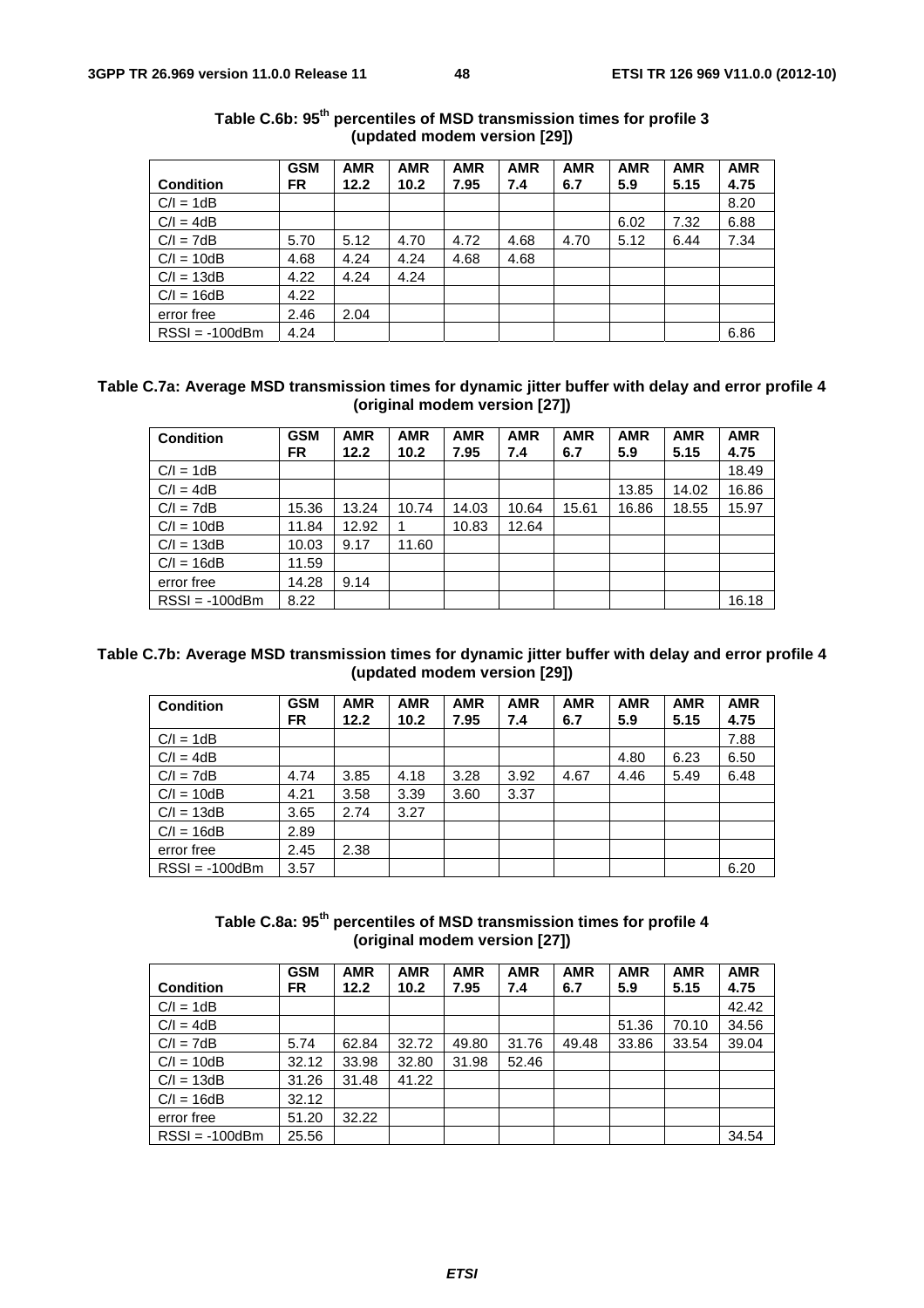|                  | <b>GSM</b> | <b>AMR</b> | <b>AMR</b> | <b>AMR</b> | <b>AMR</b> | <b>AMR</b> | <b>AMR</b> | <b>AMR</b> | <b>AMR</b> |
|------------------|------------|------------|------------|------------|------------|------------|------------|------------|------------|
| <b>Condition</b> | FR.        | 12.2       | 10.2       | 7.95       | 7.4        | 6.7        | 5.9        | 5.15       | 4.75       |
| $C/I = 1dB$      |            |            |            |            |            |            |            |            | 15.00      |
| $C/I = 4dB$      |            |            |            |            |            |            | 10.02      | 12.18      | 13.04      |
| $C/I = 7dB$      | 10.60      | 7.80       | 10.20      | 6.56       | 6.94       | 11.04      | 10.28      | 11.80      | 13.40      |
| $C/I = 10dB$     | 10.22      | 7.76       | 7.74       | 7.84       | 7.68       |            |            |            |            |
| $C/I = 13dB$     | 9.00       | 6.50       | 7.78       |            |            |            |            |            |            |
| $C/I = 16dB$     | 5.70       |            |            |            |            |            |            |            |            |
| error free       | 2.46       | 2.46       |            |            |            |            |            |            |            |
| $RSSI = -100dBm$ | 7.40       |            |            |            |            |            |            |            | 12.60      |

### Table C.8b: 95<sup>th</sup> percentiles of MSD transmission times for profile 4 **(updated modem version [29])**

### **Table C.9a: Average MSD transmission times for dynamic jitter buffer with delay and error profile 5 (original modem version [27])**

|                  | <b>GSM</b> | <b>AMR</b> | <b>AMR</b> | <b>AMR</b> | <b>AMR</b> | <b>AMR</b> | <b>AMR</b> | <b>AMR</b> | <b>AMR</b> |
|------------------|------------|------------|------------|------------|------------|------------|------------|------------|------------|
| <b>Condition</b> | FR.        | 12.2       | 10.2       | 7.95       | 7.4        | 6.7        | 5.9        | 5.15       | 4.75       |
| $C/I = 1dB$      |            |            |            |            |            |            |            |            | 15.13      |
| $C/I = 4dB$      |            |            |            |            |            |            | 14.21      | 14.46      | 14.51      |
| $C/I = 7dB$      | 13.31      | 11.68      | 12.14      | 12.17      | 10.76      | 13.10      | 13.01      | 12.69      | 14.25      |
| $C/I = 10dB$     | 12.62      | 13.99      | 13.30      | 12.17      | 11.91      |            |            |            |            |
| $C/I = 13dB$     | 11.01      | 9.86       | 11.61      |            |            |            |            |            |            |
| $C/I = 16dB$     | 11.40      |            |            |            |            |            |            |            |            |
| error free       | 11.40      | 11.99      |            |            |            |            |            |            |            |
| $RSSI = -100dBm$ | 13.48      |            |            |            |            |            |            |            | 14.13      |

### **Table C.9b: Average MSD transmission times for dynamic jitter buffer with delay and error profile 5 (updated modem version [29])**

|                  | <b>GSM</b> | <b>AMR</b> | <b>AMR</b> | <b>AMR</b> | <b>AMR</b> | <b>AMR</b> | <b>AMR</b> | <b>AMR</b> | <b>AMR</b> |
|------------------|------------|------------|------------|------------|------------|------------|------------|------------|------------|
| <b>Condition</b> | FR.        | 12.2       | 10.2       | 7.95       | 7.4        | 6.7        | 5.9        | 5.15       | 4.75       |
| $C/I = 1dB$      |            |            |            |            |            |            |            |            | 9.56       |
| $C/I = 4dB$      |            |            |            |            |            |            | 6.92       | 8.40       | 8.75       |
| $C/I = 7dB$      | 5.90       | 5.97       | 5.62       | 5.90       | 5.79       | 6.24       | 6.39       | 7.58       | 7.98       |
| $C/I = 10dB$     | 5.29       | 5.46       | 5.64       | 5.54       | 5.55       |            |            |            |            |
| $C/I = 13dB$     | 5.23       | 4.98       | 5.03       |            |            |            |            |            |            |
| $C/I = 16dB$     | 5.33       |            |            |            |            |            |            |            |            |
| error free       | 4.58       | 4.29       |            |            |            |            |            |            |            |
| $RSSI = -100dBm$ | 5.32       |            |            |            |            |            |            |            | 8.21       |

Table C.10a: 95<sup>th</sup> percentiles of MSD transmission times for profile 5 **(original modem version [27])** 

|                  | <b>GSM</b> | <b>AMR</b> | <b>AMR</b> | <b>AMR</b> | <b>AMR</b> | <b>AMR</b> | <b>AMR</b> | <b>AMR</b> | <b>AMR</b> |
|------------------|------------|------------|------------|------------|------------|------------|------------|------------|------------|
| <b>Condition</b> | FR.        | 12.2       | 10.2       | 7.95       | 7.4        | 6.7        | 5.9        | 5.15       | 4.75       |
| $C/I = 1dB$      |            |            |            |            |            |            |            |            | 33.34      |
| $C/I = 4dB$      |            |            |            |            |            |            | 25.00      | 25.04      | 25.00      |
| $C/I = 7dB$      | 32.04      | 24.30      | 31.90      | 23.70      | 15.90      | 24.28      | 24.50      | 16.26      | 25.02      |
| $C/I = 10dB$     | 24.64      | 32.60      | 32.32      | 24.10      | 21.48      |            |            |            |            |
| $C/I = 13dB$     | 21.12      | 13.26      | 24.16      |            |            |            |            |            |            |
| $C/I = 16dB$     | 23.60      |            |            |            |            |            |            |            |            |
| error free       | 24.16      | 18.40      |            |            |            |            |            |            |            |
| $RSSI = -100dBm$ | 31.58      |            |            |            |            |            |            |            | 24.70      |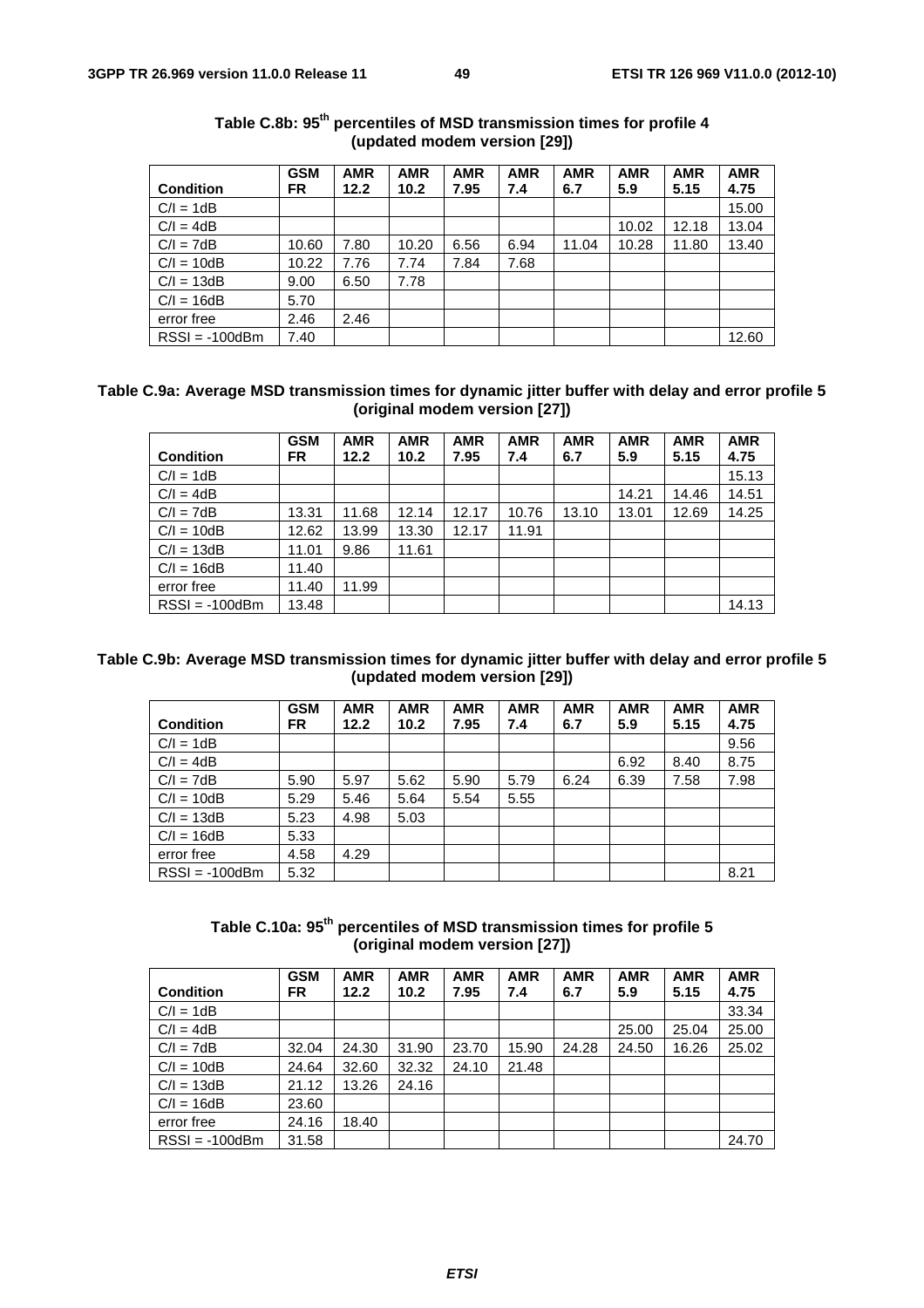|                  | <b>GSM</b> | <b>AMR</b> | <b>AMR</b> | <b>AMR</b> | <b>AMR</b> | <b>AMR</b> | <b>AMR</b> | <b>AMR</b> | <b>AMR</b> |
|------------------|------------|------------|------------|------------|------------|------------|------------|------------|------------|
| <b>Condition</b> | FR.        | 12.2       | 10.2       | 7.95       | 7.4        | 6.7        | 5.9        | 5.15       | 4.75       |
| $C/I = 1dB$      |            |            |            |            |            |            |            |            | 17.66      |
| $C/I = 4dB$      |            |            |            |            |            |            | 10.02      | 15.82      | 15.82      |
| $C/I = 7dB$      | 10.26      | 8.56       | 8.70       | 8.22       | 8.10       | 8.70       | 8.92       | 10.04      | 10.44      |
| $C/I = 10dB$     | 7.80       | 7.80       | 7.80       | 7.78       | 7.80       |            |            |            |            |
| $C/I = 13dB$     | 7.58       | 8.24       | 7.64       |            |            |            |            |            |            |
| $C/I = 16dB$     | 7.78       |            |            |            |            |            |            |            |            |
| error free       | 5.16       | 4.72       |            |            |            |            |            |            |            |
| $RSSI = -100dBm$ | 7.38       |            |            |            |            |            |            |            | 10.98      |

| Table C.10b: 95 <sup>th</sup> percentiles of MSD transmission times for profile 5 |  |                              |  |
|-----------------------------------------------------------------------------------|--|------------------------------|--|
|                                                                                   |  | (updated modem version [29]) |  |

### **Table C.11a: Average MSD transmission times for dynamic jitter buffer with delay and error profile 6 (original modem version [27])**

|                  | <b>GSM</b> | <b>AMR</b> | <b>AMR</b> | <b>AMR</b> | <b>AMR</b> | <b>AMR</b> | <b>AMR</b> | <b>AMR</b> | <b>AMR</b> |
|------------------|------------|------------|------------|------------|------------|------------|------------|------------|------------|
| <b>Condition</b> | <b>FR</b>  | 12.2       | 10.2       | 7.95       | 7.4        | 6.7        | 5.9        | 5.15       | 4.75       |
| $C/I = 1dB$      |            |            |            |            |            |            |            |            | 6.57       |
| $C/I = 4dB$      |            |            |            |            |            |            | 3.12       | 5.14       | 4.08       |
| $C/I = 7dB$      | 2.94       | 2.39       | 1.87       | 1.75       | 1.74       | 2.19       | 2.33       | 3.13       | 4.57       |
| $C/I = 10dB$     | 2.58       | 2.44       | 2.29       | 2.14       | 1.91       |            |            |            |            |
| $C/I = 13dB$     | 1.63       | 2.56       | 1.60       |            |            |            |            |            |            |
| $C/I = 16dB$     | 1.91       |            |            |            |            |            |            |            |            |
| error free       | 1.77       | 2.03       |            |            |            |            |            |            |            |
| $RSSI = -100dBm$ | 1.73       |            |            |            |            |            |            |            | 3.96       |

### **Table C.11b: Average MSD transmission times for dynamic jitter buffer with delay and error profile 6 (updated modem version [29])**

|                  | <b>GSM</b> | <b>AMR</b> | <b>AMR</b> | <b>AMR</b> | <b>AMR</b> | <b>AMR</b> | <b>AMR</b> | <b>AMR</b> | <b>AMR</b> |
|------------------|------------|------------|------------|------------|------------|------------|------------|------------|------------|
| <b>Condition</b> | FR.        | 12.2       | 10.2       | 7.95       | 7.4        | 6.7        | 5.9        | 5.15       | 4.75       |
| $C/I = 1dB$      |            |            |            |            |            |            |            |            | 5.19       |
| $C/I = 4dB$      |            |            |            |            |            |            | 2.94       | 3.70       | 4.07       |
| $C/I = 7dB$      | 2.71       | 2.41       | 2.18       | 2.08       | 2.13       | 2.56       | 2.60       | 3.18       | 3.73       |
| $C/I = 10dB$     | 2.00       | 1.90       | 1.82       | 1.92       | 1.93       |            |            |            |            |
| $C/I = 13dB$     | 1.90       | 1.78       | 1.83       |            |            |            |            |            |            |
| $C/I = 16dB$     | 1.77       |            |            |            |            |            |            |            |            |
| error free       | 1.66       | 1.65       |            |            |            |            |            |            |            |
| $RSSI = -100dBm$ | 1.87       |            |            |            |            |            |            |            | 3.69       |

Table C.12a: 95<sup>th</sup> percentiles of MSD transmission times for profile 6 **(original modem version [27])** 

| <b>Condition</b> | <b>GSM</b><br>FR. | <b>AMR</b><br>12.2 | <b>AMR</b><br>10.2 | <b>AMR</b><br>7.95 | <b>AMR</b><br>7.4 | <b>AMR</b><br>6.7 | <b>AMR</b><br>5.9 | <b>AMR</b><br>5.15 | <b>AMR</b><br>4.75 |
|------------------|-------------------|--------------------|--------------------|--------------------|-------------------|-------------------|-------------------|--------------------|--------------------|
| $C/I = 1dB$      |                   |                    |                    |                    |                   |                   |                   |                    | 32.64              |
| $C/I = 4dB$      |                   |                    |                    |                    |                   |                   | 4.20              | 19.72              | 4.48               |
| $C/I = 7dB$      | 4.38              | 3.10               | 1.80               | 2.14               | 2.42              | 3.48              | 3.80              | 4.34               | 13.56              |
| $C/I = 10dB$     | 3.48              | 3.48               | 3.44               | 2.14               | 3.48              |                   |                   |                    |                    |
| $C/I = 13dB$     | 1.98              | 3.48               | 1.82               |                    |                   |                   |                   |                    |                    |
| $C/I = 16dB$     | 3.10              |                    |                    |                    |                   |                   |                   |                    |                    |
| error free       | 3.08              | 3.10               |                    |                    |                   |                   |                   |                    |                    |
| $RSSI = -100dBm$ | 3.04              |                    |                    |                    |                   |                   |                   |                    | 4.88               |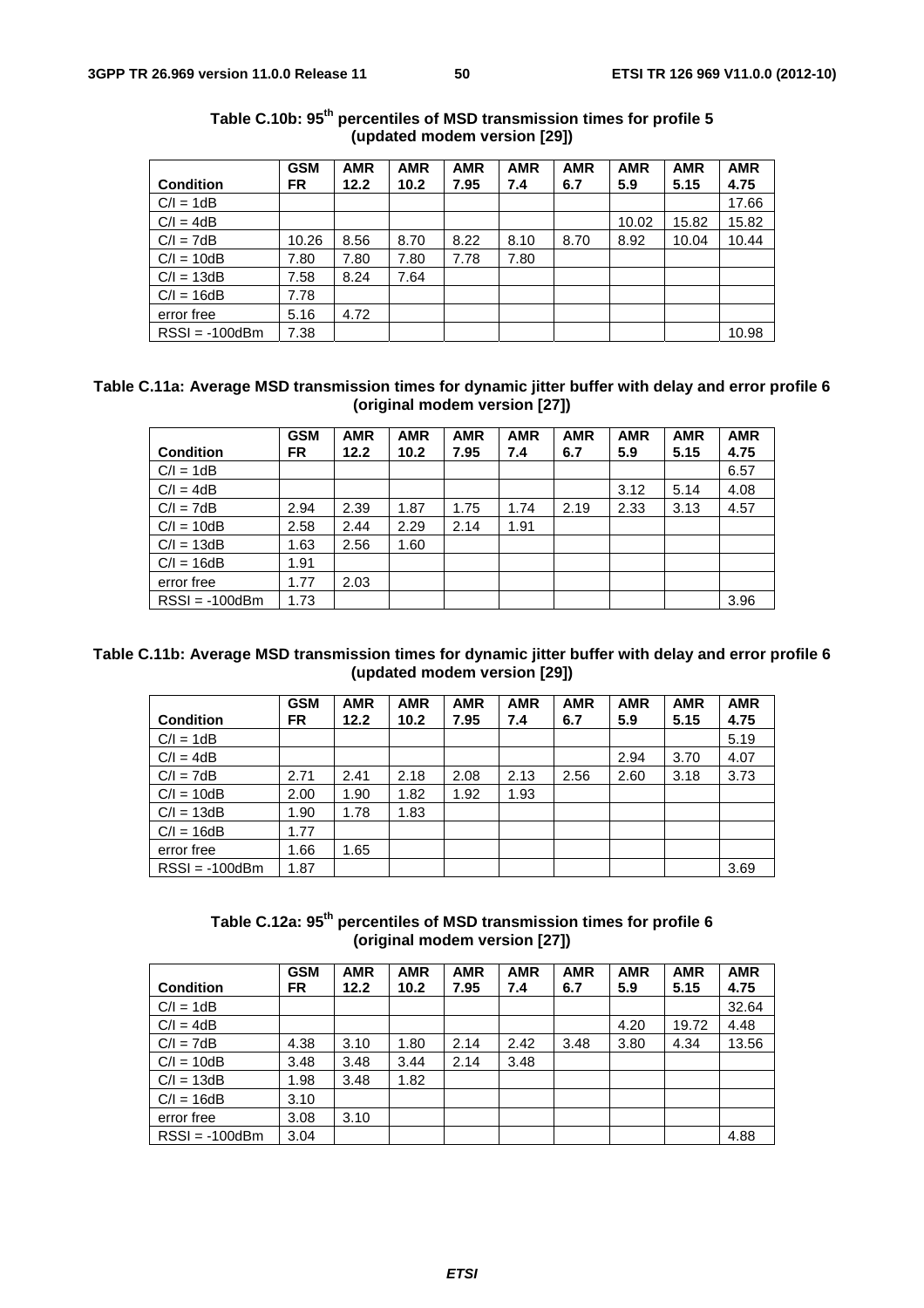| <b>Condition</b> | <b>GSM</b><br>FR. | <b>AMR</b><br>12.2 | <b>AMR</b><br>10.2 | <b>AMR</b><br>7.95 | <b>AMR</b><br>7.4 | <b>AMR</b><br>6.7 | <b>AMR</b><br>5.9 | <b>AMR</b><br>5.15 | <b>AMR</b><br>4.75 |
|------------------|-------------------|--------------------|--------------------|--------------------|-------------------|-------------------|-------------------|--------------------|--------------------|
| $C/I = 1dB$      |                   |                    |                    |                    |                   |                   |                   |                    | 7.68               |
| $C/I = 4dB$      |                   |                    |                    |                    |                   |                   | 4.58              | 4.68               | 6.48               |
| $C/I = 7dB$      | 4.50              | 2.90               | 2.48               | 2.46               | 2.96              | 4.14              | 2.90              | 4.50               | 4.68               |
| $C/I = 10dB$     | 2.46              | 2.44               | 2.10               | 2.12               | 2.08              |                   |                   |                    |                    |
| $C/I = 13dB$     | 3.26              | 2.04               | 2.48               |                    |                   |                   |                   |                    |                    |
| $C/I = 16dB$     | 2.04              |                    |                    |                    |                   |                   |                   |                    |                    |
| error free       | 1.66              | 1.66               |                    |                    |                   |                   |                   |                    |                    |
| $RSSI = -100dBm$ | 2.06              |                    |                    |                    |                   |                   |                   |                    | 4.70               |

**Table C.12b: 95th percentiles of MSD transmission times for profile 6 (updated modem version [29])** 

## C.2 Transcoding

| Table C.13: Average MSD transmission times for G.726 transcoding |  |
|------------------------------------------------------------------|--|
|------------------------------------------------------------------|--|

|                  | <b>GSM</b> | <b>AMR</b> | <b>AMR</b> | <b>AMR</b> | <b>AMR</b> | <b>AMR</b> | <b>AMR</b> | <b>AMR</b> | <b>AMR</b> |
|------------------|------------|------------|------------|------------|------------|------------|------------|------------|------------|
| <b>Condition</b> | <b>FR</b>  | 12.2       | 10.2       | 7.95       | 7.4        | 6.7        | 5.9        | 5.15       | 4.75       |
| $C/I = 1dB$      |            |            |            |            |            |            |            |            | 4.14       |
| $C/I = 4dB$      |            |            |            |            |            |            | 2.53       | 3.17       | 3.37       |
| $C/I = 7dB$      | 2.44       | 1.36       | 1.36       | 1.58       | 1.55       | 1.97       | 2.12       | 2.59       | 3.23       |
| $C/I = 10dB$     | 1.83       | 2.20       | 1.91       | 1.72       | 1.68       |            |            |            |            |
| $C/I = 13dB$     | 1.59       | 1.55       | 1.40       |            |            |            |            |            |            |
| $C/I = 16dB$     | 1.53       |            |            |            |            |            |            |            |            |
| error free       | 1.69       | 1.36       |            |            |            |            |            |            |            |
| $RSSI = -100dBm$ | 1.43       |            |            |            |            |            |            |            | 3.03       |

**Table C.14: 95th percentiles of MSD transmission times for G.726 transcoding** 

|                  | <b>GSM</b> | <b>AMR</b> | <b>AMR</b> | <b>AMR</b> | <b>AMR</b> | <b>AMR</b> | <b>AMR</b> | <b>AMR</b> | <b>AMR</b> |
|------------------|------------|------------|------------|------------|------------|------------|------------|------------|------------|
| <b>Condition</b> | <b>FR</b>  | 12.2       | 10.2       | 7.95       | 7.4        | 6.7        | 5.9        | 5.15       | 4.75       |
| $C/I = 1dB$      |            |            |            |            |            |            |            |            | 4.95       |
| $C/I = 4dB$      |            |            |            |            |            | 2.53       | 2.82       | 3.90       | 3.90       |
| $C/I = 7dB$      | 4.05       | 1.37       | 1.36       | 1.74       | 1.97       | 2.12       | 2.44       | 3.14       | 3.90       |
| $C/I = 10dB$     | 2.70       | 3.08       | 2.08       | 2.06       |            |            |            |            |            |
| $C/I = 13dB$     | 1.74       | 1.74       | 1.74       |            |            |            |            |            |            |
| $C/I = 16dB$     | 1.74       |            |            |            |            |            |            |            |            |
| error free       | 1.90       | 1.37       |            |            |            |            |            |            |            |
| $RSSI = -100dBm$ | 1.74       |            |            |            |            |            |            |            | 3.52       |

|  |  | Table C.15: Average MSD transmission times for G.729B transcoding |
|--|--|-------------------------------------------------------------------|
|--|--|-------------------------------------------------------------------|

| <b>Condition</b> | <b>GSM</b><br>FR. | <b>AMR</b><br>12.2 | <b>AMR</b><br>10.2 | <b>AMR</b><br>7.95 | <b>AMR</b><br>7.4 | <b>AMR</b><br>6.7 | <b>AMR</b><br>5.9 | <b>AMR</b><br>5.15 | <b>AMR</b><br>4.75 |
|------------------|-------------------|--------------------|--------------------|--------------------|-------------------|-------------------|-------------------|--------------------|--------------------|
| $C/I = 1dB$      |                   |                    |                    |                    |                   |                   |                   |                    | 6.93               |
| $C/I = 4dB$      |                   |                    |                    |                    |                   |                   | 4.39              | 5.61               | 5.93               |
| $C/I = 7dB$      | 2.85              | 1.86               | 2.07               | 2.22               | 2.11              | 3.27              | 3.92              | 4.78               | 5.62               |
| $C/I = 10dB$     | 2.26              | 2.82               | 2.54               | 2.36               | 2.26              |                   |                   |                    |                    |
| $C/I = 13dB$     | 2.08              | 2.13               | 2.09               |                    |                   |                   |                   |                    |                    |
| $C/I = 16dB$     | 2.01              |                    |                    |                    |                   |                   |                   |                    |                    |
| error free       | 2.11              | 1.77               |                    |                    |                   |                   |                   |                    |                    |
| $RSSI = -100dBm$ | 1.96              |                    |                    |                    |                   |                   |                   |                    | 5.48               |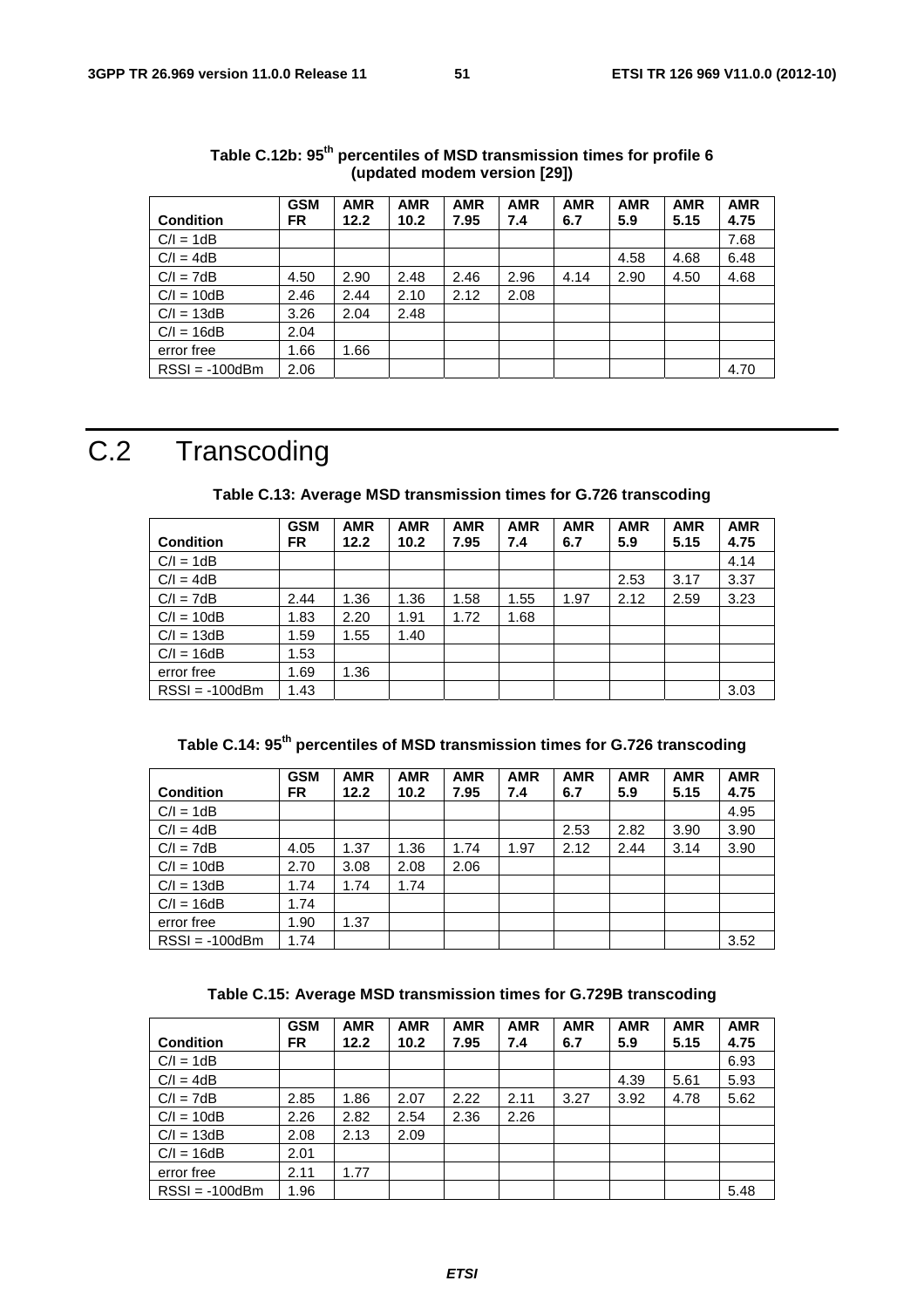|                  | <b>GSM</b> | <b>AMR</b> | <b>AMR</b> | <b>AMR</b> | <b>AMR</b> | <b>AMR</b> | <b>AMR</b> | <b>AMR</b> | <b>AMR</b> |
|------------------|------------|------------|------------|------------|------------|------------|------------|------------|------------|
| <b>Condition</b> | FR.        | 12.2       | 10.2       | 7.95       | 7.4        | 6.7        | 5.9        | 5.15       | 4.75       |
| $C/I = 1dB$      |            |            |            |            |            |            |            |            | 8.56       |
| $C/I = 4dB$      |            |            |            |            |            | 4.39       | 5.16       | 6.40       | 6.76       |
| $C/I = 7dB$      | 4.44       | 2.10       | 2.10       | 2.46       | 3.27       | 3.92       | 4.24       | 5.68       | 6.40       |
| $C/I = 10dB$     | 2.82       | 3.78       | 3.15       | 2.46       |            |            |            |            |            |
| $C/I = 13dB$     | 2.10       | 2.44       | 2.10       |            |            |            |            |            |            |
| $C/I = 16dB$     | 2.08       |            |            |            |            |            |            |            |            |
| error free       | 2.43       | 2.08       |            |            |            |            |            |            |            |
| $RSSI = -100dBm$ | 2.08       |            |            |            |            |            |            |            | 6.24       |

**Table C.16: 95th percentiles of MSD transmission times for G.729B transcoding** 

|  |  | Table C.17: Average MSD transmission times for G.729I transcoding |  |  |  |
|--|--|-------------------------------------------------------------------|--|--|--|
|--|--|-------------------------------------------------------------------|--|--|--|

|                  | <b>GSM</b> | <b>AMR</b> | <b>AMR</b> | <b>AMR</b> | <b>AMR</b> | <b>AMR</b> | <b>AMR</b> | <b>AMR</b> | <b>AMR</b> |
|------------------|------------|------------|------------|------------|------------|------------|------------|------------|------------|
| <b>Condition</b> | FR.        | 12.2       | 10.2       | 7.95       | 7.4        | 6.7        | 5.9        | 5.15       | 4.75       |
| $C/I = 1dB$      |            |            |            |            |            |            |            |            | 6.93       |
| $C/I = 4dB$      |            |            |            |            |            |            | 4.39       | 5.61       | 5.93       |
| $C/I = 7dB$      | 2.85       | 1.86       | 2.07       | 2.22       | 2.11       | 3.27       | 3.92       | 4.78       | 5.62       |
| $C/I = 10dB$     | 2.26       | 2.82       | 2.54       | 2.36       | 2.26       |            |            |            |            |
| $C/I = 13dB$     | 2.08       | 2.13       | 2.09       |            |            |            |            |            |            |
| $C/I = 16dB$     | 2.01       |            |            |            |            |            |            |            |            |
| error free       | 2.11       | 1.77       |            |            |            |            |            |            |            |
| $RSSI = -100dBm$ | 1.96       |            |            |            |            |            |            |            | 5.48       |

|  | Table C.18: 95 <sup>th</sup> percentiles of MSD transmission times for G.729I transcoding |
|--|-------------------------------------------------------------------------------------------|
|--|-------------------------------------------------------------------------------------------|

|                  | <b>GSM</b> | <b>AMR</b> | <b>AMR</b> | <b>AMR</b> | <b>AMR</b> | <b>AMR</b> | <b>AMR</b> | <b>AMR</b> | <b>AMR</b> |
|------------------|------------|------------|------------|------------|------------|------------|------------|------------|------------|
| <b>Condition</b> | FR.        | 12.2       | 10.2       | 7.95       | 7.4        | 6.7        | 5.9        | 5.15       | 4.75       |
| $C/I = 1dB$      |            |            |            |            |            |            |            |            | 8.56       |
| $C/I = 4dB$      |            |            |            |            |            | 4.39       | 5.16       | 6.40       | 6.76       |
| $C/I = 7dB$      | 4.44       | 2.10       | 2.10       | 2.46       | 3.27       | 3.92       | 4.24       | 5.69       | 6.40       |
| $C/I = 10dB$     | 2.82       | 3.78       | 3.15       | 2.46       |            |            |            |            |            |
| $C/I = 13dB$     | 2.10       | 2.44       | 2.10       |            |            |            |            |            |            |
| $C/I = 16dB$     | 2.08       |            |            |            |            |            |            |            |            |
| error free       | 2.43       | 2.08       |            |            |            |            |            |            |            |
| $RSSI = -100dBm$ | 2.08       |            |            |            |            |            |            |            | 6.24       |

**Table C.19a: Average MSD transmission times for G.729BA transcoding (original modem version [27])** 

| <b>Condition</b> | <b>GSM</b><br>FR. | <b>AMR</b><br>12.2 | <b>AMR</b><br>10.2 | <b>AMR</b><br>7.95 | <b>AMR</b><br>7.4 | <b>AMR</b><br>6.7 | <b>AMR</b><br>5.9 | <b>AMR</b><br>5.15 | <b>AMR</b><br>4.75 |
|------------------|-------------------|--------------------|--------------------|--------------------|-------------------|-------------------|-------------------|--------------------|--------------------|
| $C/I = 1dB$      |                   |                    |                    |                    |                   |                   |                   |                    | 6.86               |
| $C/I = 4dB$      |                   |                    |                    |                    |                   |                   | 4.42              | 5.52               | 5.91               |
| $C/I = 7dB$      | 2.93              | 1.89               | 2.07               | 2.22               | 2.16              | 3.28              | 3.89              | 4.73               | 5.60               |
| $C/I = 10dB$     | 2.24              | 3.01               | 2.53               | 2.40               | 2.32              |                   |                   |                    |                    |
| $C/I = 13dB$     | 2.04              | 2.16               | 2.10               |                    |                   |                   |                   |                    |                    |
| $C/I = 16dB$     | 1.99              |                    |                    |                    |                   |                   |                   |                    |                    |
| error free       | 2.12              | 1.78               |                    |                    |                   |                   |                   |                    |                    |
| $RSSI = -100dBm$ | 1.93              |                    |                    |                    |                   |                   |                   |                    | 5.52               |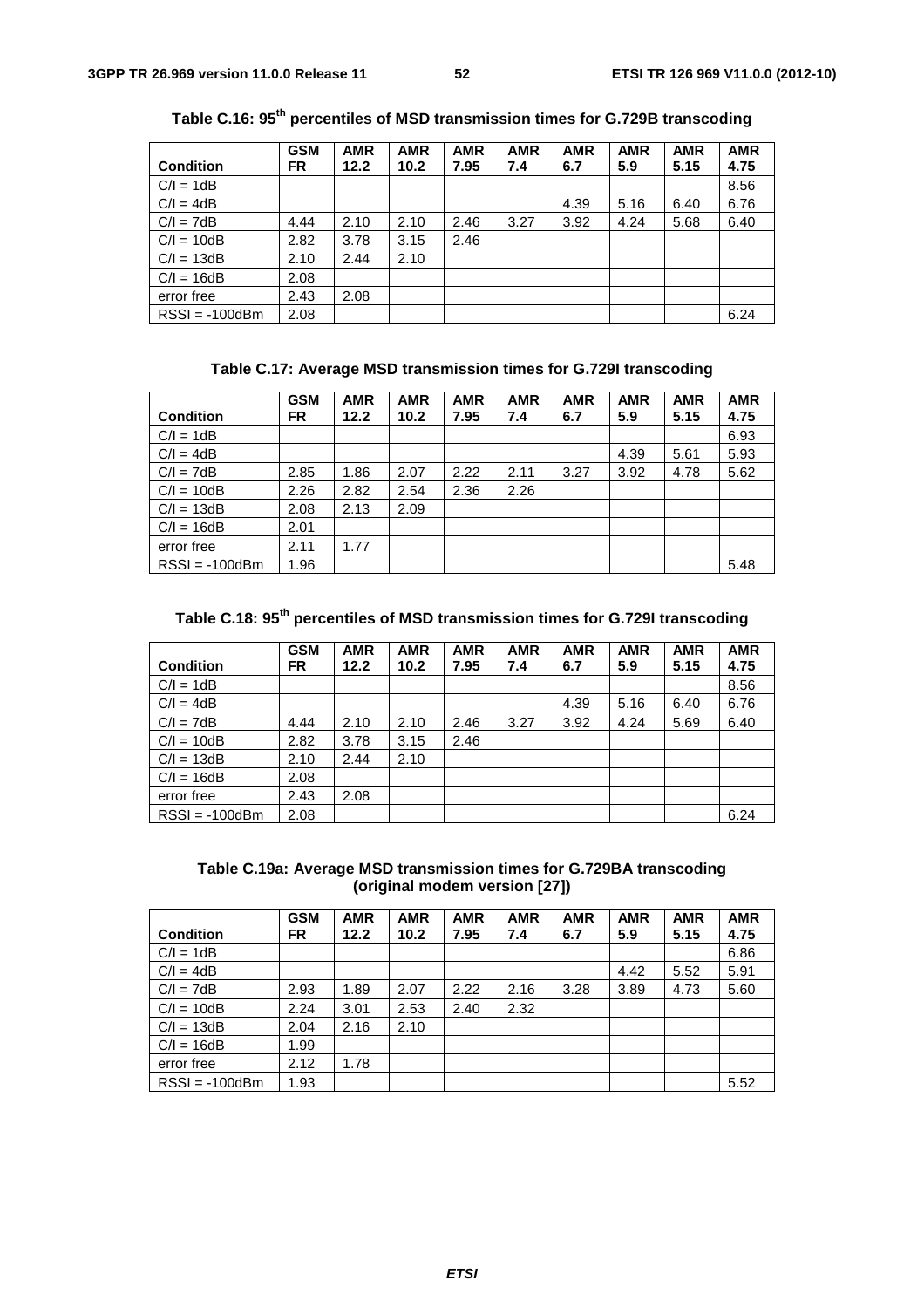|                  | <b>GSM</b> | <b>AMR</b> | <b>AMR</b> | <b>AMR</b> | <b>AMR</b> | <b>AMR</b> | <b>AMR</b> | <b>AMR</b> | <b>AMR</b> |
|------------------|------------|------------|------------|------------|------------|------------|------------|------------|------------|
| <b>Condition</b> | <b>FR</b>  | 12.2       | 10.2       | 7.95       | 7.4        | 6.7        | 5.9        | 5.15       | 4.75       |
| $C/I = 1dB$      |            |            |            |            |            |            |            |            | 8.03       |
| $C/I = 4dB$      |            |            |            |            |            |            | 4.93       | 6.34       | 6.78       |
| $C/I = 7dB$      | 3.80       | 3.49       | 2.97       | 2.82       | 2.69       | 3.71       | 4.42       | 5.54       | 6.31       |
| $C/I = 10dB$     | 2.55       | 2.43       | 2.40       | 2.62       | 2.54       |            |            |            |            |
| $C/I = 13dB$     | 2.36       | 2.13       | 2.38       |            |            |            |            |            |            |
| $C/I = 16dB$     | 2.30       |            |            |            |            |            |            |            |            |
| error free       | 2.27       | 2.03       |            |            |            |            |            |            |            |
| $RSSI = -100dBm$ | 2.42       |            |            |            |            |            |            |            | 6.46       |

### **Table C.19b: Average MSD transmission times for G.729BA transcoding (updated modem version [29])**

| Table C.20: 95 <sup>th</sup> percentiles of MSD transmission times for G.729BA transcoding |
|--------------------------------------------------------------------------------------------|
| (original modem version [27])                                                              |

| <b>Condition</b> | <b>GSM</b><br>FR. | <b>AMR</b><br>12.2 | <b>AMR</b><br>10.2 | <b>AMR</b><br>7.95 | <b>AMR</b><br>7.4 | <b>AMR</b><br>6.7 | <b>AMR</b><br>5.9 | <b>AMR</b><br>5.15 | <b>AMR</b><br>4.75 |
|------------------|-------------------|--------------------|--------------------|--------------------|-------------------|-------------------|-------------------|--------------------|--------------------|
| $C/I = 1dB$      |                   |                    |                    |                    |                   |                   |                   |                    | 8.22               |
| $C/I = 4dB$      |                   |                    |                    |                    |                   | 4.42              | 5.33              | 6.40               | 6.59               |
| $C/I = 7dB$      | 4.58              | 2.10               | 2.10               | 2.46               | 3.28              | 3.89              | 4.24              | 5.68               | 6.40               |
| $C/I = 10dB$     | 2.62              | 4.06               | 3.00               | 2.82               |                   |                   |                   |                    |                    |
| $C/I = 13dB$     | 2.08              | 2.44               | 2.43               |                    |                   |                   |                   |                    |                    |
| $C/I = 16dB$     | 2.08              |                    |                    |                    |                   |                   |                   |                    |                    |
| error free       | 2.44              | 2.08               |                    |                    |                   |                   |                   |                    |                    |
| $RSSI = -100dBm$ | 2.08              |                    |                    |                    |                   |                   |                   |                    | 6.24               |

### **Table C.20: 95th percentiles of MSD transmission times for G.729BA transcoding (updated modem version [29])**

|                  | <b>GSM</b> | <b>AMR</b> | <b>AMR</b> | <b>AMR</b> | <b>AMR</b> | <b>AMR</b> | <b>AMR</b> | <b>AMR</b> | <b>AMR</b> |
|------------------|------------|------------|------------|------------|------------|------------|------------|------------|------------|
| <b>Condition</b> | FR.        | 12.2       | 10.2       | 7.95       | 7.4        | 6.7        | 5.9        | 5.15       | 4.75       |
| $C/I = 1dB$      |            |            |            |            |            |            |            |            | 9.44       |
| $C/I = 4dB$      |            |            |            |            |            |            | 5.48       | 7.26       | 7.68       |
| $C/I = 7dB$      | 5.78       | 4.90       | 3.70       | 3.30       | 2.86       | 4.18       | 5.04       | 6.80       | 7.68       |
| $C/I = 10dB$     | 2.84       | 2.84       | 2.42       | 2.84       | 2.84       |            |            |            |            |
| $C/I = 13dB$     | 2.42       | 2.40       | 2.42       |            |            |            |            |            |            |
| $C/I = 16dB$     | 2.40       |            |            |            |            |            |            |            |            |
| error free       | 2.40       | 2.40       |            |            |            |            |            |            |            |
| $RSSI = -100dBm$ | 2.82       |            |            |            |            |            |            |            | 7.28       |

|  |  | Table C.21: Average MSD transmission times for G.729A transcoding |  |  |
|--|--|-------------------------------------------------------------------|--|--|
|  |  |                                                                   |  |  |

|                  | <b>GSM</b> | <b>AMR</b> | <b>AMR</b> | <b>AMR</b> | <b>AMR</b> | <b>AMR</b> | <b>AMR</b> | <b>AMR</b> | <b>AMR</b> |
|------------------|------------|------------|------------|------------|------------|------------|------------|------------|------------|
| <b>Condition</b> | FR.        | 12.2       | 10.2       | 7.95       | 7.4        | 6.7        | 5.9        | 5.15       | 4.75       |
| $C/I = 1dB$      |            |            |            |            |            |            |            |            | 6.99       |
| $C/I = 4dB$      |            |            |            |            |            |            | 4.33       | 5.56       | 5.91       |
| $C/I = 7dB$      | 2.95       | 1.89       | 2.08       | 2.25       | 2.15       | 3.29       | 3.88       | 4.77       | 5.61       |
| $C/I = 10dB$     | 2.23       | 2.99       | 2.57       | 2.40       | 2.30       |            |            |            |            |
| $C/I = 13dB$     | 2.03       | 2.14       | 2.09       |            |            |            |            |            |            |
| $C/I = 16dB$     | 1.99       |            |            |            |            |            |            |            |            |
| error free       | 2.12       | 1.80       |            |            |            |            |            |            |            |
| $RSSI = -100dBm$ | 1.96       |            |            |            |            |            |            |            | 5.52       |

**Table C.22: 95th percentiles of MSD transmission times for G.729A transcoding** 

| AMR<br>GSM<br>AMR<br>AMR<br>AMR<br>AMR<br><b>AMR</b><br>AMR<br>Condition |
|--------------------------------------------------------------------------|
|--------------------------------------------------------------------------|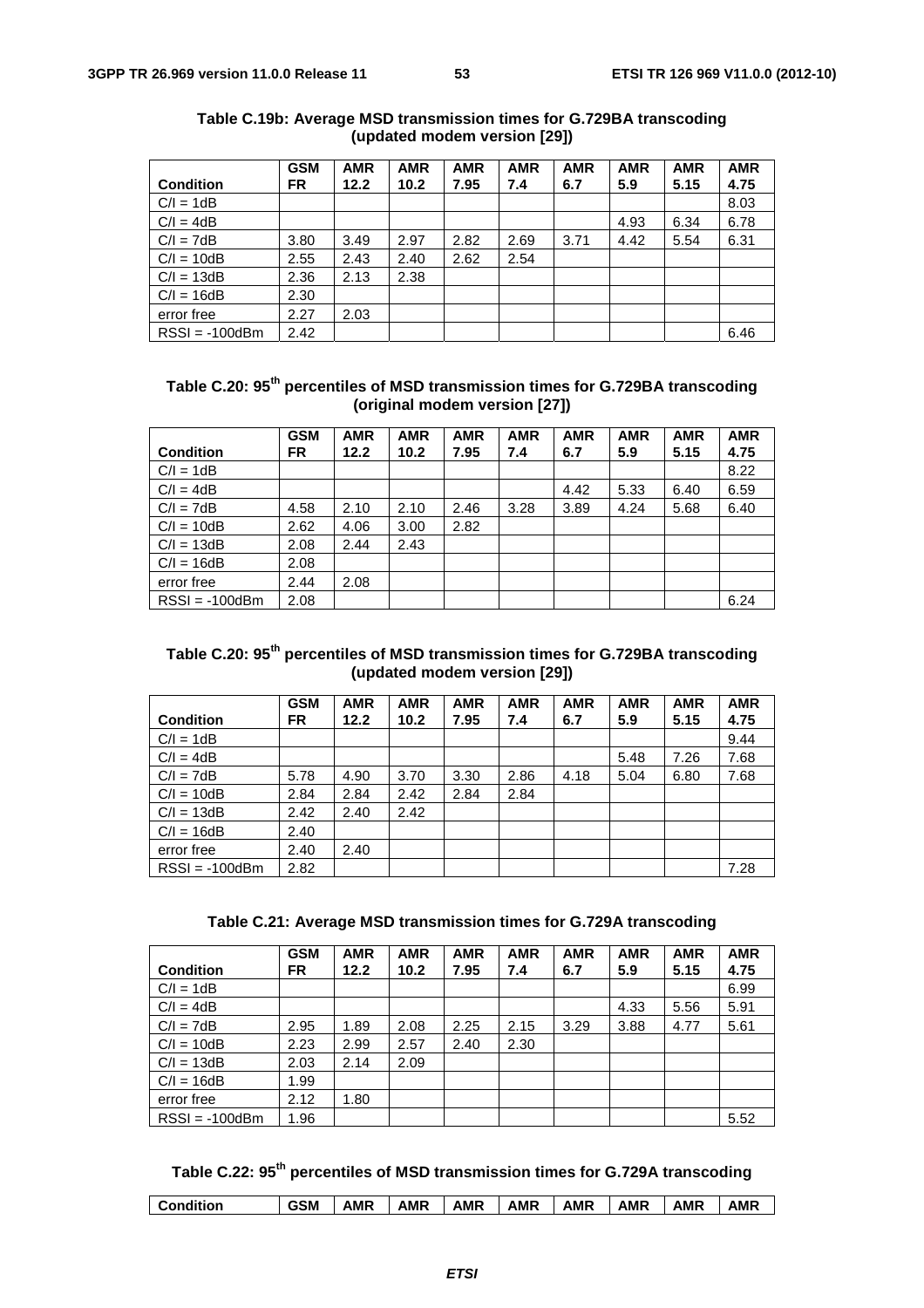|                  | <b>FR</b> | 12.2 | 10.2 | 7.95 | 7.4  | 6.7  | 5.9  | 5.15 | 4.75 |
|------------------|-----------|------|------|------|------|------|------|------|------|
| $C/I = 1dB$      |           |      |      |      |      |      |      |      | 8.30 |
| $C/I = 4dB$      |           |      |      |      |      | 4.33 | 4.98 | 6.58 | 6.76 |
| $C/I = 7dB$      | 4.82      | 2.10 | 2.10 | 2.46 | 3.29 | 3.88 | 4.24 | 6.06 | 6.40 |
| $C/I = 10dB$     | 2.62      | 4.04 | 3.16 | 2.82 |      |      |      |      |      |
| $C/I = 13dB$     | 2.08      | 2.44 | 2.10 |      |      |      |      |      |      |
| $C/I = 16dB$     | 2.08      |      |      |      |      |      |      |      |      |
| error free       | 2.44      | 2.08 |      |      |      |      |      |      |      |
| $RSSI = -100dBm$ | 2.08      |      |      |      |      |      |      |      | 6.24 |

## C.3 Sample slip

### **Table C.23: Average MSD transmission times for sample slip scenario 'Simple shift left to right', handover period 2 s**

|                  | <b>GSM</b> | <b>AMR</b> | <b>AMR</b> | <b>AMR</b> | <b>AMR</b> | <b>AMR</b> | <b>AMR</b> | <b>AMR</b> | <b>AMR</b> |
|------------------|------------|------------|------------|------------|------------|------------|------------|------------|------------|
| <b>Condition</b> | FR.        | 12.2       | 10.2       | 7.95       | 7.4        | 6.7        | 5.9        | 5.15       | 4.75       |
| $C/I = 1dB$      |            |            |            |            |            |            |            |            | 8.09       |
| $C/I = 4dB$      |            |            |            |            |            |            | 5.42       | 6.41       | 7.08       |
| $C/I = 7dB$      | 4.72       | 3.92       | 4.01       | 4.33       | 4.47       | 4.83       | 5.24       | 6.05       | 6.75       |
| $C/I = 10dB$     | 4.26       | 4.56       | 4.39       | 4.31       | 4.48       |            |            |            |            |
| $C/I = 13dB$     | 4.34       | 4.06       | 4.09       |            |            |            |            |            |            |
| $C/I = 16dB$     | 4.27       |            |            |            |            |            |            |            |            |
| error free       | 4.26       | 4.20       |            |            |            |            |            |            |            |
| $RSSI = -100dBm$ | 4.04       |            |            |            |            |            |            |            | 6.62       |

### **Table C.24: 95th percentiles of MSD transmission times for sample slip scenario 'Simple shift left to right', handover period 2 s**

|                  | <b>GSM</b> | <b>AMR</b> | <b>AMR</b> | <b>AMR</b> | <b>AMR</b> | <b>AMR</b> | <b>AMR</b> | <b>AMR</b> | <b>AMR</b> |
|------------------|------------|------------|------------|------------|------------|------------|------------|------------|------------|
| <b>Condition</b> | <b>FR</b>  | 12.2       | 10.2       | 7.95       | 7.4        | 6.7        | 5.9        | 5.15       | 4.75       |
| $C/I = 1dB$      |            |            |            |            |            |            |            |            | 10.66      |
| $C/I = 4dB$      |            |            |            |            |            | 5.42       | 6.30       | 7.90       | 8.10       |
| $C/I = 7dB$      | 6.20       | 4.50       | 4.50       | 4.86       | 4.83       | 5.24       | 5.94       | 6.32       | 8.08       |
| $C/I = 10dB$     | 4.84       | 5.56       | 4.86       | 4.86       |            |            |            |            |            |
| $C/I = 13dB$     | 4.50       | 4.86       | 4.50       |            |            |            |            |            |            |
| $C/I = 16dB$     | 4.50       |            |            |            |            |            |            |            |            |
| error free       | 4.50       | 4.50       |            |            |            |            |            |            |            |
| $RSSI = -100dBm$ | 4.50       |            |            |            |            |            |            |            | 7.90       |

### **Table C.25: Average MSD transmission times for sample slip scenario 'Simple shift left to right', handover period 5 s**

|                  | <b>GSM</b> | <b>AMR</b> | <b>AMR</b> | <b>AMR</b> | <b>AMR</b> | <b>AMR</b> | <b>AMR</b> | <b>AMR</b> | <b>AMR</b> |
|------------------|------------|------------|------------|------------|------------|------------|------------|------------|------------|
| <b>Condition</b> | FR.        | 12.2       | 10.2       | 7.95       | 7.4        | 6.7        | 5.9        | 5.15       | 4.75       |
| $C/I = 1dB$      |            |            |            |            |            |            |            |            | 6.68       |
| $C/I = 4dB$      |            |            |            |            |            |            | 4.52       | 5.25       | 5.79       |
| $C/I = 7dB$      | 4.23       | 3.40       | 3.45       | 3.79       | 3.70       | 4.11       | 4.28       | 4.96       | 5.39       |
| $C/I = 10dB$     | 3.84       | 4.01       | 3.84       | 3.77       | 3.84       |            |            |            |            |
| $C/I = 13dB$     | 3.80       | 3.54       | 3.50       |            |            |            |            |            |            |
| $C/I = 16dB$     | 3.69       |            |            |            |            |            |            |            |            |
| error free       | 3.79       | 3.72       |            |            |            |            |            |            |            |
| $RSSI = -100dBm$ | 3.52       |            |            |            |            |            |            |            | 5.39       |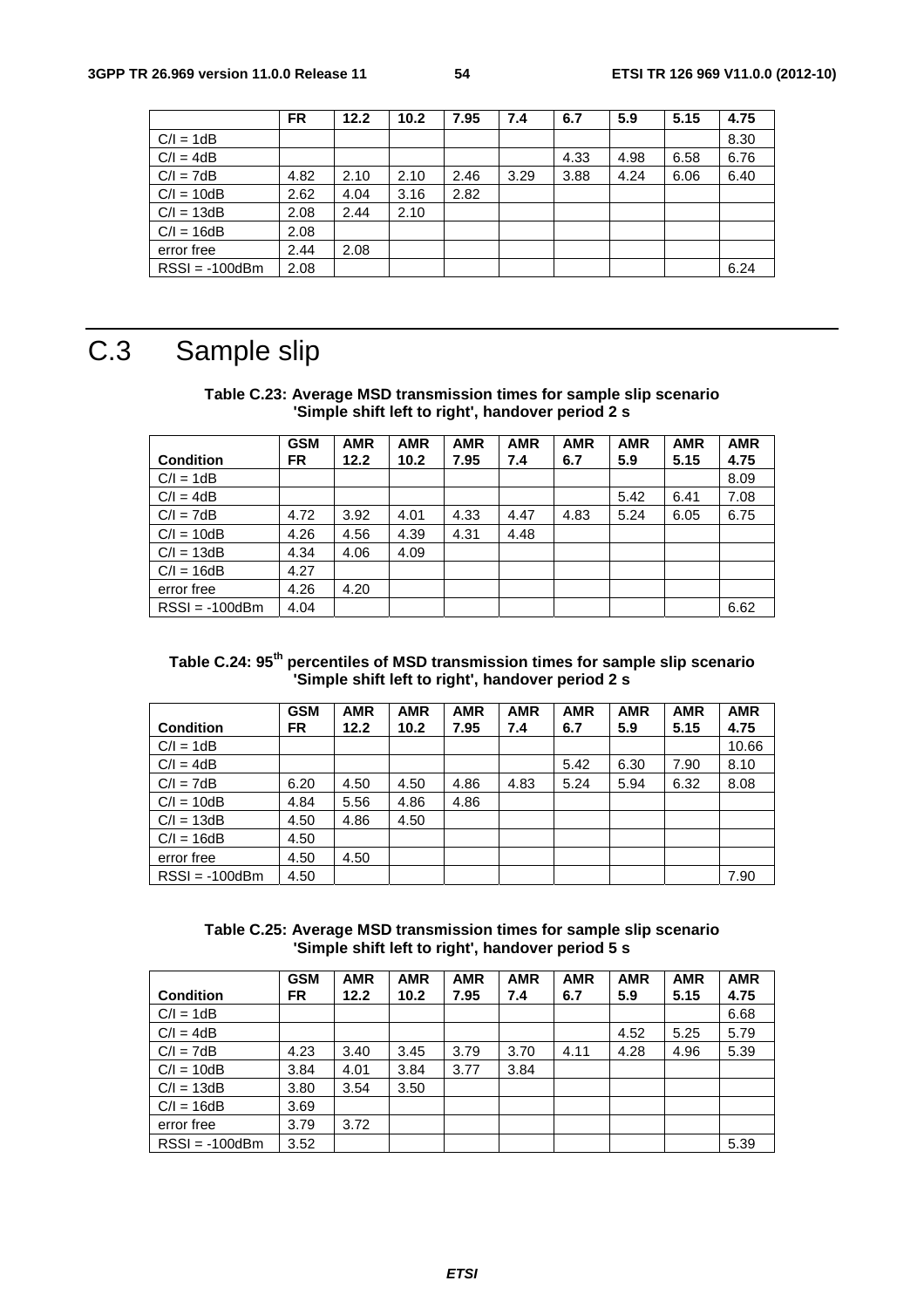|                  | <b>GSM</b> | <b>AMR</b> | <b>AMR</b> | <b>AMR</b> | <b>AMR</b> | <b>AMR</b> | <b>AMR</b> | <b>AMR</b> | <b>AMR</b> |
|------------------|------------|------------|------------|------------|------------|------------|------------|------------|------------|
| <b>Condition</b> | <b>FR</b>  | 12.2       | 10.2       | 7.95       | 7.4        | 6.7        | 5.9        | 5.15       | 4.75       |
| $C/I = 1dB$      |            |            |            |            |            |            |            |            | 8.48       |
| $C/I = 4dB$      |            |            |            |            |            | 4.52       | 5.04       | 6.14       | 6.32       |
| $C/I = 7dB$      | 5.62       | 3.78       | 5.78       | 4.16       | 4.11       | 4.28       | 4.84       | 5.40       | 6.30       |
| $C/I = 10dB$     | 4.48       | 4.88       | 4.48       | 4.16       |            |            |            |            |            |
| $C/I = 13dB$     | 4.14       | 4.16       | 4.14       |            |            |            |            |            |            |
| $C/I = 16dB$     | 4.14       |            |            |            |            |            |            |            |            |
| error free       | 4.16       | 3.78       |            |            |            |            |            |            |            |
| $RSSI = -100dBm$ | 3.78       |            |            |            |            |            |            |            | 6.12       |

**Table C.26: 95th percentiles of MSD transmission times for sample slip scenario 'Simple shift left to right', handover period 5 s** 

**Table C.27: Average MSD transmission times for sample slip scenario 'Simple shift left to right', handover period 10 s** 

|                  | <b>GSM</b> | <b>AMR</b> | <b>AMR</b> | <b>AMR</b> | <b>AMR</b> | <b>AMR</b> | <b>AMR</b> | <b>AMR</b> | <b>AMR</b> |
|------------------|------------|------------|------------|------------|------------|------------|------------|------------|------------|
| <b>Condition</b> | FR.        | 12.2       | 10.2       | 7.95       | 7.4        | 6.7        | 5.9        | 5.15       | 4.75       |
| $C/I = 1dB$      |            |            |            |            |            |            |            |            | 6.44       |
| $C/I = 4dB$      |            |            |            |            |            |            | 4.52       | 5.24       | 5.78       |
| $C/I = 7dB$      | 4.22       | 3.40       | 3.45       | 3.79       | 3.70       | 4.11       | 4.28       | 4.99       | 5.39       |
| $C/I = 10dB$     | 3.84       | 4.01       | 3.84       | 3.96       | 3.84       |            |            |            |            |
| $C/I = 13dB$     | 3.79       | 3.54       | 3.50       |            |            |            |            |            |            |
| $C/I = 16dB$     | 3.69       |            |            |            |            |            |            |            |            |
| error free       | 3.79       | 3.88       |            |            |            |            |            |            |            |
| $RSSI = -100dBm$ | 3.52       |            |            |            |            |            |            |            | 5.39       |

### **Table C.28: 95th percentiles of MSD transmission times for sample slip scenario 'Simple shift left to right', handover period 10 s**

|                  | <b>GSM</b> | <b>AMR</b> | <b>AMR</b> | <b>AMR</b> | <b>AMR</b> | <b>AMR</b> | <b>AMR</b> | <b>AMR</b> | <b>AMR</b> |
|------------------|------------|------------|------------|------------|------------|------------|------------|------------|------------|
| <b>Condition</b> | FR         | 12.2       | 10.2       | 7.95       | 7.4        | 6.7        | 5.9        | 5.15       | 4.75       |
| $C/I = 1dB$      |            |            |            |            |            |            |            |            | 7.66       |
| $C/I = 4dB$      |            |            |            |            |            | 4.52       | 5.04       | 6.14       | 6.32       |
| $C/I = 7dB$      | 5.62       | 3.78       | 3.78       | 4.16       | 4.11       | 4.28       | 4.84       | 5.40       | 6.30       |
| $C/I = 10dB$     | 4.48       | 4.88       | 4.48       | 4.16       |            |            |            |            |            |
| $C/I = 13dB$     | 4.14       | 4.16       | 4.14       |            |            |            |            |            |            |
| $C/I = 16dB$     | 4.14       |            |            |            |            |            |            |            |            |
| error free       | 4.16       | 3.78       |            |            |            |            |            |            |            |
| $RSSI = -100dBm$ | 5.78       |            |            |            |            |            |            |            | 6.12       |

**Table C.29: Average MSD transmission times for sample slip scenario 'Double shift left to right', handover period 2 s** 

|                  | <b>GSM</b> | <b>AMR</b> | <b>AMR</b> | <b>AMR</b> | <b>AMR</b> | <b>AMR</b> | <b>AMR</b> | <b>AMR</b> | <b>AMR</b> |
|------------------|------------|------------|------------|------------|------------|------------|------------|------------|------------|
| <b>Condition</b> | FR.        | 12.2       | 10.2       | 7.95       | 7.4        | 6.7        | 5.9        | 5.15       | 4.75       |
| $C/I = 1dB$      |            |            |            |            |            |            |            |            | 16.06      |
| $C/I = 4dB$      |            |            |            |            |            |            | 8.21       | 9.29       | 9.78       |
| $C/I = 7dB$      | 7.45       | 5.53       | 5.74       | 5.84       | 6.00       | 6.49       | 7.57       | 8.70       | 9.32       |
| $C/I = 10dB$     | 6.34       | 7.16       | 6.40       | 5.83       | 6.15       |            |            |            |            |
| $C/I = 13dB$     | 6.20       | 5.59       | 5.70       |            |            |            |            |            |            |
| $C/I = 16dB$     | 5.96       |            |            |            |            |            |            |            |            |
| error free       | 5.86       | 5.81       |            |            |            |            |            |            |            |
| $RSSI = -100dBm$ | 5.68       |            |            |            |            |            |            |            | 9.32       |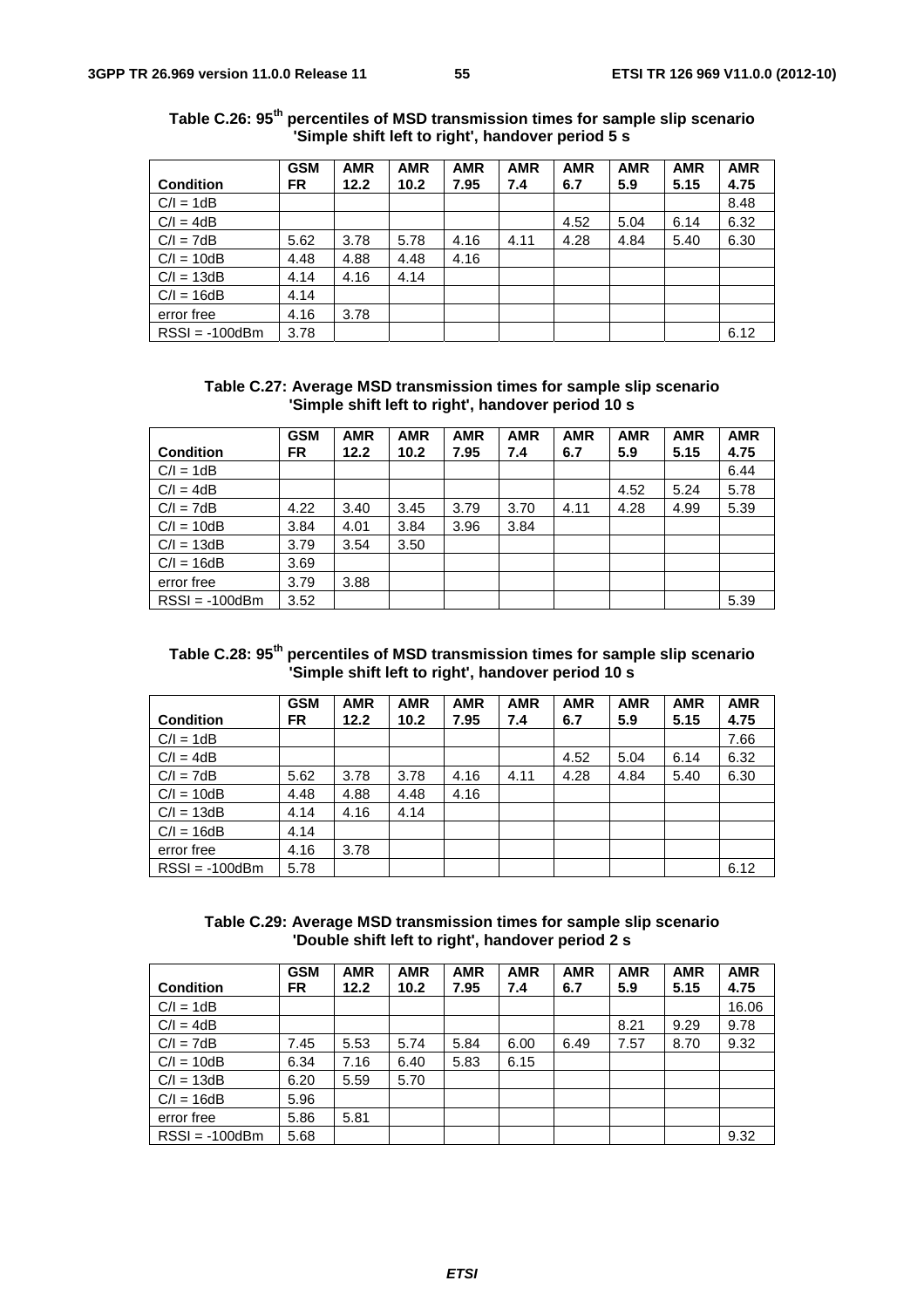|                  | <b>GSM</b> | <b>AMR</b> | <b>AMR</b> | <b>AMR</b> | <b>AMR</b> | <b>AMR</b> | <b>AMR</b> | <b>AMR</b> | <b>AMR</b> |
|------------------|------------|------------|------------|------------|------------|------------|------------|------------|------------|
| <b>Condition</b> | FR         | 12.2       | 10.2       | 7.95       | 7.4        | 6.7        | 5.9        | 5.15       | 4.75       |
| $C/I = 1dB$      |            |            |            |            |            |            |            |            | 38.12      |
| $C/I = 4dB$      |            |            |            |            |            | 8.21       | 8.86       | 11.38      | 11.72      |
| $C/I = 7dB$      | 9.38       | 5.98       | 7.98       | 6.34       | 6.49       | 7.57       | 8.50       | 9.22       | 11.38      |
| $C/I = 10dB$     | 7.50       | 9.06       | 8.14       | 6.34       |            |            |            |            |            |
| $C/I = 13dB$     | 5.98       | 6.32       | 6.32       |            |            |            |            |            |            |
| $C/I = 16dB$     | 5.98       |            |            |            |            |            |            |            |            |
| error free       | 5.98       | 5.98       |            |            |            |            |            |            |            |
| $RSSI = -100dBm$ | 5.98       |            |            |            |            |            |            |            | 11.38      |

**Table C.30: 95th percentiles of MSD transmission times for sample slip scenario 'Double shift left to right', handover period 2 s** 

**Table C.31: Average MSD transmission times for sample slip scenario 'Double shift left to right', handover period 5 s** 

|                  | <b>GSM</b> | <b>AMR</b> | <b>AMR</b> | <b>AMR</b> | <b>AMR</b> | <b>AMR</b> | <b>AMR</b> | <b>AMR</b> | <b>AMR</b> |
|------------------|------------|------------|------------|------------|------------|------------|------------|------------|------------|
| <b>Condition</b> | FR.        | 12.2       | 10.2       | 7.95       | 7.4        | 6.7        | 5.9        | 5.15       | 4.75       |
| $C/I = 1dB$      |            |            |            |            |            |            |            |            | 8.70       |
| $C/I = 4dB$      |            |            |            |            |            |            | 5.18       | 5.96       | 6.88       |
| $C/I = 7dB$      | 5.23       | 3.97       | 4.04       | 4.21       | 4.25       | 4.58       | 4.75       | 5.23       | 6.15       |
| $C/I = 10dB$     | 4.43       | 4.54       | 4.56       | 4.29       | 4.45       |            |            |            |            |
| $C/I = 13dB$     | 4.51       | 4.12       | 4.09       |            |            |            |            |            |            |
| $C/I = 16dB$     | 4.24       |            |            |            |            |            |            |            |            |
| error free       | 4.26       | 4.26       |            |            |            |            |            |            |            |
| $RSSI = -100dBm$ | 4.07       |            |            |            |            |            |            |            | 6.15       |

| Table C.32: 95 <sup>th</sup> percentiles of MSD transmission times for sample slip scenario |
|---------------------------------------------------------------------------------------------|
| 'Double shift left to right', handover period 5 s                                           |

|                  | <b>GSM</b> | <b>AMR</b> | <b>AMR</b> | <b>AMR</b> | <b>AMR</b> | <b>AMR</b> | <b>AMR</b> | <b>AMR</b> | <b>AMR</b> |
|------------------|------------|------------|------------|------------|------------|------------|------------|------------|------------|
| <b>Condition</b> | FR.        | 12.2       | 10.2       | 7.95       | 7.4        | 6.7        | 5.9        | 5.15       | 4.75       |
| $C/I = 1dB$      |            |            |            |            |            |            |            |            | 9.86       |
| $C/I = 4dB$      |            |            |            |            |            | 5.18       | 5.62       | 8.86       | 8.88       |
| $C/I = 7dB$      | 9.10       | 4.18       | 4.18       | 4.56       | 4.58       | 4.75       | 5.24       | 5.62       | 8.88       |
| $C/I = 10dB$     | 4.92       | 5.28       | 4.90       | 4.56       |            |            |            |            |            |
| $C/I = 13dB$     | 4.54       | 4.56       | 4.54       |            |            |            |            |            |            |
| $C/I = 16dB$     | 5.54       |            |            |            |            |            |            |            |            |
| error free       | 4.56       | 4.18       |            |            |            |            |            |            |            |
| $RSSI = -100dBm$ | 4.18       |            |            |            |            |            |            |            | 8.86       |

**Table C.33: Average MSD transmission times for sample slip scenario 'Double shift left to right', handover period 10 s** 

|                  | <b>GSM</b> | <b>AMR</b> | <b>AMR</b> | <b>AMR</b> | <b>AMR</b> | <b>AMR</b> | <b>AMR</b> | <b>AMR</b> | <b>AMR</b> |
|------------------|------------|------------|------------|------------|------------|------------|------------|------------|------------|
| <b>Condition</b> | FR.        | 12.2       | 10.2       | 7.95       | 7.4        | 6.7        | 5.9        | 5.15       | 4.75       |
| $C/I = 1dB$      |            |            |            |            |            |            |            |            | 7.05       |
| $C/I = 4dB$      |            |            |            |            |            |            | 5.09       | 5.71       | 6.16       |
| $C/I = 7dB$      | 5.15       | 3.97       | 4.04       | 4.21       | 4.25       | 4.58       | 4.75       | 5.20       | 6.03       |
| $C/I = 10dB$     | 4.43       | 4.52       | 4.56       | 4.29       | 4.45       |            |            |            |            |
| $C/I = 13dB$     | 4.31       | 4.12       | 4.09       |            |            |            |            |            |            |
| $C/I = 16dB$     | 4.40       |            |            |            |            |            |            |            |            |
| error free       | 4.26       | 4.25       |            |            |            |            |            |            |            |
| $RSSI = -100dBm$ | 4.07       |            |            |            |            |            |            |            | 5.86       |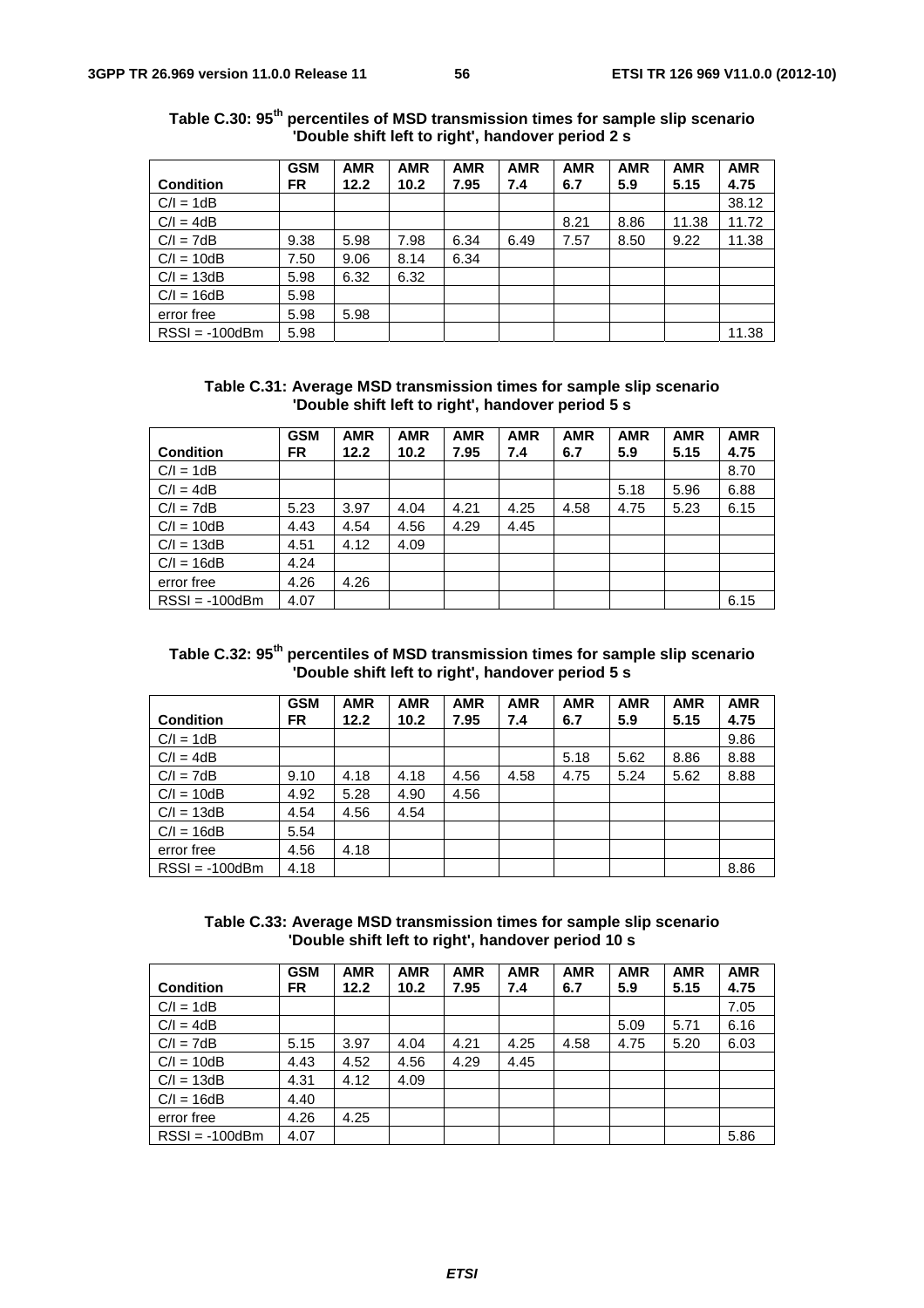|                  | <b>GSM</b> | <b>AMR</b> | <b>AMR</b> | <b>AMR</b> | <b>AMR</b> | <b>AMR</b> | <b>AMR</b> | <b>AMR</b> | <b>AMR</b> |
|------------------|------------|------------|------------|------------|------------|------------|------------|------------|------------|
| <b>Condition</b> | <b>FR</b>  | 12.2       | 10.2       | 7.95       | 7.4        | 6.7        | 5.9        | 5.15       | 4.75       |
| $C/I = 1dB$      |            |            |            |            |            |            |            |            | 7.90       |
| $C/I = 4dB$      |            |            |            |            |            | 5.09       | 5.62       | 6.70       | 6.72       |
| $C/I = 7dB$      | 7.30       | 4.18       | 4.18       | 4.56       | 4.58       | 4.75       | 5.24       | 5.62       | 6.70       |
| $C/I = 10dB$     | 4.92       | 5.28       | 4.90       | 4.56       |            |            |            |            |            |
| $C/I = 13dB$     | 4.54       | 4.56       | 4.54       |            |            |            |            |            |            |
| $C/I = 16dB$     | 4.54       |            |            |            |            |            |            |            |            |
| error free       | 4.56       | 4.18       |            |            |            |            |            |            |            |
| $RSSI = -100dBm$ | 4.18       |            |            |            |            |            |            |            | 6.34       |

**Table C.34: 95th percentiles of MSD transmission times for sample slip scenario 'Double shift left to right', handover period 10 s** 

**Table C.35: Average MSD transmission times for sample slip scenario 'Simple shift right to left', handover period 2 s** 

|                  | <b>GSM</b> | <b>AMR</b> | <b>AMR</b> | <b>AMR</b> | <b>AMR</b> | <b>AMR</b> | <b>AMR</b> | <b>AMR</b> | <b>AMR</b> |
|------------------|------------|------------|------------|------------|------------|------------|------------|------------|------------|
| <b>Condition</b> | FR.        | 12.2       | 10.2       | 7.95       | 7.4        | 6.7        | 5.9        | 5.15       | 4.75       |
| $C/I = 1dB$      |            |            |            |            |            |            |            |            | 11.48      |
| $C/I = 4dB$      |            |            |            |            |            |            | 6.33       | 8.03       | 8.35       |
| $C/I = 7dB$      | 5.76       | 3.85       | 3.79       | 3.99       | 4.43       | 5.72       | 5.68       | 6.62       | 8.41       |
| $C/I = 10dB$     | 4.53       | 4.92       | 4.66       | 4.30       | 4.11       |            |            |            |            |
| $C/I = 13dB$     | 4.41       | 4.11       | 3.85       |            |            |            |            |            |            |
| $C/I = 16dB$     | 4.05       |            |            |            |            |            |            |            |            |
| error free       | 4.17       | 3.65       |            |            |            |            |            |            |            |
| $RSSI = -100dBm$ | 3.68       |            |            |            |            |            |            |            | 7.70       |

### **Table C.36: 95th percentiles of MSD transmission times for sample slip scenario 'Simple shift right to left', handover period 2 s**

|                  | <b>GSM</b> | <b>AMR</b> | <b>AMR</b> | <b>AMR</b> | <b>AMR</b> | <b>AMR</b> | <b>AMR</b> | <b>AMR</b> | <b>AMR</b> |
|------------------|------------|------------|------------|------------|------------|------------|------------|------------|------------|
| <b>Condition</b> | FR         | 12.2       | 10.2       | 7.95       | 7.4        | 6.7        | 5.9        | 5.15       | 4.75       |
| $C/I = 1dB$      |            |            |            |            |            |            |            |            | 20.52      |
| $C/I = 4dB$      |            |            |            |            |            | 6.33       | 8.48       | 10.84      | 11.02      |
| $C/I = 7dB$      | 8.94       | 5.98       | 5.98       | 5.98       | 5.72       | 5.68       | 7.96       | 8.88       | 9.22       |
| $C/I = 10dB$     | 6.34       | 6.34       | 6.34       | 6.32       |            |            |            |            |            |
| $C/I = 13dB$     | 6.32       | 5.98       | 5.98       |            |            |            |            |            |            |
| $C/I = 16dB$     | 5.98       |            |            |            |            |            |            |            |            |
| error free       | 6.32       | 5.98       |            |            |            |            |            |            |            |
| $RSSI = -100dBm$ | 5.96       |            |            |            |            |            |            |            | 9.22       |

**Table C.37: Average MSD transmission times for sample slip scenario 'Simple shift right to left', handover period 5 s** 

| <b>Condition</b> | <b>GSM</b><br>FR. | <b>AMR</b><br>12.2 | <b>AMR</b><br>10.2 | <b>AMR</b><br>7.95 | <b>AMR</b><br>7.4 | <b>AMR</b><br>6.7 | <b>AMR</b><br>5.9 | <b>AMR</b><br>5.15 | <b>AMR</b><br>4.75 |
|------------------|-------------------|--------------------|--------------------|--------------------|-------------------|-------------------|-------------------|--------------------|--------------------|
| $C/I = 1dB$      |                   |                    |                    |                    |                   |                   |                   |                    | 7.86               |
| $C/I = 4dB$      |                   |                    |                    |                    |                   |                   | 4.42              | 5.48               | 6.22               |
| $C/I = 7dB$      | 4.57              | 3.41               | 3.42               | 3.61               | 3.75              | 4.10              | 4.16              | 4.75               | 5.45               |
| $C/I = 10dB$     | 3.74              | 4.11               | 3.90               | 3.77               | 3.74              |                   |                   |                    |                    |
| $C/I = 13dB$     | 3.79              | 3.49               | 3.49               |                    |                   |                   |                   |                    |                    |
| $C/I = 16dB$     | 3.52              |                    |                    |                    |                   |                   |                   |                    |                    |
| error free       | 3.61              | 3.29               |                    |                    |                   |                   |                   |                    |                    |
| $RSSI = -100dBm$ | 3.41              |                    |                    |                    |                   |                   |                   |                    | 5.73               |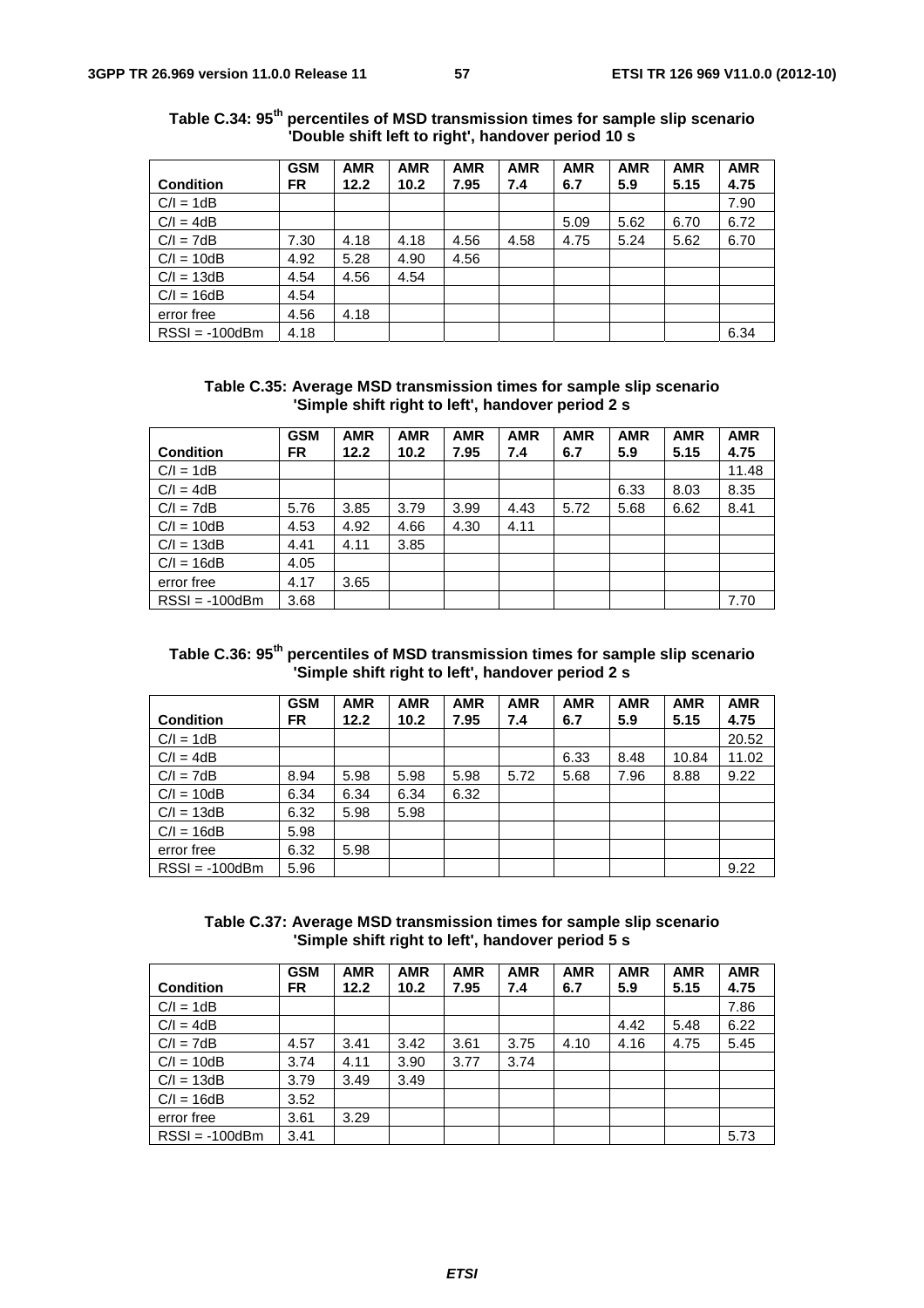|                  | <b>GSM</b> | <b>AMR</b> | <b>AMR</b> | <b>AMR</b> | <b>AMR</b> | <b>AMR</b> | <b>AMR</b> | <b>AMR</b> | <b>AMR</b> |
|------------------|------------|------------|------------|------------|------------|------------|------------|------------|------------|
| <b>Condition</b> | <b>FR</b>  | 12.2       | 10.2       | 7.95       | 7.4        | 6.7        | 5.9        | 5.15       | 4.75       |
| $C/I = 1dB$      |            |            |            |            |            |            |            |            | 9.66       |
| $C/I = 4dB$      |            |            |            |            |            | 4.42       | 5.26       | 8.50       | 8.88       |
| $C/I = 7dB$      | 6.06       | 4.18       | 4.18       | 4.56       | 4.10       | 4.16       | 4.90       | 5.62       | 8.86       |
| $C/I = 10dB$     | 4.72       | 4.92       | 4.90       | 4.56       |            |            |            |            |            |
| $C/I = 13dB$     | 4.54       | 4.56       | 4.18       |            |            |            |            |            |            |
| $C/I = 16dB$     | 4.54       |            |            |            |            |            |            |            |            |
| error free       | 4.54       | 4.18       |            |            |            |            |            |            |            |
| $RSSI = -100dBm$ | 4.18       |            |            |            |            |            |            |            | 8.68       |

**Table C.38: 95th percentiles of MSD transmission times for sample slip scenario 'Simple shift right to left', handover period 5 s** 

**Table C.39: Average MSD transmission times for sample slip scenario 'Simple shift right to left', handover period 10 s** 

|                  | <b>GSM</b> | <b>AMR</b> | <b>AMR</b> | <b>AMR</b> | <b>AMR</b> | <b>AMR</b> | <b>AMR</b> | <b>AMR</b> | <b>AMR</b> |
|------------------|------------|------------|------------|------------|------------|------------|------------|------------|------------|
| <b>Condition</b> | FR.        | 12.2       | 10.2       | 7.95       | 7.4        | 6.7        | 5.9        | 5.15       | 4.75       |
| $C/I = 1dB$      |            |            |            |            |            |            |            |            | 6.65       |
| $C/I = 4dB$      |            |            |            |            |            |            | 4.42       | 5.34       | 5.74       |
| $C/I = 7dB$      | 4.36       | 3.41       | 3.42       | 3.61       | 3.74       | 4.10       | 4.16       | 4.75       | 5.37       |
| $C/I = 10dB$     | 3.74       | 4.09       | 3.89       | 3.77       | 3.74       |            |            |            |            |
| $C/I = 13dB$     | 3.77       | 3.49       | 3.49       |            |            |            |            |            |            |
| $C/I = 16dB$     | 3.52       |            |            |            |            |            |            |            |            |
| error free       | 3.61       | 3.29       |            |            |            |            |            |            |            |
| $RSSI = -100dBm$ | 3.41       |            |            |            |            |            |            |            | 5.52       |

### **Table C.40: 95th percentiles of MSD transmission times for sample slip scenario 'Simple shift right to left', handover period 10 s**

|                  | <b>GSM</b> | <b>AMR</b> | <b>AMR</b> | <b>AMR</b> | <b>AMR</b> | <b>AMR</b> | <b>AMR</b> | <b>AMR</b> | <b>AMR</b> |
|------------------|------------|------------|------------|------------|------------|------------|------------|------------|------------|
| <b>Condition</b> | FR         | 12.2       | 10.2       | 7.95       | 7.4        | 6.7        | 5.9        | 5.15       | 4.75       |
| $C/I = 1dB$      |            |            |            |            |            |            |            |            | 7.90       |
| $C/I = 4dB$      |            |            |            |            |            | 4.42       | 5.26       | 6.34       | 6.72       |
| $C/I = 7dB$      | 6.06       | 4.18       | 4.18       | 4.56       | 4.10       | 4.16       | 4.90       | 5.62       | 6.34       |
| $C/I = 10dB$     | 4.72       | 4.92       | 4.90       | 4.56       |            |            |            |            |            |
| $C/I = 13dB$     | 4.54       | 4.56       | 4.18       |            |            |            |            |            |            |
| $C/I = 16dB$     | 4.54       |            |            |            |            |            |            |            |            |
| error free       | 4.54       | 4.18       |            |            |            |            |            |            |            |
| $RSSI = -100dBm$ | 4.18       |            |            |            |            |            |            |            | 6.34       |

**Table C.41: Average MSD transmission times for sample slip scenario 'Double shift right to left', handover period 2 s** 

|                  | <b>GSM</b> | <b>AMR</b> | <b>AMR</b> | <b>AMR</b> | <b>AMR</b> | <b>AMR</b> | <b>AMR</b> | <b>AMR</b> | <b>AMR</b> |
|------------------|------------|------------|------------|------------|------------|------------|------------|------------|------------|
| <b>Condition</b> | FR.        | 12.2       | 10.2       | 7.95       | 7.4        | 6.7        | 5.9        | 5.15       | 4.75       |
| $C/I = 1dB$      |            |            |            |            |            |            |            |            | 10.84      |
| $C/I = 4dB$      |            |            |            |            |            |            | 6.18       | 7.51       | 7.68       |
| $C/I = 7dB$      | 5.05       | 3.87       | 3.67       | 4.10       | 4.08       | 5.17       | 5.55       | 6.61       | 7.69       |
| $C/I = 10dB$     | 4.35       | 5.00       | 4.47       | 4.28       | 4.14       |            |            |            |            |
| $C/I = 13dB$     | 4.14       | 3.97       | 3.79       |            |            |            |            |            |            |
| $C/I = 16dB$     | 3.97       |            |            |            |            |            |            |            |            |
| error free       | 4.09       | 3.67       |            |            |            |            |            |            |            |
| $RSSI = -100dBm$ | 3.63       |            |            |            |            |            |            |            | 7.57       |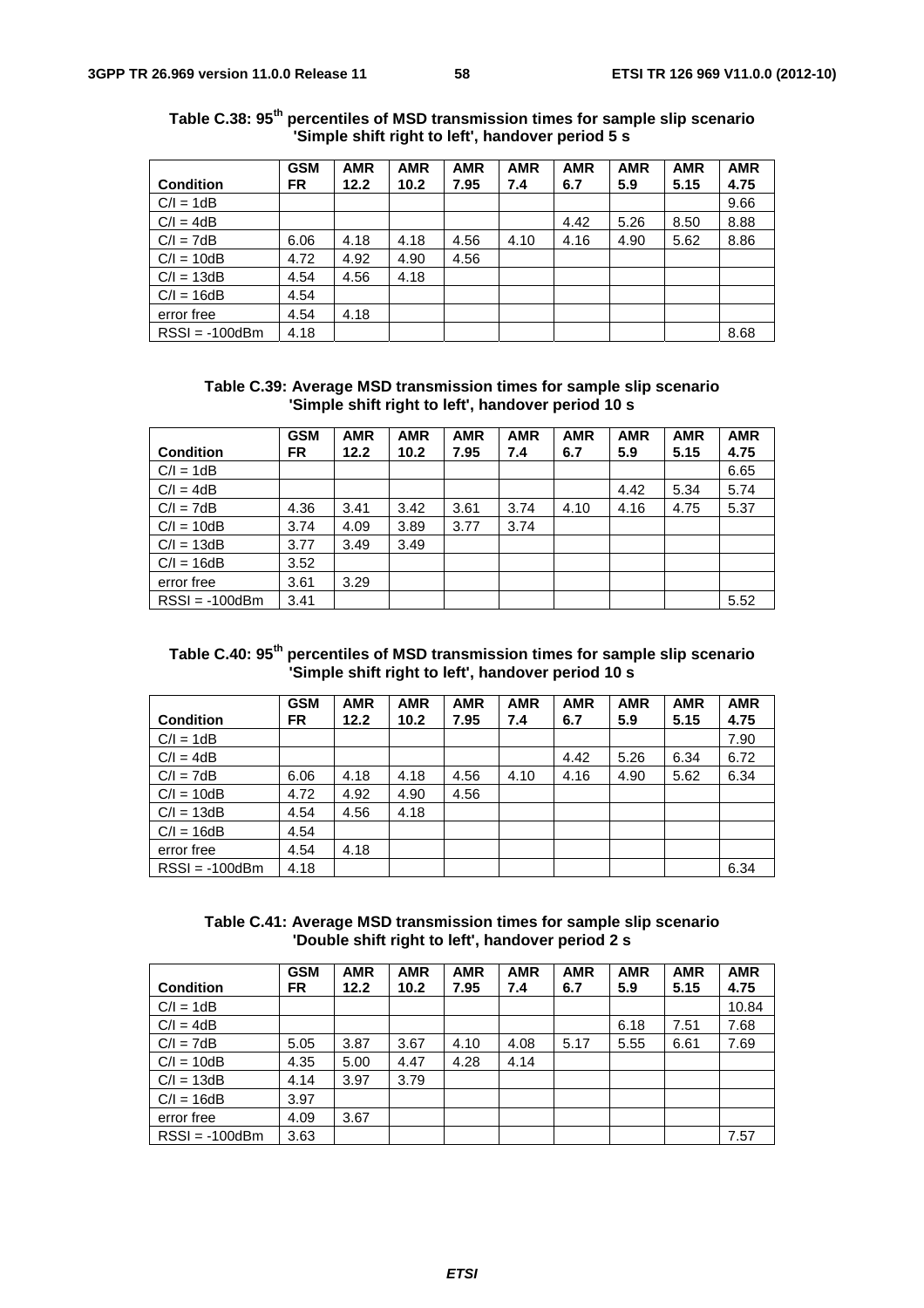|                  | <b>GSM</b> | <b>AMR</b> | <b>AMR</b> | <b>AMR</b> | <b>AMR</b> | <b>AMR</b> | <b>AMR</b> | <b>AMR</b> | <b>AMR</b> |
|------------------|------------|------------|------------|------------|------------|------------|------------|------------|------------|
| <b>Condition</b> | <b>FR</b>  | 12.2       | 10.2       | 7.95       | 7.4        | 6.7        | 5.9        | 5.15       | 4.75       |
| $C/I = 1dB$      |            |            |            |            |            |            |            |            | 21.94      |
| $C/I = 4dB$      |            |            |            |            |            | 6.18       | 8.48       | 9.22       | 9.22       |
| $C/I = 7dB$      | 8.70       | 5.98       | 5.98       | 5.98       | 5.17       | 5.55       | 6.34       | 8.88       | 9.22       |
| $C/I = 10dB$     | 5.98       | 6.34       | 6.34       | 6.14       |            |            |            |            |            |
| $C/I = 13dB$     | 5.98       | 5.98       | 5.98       |            |            |            |            |            |            |
| $C/I = 16dB$     | 5.98       |            |            |            |            |            |            |            |            |
| error free       | 5.98       | 5.98       |            |            |            |            |            |            |            |
| $RSSI = -100dBm$ | 5.96       |            |            |            |            |            |            |            | 9.22       |

**Table C.42: 95th percentiles of MSD transmission times for sample slip scenario 'Double shift right to left', handover period 2 s** 

**Table C.43: Average MSD transmission times for sample slip scenario 'Double shift right to left', handover period 5 s** 

|                  | <b>GSM</b> | <b>AMR</b> | <b>AMR</b> | <b>AMR</b> | <b>AMR</b> | <b>AMR</b> | <b>AMR</b> | <b>AMR</b> | <b>AMR</b> |
|------------------|------------|------------|------------|------------|------------|------------|------------|------------|------------|
| <b>Condition</b> | FR.        | 12.2       | 10.2       | 7.95       | 7.4        | 6.7        | 5.9        | 5.15       | 4.75       |
| $C/I = 1dB$      |            |            |            |            |            |            |            |            | 7.35       |
| $C/I = 4dB$      |            |            |            |            |            |            | 4.29       | 5.19       | 6.12       |
| $C/I = 7dB$      | 4.24       | 3.34       | 3.34       | 3.55       | 3.45       | 4.04       | 4.04       | 4.61       | 5.34       |
| $C/I = 10dB$     | 3.70       | 4.11       | 3.69       | 3.67       | 3.70       |            |            |            |            |
| $C/I = 13dB$     | 3.69       | 3.43       | 3.39       |            |            |            |            |            |            |
| $C/I = 16dB$     | 3.49       |            |            |            |            |            |            |            |            |
| error free       | 3.58       | 3.32       |            |            |            |            |            |            |            |
| $RSSI = -100dBm$ | 3.28       |            |            |            |            |            |            |            | 5.46       |

| Table C.44: 95 <sup>th</sup> percentiles of MSD transmission times for sample slip scenario |  |
|---------------------------------------------------------------------------------------------|--|
| 'Double shift right to left', handover period 5 s                                           |  |

|                  | <b>GSM</b> | <b>AMR</b> | <b>AMR</b> | <b>AMR</b> | <b>AMR</b> | <b>AMR</b> | <b>AMR</b> | <b>AMR</b> | <b>AMR</b> |
|------------------|------------|------------|------------|------------|------------|------------|------------|------------|------------|
| <b>Condition</b> | FR.        | 12.2       | 10.2       | 7.95       | 7.4        | 6.7        | 5.9        | 5.15       | 4.75       |
| $C/I = 1dB$      |            |            |            |            |            |            |            |            | 9.28       |
| $C/I = 4dB$      |            |            |            |            |            | 4.29       | 5.24       | 7.80       | 8.86       |
| $C/I = 7dB$      | 6.06       | 4.18       | 4.18       | 4.56       | 4.04       | 4.04       | 4.90       | 5.62       | 8.48       |
| $C/I = 10dB$     | 4.56       | 4.92       | 4.90       | 4.56       |            |            |            |            |            |
| $C/I = 13dB$     | 4.54       | 4.54       | 4.18       |            |            |            |            |            |            |
| $C/I = 16dB$     | 4.36       |            |            |            |            |            |            |            |            |
| error free       | 4.56       | 4.18       |            |            |            |            |            |            |            |
| $RSSI = -100dBm$ | 4.16       |            |            |            |            |            |            |            | 7.78       |

**Table C.45: Average MSD transmission times for sample slip scenario 'Double shift right to left', handover period 10 s** 

|                  | <b>GSM</b> | <b>AMR</b> | <b>AMR</b> | <b>AMR</b> | <b>AMR</b> | <b>AMR</b> | <b>AMR</b> | <b>AMR</b> | <b>AMR</b> |
|------------------|------------|------------|------------|------------|------------|------------|------------|------------|------------|
| <b>Condition</b> | FR.        | 12.2       | 10.2       | 7.95       | 7.4        | 6.7        | 5.9        | 5.15       | 4.75       |
| $C/I = 1dB$      |            |            |            |            |            |            |            |            | 6.40       |
| $C/I = 4dB$      |            |            |            |            |            |            | 4.29       | 5.09       | 5.80       |
| $C/I = 7dB$      | 4.22       | 3.34       | 3.34       | 3.55       | 3.45       | 4.04       | 4.04       | 4.61       | 5.19       |
| $C/I = 10dB$     | 3.70       | 4.07       | 3.69       | 3.87       | 3.69       |            |            |            |            |
| $C/I = 13dB$     | 3.68       | 3.43       | 3.39       |            |            |            |            |            |            |
| $C/I = 16dB$     | 3.49       |            |            |            |            |            |            |            |            |
| error free       | 3.58       | 3.32       |            |            |            |            |            |            |            |
| $RSSI = -100dBm$ | 3.28       |            |            |            |            |            |            |            | 5.39       |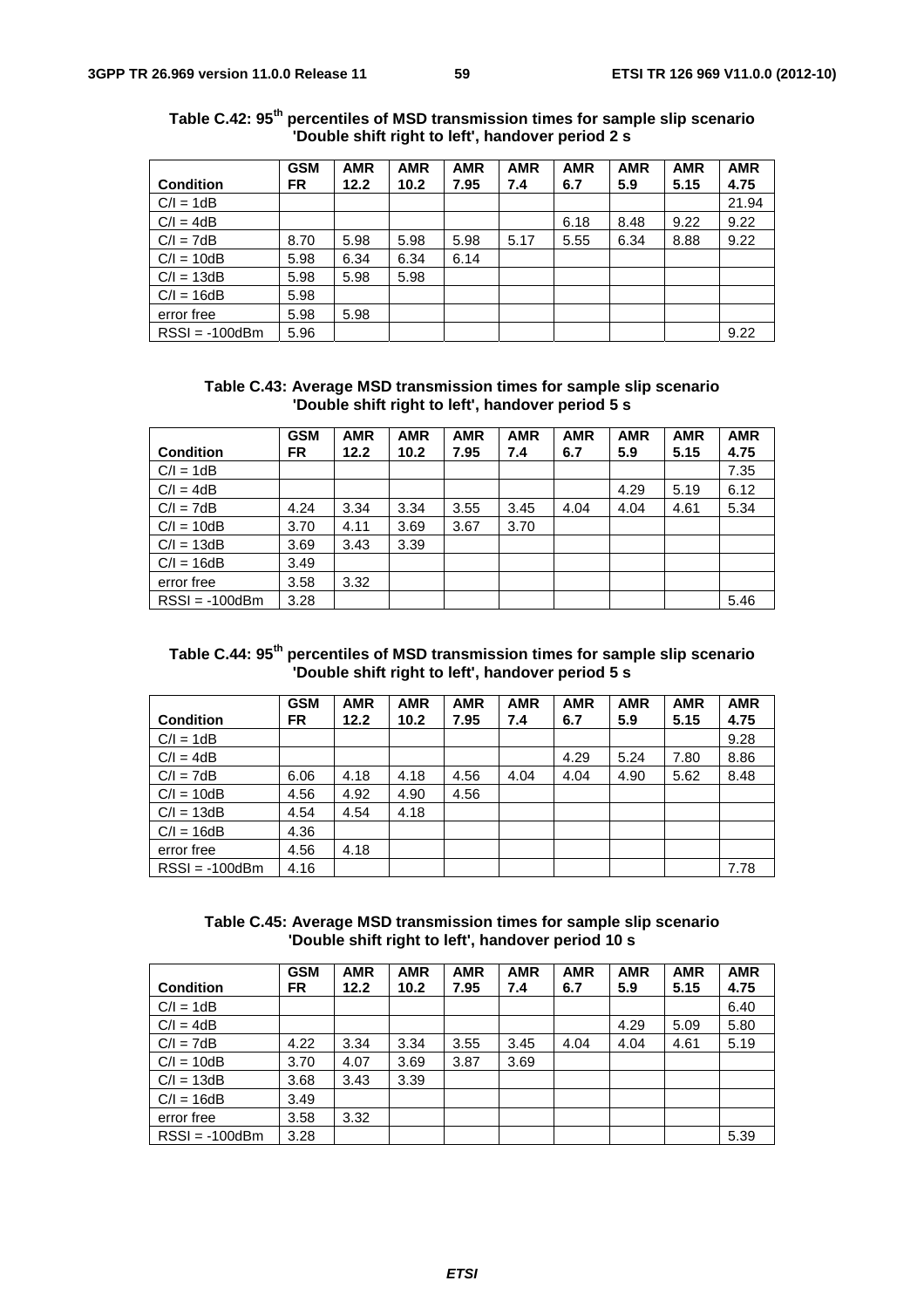|                  | <b>GSM</b> | <b>AMR</b> | <b>AMR</b> | <b>AMR</b> | <b>AMR</b> | <b>AMR</b> | <b>AMR</b> | <b>AMR</b> | <b>AMR</b> |
|------------------|------------|------------|------------|------------|------------|------------|------------|------------|------------|
| <b>Condition</b> | FR         | 12.2       | 10.2       | 7.95       | 7.4        | 6.7        | 5.9        | 5.15       | 4.75       |
| $C/I = 1dB$      |            |            |            |            |            |            |            |            | 7.66       |
| $C/I = 4dB$      |            |            |            |            |            | 4.29       | 5.24       | 6.32       | 6.72       |
| $C/I = 7dB$      | 6.06       | 4.18       | 4.18       | 4.56       | 4.04       | 4.04       | 4.90       | 5.62       | 6.34       |
| $C/I = 10dB$     | 4.56       | 4.92       | 4.88       | 4.56       |            |            |            |            |            |
| $C/I = 13dB$     | 4.54       | 4.54       | 4.18       |            |            |            |            |            |            |
| $C/I = 16dB$     | 4.36       |            |            |            |            |            |            |            |            |
| error free       | 4.56       | 4.18       |            |            |            |            |            |            |            |
| $RSSI = -100dBm$ | 4.16       |            |            |            |            |            |            |            | 6.32       |

**Table C.46: 95th percentiles of MSD transmission times for sample slip scenario 'Double shift right to left', handover period 10 s** 

## C.4 CSoHS with transcoding (G.729a / G.711) and echo cancellation

### **Table C.47: Average MSD transmission times with G.711 transcoding, CSoHS jitter buffer (length 40 ms; delay/jitter profile 3), and echo canceller**

|                  | <b>GSM</b> | <b>AMR</b> | <b>AMR</b> | <b>AMR</b> | <b>AMR</b> | <b>AMR</b> | <b>AMR</b> | <b>AMR</b> | <b>AMR</b> |
|------------------|------------|------------|------------|------------|------------|------------|------------|------------|------------|
| <b>Condition</b> | FR.        | 12.2       | 10.2       | 7.95       | 7.4        | 6.7        | 5.9        | 5.15       | 4.75       |
| $C/I = 1dB$      |            |            |            |            |            |            |            |            | 4.87       |
| $C/I = 4dB$      |            |            |            |            |            |            | 2.90       | 3.86       | 3.99       |
| $C/I = 7dB$      | 2.35       | 2.13       | 1.89       | 1.81       | 1.75       | 2.21       | 2.41       | 3.47       | 3.89       |
| $C/I = 10dB$     | 1.90       | 1.66       | 1.59       | 1.81       | 1.72       |            |            |            |            |
| $C/I = 13dB$     | 1.74       | 1.37       | 1.49       |            |            |            |            |            |            |
| $C/I = 16dB$     | 1.73       |            |            |            |            |            |            |            |            |
| error free       | 1.75       | 1.50       |            |            |            |            |            |            |            |
| $RSSI = -100dBm$ | 1.87       |            |            |            |            |            |            |            | 3.89       |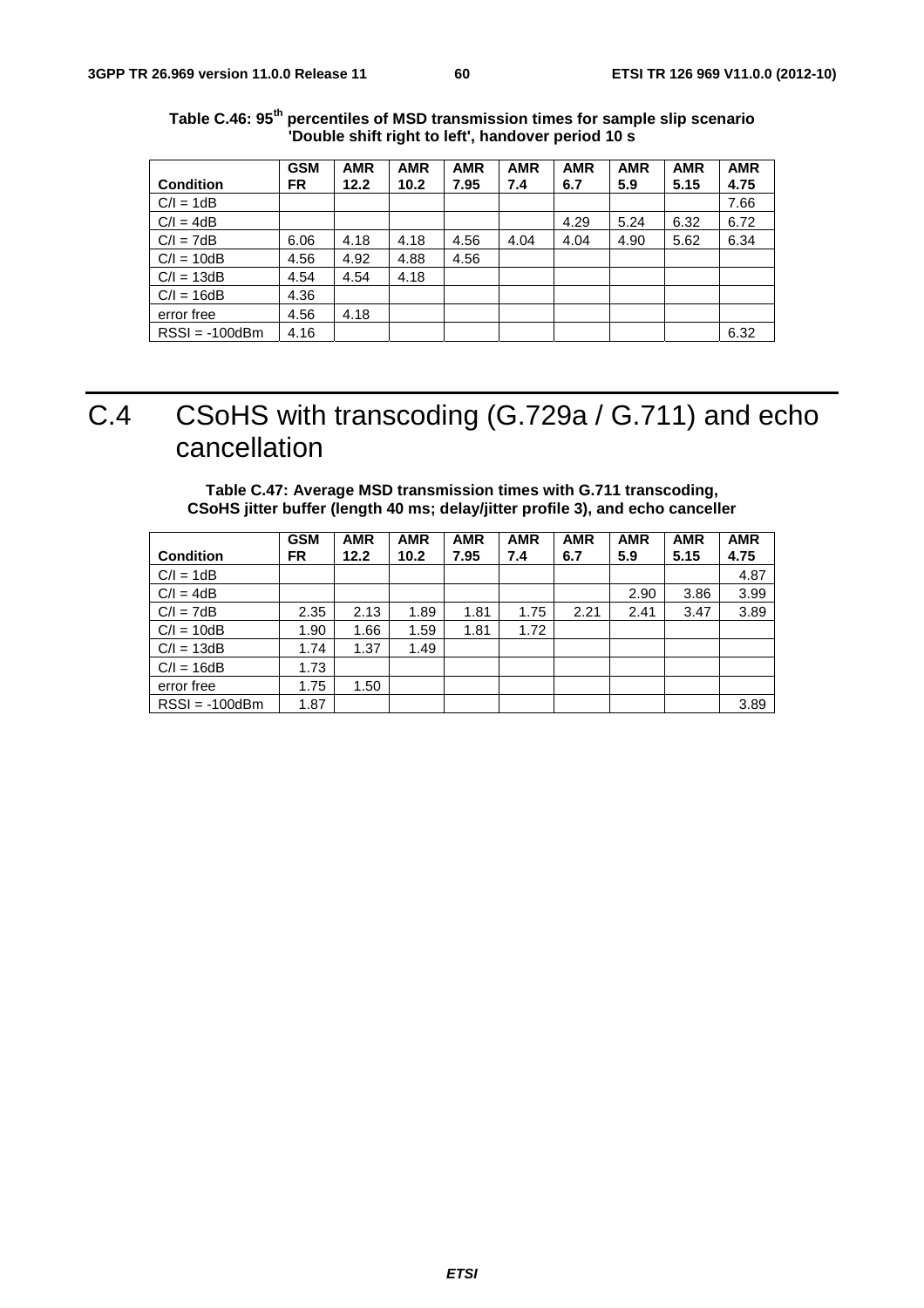|                  | <u>ooono jilici banci (ichylii 40 ma, aciay/jilici prome oj, and ceno canceller</u> |            |            |            |            |            |            |            |            |  |
|------------------|-------------------------------------------------------------------------------------|------------|------------|------------|------------|------------|------------|------------|------------|--|
|                  | <b>GSM</b>                                                                          | <b>AMR</b> | <b>AMR</b> | <b>AMR</b> | <b>AMR</b> | <b>AMR</b> | <b>AMR</b> | <b>AMR</b> | <b>AMR</b> |  |
| <b>Condition</b> | <b>FR</b>                                                                           | 12.2       | 10.2       | 7.95       | 7.4        | 6.7        | 5.9        | 5.15       | 4.75       |  |
| $C/I = 1dB$      |                                                                                     |            |            |            |            |            |            |            | 6,06       |  |
| $C/I = 4dB$      |                                                                                     |            |            |            |            | 2,90       | 3,52       | 4,24       | 4,42       |  |
| $C/I = 7dB$      | 3,68                                                                                | 3,51       | 2,08       | 2,08       | 2,21       | 2,41       | 2.44       | 3,91       | 4,24       |  |
| $C/I = 10dB$     | 2,08                                                                                | 2,06       | 1,74       | 2,08       |            |            |            |            |            |  |
| $C/I = 13dB$     | 1,74                                                                                | 1,38       | 1,74       |            |            |            |            |            |            |  |
| $C/I = 16dB$     | 1,74                                                                                |            |            |            |            |            |            |            |            |  |
| error free       | 2,06                                                                                | 1.74       |            |            |            |            |            |            |            |  |
| $RSSI = -100dBm$ | 2.08                                                                                |            |            |            |            |            |            |            | 4,24       |  |

|  | Table C.48: 95 <sup>th</sup> percentiles of MSD transmission times with G.711 transcoding, |  |
|--|--------------------------------------------------------------------------------------------|--|
|  | CSoHS jitter buffer (length 40 ms; delay/jitter profile 3), and echo canceller             |  |

**Table C.49: Average MSD transmission times with G.711 transcoding, CSoHS jitter buffer (length 40 ms; delay/jitter profile 4), and echo canceller** 

|                  | <b>GSM</b> | <b>AMR</b> | <b>AMR</b> | <b>AMR</b> | <b>AMR</b> | <b>AMR</b> | <b>AMR</b> | <b>AMR</b> | <b>AMR</b> |
|------------------|------------|------------|------------|------------|------------|------------|------------|------------|------------|
| <b>Condition</b> | FR.        | 12.2       | 10.2       | 7.95       | 7.4        | 6.7        | 5.9        | 5.15       | 4.75       |
| $C/I = 1dB$      |            |            |            |            |            |            |            |            | 4.82       |
| $C/I = 4dB$      |            |            |            |            |            |            | 2.80       | 3.83       | 3.99       |
| $C/I = 7dB$      | 2.30       | 2.15       | 1.91       | 1.80       | 1.78       | 2.18       | 2.36       | 3.35       | 3.91       |
| $C/I = 10dB$     | 1.90       | 1.62       | 1.51       | 1.72       | 1.72       |            |            |            |            |
| $C/I = 13dB$     | 1.73       | 1.36       | 1.40       |            |            |            |            |            |            |
| $C/I = 16dB$     | 1.72       |            |            |            |            |            |            |            |            |
| error free       | 1.72       | 1.36       |            |            |            |            |            |            |            |
| $RSSI = -100dBm$ | 1.76       |            |            |            |            |            |            |            | 3.80       |

### **Table C.50: 95th percentiles of MSD transmission times with G.711 transcoding, CSoHS jitter buffer (length 40 ms; delay/jitter profile 4), and echo canceller**

|                  | <b>GSM</b> | <b>AMR</b> | <b>AMR</b> | <b>AMR</b> | <b>AMR</b> | <b>AMR</b> | <b>AMR</b> | <b>AMR</b> | <b>AMR</b> |
|------------------|------------|------------|------------|------------|------------|------------|------------|------------|------------|
| <b>Condition</b> | <b>FR</b>  | 12.2       | 10.2       | 7.95       | 7.4        | 6.7        | 5.9        | 5.15       | 4.75       |
| $C/I = 1dB$      |            |            |            |            |            |            |            |            | 5.87       |
| $C/I = 4dB$      |            |            |            |            |            | 2.80       | 3.52       | 4.41       | 4.60       |
| $C/I = 7dB$      | 3.68       | 3.51       | 2.08       | 2.08       | 2.18       | 2.36       | 2.44       | 3.90       | 4.24       |
| $C/I = 10dB$     | 2.08       | 1.76       | 1.74       | 1.74       |            |            |            |            |            |
| $C/I = 13dB$     | 1.74       | 1.38       | 1.74       |            |            |            |            |            |            |
| $C/I = 16dB$     | 1.74       |            |            |            |            |            |            |            |            |
| error free       | 1.74       | 1.38       |            |            |            |            |            |            |            |
| $RSSI = -100dBm$ | 2.06       |            |            |            |            |            |            |            | 4.24       |

**Table C.51: Average MSD transmission times with G.711 transcoding, CSoHS jitter buffer (length 40 ms; delay/jitter profile 5), and echo canceller** 

|                  | <b>GSM</b> | <b>AMR</b> | <b>AMR</b> | <b>AMR</b> | <b>AMR</b> | <b>AMR</b> | <b>AMR</b> | <b>AMR</b> | <b>AMR</b> |
|------------------|------------|------------|------------|------------|------------|------------|------------|------------|------------|
| <b>Condition</b> | <b>FR</b>  | 12.2       | 10.2       | 7.95       | 7.4        | 6.7        | 5.9        | 5.15       | 4.75       |
| $C/I = 1dB$      |            |            |            |            |            |            |            |            | 4.79       |
| $C/I = 4dB$      |            |            |            |            |            |            | 2.82       | 3.83       | 3.99       |
| $C/I = 7dB$      | 2.30       | 2.16       | 1.88       | 1.80       | 1.75       | 2.17       | 2.40       | 3.35       | 3.86       |
| $C/I = 10dB$     | 1.90       | 1.62       | 1.51       | 1.73       | 1.72       |            |            |            |            |
| $C/I = 13dB$     | 1.73       | 1.36       | 1.40       |            |            |            |            |            |            |
| $C/I = 16dB$     | 1.72       |            |            |            |            |            |            |            |            |
| error free       | 1.72       | 1.36       |            |            |            |            |            |            |            |
| $RSSI = -100dBm$ | 1.76       |            |            |            |            |            |            |            | 3.83       |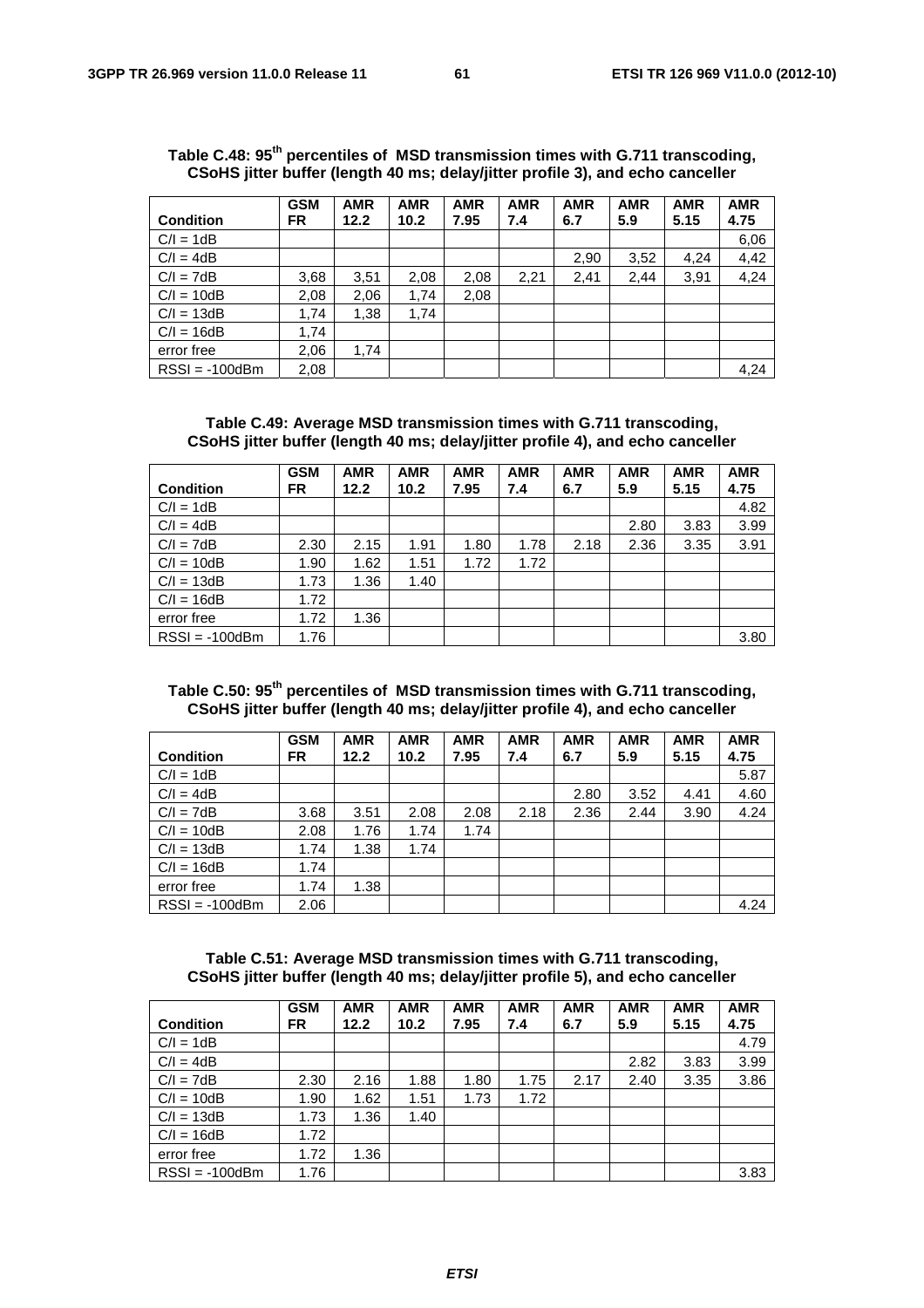|                  | <b>GSM</b> | <b>AMR</b> | <b>AMR</b> | <b>AMR</b> | <b>AMR</b> | <b>AMR</b> | <b>AMR</b> | <b>AMR</b> | <b>AMR</b> |
|------------------|------------|------------|------------|------------|------------|------------|------------|------------|------------|
| <b>Condition</b> | FR         | 12.2       | 10.2       | 7.95       | 7.4        | 6.7        | 5.9        | 5.15       | 4.75       |
| $C/I = 1dB$      |            |            |            |            |            |            |            |            | 5.68       |
| $C/I = 4dB$      |            |            |            |            |            | 2.82       | 3.52       | 4.41       | 4.60       |
| $C/I = 7dB$      | 3.68       | 1.76       | 2.08       | 2.08       | 2.17       | 2.40       | 2.44       | 3.90       | 4.24       |
| $C/I = 10dB$     | 2.08       | 1.38       | 1.74       | 1.76       |            |            |            |            |            |
| $C/I = 13dB$     | 1.74       |            | 1.74       |            |            |            |            |            |            |
| $C/I = 16dB$     | 1.74       | 1.37       |            |            |            |            |            |            |            |
| error free       | 1.74       |            |            |            |            |            |            |            |            |
| $RSSI = -100dBm$ | 2.06       |            |            |            |            |            |            |            | 4.24       |

**Table C.52: 95th percentiles of MSD transmission times with G.711 transcoding, CSoHS jitter buffer (length 40 ms; delay/jitter profile 5), and echo canceller** 

**Table C.53: Average MSD transmission times with G.711 transcoding, CSoHS jitter buffer (length 40 ms; delay/jitter profile 6), and echo canceller** 

|                  | <b>GSM</b> | <b>AMR</b> | <b>AMR</b> | <b>AMR</b> | <b>AMR</b> | <b>AMR</b> | <b>AMR</b> | <b>AMR</b> | <b>AMR</b> |
|------------------|------------|------------|------------|------------|------------|------------|------------|------------|------------|
| <b>Condition</b> | FR.        | 12.2       | 10.2       | 7.95       | 7.4        | 6.7        | 5.9        | 5.15       | 4.75       |
| $C/I = 1dB$      |            |            |            |            |            |            |            |            | 4.79       |
| $C/I = 4dB$      |            |            |            |            |            |            | 2.82       | 3.83       | 3.99       |
| $C/I = 7dB$      | 2.30       | 2.16       | 1.88       | 1.80       | 1.75       | 2.19       | 2.36       | 3.35       | 3.86       |
| $C/I = 10dB$     | 1.90       | 1.62       | 1.51       | 1.73       | 1.72       |            |            |            |            |
| $C/I = 13dB$     | 1.75       | 1.36       | 1.40       |            |            |            |            |            |            |
| $C/I = 16dB$     | 1.73       |            |            |            |            |            |            |            |            |
| error free       | 1.72       | 1.36       |            |            |            |            |            |            |            |
| $RSSI = -100dBm$ | 1.76       |            |            |            |            |            |            |            | 3.82       |

### **Table C.54: 95th percentiles of MSD transmission times with G.711 transcoding, CSoHS jitter buffer (length 40 ms; delay/jitter profile 6), and echo canceller**

|                  | <b>GSM</b> | <b>AMR</b> | <b>AMR</b> | <b>AMR</b> | <b>AMR</b> | <b>AMR</b> | <b>AMR</b> | <b>AMR</b> | <b>AMR</b> |
|------------------|------------|------------|------------|------------|------------|------------|------------|------------|------------|
| <b>Condition</b> | <b>FR</b>  | 12.2       | 10.2       | 7.95       | 7.4        | 6.7        | 5.9        | 5.15       | 4.75       |
| $C/I = 1dB$      |            |            |            |            |            |            |            |            | 5.68       |
| $C/I = 4dB$      |            |            |            |            |            | 2.82       | 3.52       | 4.41       | 4.60       |
| $C/I = 7dB$      | 3.86       | 3.51       | 2.08       | 2.08       | 2.19       | 2.36       | 2.44       | 3.90       | 4.24       |
| $C/I = 10dB$     | 2.08       | 1.76       | 1.74       | 1.76       |            |            |            |            |            |
| $C/I = 13dB$     | 2.06       | 1.38       | 1.74       |            |            |            |            |            |            |
| $C/I = 16dB$     | 1.74       |            |            |            |            |            |            |            |            |
| error free       | 1.74       | 1.37       |            |            |            |            |            |            |            |
| $RSSI = -100dBm$ | 2.06       |            |            |            |            |            |            |            | 4.24       |

**Table C.55: Average MSD transmission times with G.729a transcoding, CSoHS jitter buffer (length 40 ms; delay/jitter profile 3), and echo canceller** 

|                  | <b>GSM</b> | <b>AMR</b> | <b>AMR</b> | <b>AMR</b> | <b>AMR</b> | <b>AMR</b> | <b>AMR</b> | <b>AMR</b> | <b>AMR</b> |
|------------------|------------|------------|------------|------------|------------|------------|------------|------------|------------|
| <b>Condition</b> | FR         | 12.2       | 10.2       | 7.95       | 7.4        | 6.7        | 5.9        | 5.15       | 4.75       |
| $C/I = 1dB$      |            |            |            |            |            |            |            |            | 9.98       |
| $C/I = 4dB$      |            |            |            |            |            |            | 5.13       | 7.01       | 7.31       |
| $C/I = 7dB$      | 3.96       | 3.75       | 3.33       | 2.88       | 2.51       | 3.99       | 4.35       | 6.13       | 6.83       |
| $C/I = 10dB$     | 3.04       | 2.43       | 2.50       | 2.53       | 2.41       |            |            |            |            |
| $C/I = 13dB$     | 2.65       | 2.10       | 2.42       |            |            |            |            |            |            |
| $C/I = 16dB$     | 2.49       |            |            |            |            |            |            |            |            |
| error free       | 2.42       | 2.12       |            |            |            |            |            |            |            |
| $RSSI = -100dBm$ | 2.68       |            |            |            |            |            |            |            | 6.63       |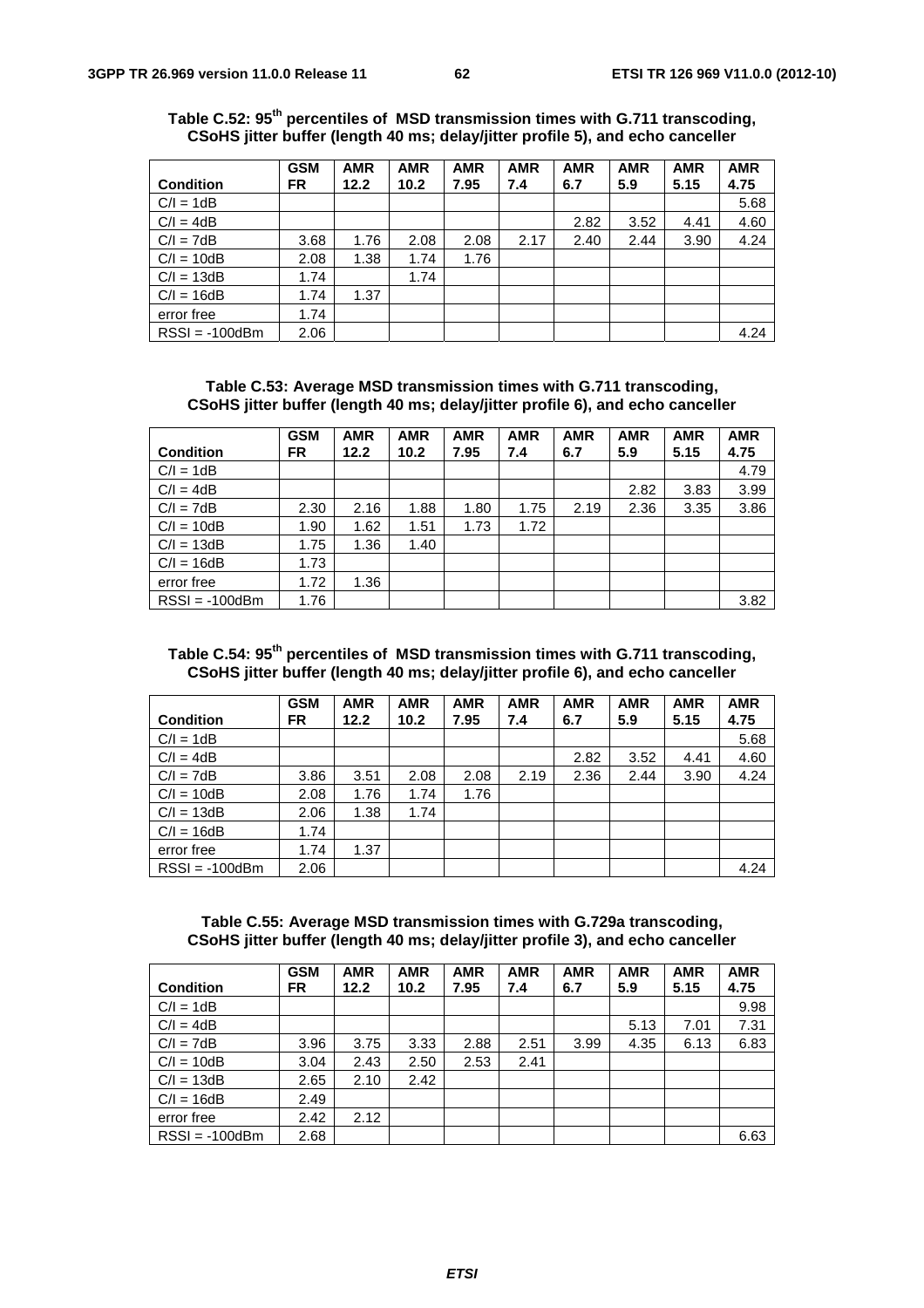|                  | <b>GSM</b> | <b>AMR</b> | <b>AMR</b> | <b>AMR</b> | <b>AMR</b> | <b>AMR</b> | <b>AMR</b> | <b>AMR</b> | <b>AMR</b> |
|------------------|------------|------------|------------|------------|------------|------------|------------|------------|------------|
| <b>Condition</b> | FR         | 12.2       | 10.2       | 7.95       | 7.4        | 6.7        | 5.9        | 5.15       | 4.75       |
| $C/I = 1dB$      |            |            |            |            |            |            |            |            | 18.26      |
| $C/I = 4dB$      |            |            |            |            |            | 5.13       | 6.07       | 8.23       | 8.56       |
| $C/I = 7dB$      | 5.84       | 5.13       | 3.91       | 3.52       | 3.99       | 4.35       | 4.98       | 6.76       | 8.22       |
| $C/I = 10dB$     | 3.71       | 2.82       | 2.82       | 3.16       |            |            |            |            |            |
| $C/I = 13dB$     | 3.16       | 2.44       | 2.46       |            |            |            |            |            |            |
| $C/I = 16dB$     | 2.82       |            |            |            |            |            |            |            |            |
| error free       | 2.44       | 2.44       |            |            |            |            |            |            |            |
| $RSSI = -100dBm$ | 3.52       |            |            |            |            |            |            |            | 7.66       |

**Table C.56: 95th percentiles of MSD transmission times with G.729a transcoding, CSoHS jitter buffer (length 40 ms; delay/jitter profile 3), and echo canceller** 

**Table C.57: Average MSD transmission times with G.729a transcoding, CSoHS jitter buffer (length 40 ms; delay/jitter profile 4), and echo canceller** 

|                  | <b>GSM</b> | <b>AMR</b> | <b>AMR</b> | <b>AMR</b> | <b>AMR</b> | <b>AMR</b> | <b>AMR</b> | <b>AMR</b> | <b>AMR</b> |
|------------------|------------|------------|------------|------------|------------|------------|------------|------------|------------|
| <b>Condition</b> | <b>FR</b>  | 12.2       | 10.2       | 7.95       | 7.4        | 6.7        | 5.9        | 5.15       | 4.75       |
| $C/I = 1dB$      |            |            |            |            |            |            |            |            | 9.32       |
| $C/I = 4dB$      |            |            |            |            |            |            | 5.09       | 6.69       | 7.09       |
| $C/I = 7dB$      | 3.97       | 3.55       | 3.22       | 2.76       | 2.49       | 3.87       | 4.27       | 6.05       | 6.64       |
| $C/I = 10dB$     | 2.94       | 2.36       | 2.46       | 2.50       | 2.37       |            |            |            |            |
| $C/I = 13dB$     | 2.53       | 2.06       | 2.37       |            |            |            |            |            |            |
| $C/I = 16dB$     | 2.44       |            |            |            |            |            |            |            |            |
| error free       | 2.41       | 2.04       |            |            |            |            |            |            |            |
| $RSSI = -100dBm$ | 2.62       |            |            |            |            |            |            |            | 6.71       |

### **Table C.58: 95th percentiles of MSD transmission times with G.729a transcoding, CSoHS jitter buffer (length 40 ms; delay/jitter profile 4), and echo canceller**

|                  | <b>GSM</b> | <b>AMR</b> | <b>AMR</b> | <b>AMR</b> | <b>AMR</b> | <b>AMR</b> | <b>AMR</b> | <b>AMR</b> | <b>AMR</b> |
|------------------|------------|------------|------------|------------|------------|------------|------------|------------|------------|
| <b>Condition</b> | FR         | 12.2       | 10.2       | 7.95       | 7.4        | 6.7        | 5.9        | 5.15       | 4.75       |
| $C/I = 1dB$      |            |            |            |            |            |            |            |            | 17.56      |
| $C/I = 4dB$      |            |            |            |            |            | 5.09       | 6.06       | 8.30       | 8.24       |
| $C/I = 7dB$      | 5.67       | 5.12       | 3.89       | 3.16       | 3.87       | 4.27       | 4.60       | 6.76       | 7.83       |
| $C/I = 10dB$     | 3.90       | 2.82       | 2.82       | 2.84       |            |            |            |            |            |
| $C/I = 13dB$     | 2.82       | 2.10       | 2.46       |            |            |            |            |            |            |
| $C/I = 16dB$     | 2.46       |            |            |            |            |            |            |            |            |
| error free       | 2.44       | 2.10       |            |            |            |            |            |            |            |
| $RSSI = -100dBm$ | 3.16       |            |            |            |            |            |            |            | 7.83       |

**Table C.59: Average MSD transmission times with G.729a transcoding, CSoHS jitter buffer (length 40 ms; delay/jitter profile 5), and echo canceller** 

|                  | <b>GSM</b> | <b>AMR</b> | <b>AMR</b> | <b>AMR</b> | <b>AMR</b> | <b>AMR</b> | <b>AMR</b> | <b>AMR</b> | <b>AMR</b> |
|------------------|------------|------------|------------|------------|------------|------------|------------|------------|------------|
| <b>Condition</b> | FR         | 12.2       | 10.2       | 7.95       | 7.4        | 6.7        | 5.9        | 5.15       | 4.75       |
| $C/I = 1dB$      |            |            |            |            |            |            |            |            | 9.29       |
| $C/I = 4dB$      |            |            |            |            |            |            | 5.02       | 6.65       | 7.01       |
| $C/I = 7dB$      | 3.89       | 3.55       | 3.23       | 2.71       | 2.47       | 3.92       | 4.27       | 6.01       | 6.62       |
| $C/I = 10dB$     | 2.87       | 2.36       | 2.43       | 2.50       | 2.36       |            |            |            |            |
| $C/I = 13dB$     | 2.50       | 2.06       | 2.39       |            |            |            |            |            |            |
| $C/I = 16dB$     | 2.45       |            |            |            |            |            |            |            |            |
| error free       | 2.43       | 2.03       |            |            |            |            |            |            |            |
| $RSSI = -100dBm$ | 2.64       |            |            |            |            |            |            |            | 6.59       |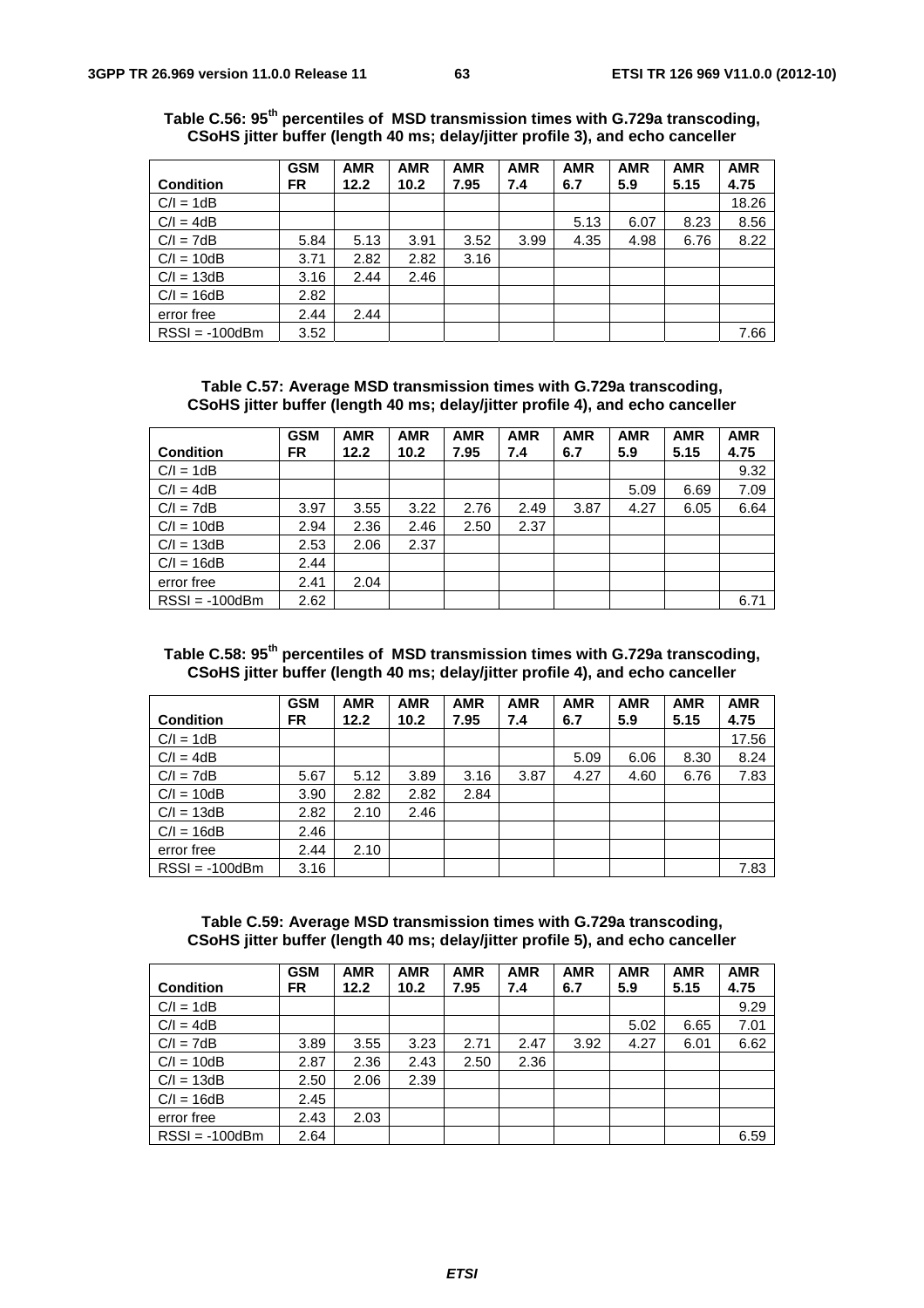|                  | <b>GSM</b> | <b>AMR</b> | <b>AMR</b> | <b>AMR</b> | <b>AMR</b> | <b>AMR</b> | <b>AMR</b> | <b>AMR</b> | <b>AMR</b> |
|------------------|------------|------------|------------|------------|------------|------------|------------|------------|------------|
| <b>Condition</b> | FR         | 12.2       | 10.2       | 7.95       | 7.4        | 6.7        | 5.9        | 5.15       | 4.75       |
| $C/I = 1dB$      |            |            |            |            |            |            |            |            | 17.22      |
| $C/I = 4dB$      |            |            |            |            |            | 5.02       | 6.06       | 8.12       | 8.22       |
| $C/I = 7dB$      | 5.51       | 4.76       | 3.90       | 3.17       | 3.92       | 4.27       | 4.60       | 6.59       | 7.66       |
| $C/I = 10dB$     | 3.52       | 2.82       | 2.81       | 2.84       |            |            |            |            |            |
| $C/I = 13dB$     | 2.82       | 2.10       | 2.46       |            |            |            |            |            |            |
| $C/I = 16dB$     | 2.46       |            |            |            |            |            |            |            |            |
| error free       | 2.44       | 2.10       |            |            |            |            |            |            |            |
| $RSSI = -100dBm$ | 3.16       |            |            |            |            |            |            |            | 7.48       |

**Table C.60: 95th percentiles of MSD transmission times with G.729a transcoding, CSoHS jitter buffer (length 40 ms; delay/jitter profile 5), and echo canceller** 

**Table C.61: Average MSD transmission times with G.729a transcoding, CSoHS jitter buffer (length 40 ms; delay/jitter profile 6), and echo canceller** 

|                  | <b>GSM</b> | <b>AMR</b> | <b>AMR</b> | <b>AMR</b> | <b>AMR</b> | <b>AMR</b> | <b>AMR</b> | <b>AMR</b> | <b>AMR</b> |
|------------------|------------|------------|------------|------------|------------|------------|------------|------------|------------|
| <b>Condition</b> | FR.        | 12.2       | 10.2       | 7.95       | 7.4        | 6.7        | 5.9        | 5.15       | 4.75       |
| $C/I = 1dB$      |            |            |            |            |            |            |            |            | 9.10       |
| $C/I = 4dB$      |            |            |            |            |            |            | 5.03       | 6.66       | 7.04       |
| $C/I = 7dB$      | 3.92       | 3.57       | 3.22       | 2.74       | 2.49       | 3.87       | 4.27       | 5.99       | 6.58       |
| $C/I = 10dB$     | 2.86       | 2.36       | 2.43       | 2.50       | 2.36       |            |            |            |            |
| $C/I = 13dB$     | 2.51       | 2.06       | 2.37       |            |            |            |            |            |            |
| $C/I = 16dB$     | 2.45       |            |            |            |            |            |            |            |            |
| error free       | 2.41       | 2.04       |            |            |            |            |            |            |            |
| $RSSI = -100dBm$ | 2.62       |            |            |            |            |            |            |            | 6.50       |

### **Table C.62: 95th percentiles of MSD transmission times with G.729a transcoding, CSoHS jitter buffer (length 40 ms; delay/jitter profile 6), and echo canceller**

|                  | <b>GSM</b> | <b>AMR</b> | <b>AMR</b> | <b>AMR</b> | <b>AMR</b> | <b>AMR</b> | <b>AMR</b> | <b>AMR</b> | <b>AMR</b> |
|------------------|------------|------------|------------|------------|------------|------------|------------|------------|------------|
| <b>Condition</b> | FR.        | 12.2       | 10.2       | 7.95       | 7.4        | 6.7        | 5.9        | 5.15       | 4.75       |
| $C/I = 1dB$      |            |            |            |            |            |            |            |            | 17.20      |
| $C/I = 4dB$      |            |            |            |            |            | 5.03       | 6.06       | 8.12       | 8.30       |
| $C/I = 7dB$      | 5.50       | 4.60       | 3.89       | 3.16       | 3.87       | 4.27       | 4.60       | 6.76       | 7.48       |
| $C/I = 10dB$     | 3.71       | 2.82       | 2.81       | 2.84       |            |            |            |            |            |
| $C/I = 13dB$     | 2.82       | 2.10       | 2.46       |            |            |            |            |            |            |
| $C/I = 16dB$     | 2.46       |            |            |            |            |            |            |            |            |
| error free       | 2.44       | 2.10       |            |            |            |            |            |            |            |
| $RSSI = -100dBm$ | 3.16       |            |            |            |            |            |            |            | 7.14       |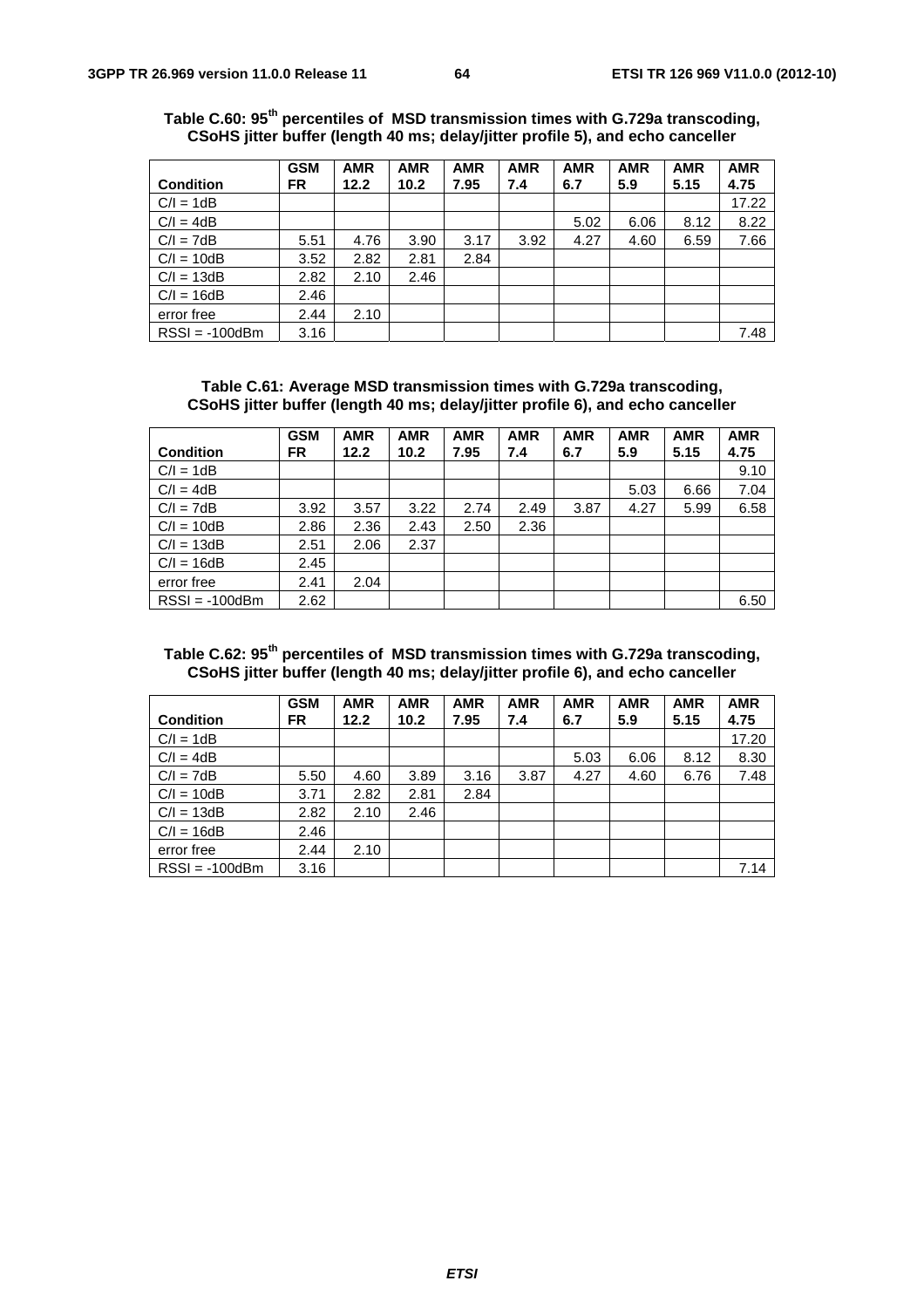## Annex D: Change history

| <b>Change history</b> |      |                 |           |            |                                                                   |            |            |  |
|-----------------------|------|-----------------|-----------|------------|-------------------------------------------------------------------|------------|------------|--|
| <b>Date</b>           | TSG# | <b>TSG Doc.</b> | <b>CR</b> | <b>Rev</b> | Subject/Comment                                                   | <b>Old</b> | <b>New</b> |  |
| 06-2009               | 44   | SP-090253       |           |            | Presented at TSG SA#44 Plenary for information                    |            | 1.0.0      |  |
| 09-2009               | 45   | SP-090564       |           |            | Presented at TSG SA#45 Plenary for approval                       | 1.0.0      | 2.0.0.     |  |
| 09-2009               | 45   |                 |           |            | Approved at TSG SA#45 Plenary                                     | 2.0.0      | 8.0.0      |  |
| 12-2009               | 46   | SP-090702       | 0001      | 2          | Editorial corrections and clarifications of characterization test | 8.0.0      | 8.1.0      |  |
|                       |      |                 |           |            | results                                                           |            |            |  |
| 12-2009               | 46   |                 |           |            | Version for Release 9                                             | 8.1.0      | 9.0.0      |  |
| 03-2011               | 51   | SP-110033       | 0003      | 2          | Update of characterization test results to latest eCall reference | 9.0.0      | 9.1.0      |  |
|                       |      |                 |           |            | code version                                                      |            |            |  |
| 03-2011               | 51   |                 |           |            | Version for Release 10                                            | 9.1.0      | 10.0.0     |  |
| 09-2012               | 57   |                 |           |            | Version for Release 11                                            | 10.0.0     | 11.0.0     |  |